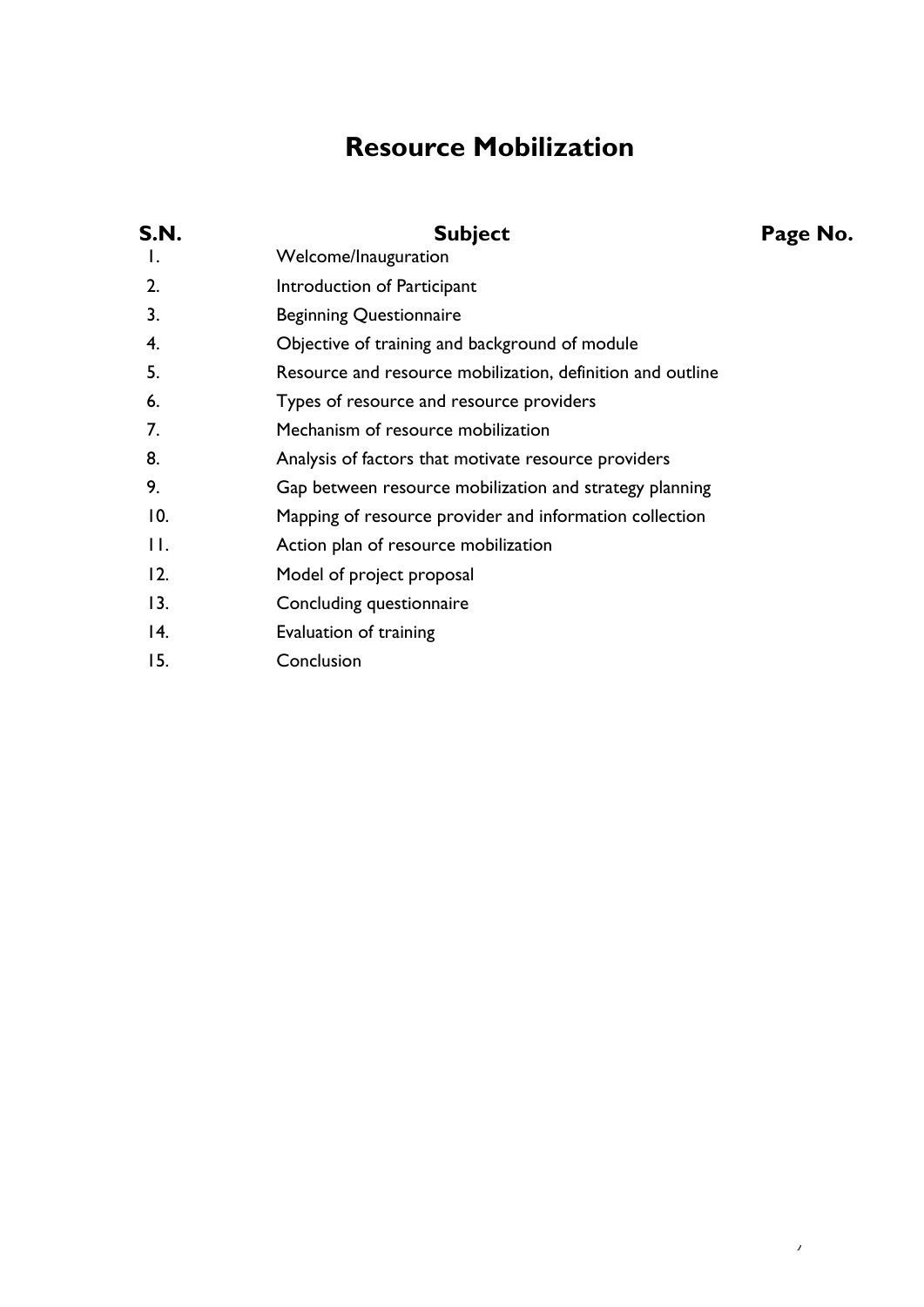### **ACKNOWLEDGEMENTS**

Sandeep is a five-year project of Save the Children (US) on capacity building of the NGO sector, for which financial aid/grant has been received from the USAID. Sandeep has been running projects in partnership with around 40 NGOs of Nepal. In course of enhancing the capacity of the NGOs, Sandeep has been developing manuals and organizing series of trainings, of which Resource Mobilization is an important part.

This training module has come to you as a result of the untiring efforts and contribution of many individuals. On behalf of the Sandeep Program, we would like to express our hearty gratitude to all those individuals.

Foremost, to Ashish Shrestha, who wrote this module in English, we would like to thank him. Likewise, we also thank Prof. Subash KC for his precious time and suggestions given to the determining of the subjects and process of this module.

And, finally, we would also like to extend our many thanks to Sandhya Lama who transformed, typed and formatted this module into Nepali.

> **Deepak Koirala Organizational Development Expert**  *SANDEEP* **Program Save the Children**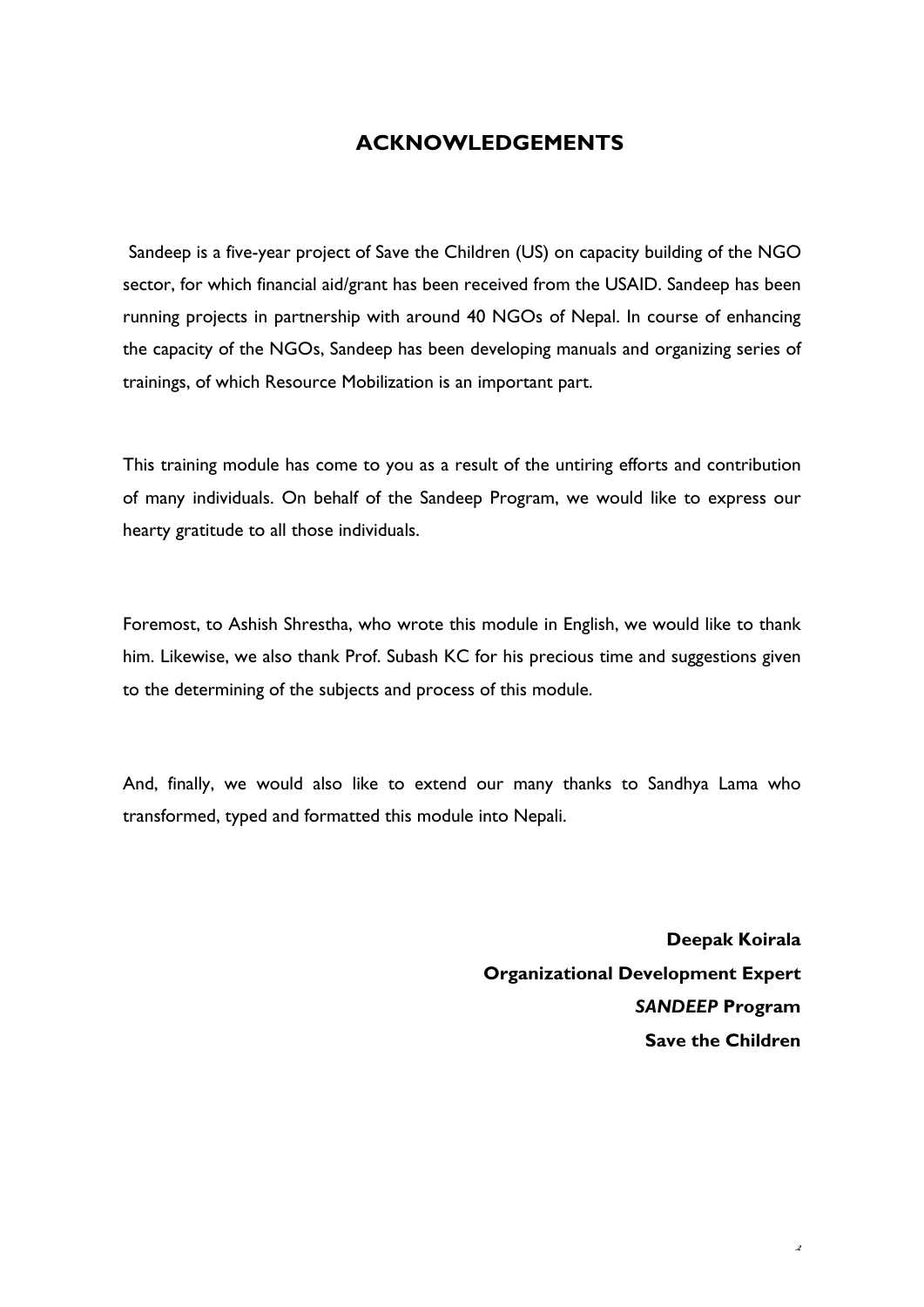## **TRAINING TIME SCHEDULE**

| <b>DAY ONE</b>  |                                                                              |                                                              |
|-----------------|------------------------------------------------------------------------------|--------------------------------------------------------------|
| <b>TIME</b>     | <b>SESSION</b>                                                               | <b>FACILITATOR</b>                                           |
| $10:00 - 10:15$ | Welcome/Inauguration                                                         | <b>Organizational Capacity Building</b><br>Officer/Assistant |
| $10:15 - 11:15$ | Introduction of Participant                                                  | <b>Organizational Capacity Building</b><br>Officer/Assistant |
| $11:15 - 11:35$ | <b>Beginning Questionnaire</b>                                               | Organizational Capacity Building<br>Officer/Assistant        |
| $11:35 - 12:15$ | Objective of training and<br>background of module                            | Organizational Capacity Building<br>Officer/Assistant        |
| $12:15 - 2:15$  | Definition of Resource,<br>resource mobilization and<br>Outline              | <b>Organizational Capacity Building</b><br>Officer/Assistant |
| $2:15 - 2:45$   | <b>TIFFIN</b>                                                                | <b>Organizational Capacity Building</b><br>Officer/Assistant |
| $2:45 - 3:45$   | Definition of Resource and<br>resource mobilization, and<br>outline (Contd.) | Organizational Capacity Building<br>Officer/Assistant        |
| $3:45 - 4:45$   | Types of resource and<br>resource providers                                  | Organizational Capacity Building<br>Officer/Assistant        |
| $4:45 - 5:00$   | Group meeting                                                                | <b>Organizational Capacity Building</b><br>Officer/Assistant |

#### **DAY TWO**

| <b>TIME</b>     | <b>SESSION</b>              | <b>FACILITATOR</b>                      |
|-----------------|-----------------------------|-----------------------------------------|
| $10:00 - 10:20$ | Review                      | <b>Organizational Capacity Building</b> |
|                 |                             | Officer/Assistant                       |
| $10:20 - 11:20$ | Types of Resource and       | <b>Organizational Capacity Building</b> |
|                 | <b>Resource Providers</b>   | Officer/Assistant                       |
| $11:20 - 1:20$  | Mechanism of resource       | <b>Organizational Capacity Building</b> |
|                 | mobilization                | Officer/Assistant                       |
| $1:20 - 2:20$   | Analysis of factors that    | Organizational Capacity Building        |
|                 | motivate resource providers | Officer/Assistant                       |
| $2:20 - 2:50$   | Tiffin                      | <b>Organizational Capacity Building</b> |
|                 |                             | Officer/Assistant                       |
| $2:50 - 4:40$   | Analysis of factors that    | Organizational Capacity Building        |
|                 | motivate resource providers | Officer/Assistant                       |
|                 | (contd.)                    |                                         |
| $4:40 - 5:00$   | Group meeting               | <b>Organizational Capacity Building</b> |
|                 |                             | Officer/Assistant                       |

#### **DAY THREE**

| <b>TIME</b>     | <b>SESSION</b>                                                | <b>FACILITATOR</b>                                           |
|-----------------|---------------------------------------------------------------|--------------------------------------------------------------|
| $10:00 - 10:20$ | Review                                                        | <b>Organizational Capacity Building</b><br>Officer/Assistant |
| $10:20 - 2:20$  | Gap between resource<br>mobilization and strategy<br>planning | <b>Organizational Capacity Building</b><br>Officer/Assistant |
| $2:20 - 2:50$   | <b>TIFFIN</b>                                                 | <b>Organizational Capacity Building</b><br>Officer/Assistant |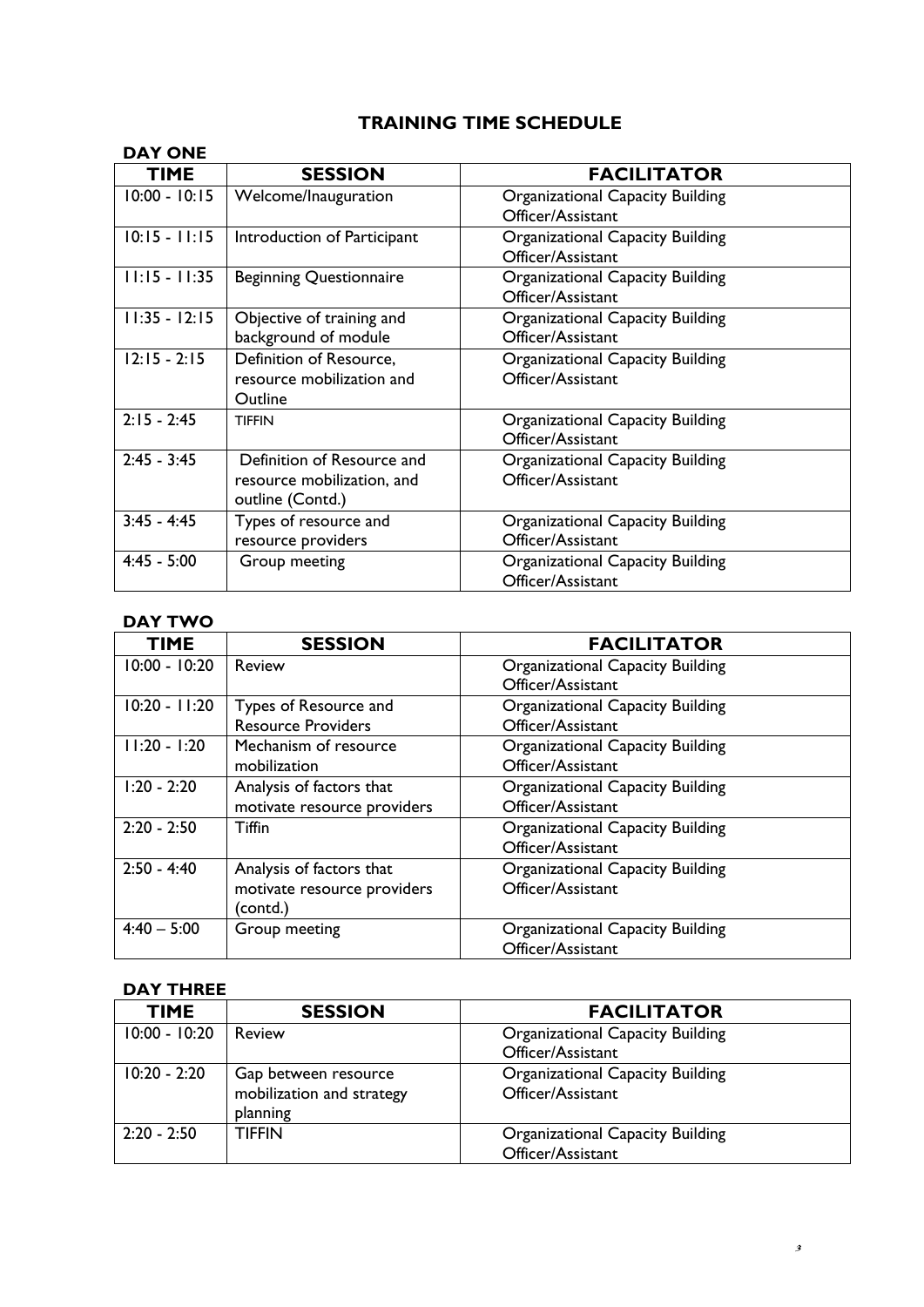| $2:50 - 4:40$ | Mapping of resource providers<br>and information collection | <b>Organizational Capacity Building</b><br>Officer/Assistant |
|---------------|-------------------------------------------------------------|--------------------------------------------------------------|
| $4:40 - 5:00$ | Group meeting                                               | <b>Organizational Capacity Building</b><br>Officer/Assistant |

#### **DAY FOUR**

| <b>TIME</b>     | <b>SESSION</b>                  | <b>FACILITATOR</b>                      |
|-----------------|---------------------------------|-----------------------------------------|
| $10:00 - 10:20$ | Review                          | <b>Organizational Capacity Building</b> |
|                 |                                 | Officer/Assistant                       |
| $10:20 - 1:00$  | Action Plan of resource         | Organizational Capacity Building        |
|                 | mobilization                    | Officer/Assistant                       |
| $1:00 - 2:00$   | Model of project proposal       | <b>Organizational Capacity Building</b> |
|                 |                                 | Officer/Assistant                       |
| $2:00 - 2:30$   | <b>TIFFIN</b>                   | Organizational Capacity Building        |
|                 |                                 | Officer/Assistant                       |
| $2:30 - 2:50$   | <b>Concluding Questionnaire</b> | <b>Organizational Capacity Building</b> |
|                 |                                 | Officer/Assistant                       |
| $2:50 - 3:15$   | Evaluation                      | <b>Organizational Capacity Building</b> |
|                 |                                 | Officer/Assistant                       |
| $3: 15 - 4:00$  | Conclusion                      | <b>Organizational Capacity Building</b> |
|                 |                                 | Officer/Assistant                       |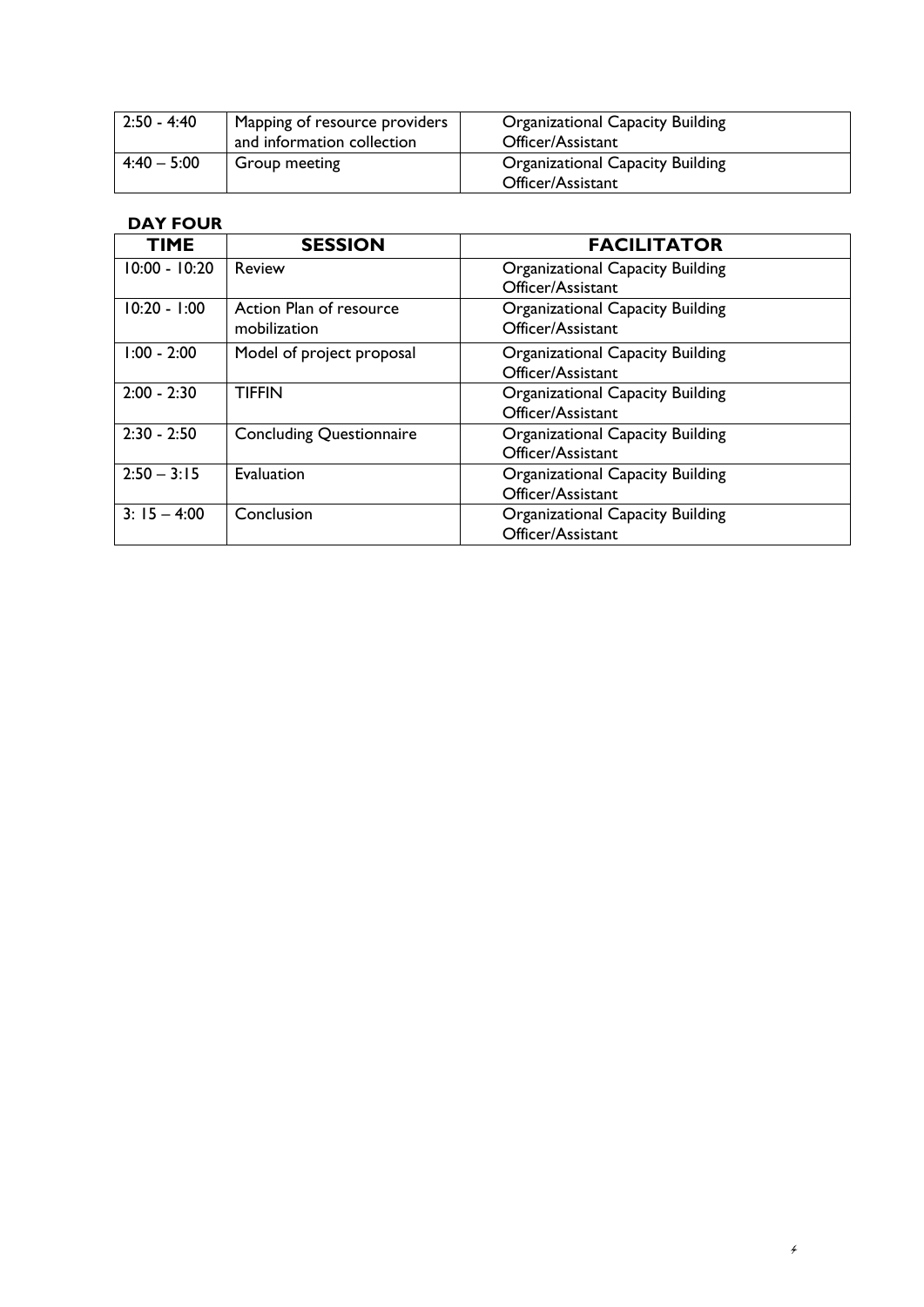# **INTRODUCTION OF PARTICIPANT**

#### **TIME: 60 MINUTES**

#### **Rationale:**

A training/seminar becomes effective when participants receive an environment where she/he can share experiences with one another in an open manner. This session will provide the participants an opportunity to know one another, as a result of which they will exchange their experiences in an easy atmosphere.

**Objective of learning:** Giving/Receiving introduction of one another

**Trainer's preparation:** Write down points for introduction of participants on newsprint. (Name, Address, Post, One reason for working/being involved in the organization)

**Materials:** Newsprint paper**,** Board, Marker and tape

**Main medium:** Games, question-answer

#### **Phases:**

- Share the objective of the session to the participants (Now we will play a game for introducing one another) The Name of the Game is "Resource Collection".
- Divide the participants into 3 Groups (It would be appropriate to arrange the number of women/men while dividing the Groups)
- Ask participants to remain in their respective Group and share the rule and procedure of the Game.

**Procedure of the Game:** You will have to collect together the resources that are with you. The Group that collects the maximum number of resources or carries out resource mobilization in the Group will receive a prize.

- The time will be of 3 minutes and the Resource Collection game will begin only after 'START' has been said, and will have to stop as soon as 'TIME OFF' is said.
- The trainers will count the number of resources collected by the Groups.
- The trainer will announce the result and the Group with the highest collection of resources will receive a prize.
- After the announcement of the result, the points for introduction will be put up on the board and the participants will be asked to remain in their respective (Game) Groups and give/receive introduction of one another.
- After every Group completes the introduction, the Group coming out first will be asked to come in front and give their respective introduction. After introduction by all members of the Group, they will be asked to share the experience of how were they successful in collecting many resources.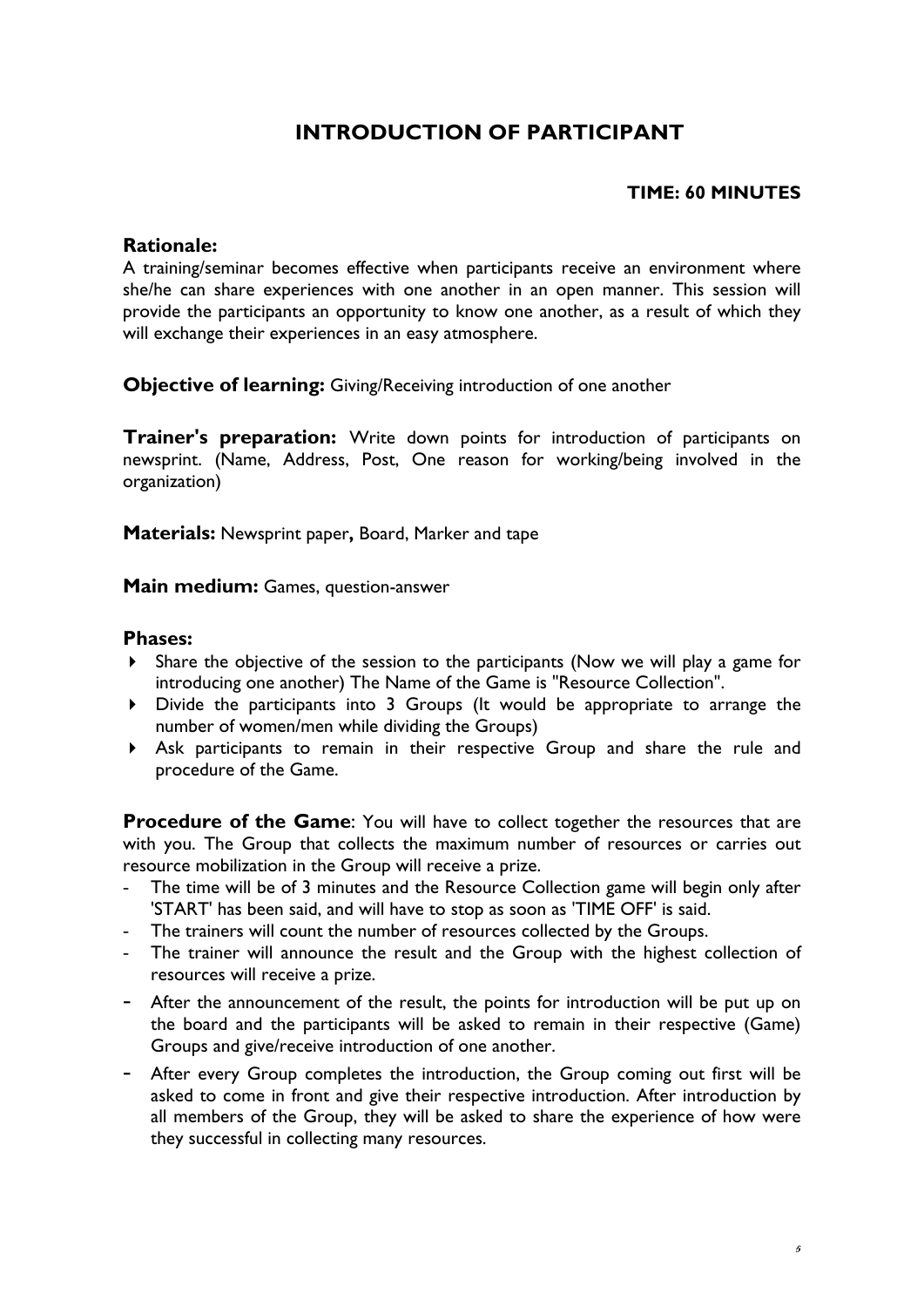- Similarly, the second and third Group will also be asked to give their introduction and also share the experience of why they were not able to collect many resources.
- Note down the responses from the Group on a newsprint paper and put them up on the wall. And this should be gone through repeatedly in course of the training.
- After introduction from the participants, the Trainer will also give his/her introduction.
- At the end, the Trainer will ask the participants the following questions:
	- How did you find the Game we played? Why?
	- **What did you learn from the Game?**
	- How and where can we use the learning?
	- What is the relation between this Game and the training?

#### **Note for the Trainer:**

This 4-day training is also about Resource Mobilization, which we have begun in an entertaining way in the first phase. The way a Group came out first by mobilizing many resources, we can repeat the good practices in course of the 4-day training, as a result of which our organization will always remain ahead in resource mobilization.

6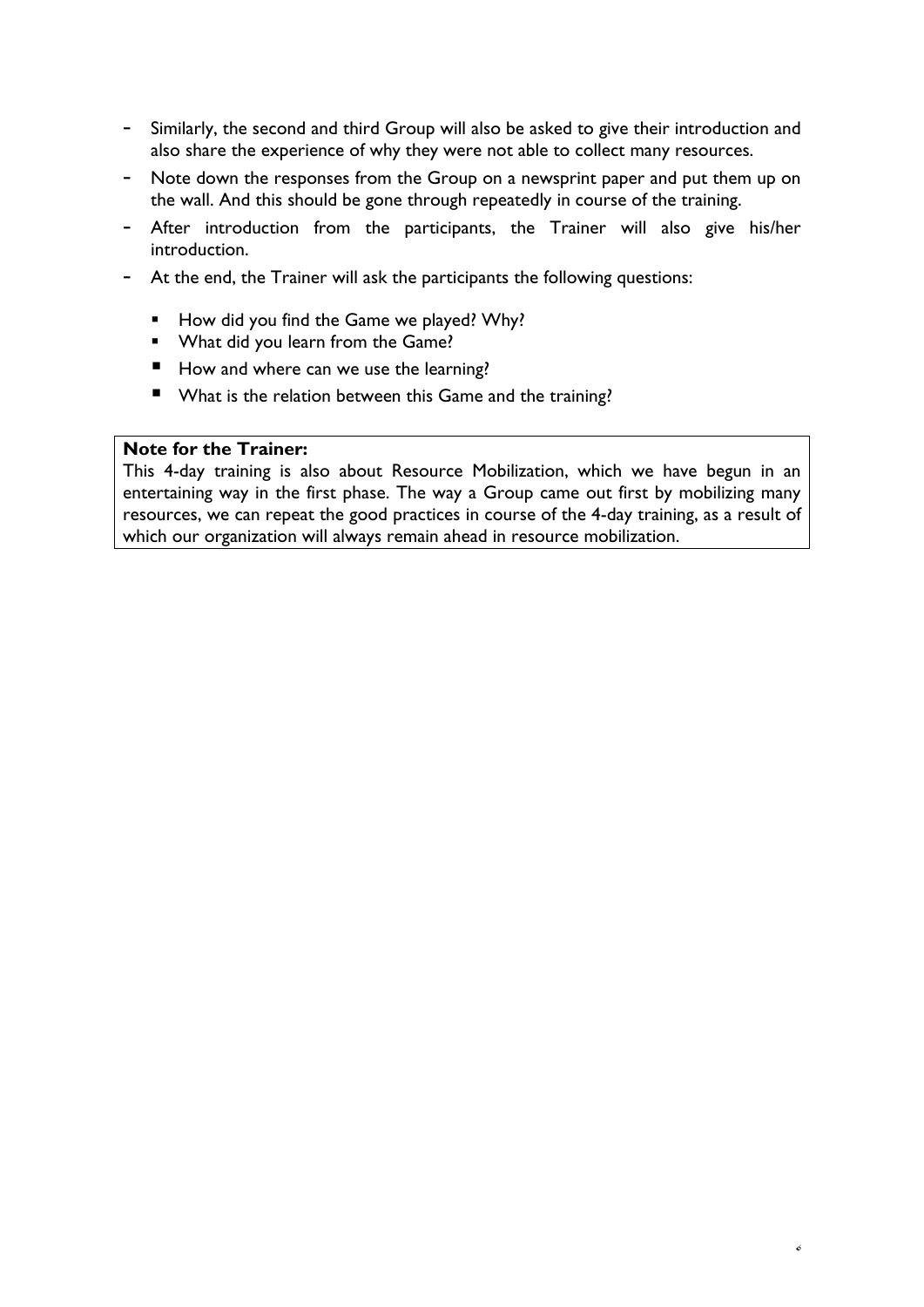#### **BEGINNING QUESTIONNAIRE**

#### **TIME: 20 MINUTE**

| <b>Participant's Name and</b> |  | <b>Post:</b> | <b>Date:</b> |
|-------------------------------|--|--------------|--------------|
|                               |  |              |              |
|                               |  |              |              |

#### **Note:**

The Beginning Questionnaire has been developed with the objective of making the training effective by finding out the level of the participants on issues of Resource Mobilization. This is not any exam that would decide whether the participant is pass or fail. So, we request all participants to answer the questions that they can answer and if there are questions that they cannot, then that can be left.

- 1. What do you understand by resource? Tick below. (a) Human (b) Money (c) Information (d) Service
- 2. Among the 4 points given below, which one point is similar to the definition of Resource Mobilization? Tick below.
	- (a) Right use of available resource.
	- (b) To receive maximum resource from a single resource provider
	- (c) Collect resource for the Program.
	- (d) Expand the research and relation of the resource provider for achieving the mission of the Organization.
- 3. There are various mechanisms for Resource Mobilization. List any 3 mechanisms.
	- (a)
	- (b)
	- (c)

4. Resource providers are of various types. List any 5 types of resource providers.

- (a)
- (b)
- (c)
- (d)
- (e)
- 5. In order to develop a Resource Mobilization Plan, what is it essential to know about the resource provider? Tick below.
	- (a) Name and program of resource provider
	- (b) Area of work
	- (c) Type of resource
	- (d) Aspiration or motivation of the resource provider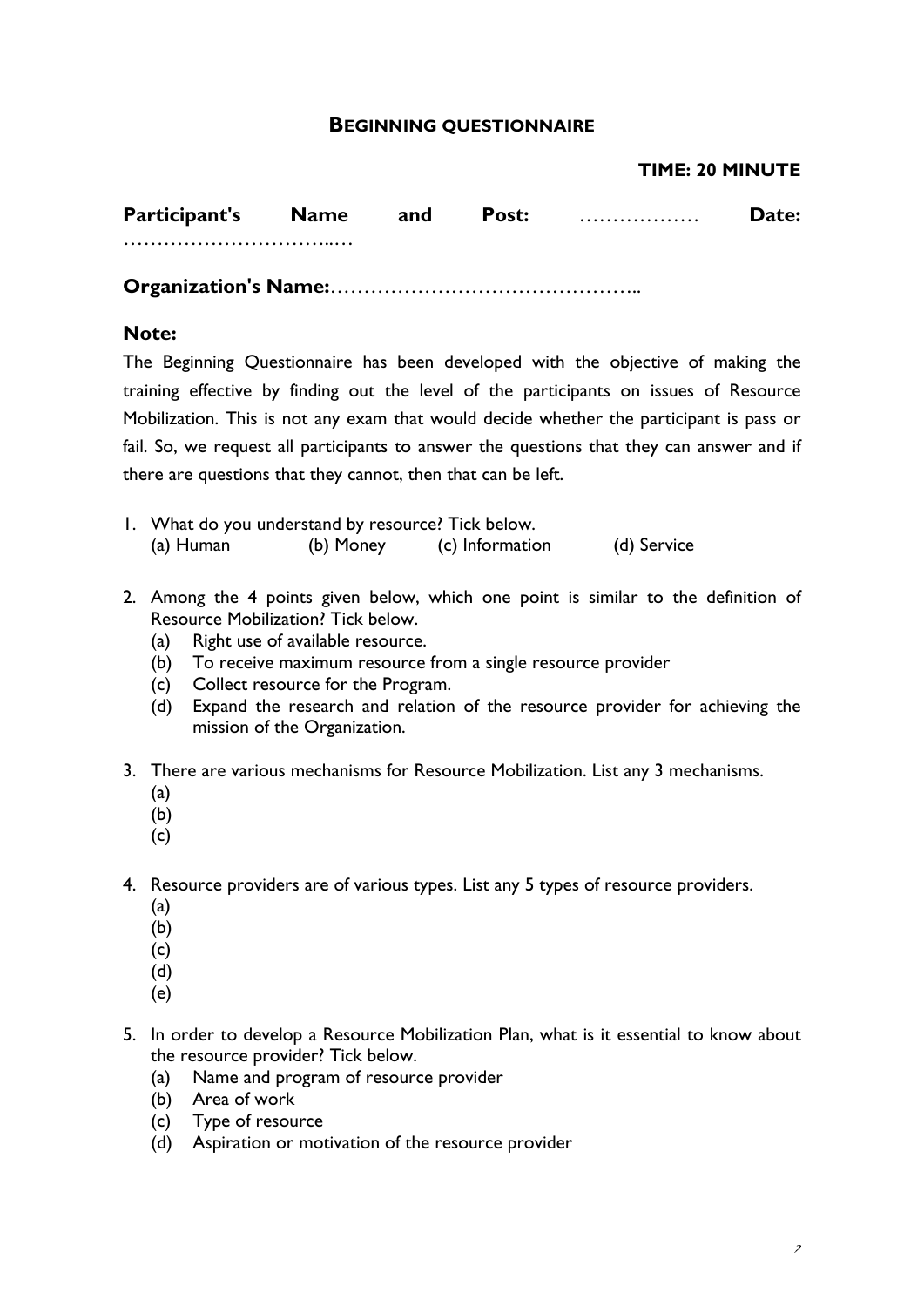*For Trainer only*

### *Answe*

*r* 

## **BEGINNING QUESTIONNAIRE**

### **TIME: 20 MINUTES**

|--|--|--|

………………

**Organization's Name:**………………………………………..

### **Note:**

The Beginning Questionnaire has been developed with the objective of making the training effective by finding out the level of the participants on issues of Resource Mobilization. This is not any exam that would decide whether the participant is pass or fail. So, we request all participants to answer the questions that they can answer and if there are questions that they cannot, then that can be left.

- 1. What do you understand by resource? Tick below. (a) Human (b) Money (c) Information (d) Service
- 2. Among the 4 points given below, which one point is similar to the definition of Resource Mobilization? Tick below.
	- (a) Right use of available resource.
	- (b) To receive maximum resource from a single resource provider
	- (c) Collect resource for the Program.
	- (d) Expand the research and relation of the resource provider for achieving the mission of the Organization.
- 3. There are various mechanisms for Resource Mobilization. List any 3 mechanisms.
	- (a) Proposal for aid/grant
	- (b) Organizing of special events
	- (c) Developing network
- 4. Resource providers are of various types. List any 5 types of resource providers.
	- (a) INGO
	- (b) Embassies
	- (c) Private Company/factories
	- (d) Government bodies
	- (e) United Nations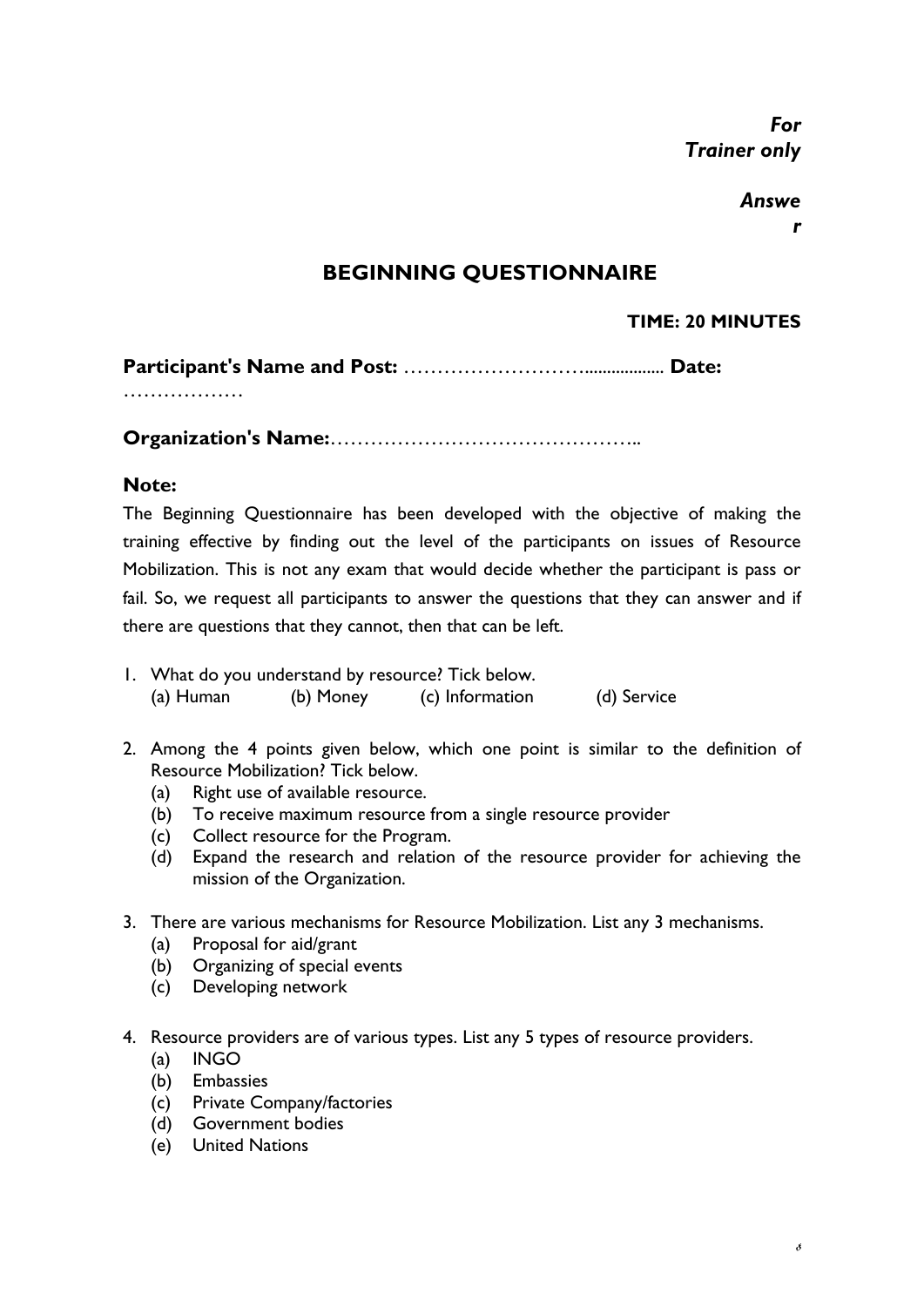- 5. In order to develop a Resource Mobilization Plan, what is it essential to know about the resource provider? Tick below.
	- (a) Name and program of resource provider
	- (b) Area of work
	- (c) Type of resource
	- (d) Aspiration or motivation of the resource provider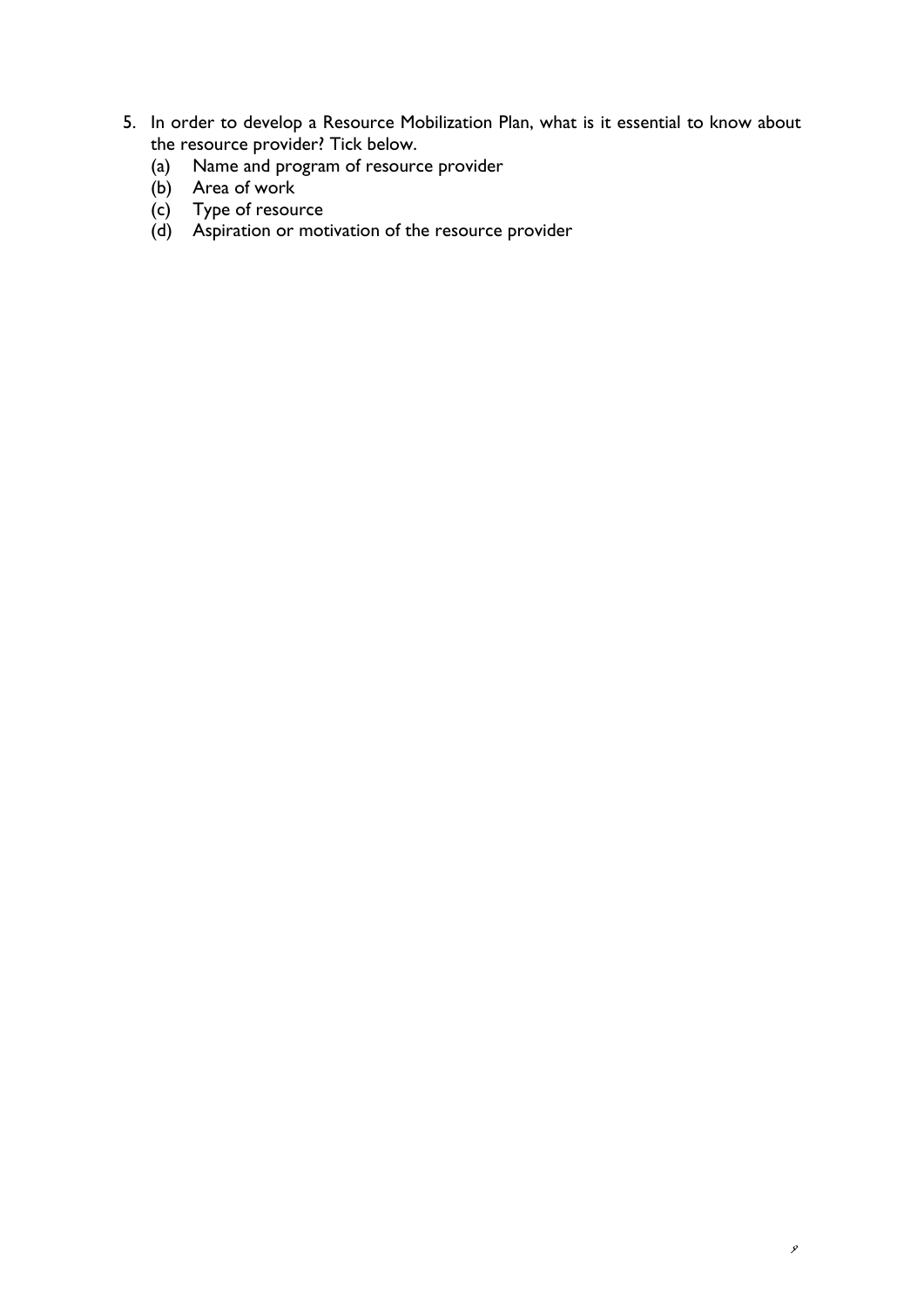## **OBJECTIVE OF TRAINING AND BACKGROUND OF THE MODULE**

#### **TIME: 50 MINUTES**

#### **Rationale:**

In order to motivate the adult participants to learn, the agenda and objectives of what they are learning in the training should be clarified. If the participants have information about the agenda and objectives, then they will concentrate their learning on the same agenda and objectives, as a result the learning will be effective. This session will apprise the participants of the goal, objectives and module series of the 4-day training.

### **Objectives of Learning:**

- Sharing the goal and objectives of the 4-day training
- Sharing the time-schedule of the 4-day training, and they will provide suggestions for improvement.
- Share the structure and process of the training module.
- Constitute monitoring Group to make the training effective.

### **Trainer's Preparation:**

- Writing down the objectives of the learning on a newsprint paper.
- Writing down the goals and objectives of the training on a newsprint paper.
- Write down the timetable of the Training on a newsprint paper.
- Write down the task, duties of the Monitoring Group on a newsprint paper.
- Write down the goals and objectives of the Module on a newsprint paper.
- Develop hands-out of all those prepared above.

**Materials:** Newsprint paper, market, board and masking tape.

**Main methods:** Question answer, discussion and explanation.

#### **Phases:**

- $\triangleright$  Ask the participant, why we have gathered here.
- $\triangleright$  After hearing the participant's reply, the Trainer will present and explain the goals and objectives of the Training.
- $\triangleright$  The Trainer will present the timetable for the 4-day training and ask for suggestions from the participants.
- $\triangleright$  Adjust the timetable as per the suggestions received.
- $\triangleright$  Share about the structure and process of the Training Module.
- ¾ Make 3 Groups for monitoring the Training. Ensure proportionate representation of post and gender while making the groups.
- $\triangleright$  Describe the task and responsibilities of the Monitoring Group.

### **Goal of the Training:**

 $\triangleright$  To develop knowledge and skills for effective mobilization of human and other resources for enhancing the Organization's capacity (internal and external) and to implement the program.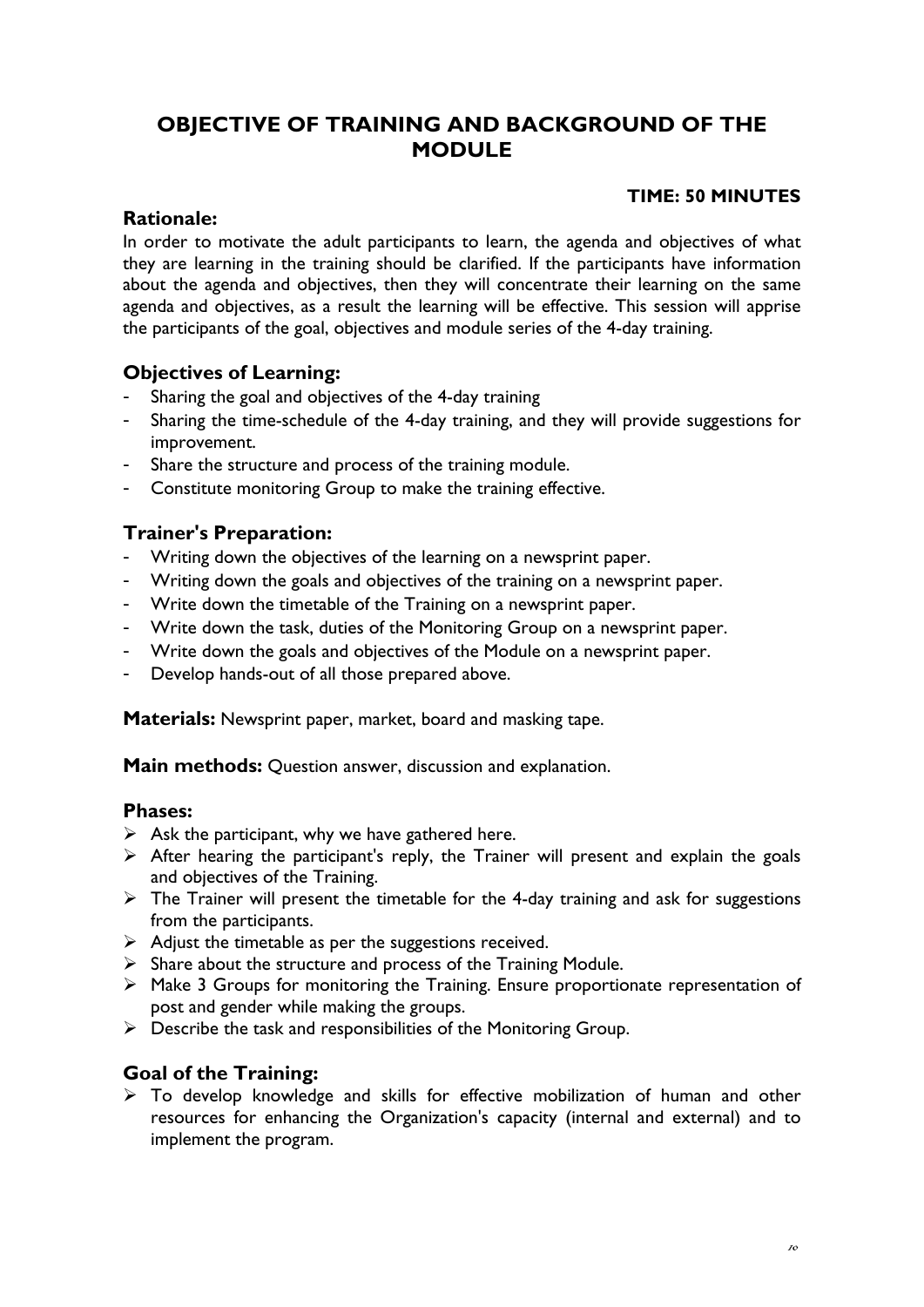### **Objectives of the Training:**

- ¾ Describe the definition, standards and outline of Resource and Resource Mobilization.
- $\triangleright$  Identify the types of resources and resource providers.
- ¾ Differentiate the mechanism of Resource Mobilization and their advantages and disadvantages. Also evaluate the effectiveness of the mechanisms used within one's Organization.
- $\triangleright$  Analyze the factors that motivate the resource providers.
- $\triangleright$  Find out the gap between Resource Mobilization and the Organization's strategy and evaluate the state of Resource Mobilization in one's Organization.
- ¾ Map the Resource Providers and collect information essential for Resource Mobilization.
- ¾ Develop Action Plan for Resource Mobilization.

#### **Background of the Module Series**

'Save the Children' has been running development programs in partnership with various organizations since 1980. Save the Children is committed to enhancing the capacity of its local partners, because Save the Children is of the recognition that capacity building of the local organizations will realize the goal of sustainable development in the country.

In this context, Save the Children does not only limit capacity building to the conservative training procedures but tries to incorporate greater areas like leadership development, good governance, expansion of relations, institutional development and exchange of experiences.

Since October, 2003, Save the Children has been running a five-year project (Sandeep) with the objective of enhancing the institutional capacity of the entire NGO sector. The Sandeep Project runs in partnership with around 40 NGOs in the Far-West, Mid-West and the East. This module has been prepared with the objective of enhancing the capacity of these partners NGOs.

Under the *SANDEEP* Program, Save the Children carried out last year an institutional capacity analysis of the partner organizations. These modules have been prepared on the basis of that analysis. This series comprises 5 modules and every module has been prepared for 4-6 day training. There will be different participants for every module. Following the training of the module, every partner organization will develop and implement an action plan by incorporating the areas to be reformed within the organization.

The Facilitator can use this module by adjusting the level and needs of the participants. Every module consists of 3 parts. In the first part, the participant is apprised of the knowledge and skills of the agenda, second part consists of necessary tools of analysis in order to carry out an analysis of one's organization and the third part comprises an action plan for exercising the knowledge and skills gained during the training.

This model has been prepared as a resource book for the training of local NGO leaders and managers. Every module has been divided into 3 parts. First, entrance system, which includes pre-test. Second, main agenda, which includes agenda of learning and facilitation method, and the final part comprises exercises for putting the learning into practice of the organization. For the benefit of the user, every module has guidelines.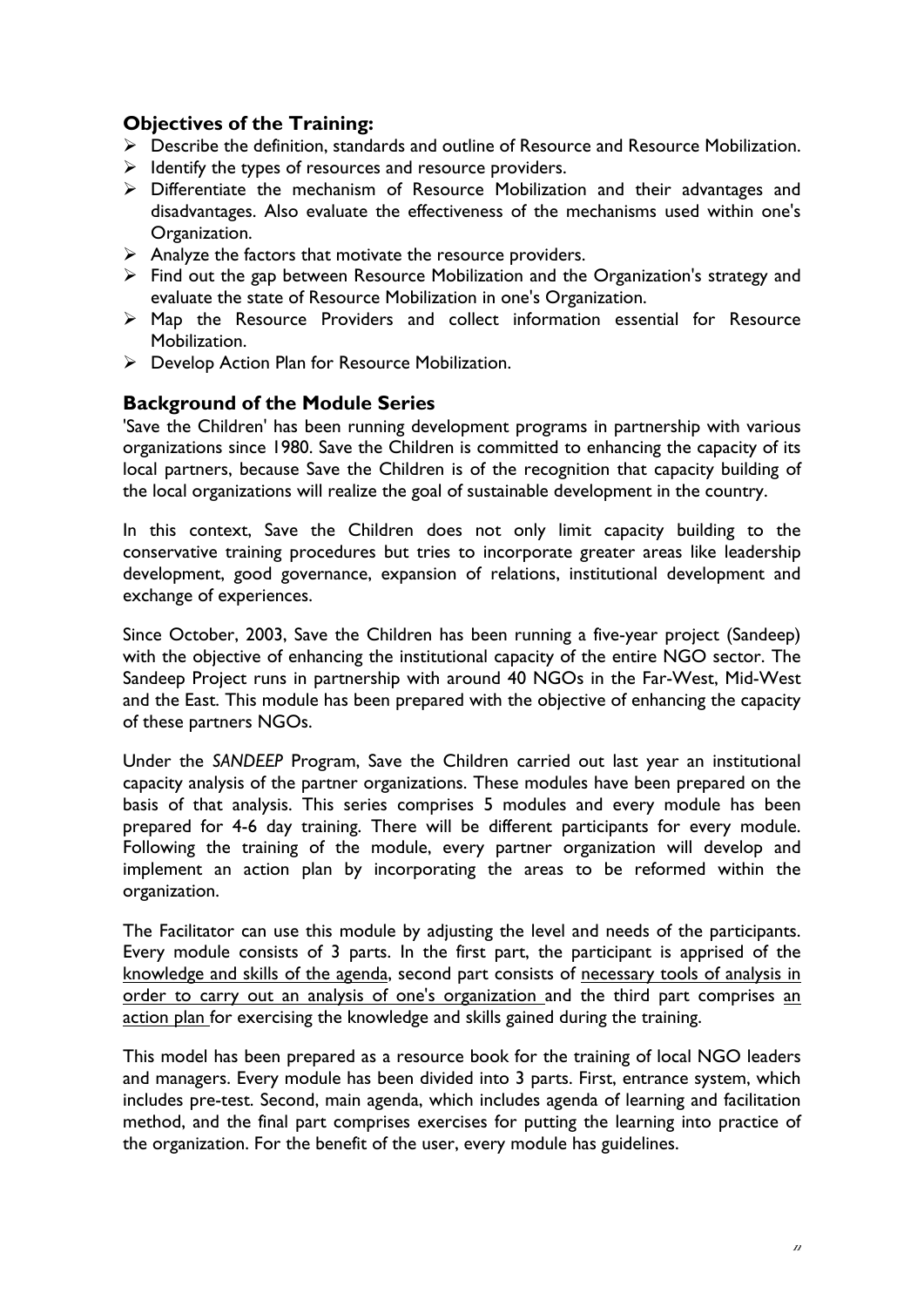

### **Goal of the Module:**

 $\triangleright$  To enhance the capacity of the Organizations in order to make the process of reforms within the Organizations systematic and sustainable.

#### **Objectives of the Module:**

- $\triangleright$  Develop knowledge and skills to initiate new steps to find out how is the composition of the main elements of the Organization, and assess the impact of the composition on the Organization's work to make the Organization's development process effective.
- $\triangleright$  Develop knowledge and skills to develop and implement a standard financial policy and system to achieve financial sustainability for the Organization.
- ¾ Develop knowledge and skills to effectively mobilize human and others resources to implement the program and to enhance the Organization's capacity (internal and external).
- ¾ Develop knowledge and skills on effective systems like Communications, Supervision, Authority Delegation and Project Planning and Monitoring in order to improve the performance of the Organization.
- $\triangleright$  Develop knowledge and skills on management of human resources in order to guarantee skilled and committed human resource and make the performance effective.

#### **Task of the Monitoring Group**

- a) At the end of the day, get-together at one's respective Group.
- b) Discuss in the Groups how was the day's learning and what was not understood.
- c) Try to help the friend who has not understood, if the entire Group has not understood then contact the Trainer.
- d) Ensure that all members of the Group have received the reference materials.
- e) Every day, begin the training on time and manage Tiffin, tea etc. at the right time.
- f) Suggest the Trainer on the agenda/procedure of the Training.
- g) Manage for cleaning of the Training Hall.
- h) Display peace and goodwill in order to make the Training effective.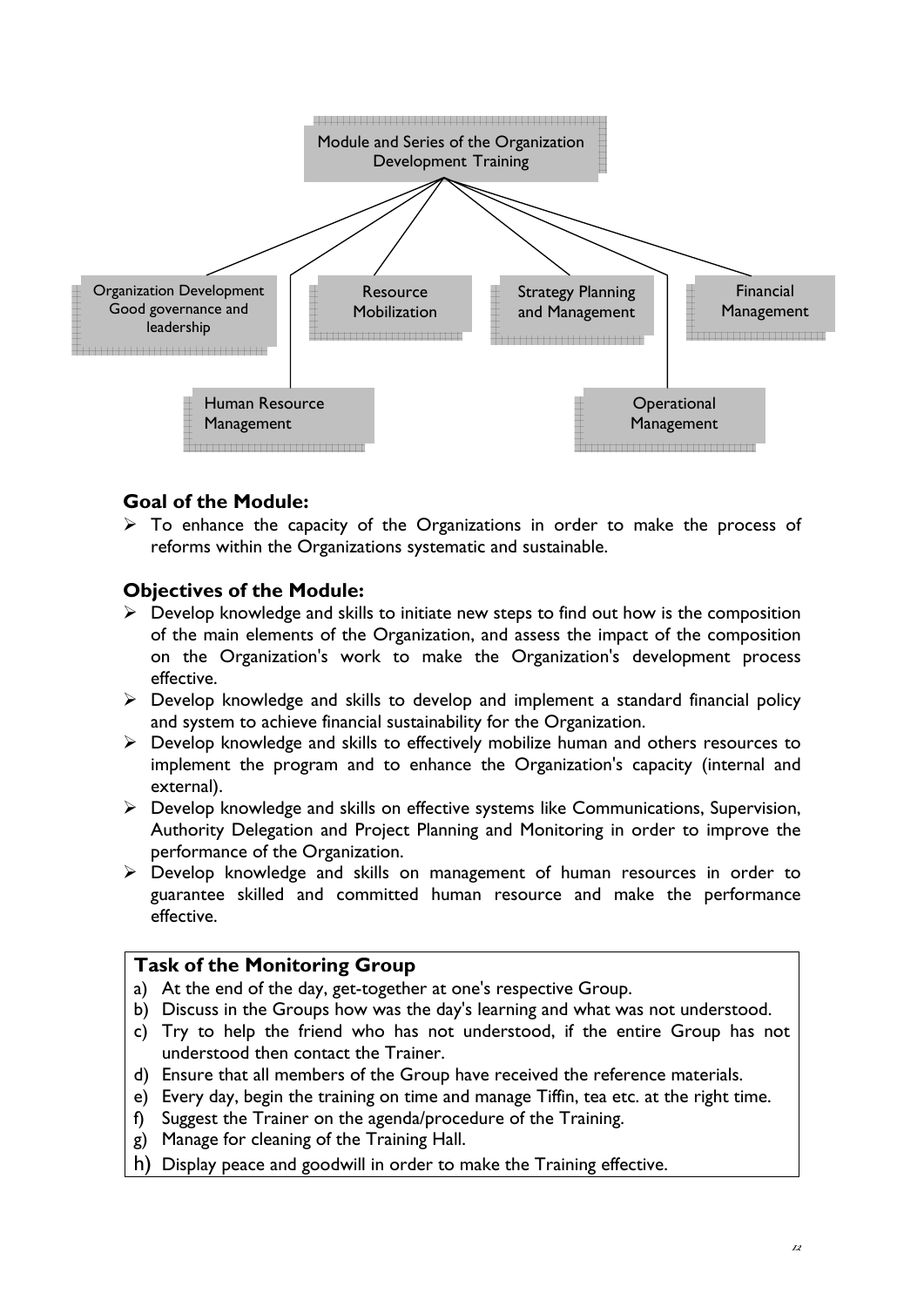# **DEFINITION AND OUTLINE OF RESOURCE MOBILIZATION**

### **TIME: 180 MINUTES**

#### **Rationale:**

Receiving resource and identifying the resources received is a challenging task in itself. Most of the NGO leadership community is found to understand Resource Mobilization as Fund Raising. This session will help understand the definition of Resource Mobilization and its fixed outline.

### **Objectives of Learning:**

- Will define Resource and Resource Mobilization, and
- Describe the outline of Resource Mobilization.

#### **Trainer's Preparation:**

- Writing down the objectives of the learning on a newsprint paper.
- Writing down the definition of Resource and of Resource Mobilization separately on a newsprint paper.
- Making an outline of Resource Mobilization on a newsprint paper.
- Make photocopies of all the hands-out.
- Write down the importance of Resource Mobilization on a newsprint paper.

**Materials:** Newsprint paper, marker, Tape, Board

**Main Methods:** Question-answer, Small Group Work, Explanation, and Plenary

#### **Phases:**

- $\triangleright$  Read out and explain the objectives of the learning. Divide the participants into 3 Groups and ask them to analyze 1 incident each.
- $\triangleright$  After incident analysis by all the Groups, ask them to present it one-by-one and hold asking of questions and discussion by other Groups over the presentation by a Group.
- ¾ Ask the participants in the plenary, "What do you understand by Resource"?
- $\triangleright$  Note down the replies from the participants on a newsprint paper.
- $\triangleright$  Coordinate the main points from the participants and present and explain the definition that you have developed.
- $\triangleright$  Ask the participants in the plenary again, "What do your understand by Resource Mobilization"?
- $\triangleright$  Note down the participants' reply on a newsprint paper.
- $\triangleright$  Coordinate the main points from the participants and present and explain the definition that you have developed. (Trainer will present examples of Resource Mobilization from his/her Organization)
- $\triangleright$  Divide the participants into 3 Groups and give them an outline of Resource Mobilization. (30 Minutes)
- $\triangleright$  Ask every Group to discuss all the points (mechanism, resource provider and means, and make a list for every point.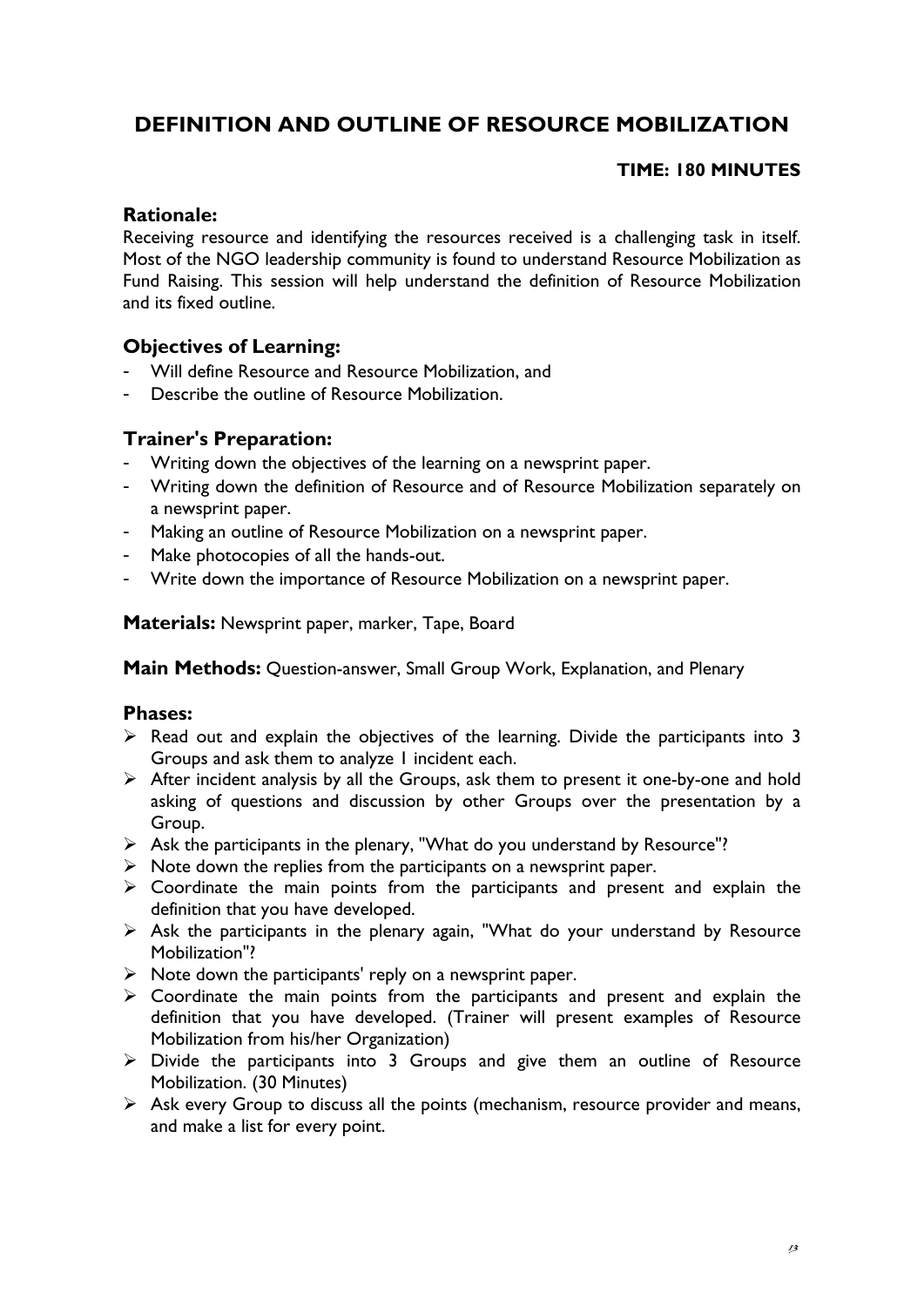- $\triangleright$  After every Group has completed its task, ask them to make a presentation one-byone and hold asking of questions and discussion by other Groups over the presentation by a Group.
- $\triangleright$  After presentation by all the 3 Groups, the trainer should present the model outline of Resource Mobilization made on a newsprint paper, and complete it by adding the points received from the Groups.
- ¾ Ask in the plenary, "When we understand the 'outline of Resource Mobilization" what is the most challenging for us and why?
- ¾ Why is Resource Mobilization important for the NGOs? Ask the participants.
- $\triangleright$  Write down the replies from the participants on a newsprint paper and coordinate them to explain all types of points.
- $\triangleright$  Distribute the hands-out.
- ¾ Distribute the Resource Mobilization "questionnaire" and ask them to fill it up in the Institutional Groups.
- $\triangleright$  After every Group has completed filling up the questionnaire, ask to make an Action Plan.

**Note to the Trainer:** Hold discussions on the participants' reply and at the end all points of Resource Mobilization are equally important. But the mechanism is very challenging because for mechanism we require skills, which we will gain from this training.

### **Definition of Resource**

The human (skills, knowledge and concepts) and goods like money, materials, information, energy essential for attaining the objectives of an organization or individual is called Resource. As a result, the human (members, board and employees) that do not contribute to achieving our organization's mission cannot be regarded as 'Resource'. Resource is that which is used. Like: Money, Information, Materials, Energy or Skills. If any human cannot be used for achieving the mission (objectives) of the organization, then that will not be regarded as human resource. For example, if the country's population is utilized then it will be helpful in attaining the country's objective, but if not then it's only a crowd, which will give birth to more complex problems.

Another example, the rivers flowing in Nepal can give energy if used and so is Resource but if not then it is only a source. Karnali is only a source for Nepal but for India it is a resource.

#### **Definition of Resource Mobilization**

Resource Mobilization is a process, which will identify the resources essential for the development, implementation and continuation of works for achieving the organization's mission. In real terms, Resource Mobilization means expansion of relations with the Resource Providers, the skills, knowledge and capacity for proper use of resources. Resource Mobilization does not only mean use of money but it extensiveness denotes the process that achieves the mission of the Organization through the mobilization of knowledge in human, use of skills, equipment, services etc. It also means seeking new sources of resource mobilization and right and maximum use of the available resources.

Studying the various structure and areas of Resource Mobilization, it is to seeking out resources that are essential and can be used to achieve one's mission and it maximum use. There are mechanisms that can be used to develop and expand relations with the resource providers (INGOs, Government, Private Sector, Community or any Organization) and receive resources. In Nepal, resource providers (donor agencies) are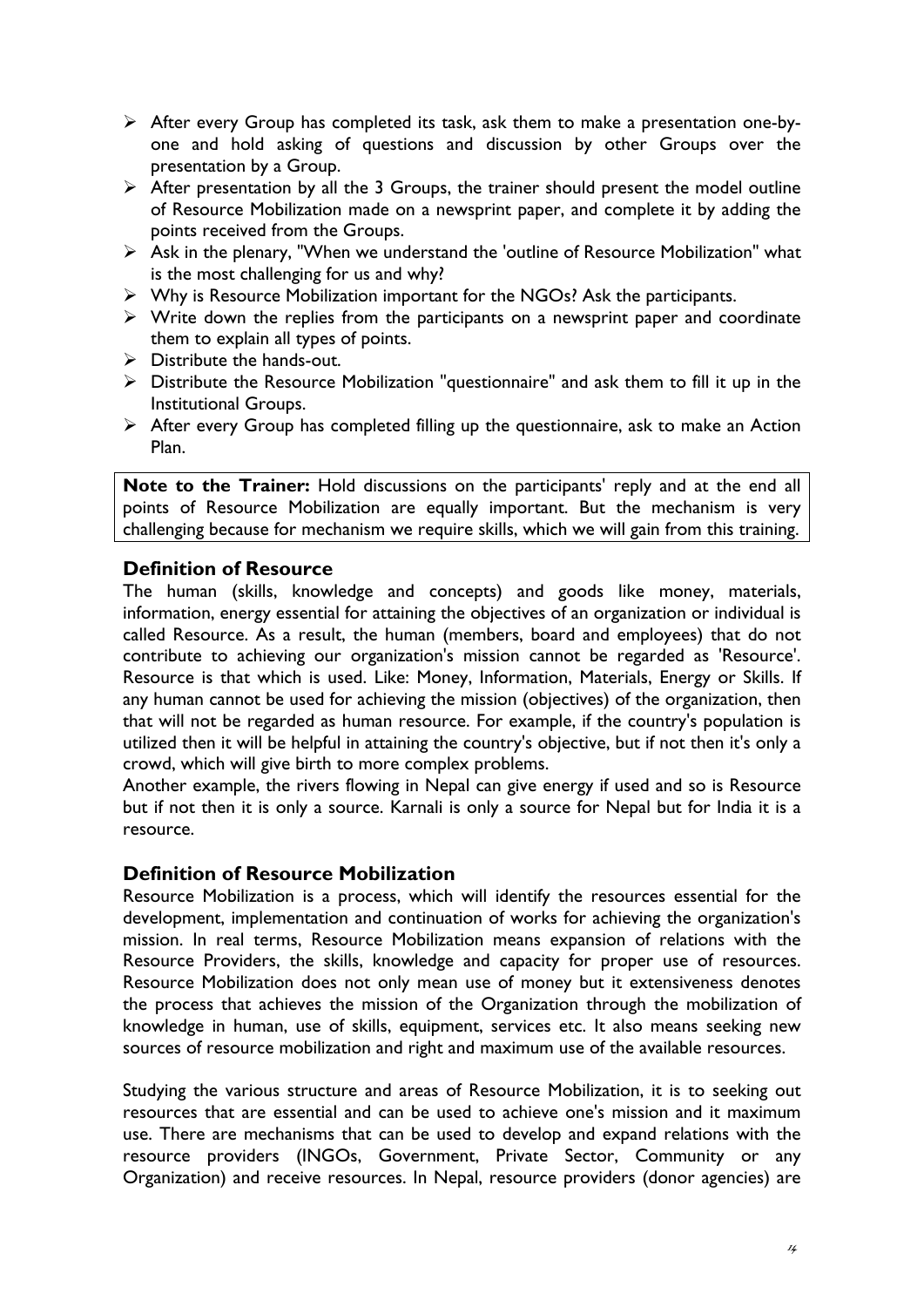providing resources very easily to majority of the NGOs. To be more precise, it seems as if donors have their own NGOs and NGOs have their own donors. In such a situation, the importance of Resource Mobilization becomes less and questions are raised on the proper use of available resources. But the definition of Resource Mobilization will become meaningful only when the leadership of any organization rises above the role of running only the donor's program under one's organization and envisages sustainability of the organization. Resource Mobilization will be meaningless for the NGO leadership that has not thought of making the organization sustainable. Because, resource mobilization does only mean to receive resources more running the donor's program, it a **selfrespectful** step to develop the organization, to provide continuous service to the community and become self-reliant. Resource mobilization collects resources from the various resource providers by expanding the relation of the Organization, which in turn brings down the financial risk, gives diversity to the program and enhances the managerial capacity of the program.

#### **Moral aspect of Resource Mobilization:**

Every organization can develop a code of conduct on Resource Mobilization, which should specify what are the resource providers that one would like to expand relations with, and what types of resources should be mobilized. Such a code of conduct looks essential in the context of Nepali NGOs because NGOs are rarely found carrying out analysis of the type of resource providers and their expectations. For example, a company developing arms can provide financial sources to a human rights organization. Such trends are found in plenty.

Furthermore, such a code of conduct should also include the Government's policy and regulations and the commitment to abide by them.

#### **Importance of Resource Mobilization**

- 1. To diversify and expand resources.
- 2. Resource Mobilization helps to formulate an independent budget. To break the tradition of running the specific programs of any donor agencies only. To spend in the program of the Organization's liking.
- 3. To decrease dependency on others.
- 4. To save oneself/lessen the chance of becoming contractors of foreign donor agencies.
- 5. For sustainability of the Organization and program.
- 6. For maximum use of domestic capital and skills.
- 7. To expand deep relations with the stakeholder and community.
- 8. To clean the image of the Organization and expand relations.
- 9. To fulfill responsibilities towards the community.
- 10. To run programs based on the genuine needs of the community and to advocate for such programs.
- 11. To disseminate the good practices of the Organization.
- 12. To develop new thinking and challenge the old traditions.
- 13. To enhance the dignity of one's Organization.

#### **Features of Resource Mobilization**

- 1. Resource identification
- 2. Identification of Resource Provider
- 3. Identification of mechanism to receive resource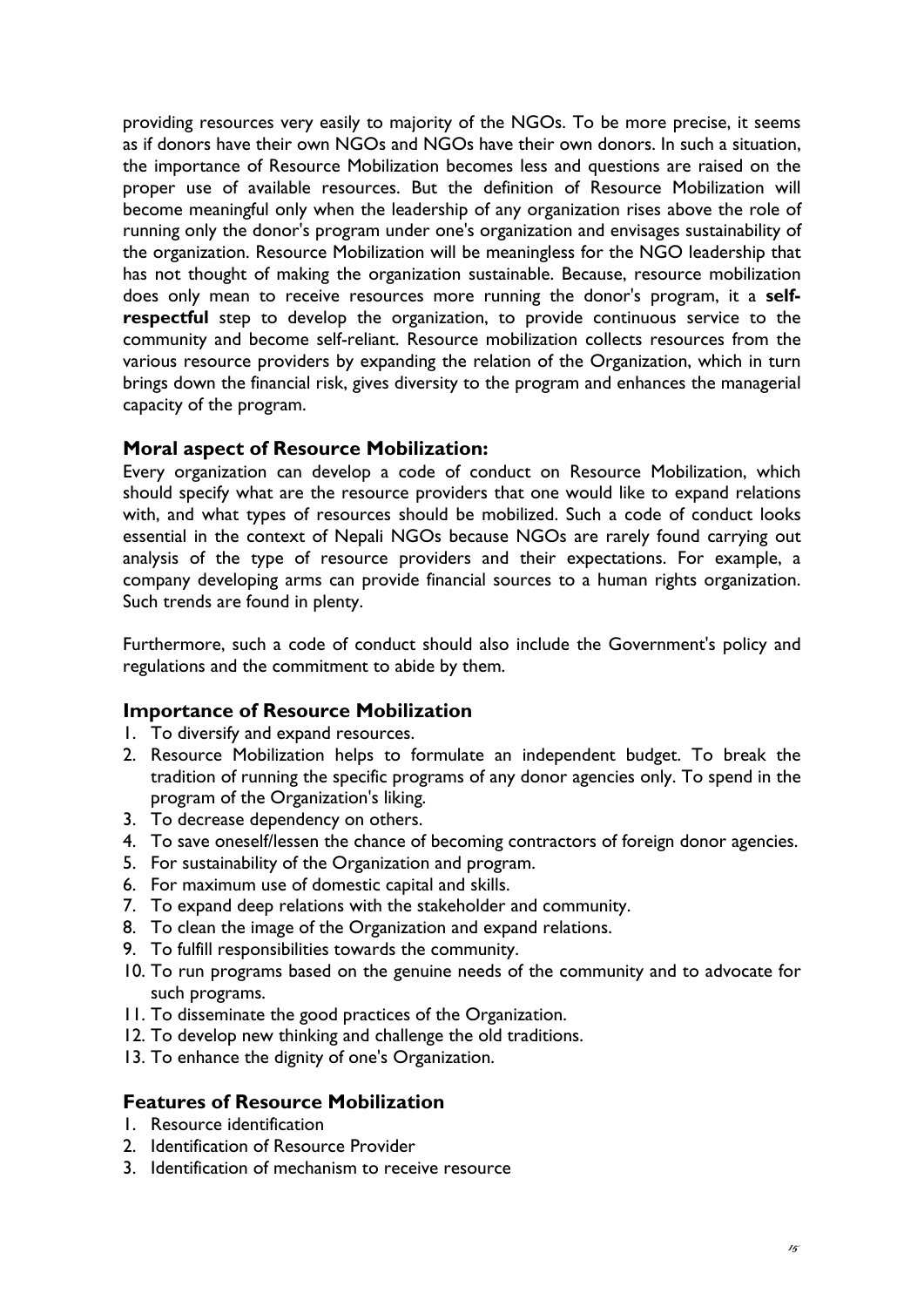- 4. Expansion of relations with the Resource Provider
- 5. Right use of resource
- 6. Knowledge and skills to Resource Mobilization
- 7. Human skills, service, information, equipment
- 8. Seeking out new resource
- 9. Thought of institutional sustainability
- 10. Lower financial risk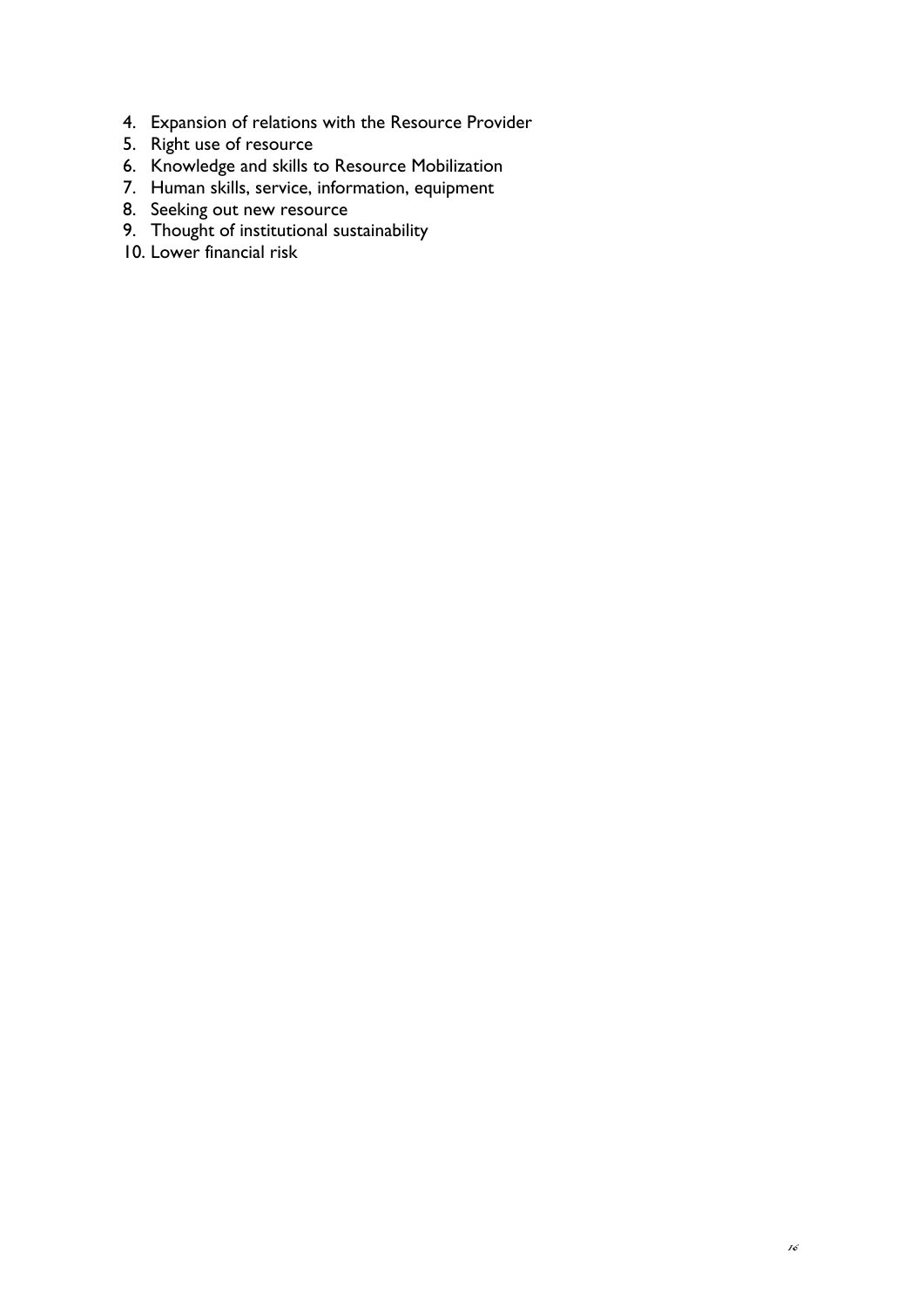### **OUTLINE OF RESOURCE MOBILIZATION**

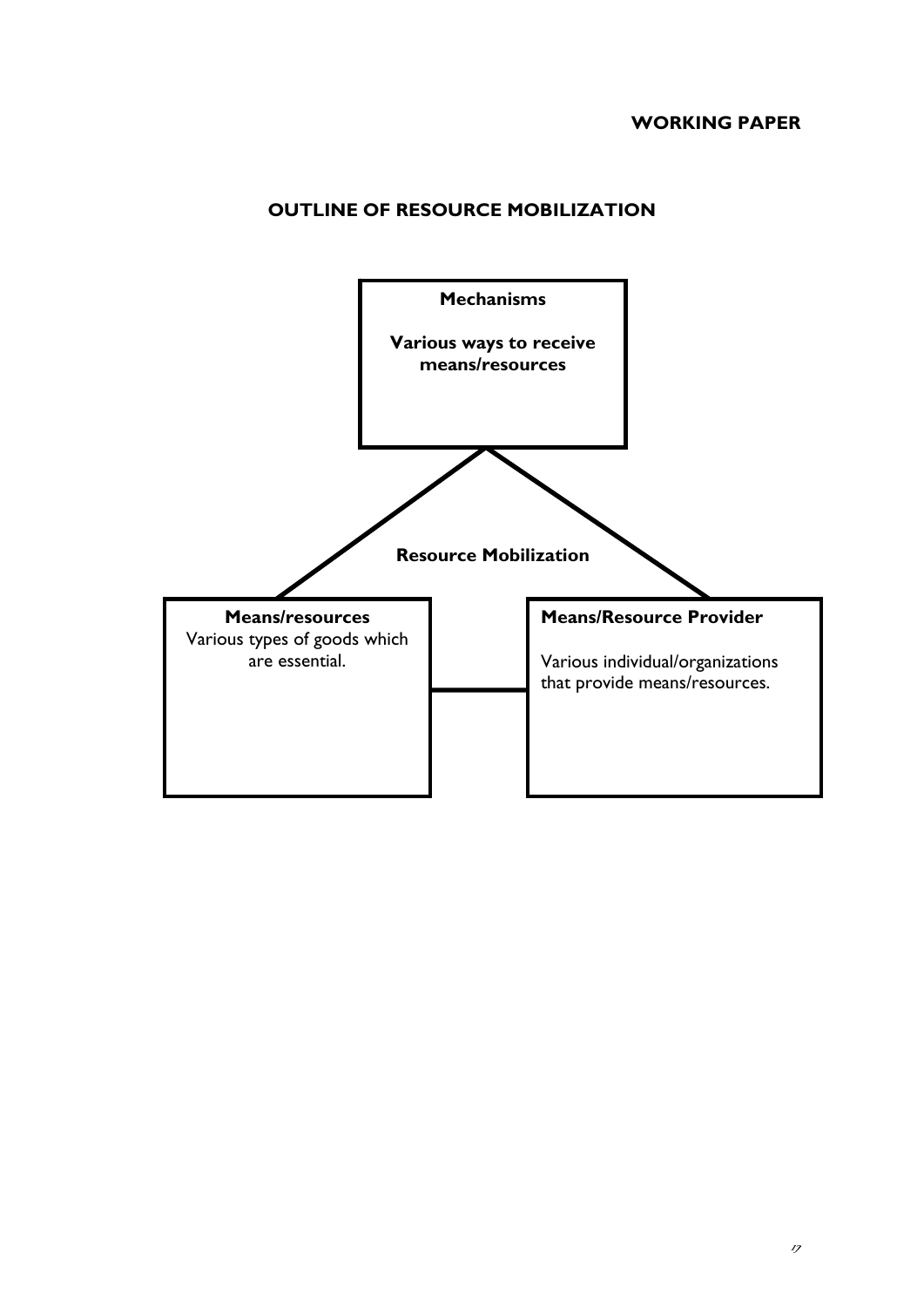## **OUTLINE OF RESOURCE MOBILIZATION**

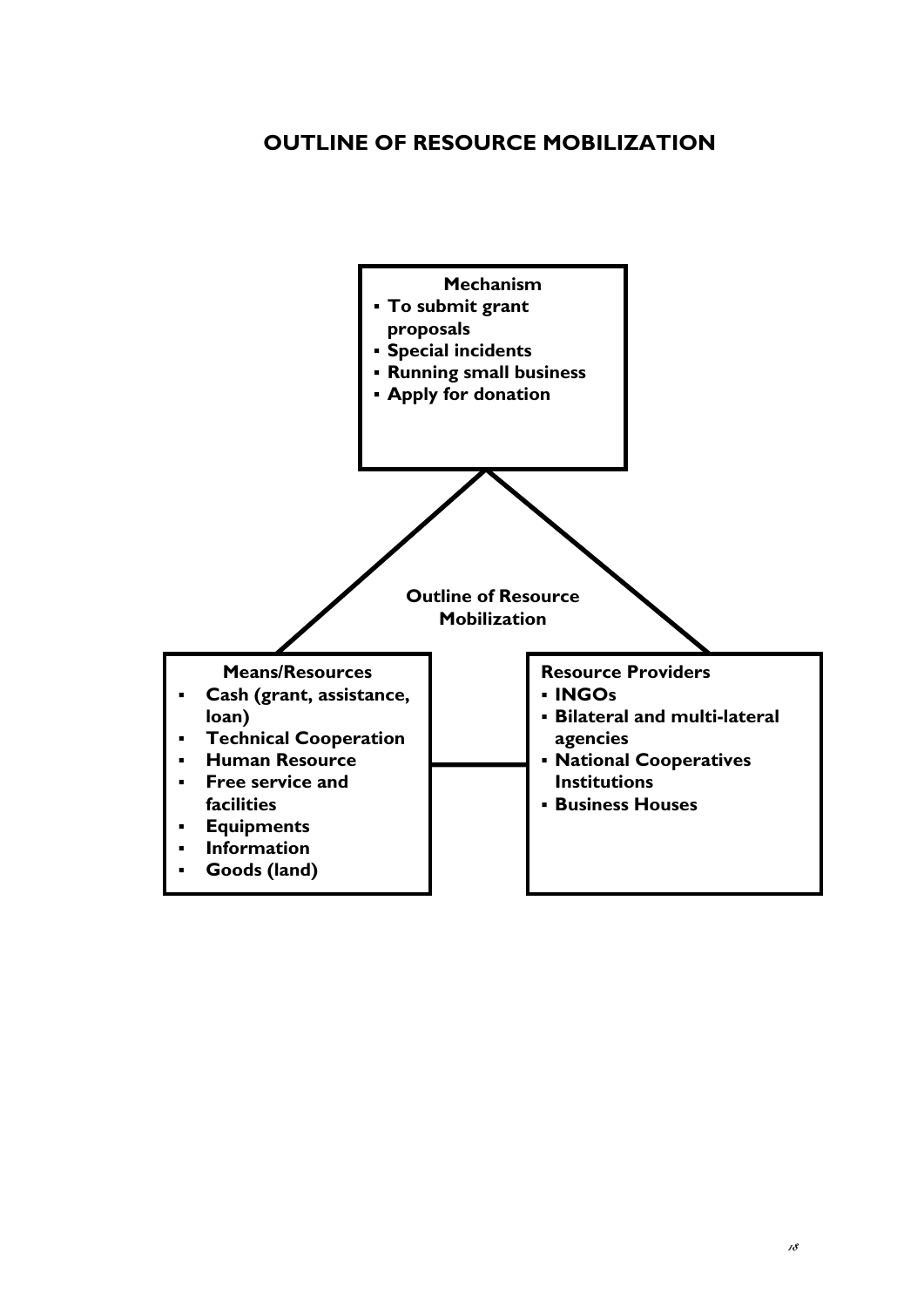# **RESOURCE MOBILIZATION, DEFINITION AND OUTLINE**

# **(CASE STUDY A)**

#### **Chameli Community Development Center**

Gauri Gurung is the Chairperson of Chameli Community Development Center, who, until few years back used to teach at a local Primary School. The Chameli Community Development Center was founded in 2054 B.S. with education and income-generation of women as its mission. Presently, Chameli has been running adult literacy classes for women with the support of a donor agency. Though monthly savings are being made after formation of Groups for income-generation of women, programs have not been carried out for the skill development of women due to lack of the required capital. The Working Committee of Chameli has 11 Women members but due to lack of skills and knowledge for Organization development and resource mobilization, despite its wish Chameli has not been able to gain any achievements for women's development other than the education program granted by the donor agency. Majority of the Women Groups are inactive while some have stopped making savings because they have not been able to use the savings made in the Groups for 8 to 9 years for trade and incomegeneration. Gauri always pressurizes the Program Coordinator to write a proposal and go to Kathmandu to meet a donor agency, but the Coordinator has been very busy with only the education-related programs.

#### Questions:

- What are the problems facing Chameli?
- What should have Chameli done to avoid such problems?
- What are the similarities between Chameli and your organization? Make a list.
- From the Resource Mobilization perspective, what should Gauri now do to improve her organization?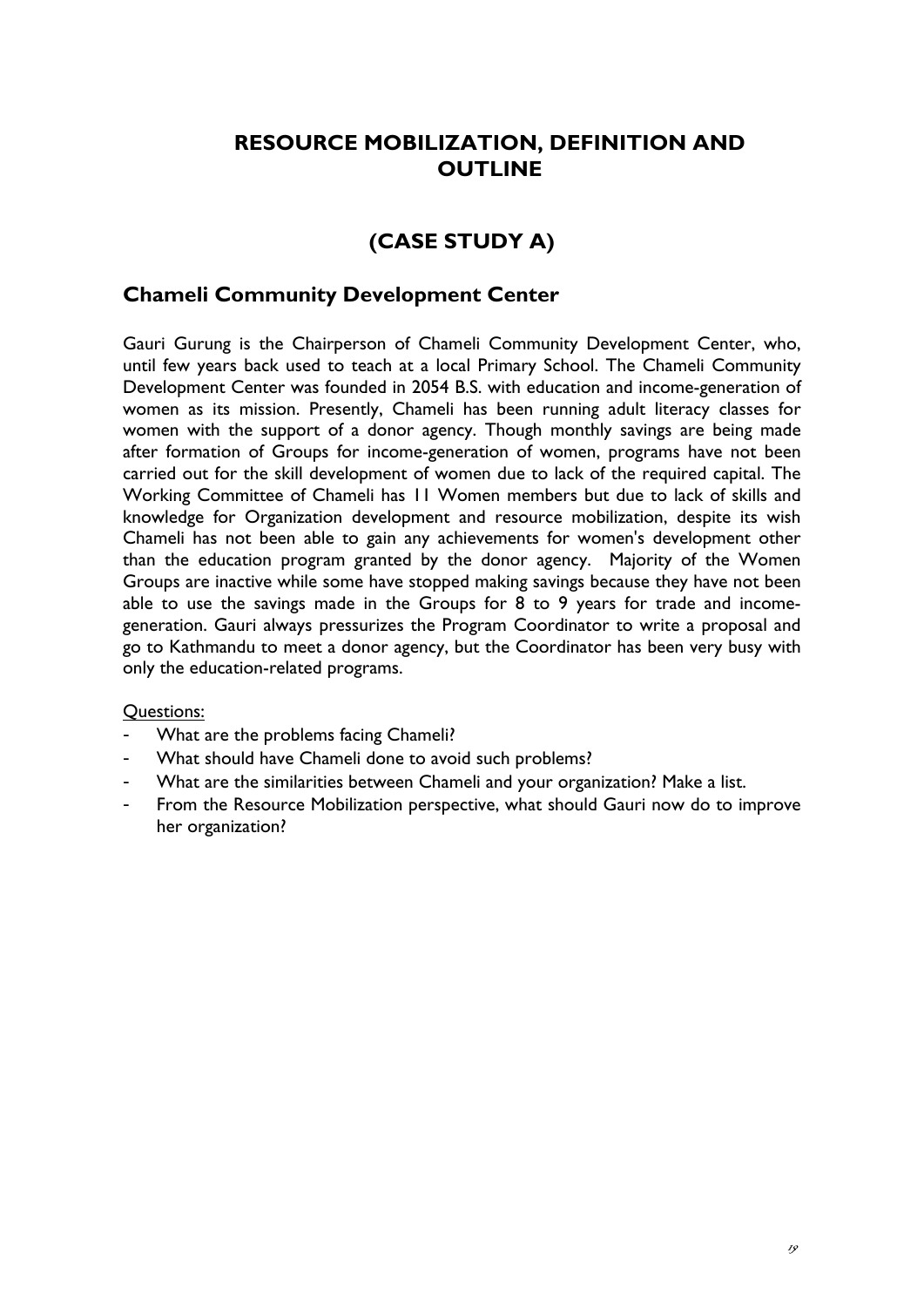# **RESOURCE MOBILIZATION, DEFINITION AND OUTLINE**

# **(CASE STUDY B)**

### **Sankalpa Samaj**

Sankalpa Samaj is an NGO founded in 2057 B.S. (2001) by a group of unemployed youth with the objective of getting themselves a job and also serving the community. Since its inception, Sankalpa Samaj has been running health and education programs with the blessings of European donor agencies. As 98 % of the total budget of Sankalpa Samaj is being received from a single donor agency, the Executive Members and leadership, majority of whom are employees, are not very concerned about financial sources. But the decision of the donor agency to cut down the budget since last year, as the program could not run due to the conflict has created a big problem for Sankalpa Samaj. The leadership of Sankalpa Samaj lacks individuals with skills for Resource Mobilization. The leadership of Sankalpa Samaj had never though of the possibility of such a problem in the future and when someone asked about making the Organization sustainable, they would to give a very easy answer, "it will remain sustainable until the donor gives". As a result of the decision of the donor agency, a dispute has begun in the Working Committee over who should leave and who should continue, as all are employees.

#### Questions:

- What are the problems facing Sankalpa Samaj?
- Why have the problems arisen?
- From the Resource Mobilization point of view, what could have Sankalpa Samaj done to avoid such problems?
- What are the similarities between your Organization and Sankalpa Samaj? Make a list.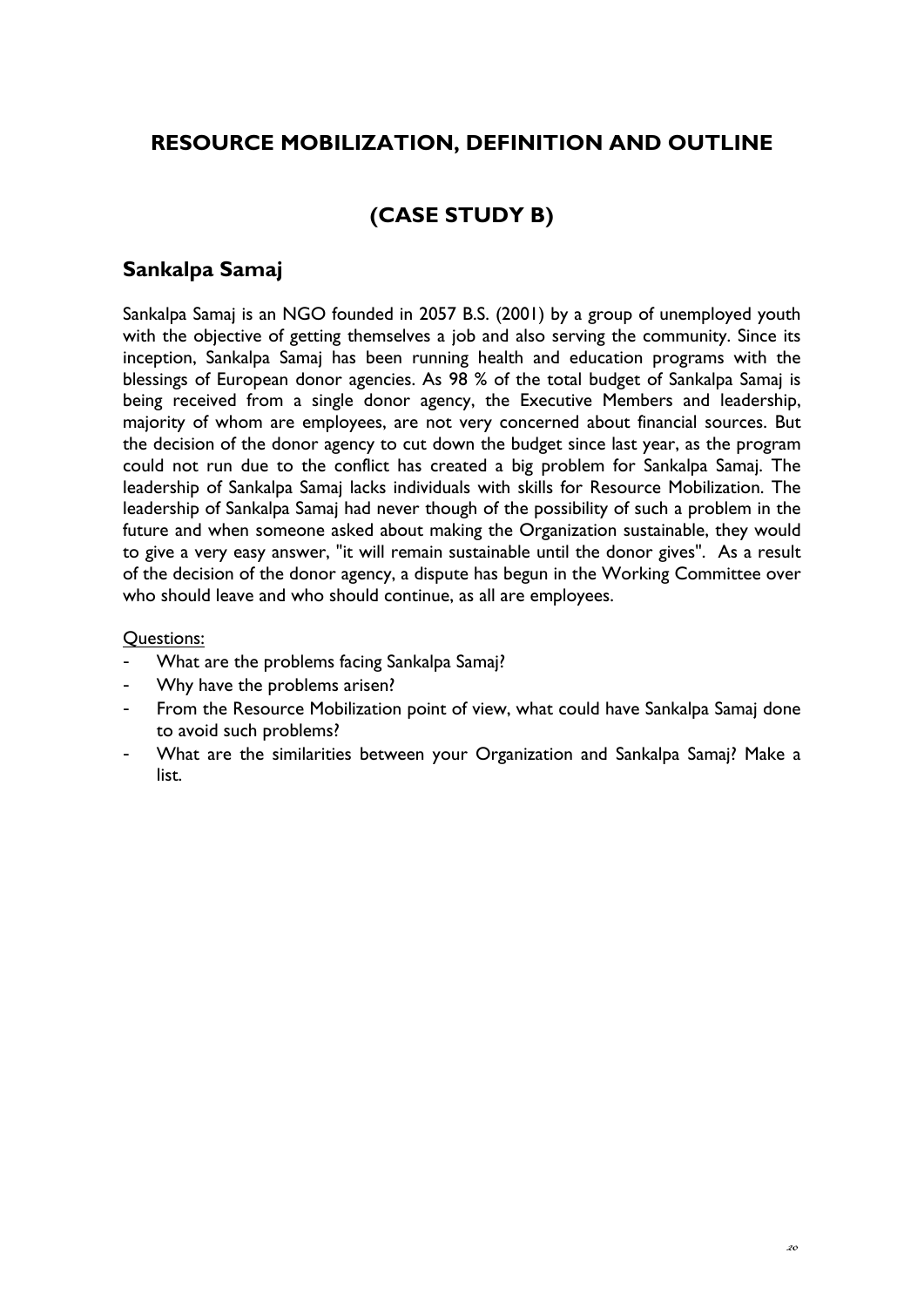# **RESOURCE MOBILIZATION, DEFINITION AND OUTLINE**

# **(CASE STUDY C)**

### **Samarthan Nepal**

Samarthan Nepal is an NGO founded in 2055 B.S. (1998) with the objective to uplift the backward community. The Executive Committee of Samarthan Nepal is represented by individuals from various sections of the society and with skilled leadership qualities, as a result of which it has been receiving resources from various sectors. Samarthan Nepal runs programs in 2 districts. Local Government, Private Sector and International agencies have been providing financial, technical and other cooperation to Samarthan Nepal. Starting this year, Samarthan Nepal is running education and income-generating programs for the backward community in additional 4 district in partnership with two big NGOs. With the cooperation of local volunteers, it runs an awakening campaign against the existing ill traditions, child marriage, child labor, girl trafficking, gambling and domestic violence. It also runs programs like cleaning the school, road, irrigation canal and village with wide participation of local youth volunteers. Samarthan Nepal has its own structure, under which is a Sub-Committee for Resource Mobilization in the Working Committee. The Sub-Committee works at the local and national level to expand relations with various organizations and collect resources. There are policies and regulations and good governance is strong. It has been running programs as per its target. Samarthan Nepal's work has been respected at the national and international level. Other small organizations take Samarthan Nepal as their model. Through its private source, Samarthan has provided scholarship to 700 Dalit students.

#### Questions:

- What are the good practices of Samarthan Nepal?
- What are the types of resource providers that Samarthan Nepal collects sources from?
- What is the difference between your organization and Samarthan Nepal?
- What will you do to make your organization like Samarthan?
- On the basis of analysis of Samarthan Nepal, what does Resource and Resource Mobilization mean?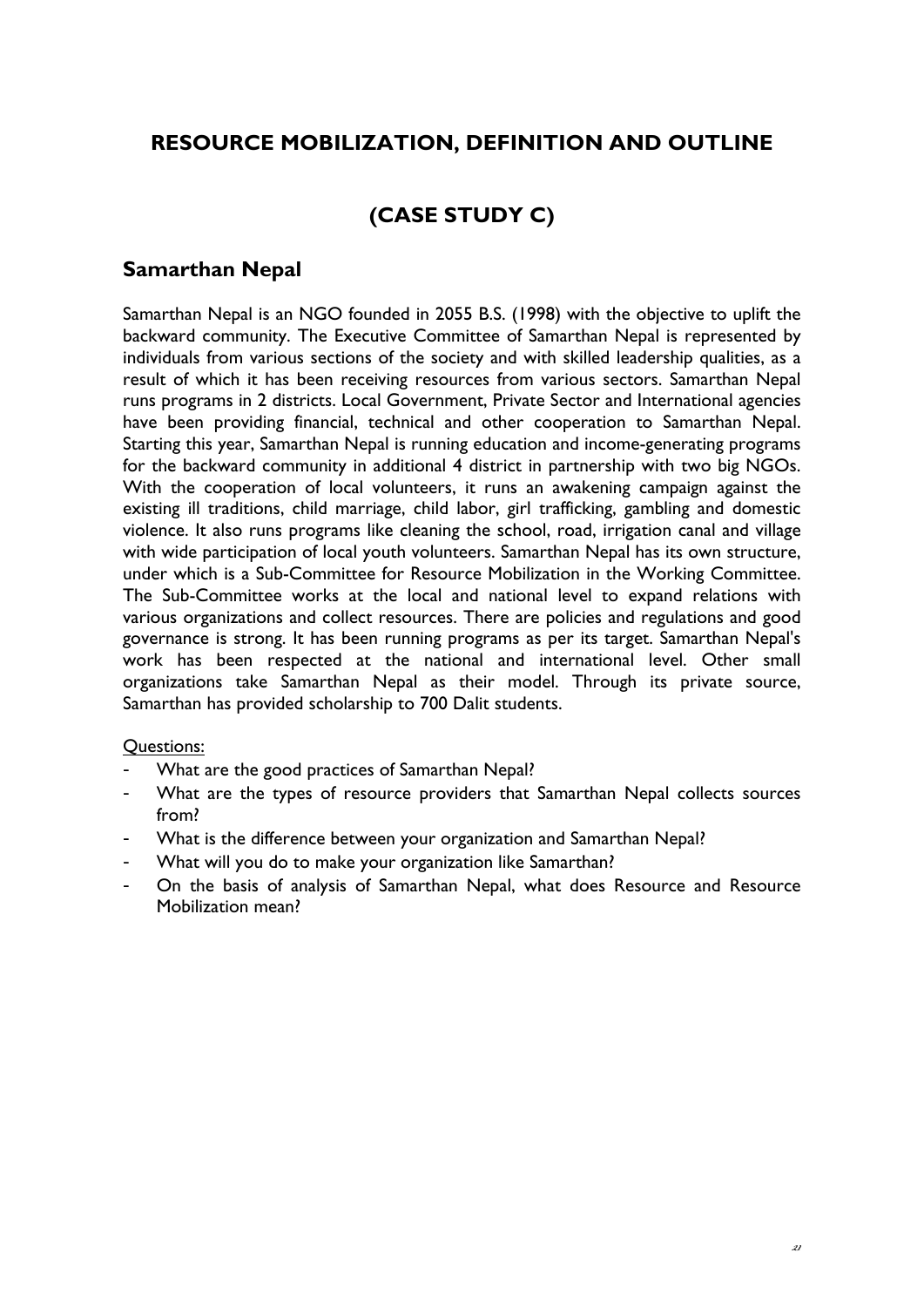## **Resource Mobilization**

#### **Name of Organization:**

- 1. In your Organization, what is understood by Resource?
- 2. On the basis of definition of Resource, what are the Resources being used in your Organization?
- 3. On the basis of definition of Resource Mobilization, what has to be done to improve the existing process of Resource Mobilization in your Organization? How should it be done?

| What | How |
|------|-----|
|      |     |
|      |     |
|      |     |

4. In your organization, what is the number of Working Committee members active in Resource Mobilization? Why cannot others mobilize resources?

| What | <b>How</b> |
|------|------------|
|      |            |
|      |            |
|      |            |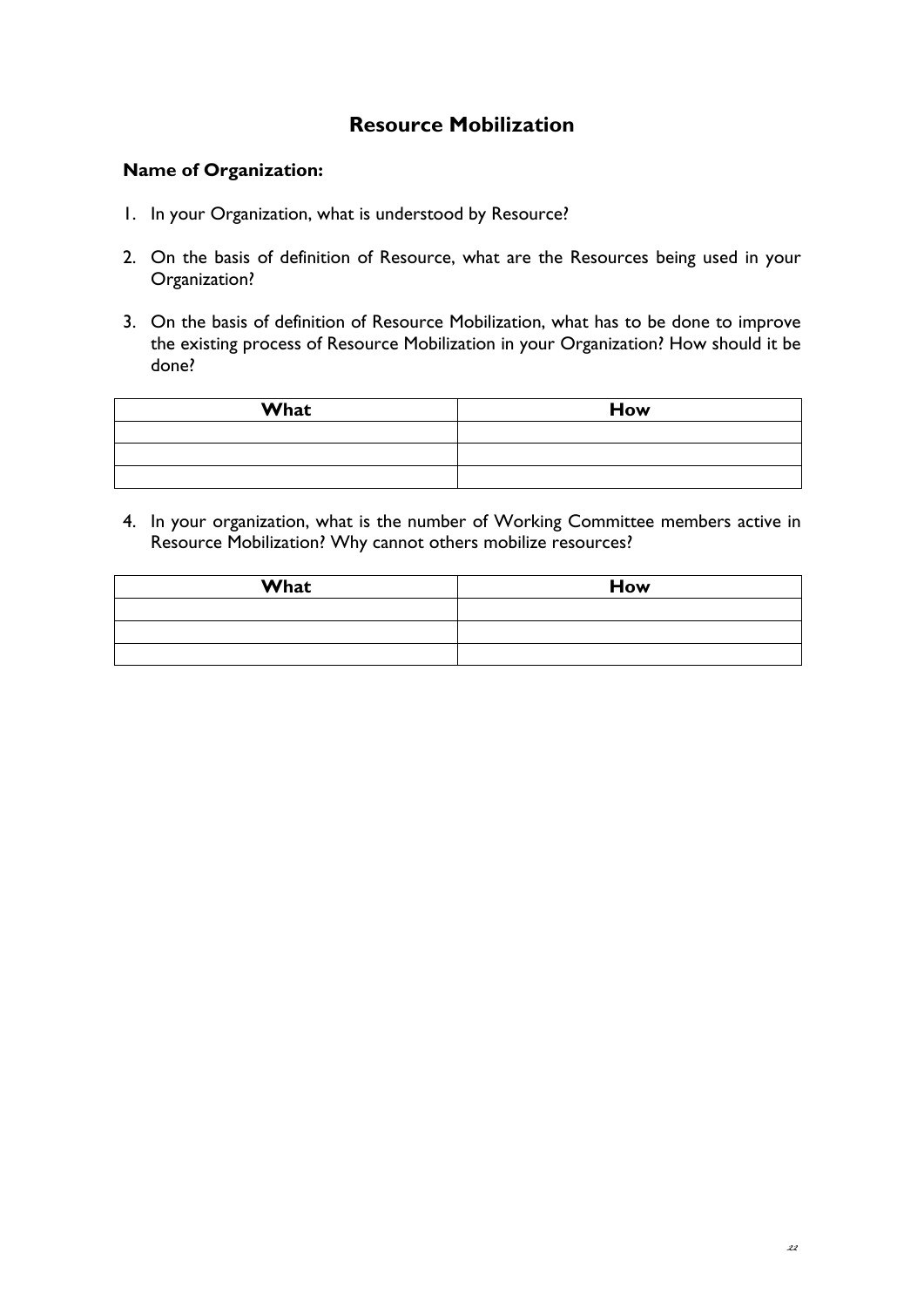# **Type of Resource and Resource Providers**

Time: 120 Minutes

#### **Rationale:**

Normally, resource is understood as financial resource while Resource Provider is addressed to as a NGO. This session will widen the mutual understanding of resource and resource provider and discuss the kinds of resource and resource providers.

#### **Objective of Learning:**

- Will identity the kinds of Resource and Resource Providers, and
- Evaluate the state of existing available resources in their organization.

#### **Trainers' preparation:**

- Writing down the objectives of learning on a newsprint paper.
- Making a list of the kinds of resources on a newsprint paper.
- Writing down the list of resource providers on a newsprint paper.
- Making photocopies of the "working paper" of the types of resources.
- Developing copies of the Evaluation question.
- Developing copies of the hands-out

**Materials:** Newsprint paper, marker, tape, board

**Main methods:** Question answer, explanation, discussion, group work.

#### **Phases:**

- $\triangleright$  Read and explain the objectives of learning.
- $\triangleright$  Ask the participants, "How many kinds of resource are there?"
- $\triangleright$  Note down the answers from the participants.
- $\triangleright$  Ask the participants again, "What are the resources being used in your Organization?"
- $\triangleright$  Note down the answers from the participants in an institutional manner.
- $\triangleright$  Present and explain the list prepared by yourself, after adjusting the major points from the participants.
- $\triangleright$  Divide the participants into three Groups.
- $\triangleright$  Ask every Group to write down the type (detail) of every resource. (20 Minutes)
- ¾ After every Group completes the task, ask them to make a presentation one-by-one. Hold questioning and discussion during the presentations.
- $\triangleright$  After presentation from all the Groups, the trainer will present and explain the list he/she has developed.
- $\triangleright$  Ask to the participant, "Who are the resource providers around your/our Organization"?
- $\triangleright$  Note down the answers from the participants on a newsprint paper. Classify and divide the answers. Like: NGO, Government, Individual, Business Institution, Industry, United Nations, etc.
- $\triangleright$  After the classification, divide the participants into 4 Groups and ask them to carry out an extensive analysis. Like: Government, Ministry, Departments, Government Bodies.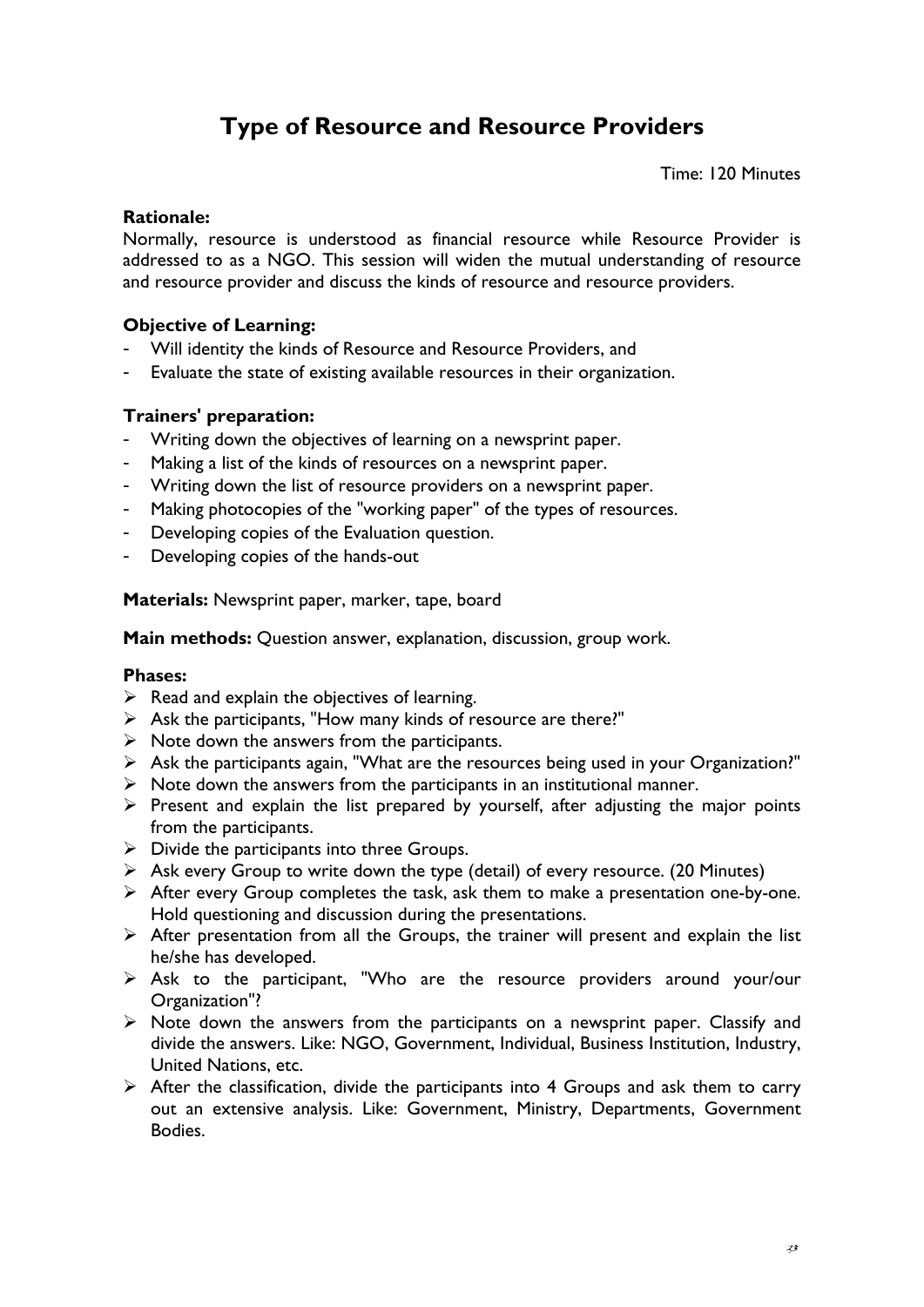- ¾ After analysis by all the Groups, ask them to present it one-by-one. Ask other groups to raise question and discussion after presentation by a Group. If there any points mission in the presentation, then the trainer should add them.
- $\triangleright$  Distribute hands-out.
- $\triangleright$  Distribute the evaluation form, and ask the participants to fill it in the institutional groups.
- $\triangleright$  After every organization/institution fills up the form, develop an action plan.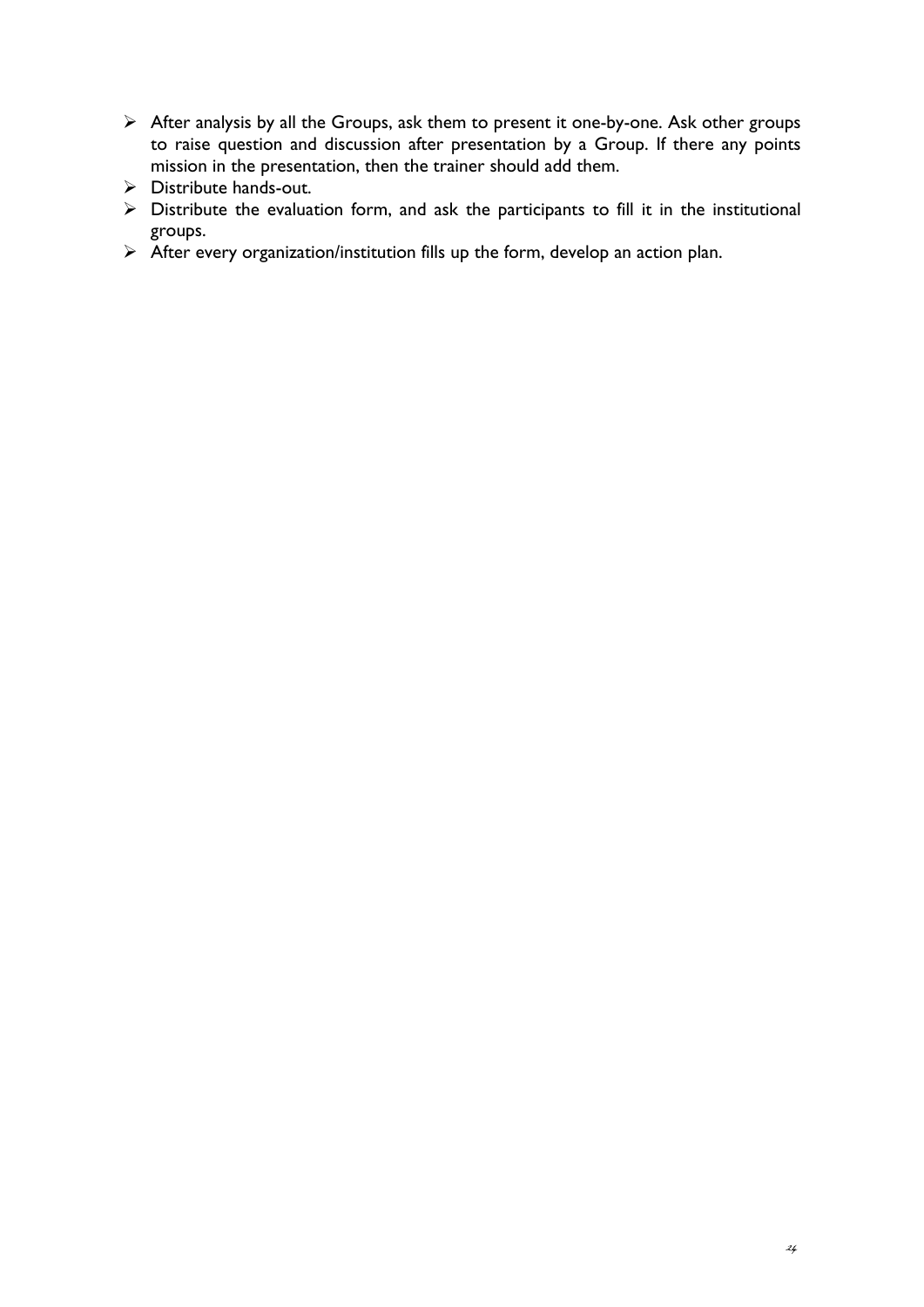### **VARIOUS TYPES OF MEANS/RESOURCES**

In general terms, Resource is understood as materials, goods or services that help fulfill the organization's needs. Materials, money, human (man and woman), means and time are Resources that are used by Group, organization and individuals to fulfill their objectives. Resource is required by every kind of organization to fulfill its objectives. It is essential to know the type of resource, its normal availability and the estimated cost to attain the require resources in order to carry our works as per the objectives of the Organization. On the basis of this information, the primary plans of resource mobilization should be established, checked and if needed repeated.

### **Reasons for the requirement of resources for the Organization:**

- In order to continue with its work and achieve the works and targets.
- In order to begin or plan for new work.
- In order to enhance or maintain relationship with the community, individuals, Government Organizations, Private organizations or donor agencies.
- For the development of the various conditions of the Organization.

#### **Normally, the various types of Resources have been classified as below:**

**Money/Cash:** Wealth/Cash is essential in order to run the existing programs, pay cost of goods and salary and to carry out new works. Wealth/Cash can be increased through various means like membership fees, grant received as per or without request, local fund, donations and various other sources such as NGO, INGO or external funding.

**Technical Assistance/Cooperation**: Every Organization will not have people essential for carrying out various types of activities, project and programs. Apart from that, every organization may not have the necessary fund to appoint essential efficient employees. Technical cooperation can be made by any Organization by providing the amount essential for appointing such efficient employees for a special project or the efficient employee helping for a fixed timeframe. Some organizations provide technical cooperation through trainings.

**Human Resources**: Every type of Organization will require people/personnel to ensure that the Organizational role and works are fulfilled. For essential human resources, the Organization will make different provisions. The Organization can appoint some permanent employees while the remaining appointments are made as per requirement. The permanent employees are taken as internal resources of the Organization while employees appointed for a specific time period are regarded as external resources. Many NGOs utilize dedicated and regular volunteer groups in order to fulfill the need of human resource.

**Physical Goods**: They are physical goods resources. For example, the Organization's activities or availability of the project are taken ahead together by the tools. It is essential for the Organization to spend on such goods in order to train on main activities of the project/organization. Examples of resources like office tools, furniture, training tools and **raw goods**, vehicles and other machines have been classified under the Physical Goods.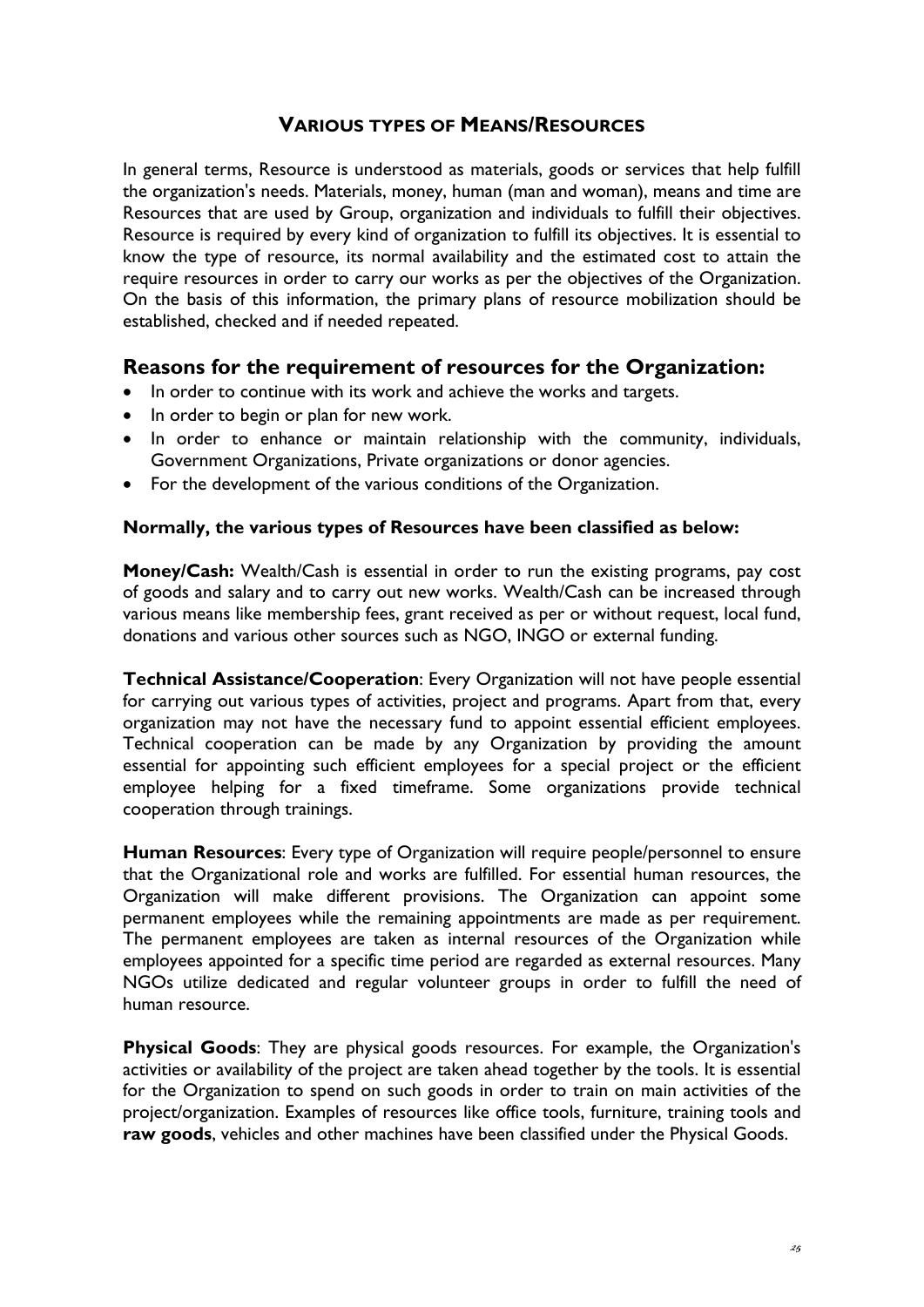**Free Service and Facilities**: A non-profit-making Organization gives many physical goods, service and facilities only in minimum cost. As a result, provisions for free services in the Project/Organization should be made through community support. Apart from this, other Organizations provide the non-profit-making Organizations to use these facilities (Eg. Computer, Telephone, Photocopy Machine and Internet). Which is a form of free facility.

The kinds of resources could differ and change as per the various phases of the project. For example, in the preliminary phases, active participation from all the organizations is essential for leadership and management of the organization. Maintenance service and resources to make it sustainable is essential. This condition or need has a big impact on the kind of human resource and accordingly on assisting tools and equipments.

The NGOs should first develop a main strategy to decide on which level should resource mobilization focus on human resource or resource materials or financial resources. Because NGOs usually rely on external financial cooperation that controls the financial resource mobilization. But mobilizing volunteers and community resources is a strategy that will bring the NGO closer to the community-based families. During financial resource mobilization, the Organization will have to face two nearest/immediate decisions. One for the Organization to create its own financial sources. This will keep the Organization under control to a great extent and other will make it rely on external assistance.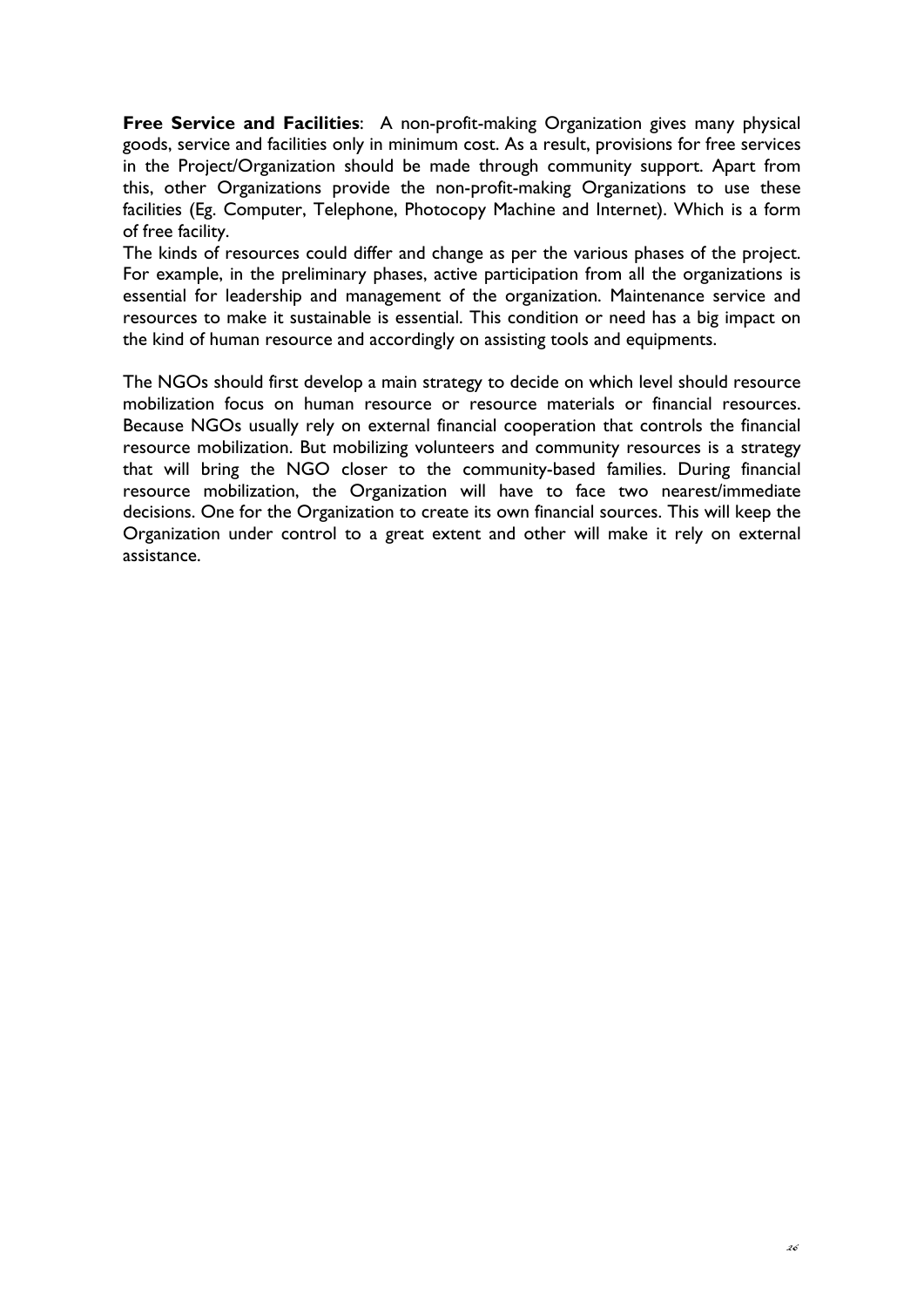# **EXAMPLES OF LEVEL/CLASS OF RESOURCES**

#### **Physical goods**

- Office equipments
- Training materials
- **vehicles**
- **Furniture**
- Raw materials

#### **Human Resources**

- Regular volunteers
- Free consultancy
- Consultants
- Advisors

### **Money**

- **Grant**
- Money of the project
- **Rupees/cash for the** organization's support
- Membership

#### **Free Service and Facilities**

- Office space<br>• Tools
- Tools
- **Training facilities**
- **Transportation**
- Publication and Printing

#### **Technical Cooperation**

- **Trainings**
- Contributions to the program
- Contributions to the development of the Organization
- **Support from experts**
- **Scholarship**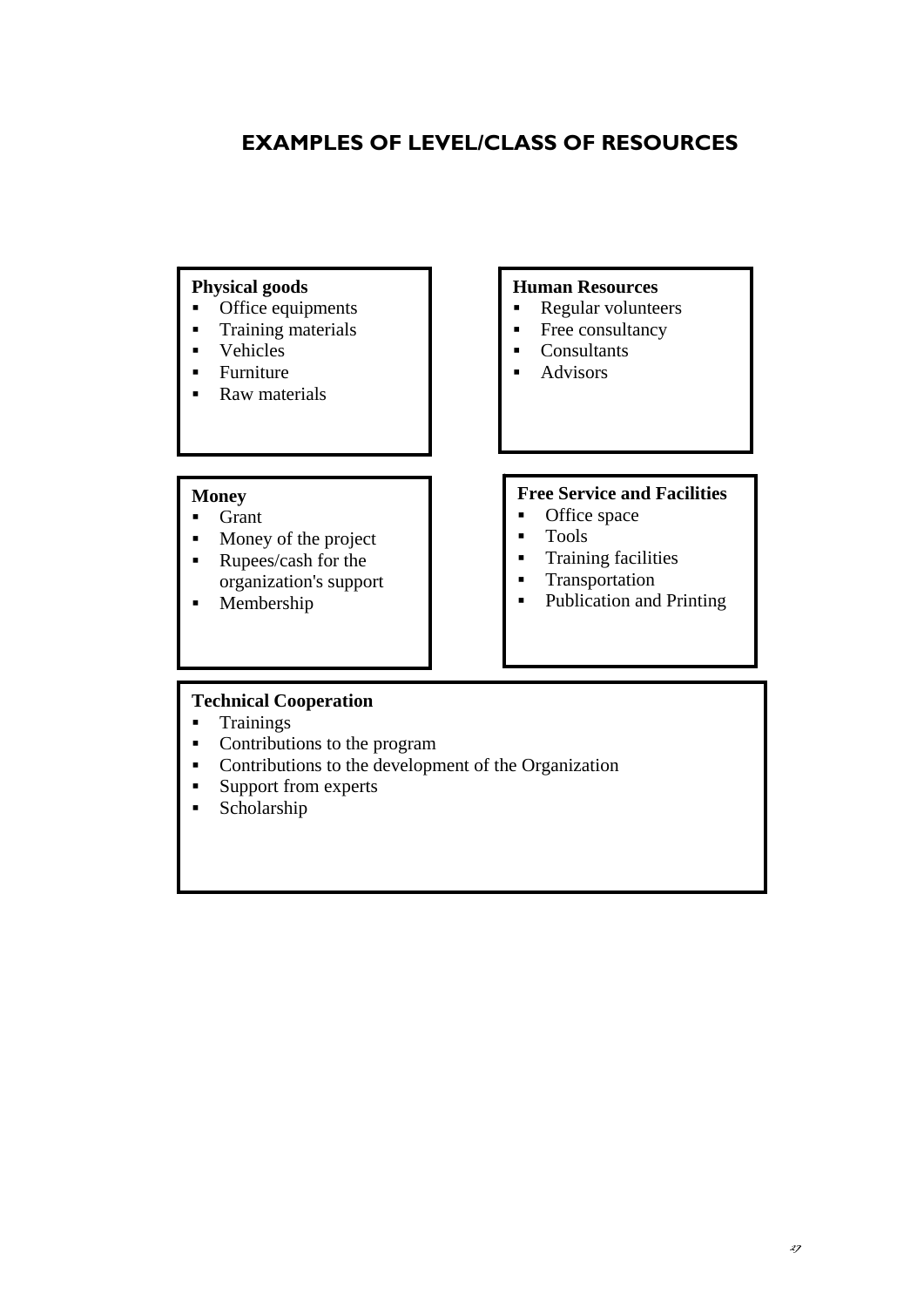**Working Paper**

| <b>KINDS OF RESOURCES</b> |  |  |  |
|---------------------------|--|--|--|
|---------------------------|--|--|--|

| <b>Physical Goods</b>        | <b>Human Resources</b>             |
|------------------------------|------------------------------------|
|                              |                                    |
| <b>Money</b>                 | <b>Free Service and Facilities</b> |
|                              |                                    |
|                              |                                    |
| <b>Technical Cooperation</b> |                                    |
|                              |                                    |
|                              |                                    |
|                              |                                    |
|                              |                                    |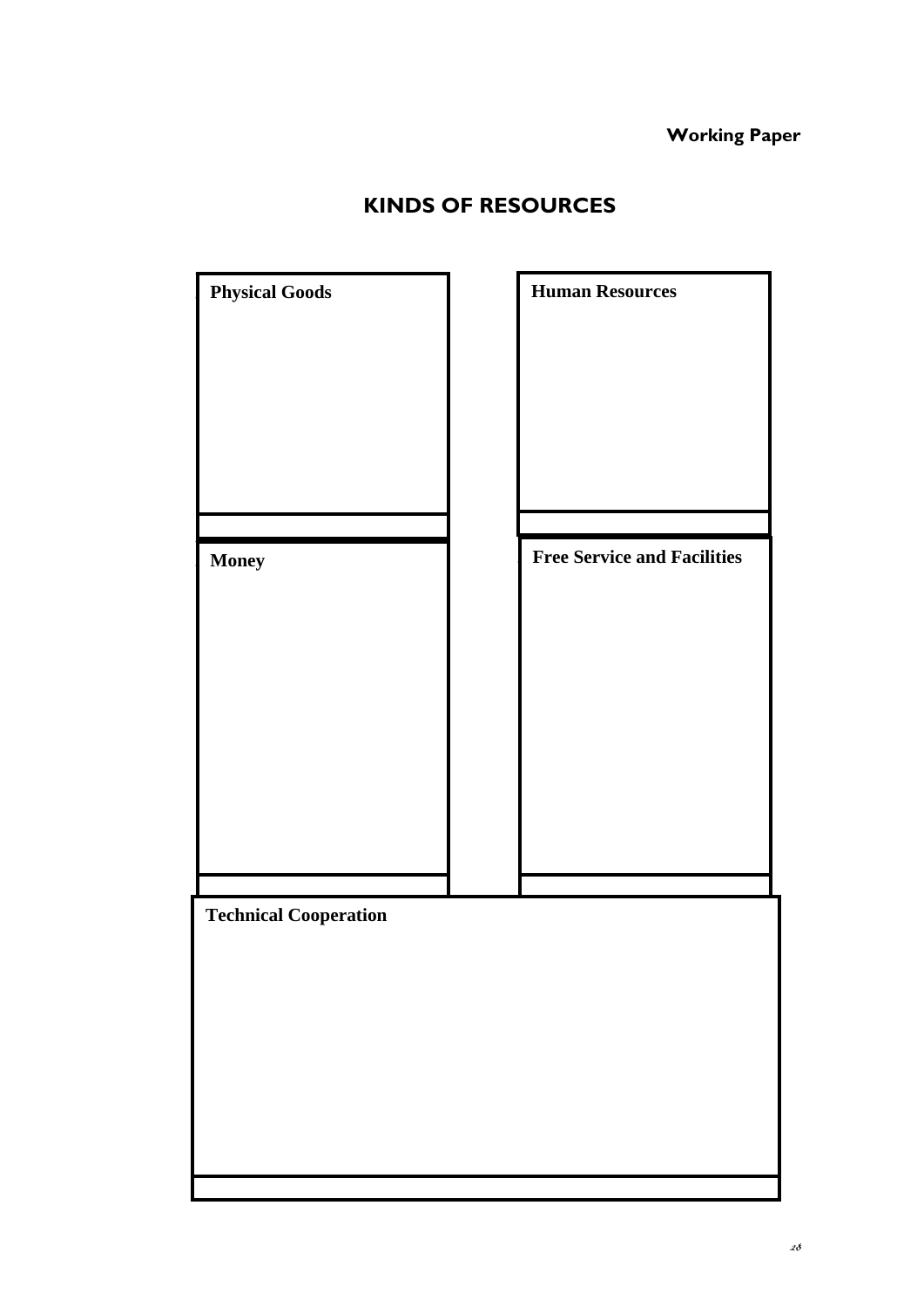# **TYPES OF RESOURCES**

#### **Name of Organization:**

- 1. Which Resource Providers have your Organization received resources from? And what is the % of financial assistance received?
- 2. In your Organization, which Resources have been used to the maximum and which to the minimum? Why?
- 3. What strategies of Resource Mobilization have been adopted in order to keep the Organization less affected from the impact of the conflict?
- 4. Has your Organization received resource from the Chamber of Commerce and Industry or any private sector at the Local/National Level? Give example.
- 5. Has your Organization received resources from other organizations under the Sandeep Program? If Yes, give examples.
- 6. From which Resource Providers should you receive resources from in the coming days in order to achieve the mission of your Organization?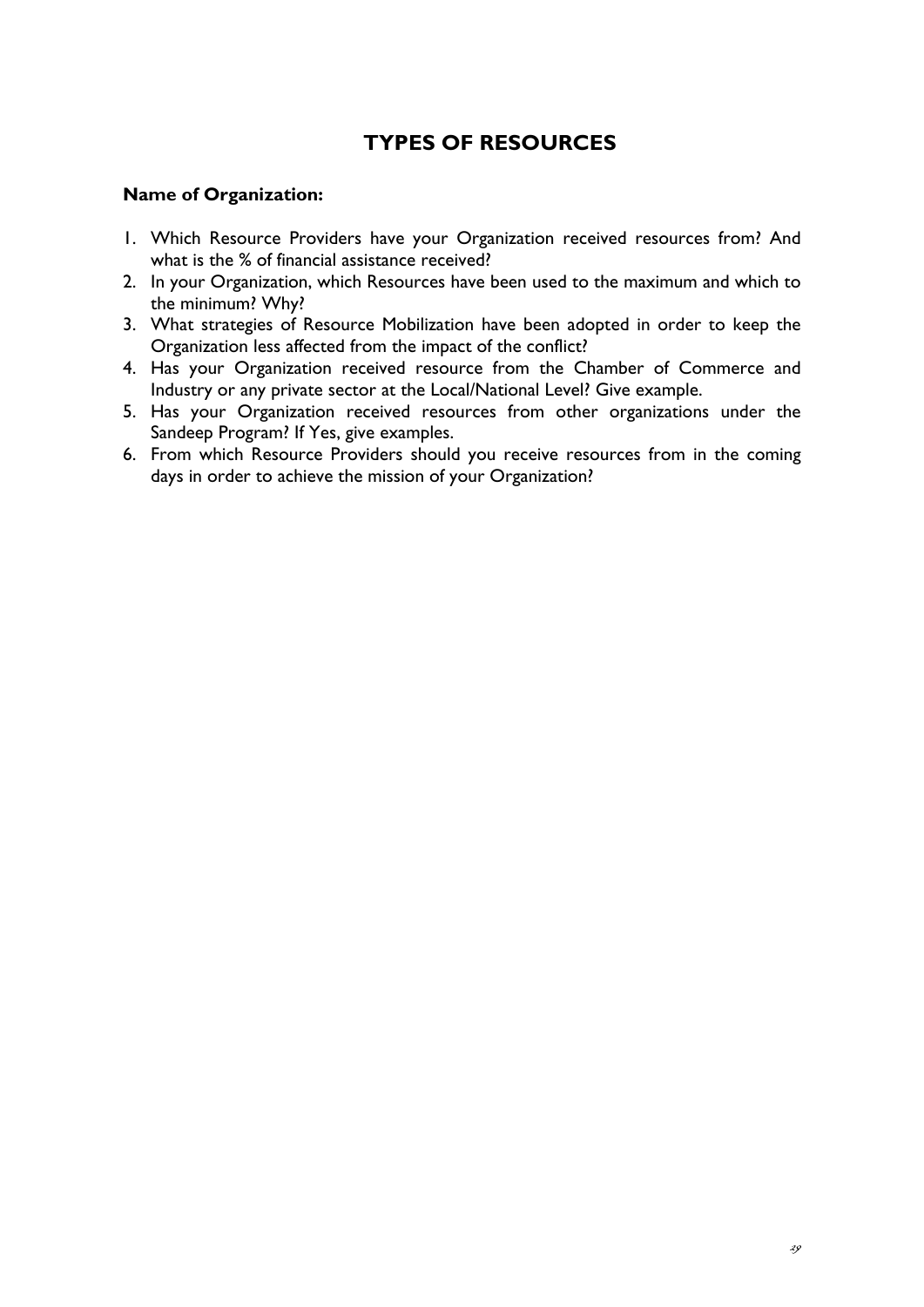# **Kinds of Resource Providers**

- International Non-Governmental Organization (like: Save the Children, Care Nepal, Plan Nepal)
- Countries with bilateral agreements (USAID, DFID, GTZ)
- International Religious Institutions (Church, Temple, Mosque, Monastery etc.)
- International Institutions (University, Research Organizations)
- International Volunteer Agencies (VSO, Peace Corps, etc)
- Professional Group/Associations (Bar Association, Medical Association)
- Neighboring friendly countries (Embassy)
- Hospital and Social Welfare Institutions
- Private Company, Industry, Academy (Foreign/domestic) Bank, Hotel
- Partner Organizations of Sandeep (NGO, ISO, etc)
- National NGO, network, NGO Federation
- Government Bodies (Ministry, Department)
- United Nations (UNICEF, ILO, UNAIDS, UNDP)
- Individuals (Family)
- Local Bodies (DDC, Municipality, VDC)
- Community, Civil Society (Women Groups, CBOs)
- Local Organizations (School, Trust, *Dharmashala*)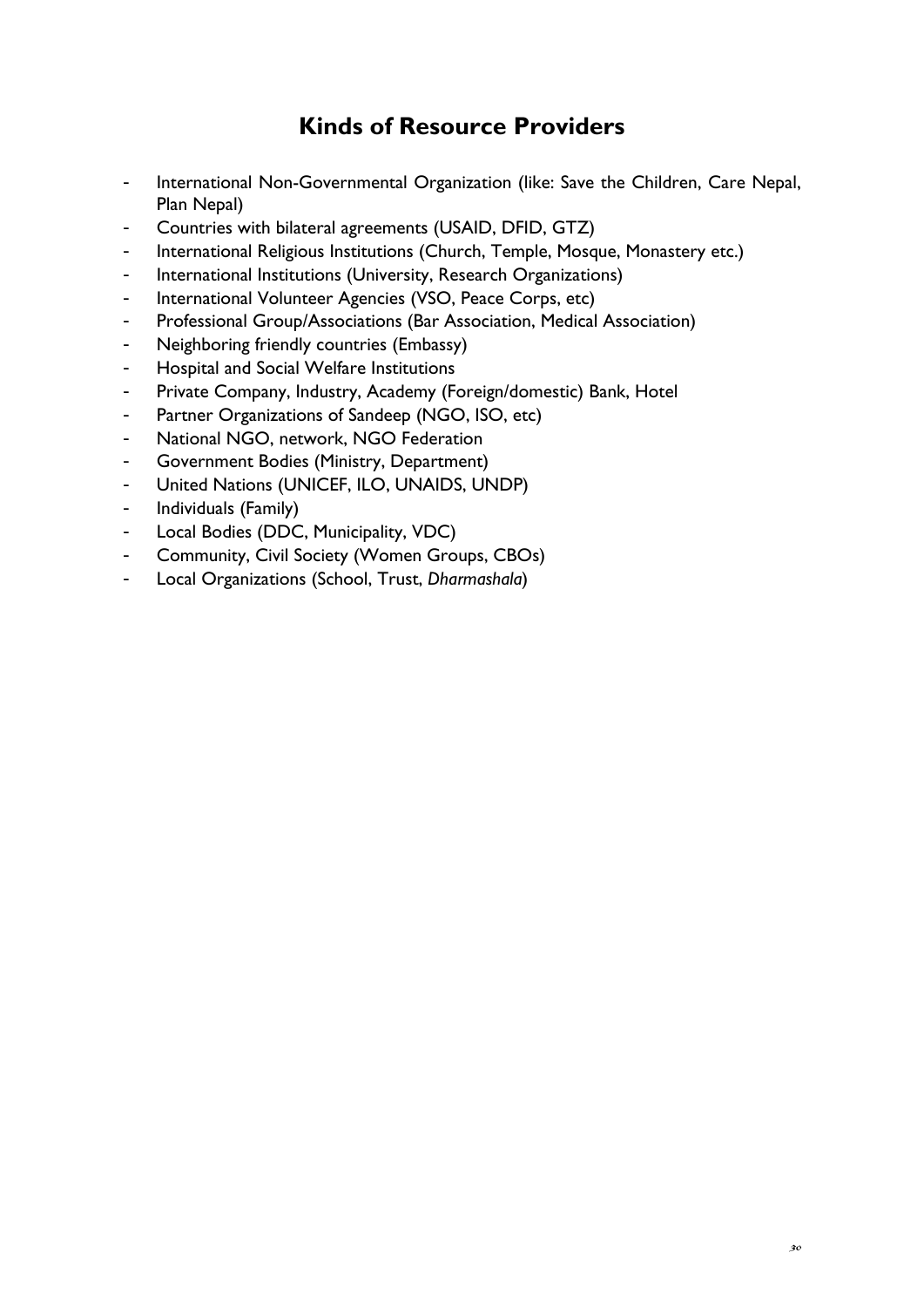# **Mechanism of Resource Mobilization**

#### **Time: 120 Minutes**

#### **Rationale**

Resource mobilization is essential for a healthy organization/institution. Resources provide continuity and stability to the organization and its work. Mechanism of resource mobilization are the medium through which the organizations receive resources. To identify various resource mobilization mechanisms is to broader the understanding of the NGOs on resource mobilization and to bring changes on its *upagaman* rather than on the proposal writing**.** This session will help the participants to study in detail about every mechanism and determine which one is genuine/real for their respective organization.

#### **Objectives of Learning:**

- Will describe the mechanisms of Resource Mobilization
- Identify the effective mechanism for their Organization, and
- Evaluate the effectiveness of the mechanism currently used in their Organization.

#### **Trainers' Preparation:**

- Writing down the objectives of learning on a newsprint paper.
- Write down the mechanisms of Resource Mobilization on a newsprint paper.
- Develop a model form on a newsprint paper.
- Develop copies of the hands-out
- Develop photocopies of the evaluation questionnaire.

**Materials:** Newsprint paper, marker, tape, board

**Main Methods:** Question answer, discussion, description

#### **Phases:**

- Read out and explain the objectives of learning.
- Ask the participants, "What are the mechanisms of Resource Mobilization and Which mechanism are you using in your Organization?"
- Note down the responses from the participants on a newsprint paper. Ask them to explain/describe the mechanisms that they have been using. If they have been using different mechanisms, then hold discussion on why was any mechanism appropriate for all and why not the others.
- If new mechanism comes from the participants, then add it the list you have made.
- Divide the participants into 3 Groups. Allocate equally the mechanisms from the list to 2 Groups and ask them to make a list of the advantages and disadvantages of every mechanism.
- Ask the Third Group to make a list in a form on which Organization and in what circumstances can all the mechanisms be used.
- Distribute the hand-out and divide the participants into Organizational Groups.
- Ask all the groups to read the hand-out and reach to a decision after discussing which mechanism is appropriate and why for their Organization. In the discussion, any Organization can decide to use more than one mechanism.
- Finally, ask them to complete the evaluation questionnaire and make an action plan.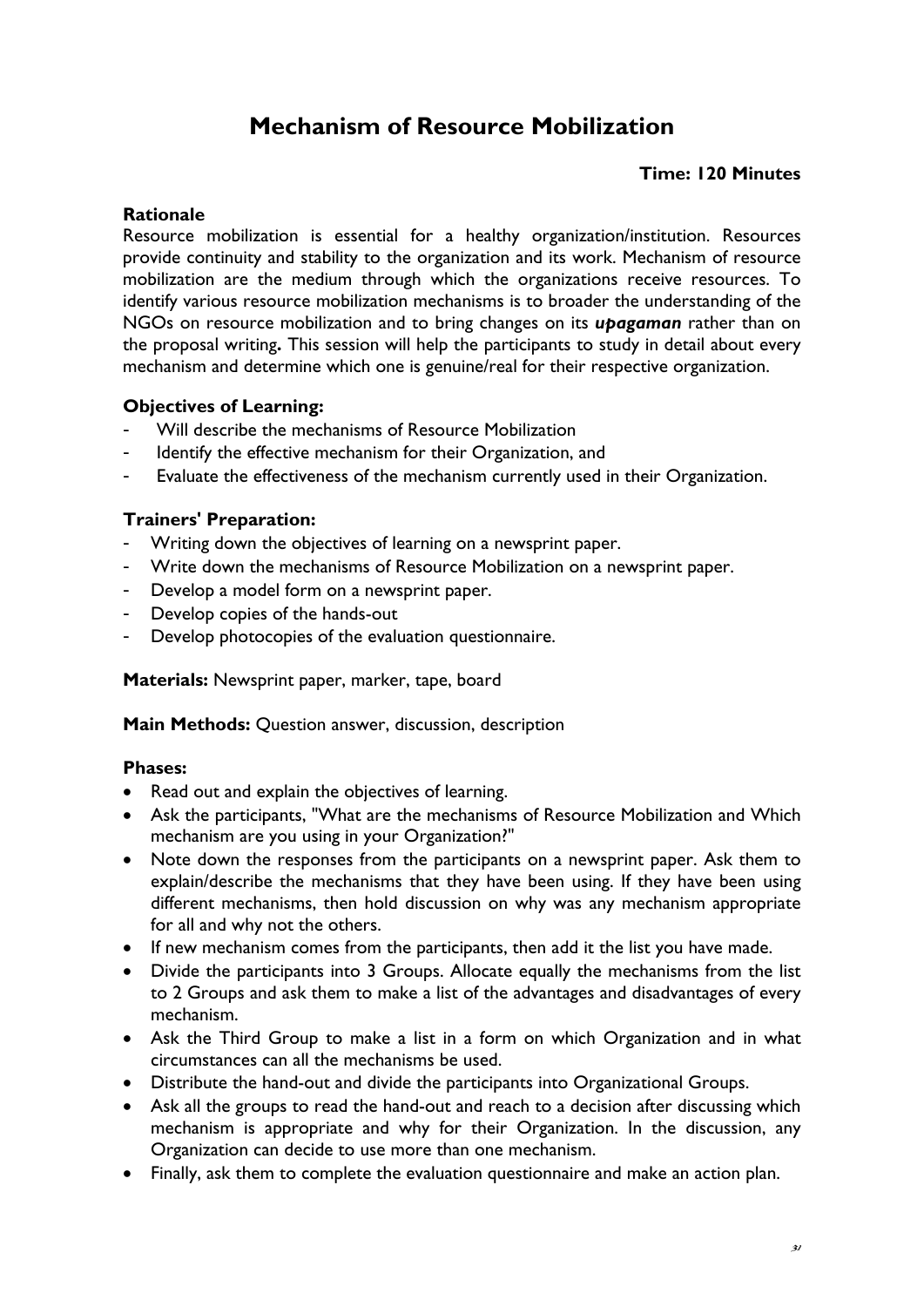| <b>Type of Organization</b>                             |  |
|---------------------------------------------------------|--|
| Small (small budget, few employees)                     |  |
| Big (high budget, many program and employees)           |  |
| Experienced (Working since a long time (more than 5     |  |
| years)                                                  |  |
| New (Less than two years old)                           |  |
| Remote (away from transportation and communications     |  |
| service)                                                |  |
| Developed (near to the Headquarters, transportation and |  |
| communications)                                         |  |
| With only one Resource Provider                         |  |
| With many Resource Providers (with more than 3 Donor    |  |
| Agencies)                                               |  |
| National (established in the Capital)                   |  |
| Local (established in the program district)             |  |
| With women leadership                                   |  |
| <b>That Advocates</b>                                   |  |
| Working in the Human Rights sector                      |  |
| Providing services to the community                     |  |
| With Dalit leadership                                   |  |
| With Janajati (nationalities) leadership                |  |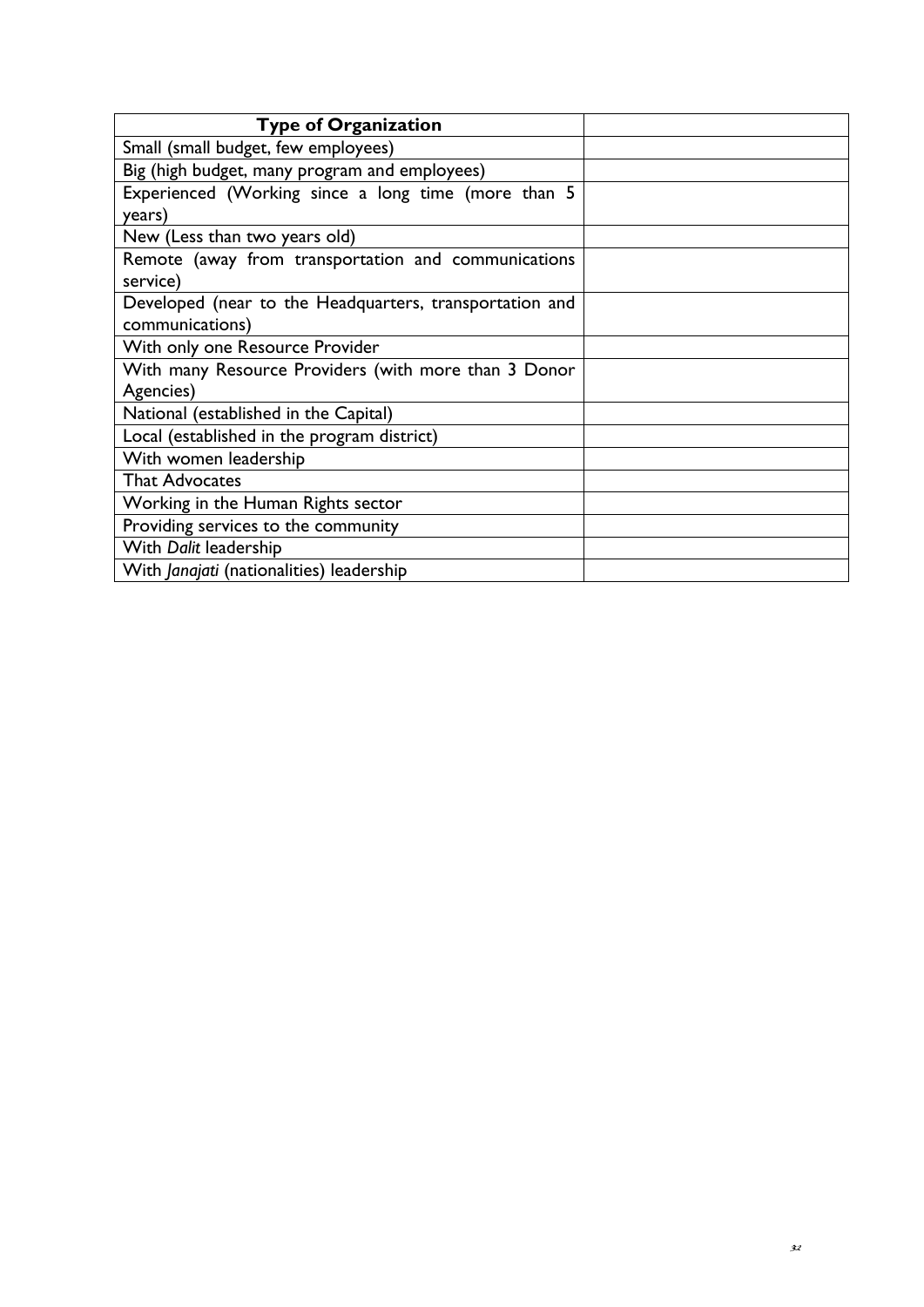## **Mechanisms of Resource Mobilization**

In order to mobilize resources, Organizations have to decide where and how should they invest their energy. Using or receiving all kinds of resources many not require the same type of conduct. The types and mechanisms of Resource Mobilization depend on the type and capacity of the Organization and nature of required resources.

#### **Some Mechanisms of Resource Mobilization are as follows:**

- 1. **Submitting grant proposals:** This mentions the response of the request of proposals made by various NGOs, Government, National and International Organizations.
- 2. **Organizing special events:** These events are ways of receiving money which will be carried out by NGOs relating to the field or community. These occasions will be held in order to celebrate any special festival. The occasions may or may not be related to the programs. For example of events related to the program, organize rallies related to the program and examples of events not related to the program would be cultural events, exhibition for assistance, exhibition.
- 3. **Applying for donations:** This type of mechanism of Resource Mobilization requests for donation, fund handover or any precious things from various organizations like cottage industry, Trade and Individuals (both national and international) and private institutions.
- 4. **Publishing the history of the Organization:** Publishing good practices and achievements which will have an impact on the Resource Provider. Resource Mobilization is a courageous work. Anyone will not provide resources easily. In this connection, it is said that instead of hoping for anyone giving you resources, you need to fully prepare yourself for receiving resources. Rather than thinking of getting resources by begging for it, resources can be received by selling your Organization's good practices, work, history etc.
- 5. **Expanding relations:** There are some sayings in the Resource Mobilization sector, "Resource Mobilization is not only to receive resources but also receive friends." "If you are buying a cow then buy the *Kamdhenu* Cow. Expanding of relations in an important mechanism of Resource Mobilization. The more an Organization expands its relations there will be more resource mobilization. So, it is said that the Organization with a successful resource mobilization receives resources from friends than oneself. In the context of Nepal, informal relation plays a big role. So, it is better to have more meetings and expanding of relations with the possible donor agency. For this, cooperation of others organizations should also be taken.
- 6. **Personal meetings:** Receiving resource is to receive a friend. So, personal meetings plays an important role in receiving resources. In Nepali culture that believes on relationship and contacts, personal meeting will be of a big help to receive resource. So, for Resource Mobilization, you have to hold personal meetings with friends and resource providers, invite them to social occasions and accept their invitation as well.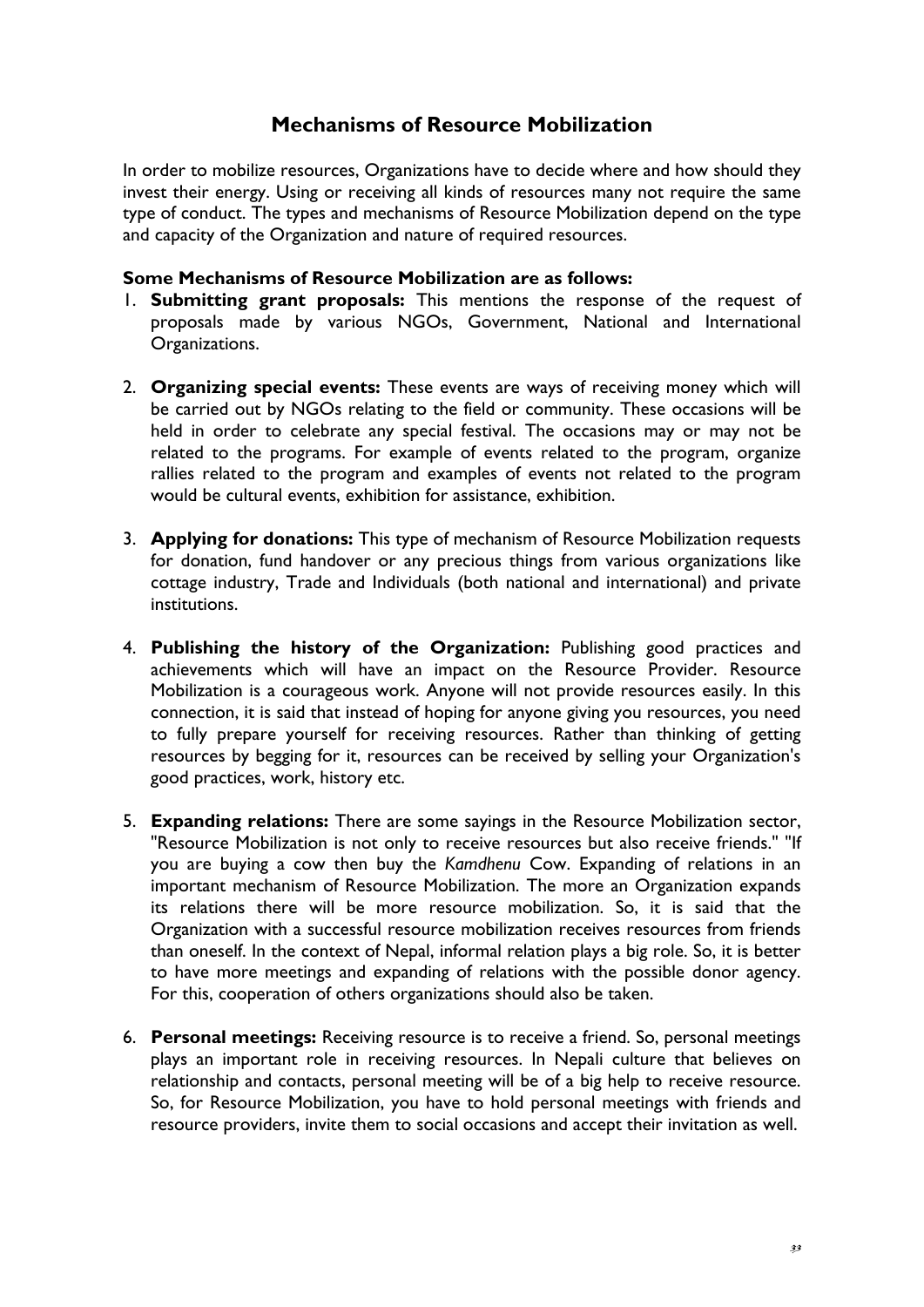- 7. **Membership Campaign:** Membership campaign in one important mechanism of Resource Mobilization. By increasing its membership, the organization can expand its relations with membership from people with different capacities, and can mobilize every resource with them for the mission of the organization. For example, give membership to the businessmen of the district. Distribute members to representatives of the various sectors of the society.
- 8. **Partnership:** Partnership is another mechanism of Resource Mobilization. Partnership will help exchange the resources between two or more organizations. Specially, if new or small organizations join hands with similar organizations there will be possibility of extensive mobilization of the resources at the local level and international resources. Currently, NGOs in Nepal have been working together with INGOs for extensive mobilization of local and external resources. Many types of resources will be mobilized if such partnership is forged between the private sector and NGOs or among various sectors.

Even after gaining expertise in all mechanism of Resource Mobilization, organizations many not be able to carry out Resource Mobilization, as a result its focus is the image built by the organization. The organizations which are committed to the community and which practices good governance, such organizations will gain quick success in Resource Mobilization. So, Resource Mobilization cannot be look at separately from other elements of the organization. Without resource, an organization cannot build its image and without a good image an organization cannot mobilize resources. As a result, skills and knowledge of resource mobilization alone is not enough, the main thing essential for it is the concept. The organization which is committed to its mission and towards the community, the organization that runs programs in a transparent manner by adopting participatory practices, resource providers will be encouraged to work with such organizations even if they are not able to use all mechanisms of resource mobilization. So it is said, "Skills are not enough, it is attitude that makes the difference."

9. **By raising fees:** An Organization can raise fees by selling its technical skill, expertise to other organization, like becoming resource person of a training, raising fees from visitors to your Organization for the time given, and raising fees from individuals or organizations coming to you Organization for research. The Organization can spend such resources as per its wish. This is specially a very effective mechanism to gather and mobilize resources but for this the Organization need to have with it experts and resource persons specializing in various issues. The Executive Committee of many NGOs in Nepal lack experts so these mechanisms of Resource Mobilization have not been used effectively. Another mechanism of raising fees could be to expand relations with local government or bodies and charge for the services provided by the NGO to the community on behalf of such bodies. For example, if the local body has been thinking of awarding scholarship to 500 *janajati* students then the local body will pay the amount to the NGO for doing the same work.

Similarly, other way of raising fees is to increase partnership with local private organization or industry and influence them with your Organization's work to raise a certain percentage from every goods sold by them. For example, in order to help the people with HIV/AIDS, sell every noodles pack for Rs. 1 more than the earlier price, and deposit the Rs. 1 in the NGO's account.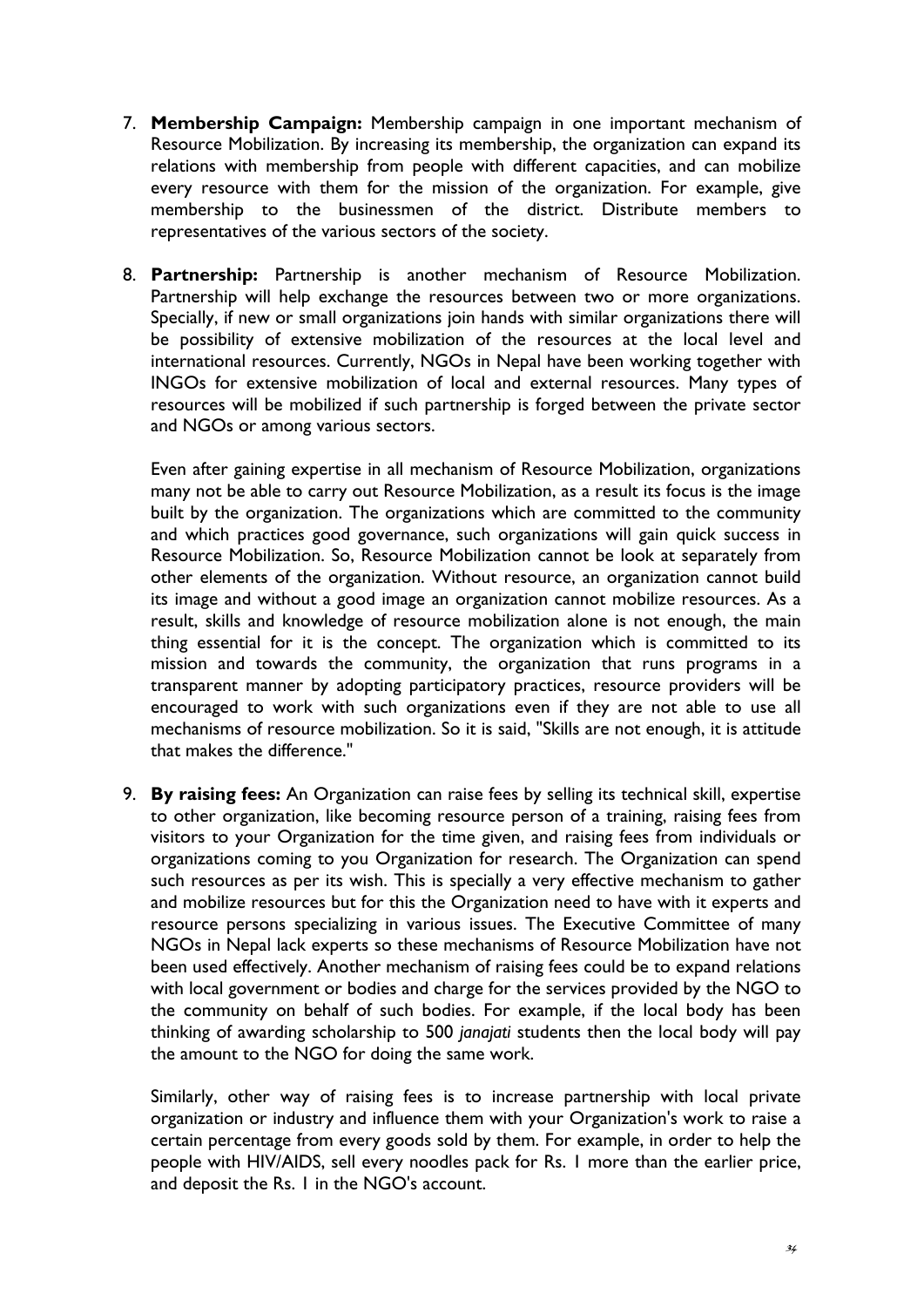Another opportunity to raise fees would be for the NGO to carry out social works like constructing canals, public resting place, roads, school, temple, monastery etc. and the local body pay back to the NGO.

- 10. **Internal Mobilization:** Those in possession of mediums like Hall, equipment (photocopy, telephone, fax ) etc. can give them on rent and make appropriate use of the available resources. Similarly, many NGO sell their training package while some sell software package in cheap price to other NGOs.
- 11. **Producing audio visual materials:** Many NGOs have been carrying out Resource Mobilization by developing information, education and communications materials as per the requirements of other NGOs. Such Organization publish the report, guidelines, posters, leaflets and visual materials for other organizations.
- 12. **NGO based in the city can give its building on rent** and gather resource. Similarly, many organization purchase the handicrafts prepared by their targeted groups and sell it in the market with some profit.

Even with all these skills and opportunities, for Resource Mobilization, NGOs have to expanded relations and request for assistance from all. The leadership of NGO should free itself from the notion that Resource Mobilization is only a profession and should be able to think of every type of resources for attaining its mission. Likewise, in order to make Resource Mobilization effective, the target group and stakeholders have to be made effective at the program and organizational level, which will win their trust and thus lead to increase in local level resource (volunteer) mobilization. You need to work with the media in order publicize your work and provided your report to all the stakeholders. By sticking to one's mission, you should work within the parameter of good governance and collect resources from many donor agencies as possible.

Resource Mobilization is strategic thinking and also a complex process. Resource Mobilization cannot be looked as separately from good governance, leadership, ability of the working committee, documentation, expansion of relations, policy and regulations, programs operated, mission and managerial skills. The existence of resource mobilization rests on the wholeness of the organization. It would be difficult for an organization without exercise of good governance to collect resources no matter how many mechanisms are adopted. But, in the context of Nepal, NGOs have received financial resources as a result of the blessings of the Resource Provider rather than because of the ability of the organization. Only few NGOs are seen able to mobilize resources on the basis of their ability.

13. **Self Contribution:** The most effective tool of resource mobilization is selfcontribution. Before collecting resources from other organization, it would be good for every organization to start some work from self-contributions. An organization beginning with self-contribution can win the trust of the resource providers quickly. So, it would be appropriate to leave the tradition of starting any work after receiving resources from others and begin with self-contribution. Even if there is absence of big source or skills, organizations should begin programs to mobilize the community to run small programs (observing various occasions) and raising awareness/advocacy.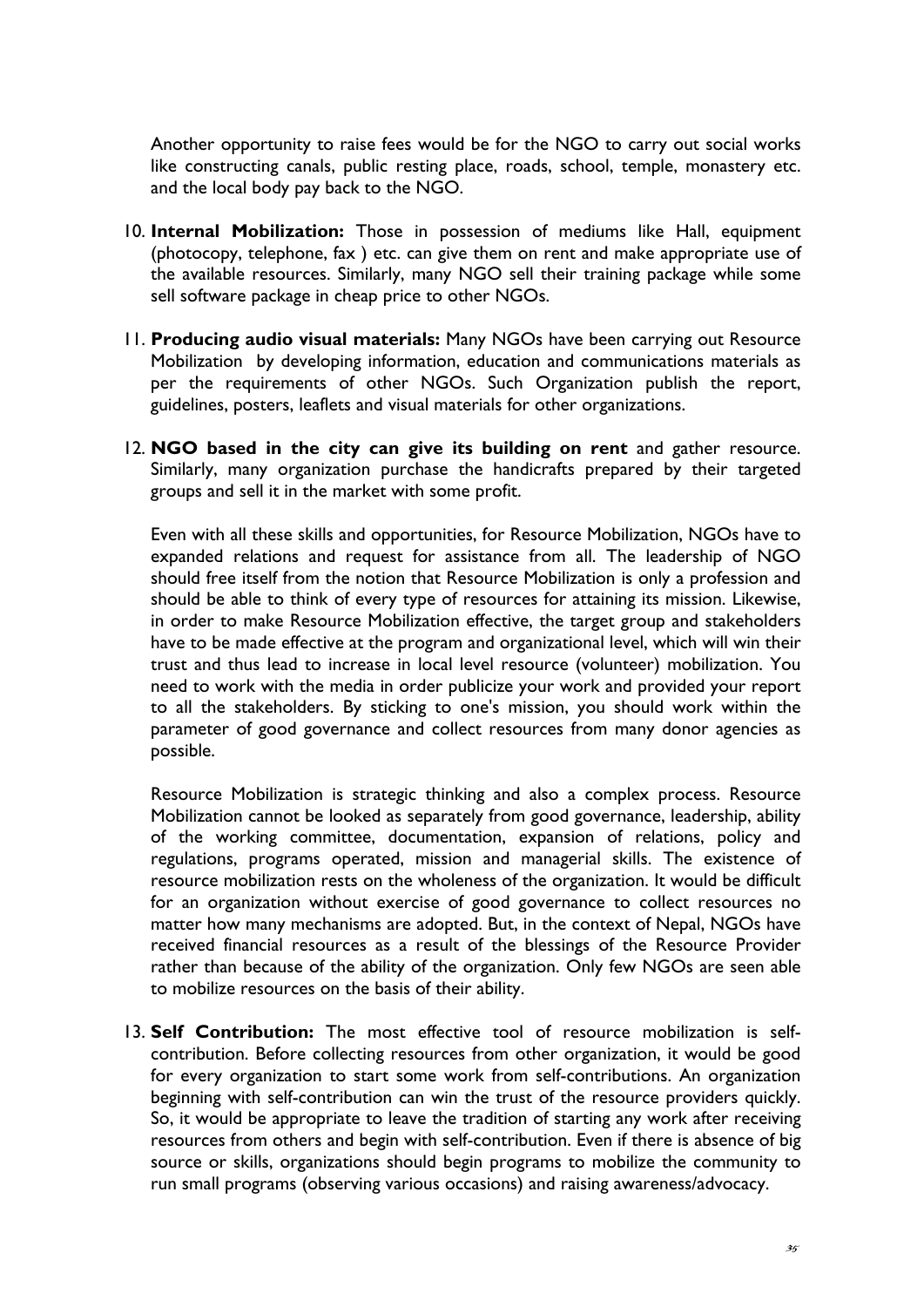- 14. **Determination of Resource Provider**: There are many resource providers in Nepal who have their own target and objectives. Organizations providing resources don't provide resources of all kinds of NGOs. As a result, determination of resource provider is an important mechanism of resource mobilization. Organizations sharing similar Vision, Mission, Goals and Objectives (VMGO) and program structure should be determined. Many examples are found in NGO exercises where the same proposal is included for all the resource providers. The objective of this mechanism is for the NGO to under the interest and needs of the resource providers rather than the resource provider providing resources as per out needs. It is almost impossible to fulfill the desires of all the resource providers, so it is essential to determine the resource provider before using any mechanism of resource mobilization. The determination of resource provider will make resource mobilization easy and more feasible.
- 15. **Details of contribution:** Presentation of the detail report of existing contributions (source) and its achievement would be a very effective mechanism of resource mobilization for NGOs mobilizing internal and external resources. NGOs working in a transparent manner with resource providers, targeted group and stakeholders can quickly win the trust of resource providers. NGOs without a detail report of their existing resources and not presenting cannot achievement much comparative success in resource mobilization. So, it would be regarded as an effective mechanism to present to the specified resource provide the details of contribution coming to or made by the NGO.
- 16. **Mobilization of local resource:** In the Nepali NGO culture, the tradition of mobilizing resources at the local level is negligible. Looking from the comparative point of view, almost all NGOs depend on external resource. But mobilization of local resources is one effective mechanism of Resource Mobilization. An organization that can extensively use local resources, its relations at the local level would be profound and transparent, as every organization has to be community-based for external resource mobilization. In order to mobilize local resources, the organization has involve the community in every phase of the program, from writing proposals, holding three-months and biannual evaluation meetings, periodic review with the stakeholders, social auditing, distribution of progress reports and analysis of the views of the stakeholders while formulating the organization's strategic plan. But the existing state of NGOs in Nepal is opposite. They are more dependent and accountable to external source rather than the stakeholders and targeted community.

If NGOs share their every program, policy and regulations and budget with the community and the stakeholders then they can win their trust and this will be of a big help in resource mobilization. In this context, for mobilizing local resources any organization will have to work as follows:

- (a) Develop a strategic plan to work in the community
- (b) Take the community as a friendly force.
- (c) Formulating programs based on the real needs of the community.
- (d) Seek out possible resource providers at the local level.
- (e) Organize meetings of different phases with the local resource providers (private, government, NGO) and individuals.
- (f) Submit the project prepared with the community and advocate for it.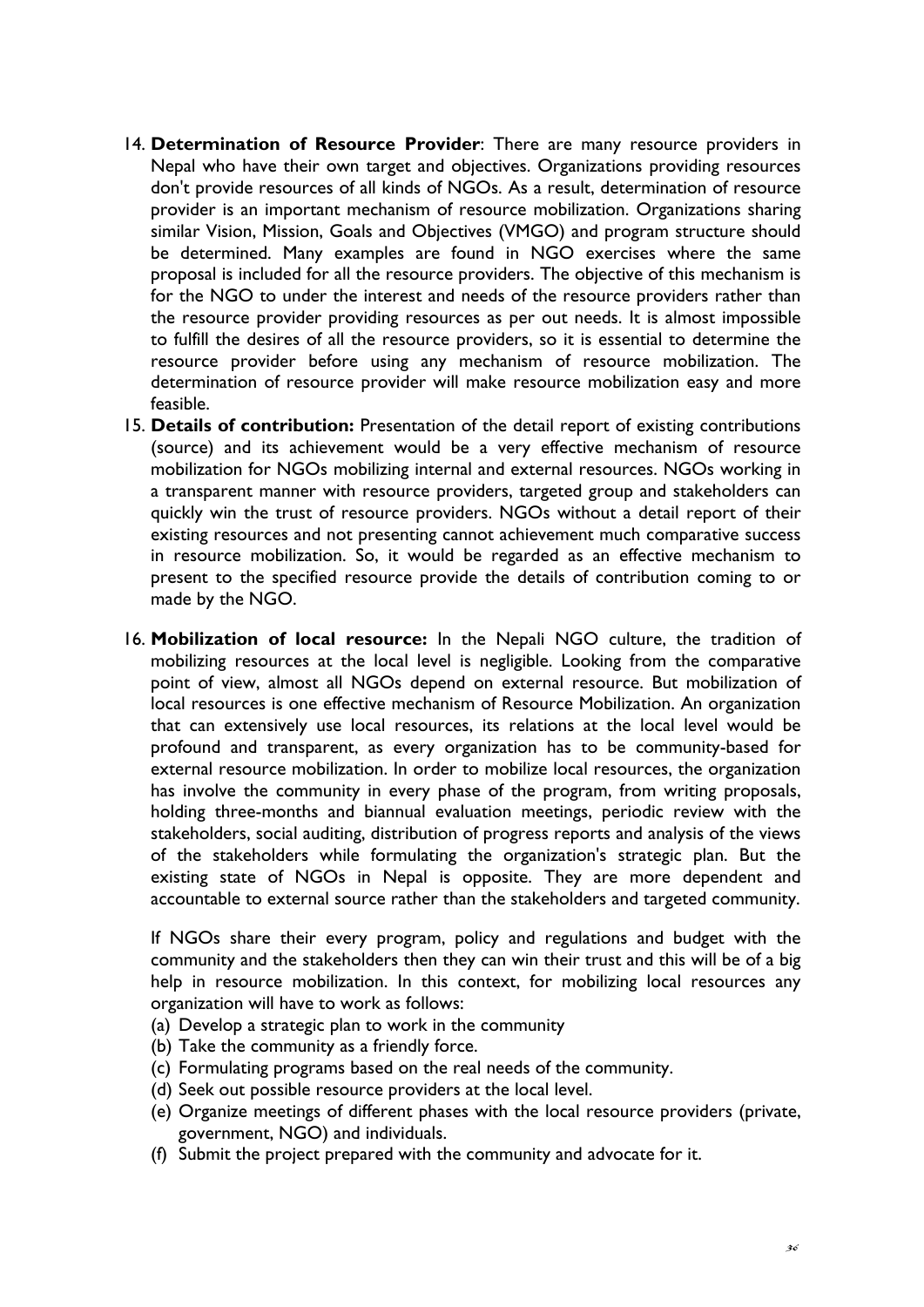- (g) Appoint local skills persons to the Organization's working committee and as employees and make the appointment with proportionate representation of caste, gender etc.
- (h) Empower the community and make it competent to advocate and collect resources for its issues.
- (i) Discuss the progress of the project with the community and the stakeholders continuously and invite their feedback and implement it.
- (j) Inform the community and stakeholders also about the budget, policy, regulations and programs.
- (k) Mobilize community and stakeholders at the local level.
- 17. **Constitution of Resource Mobilization Committee**: It would be appropriate for the organization to constitute Resource Mobilization Committee for effective resource mobilization. Especially in the context of Nepali NGOs not having a systematic practice of resource mobilization, limited persons of the organization are found busy doing lot of work. In other words, many of the working committee officebearers of the NGO are not experienced and skilled in resource mobilization, as a result of which some office-bearers are busy in all the work and there is no quality in their work. Considering this reality, if a resource mobilization committee is constituted in every NGO it could play an effective role for resource mobilization. Office-bearers, stakeholders with experience and expertise in the field should be selected while constituting the resource mobilization committee. By not limiting the resource mobilization committee to the office-bearers and employees of the organization only, skilled people from among the well-wishers, stakeholders and target community of the organization can also be considered. Likewise, renowned personalities at the local level and internationally renowned persons should also be involved in the committee. In this way, constitution of a mixed committee would help the NGO increase its access to resources of all kinds including internal, local and external. It would also help the organization to use the resource in a transparent and sustainable way. Such a committee will prepare a list of the possible resource providers, expand relations and increase access to resources. It will also monitor the right use of the available resources.
- 18. **Program based on the genuine needs of the community:** Even if the organization uses all the mechanisms none of the mechanism would be effective if the organization does not formulate and implement programs based on the genuine needs of the community. Talking in context of NGOs in Nepal, majority of the NGOs run the readymade package programs of external donor agencies rather than addressing the genuine needs of the community (target group). As a result of this exercise, Nepali NGOs are almost nil in local level mobilization and the dependency is increasing. If the NGO formulates programs in order to fulfill the needs of its target community as a mechanism, then the community/stakeholders will themselves advocate for receiving resource. But there are very few such examples in Nepal. In this way, organizations making effective resource mobilization formulates programs that addresses the genuine needs of the community and the burden of resource mobilization for it will be taken up by the community.

Likewise, an NGO skilled in resource mobilization is found collecting necessary resources as per the changing circumstances of the community and by advocating on their issues. In this manner, identification of the genuine needs of the community and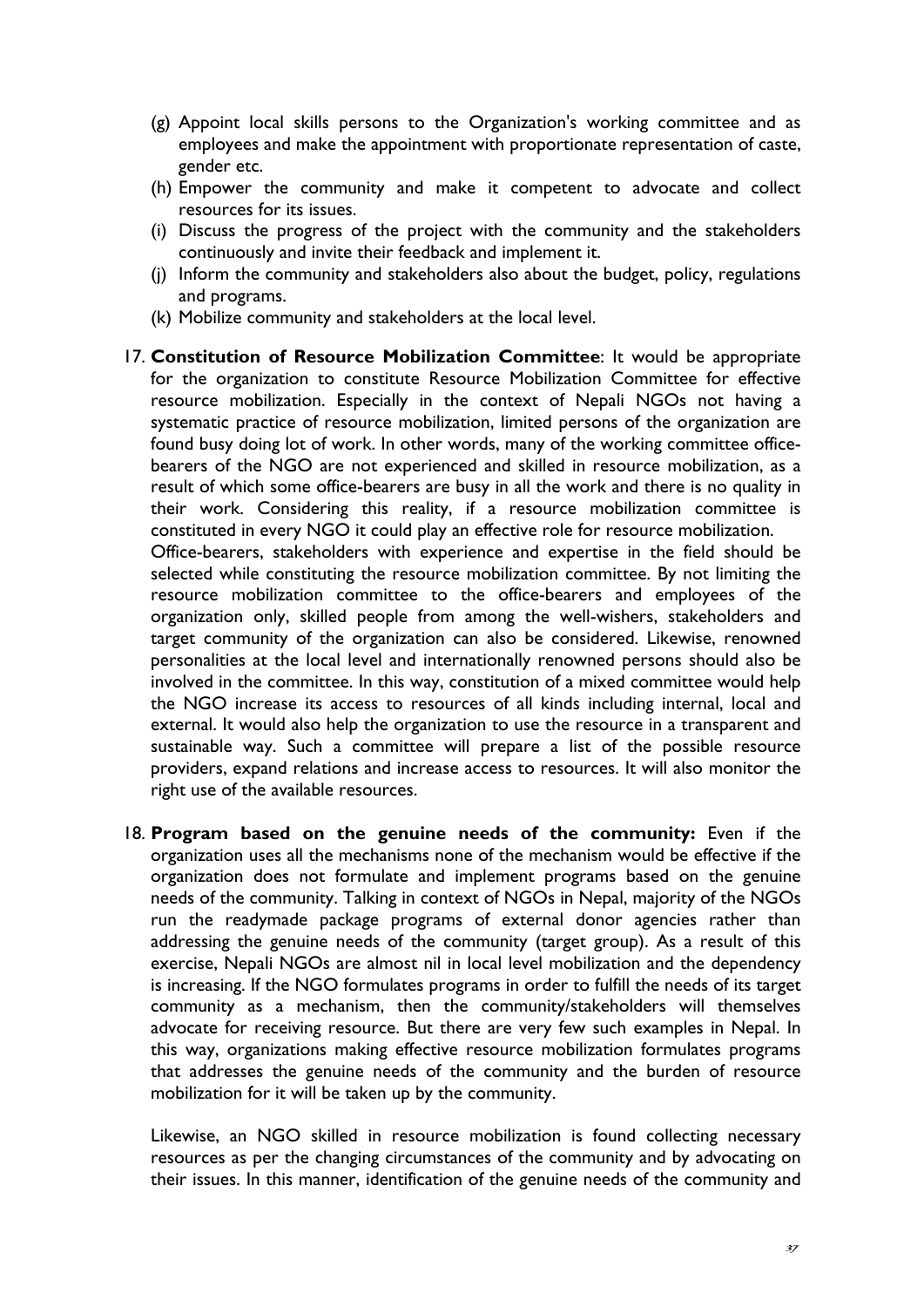formulation and implementation of programs accordingly can be taken as a mechanism of resource mobilization, for which the community will become active for resource mobilization rather than the organization and the community will advocate for resource while the organization should also advocate for the real issues of the community.

- 19. **Advocacy**: Advocacy has been proved an important mechanism among the mechanisms of Resource Mobilization. A farsighted organization skilled in resource mobilization receives resources by advocating on the wish of the donor agencies and their issues of concern. For example, good governance of NGOs is the issue raised by the external donor agencies in Nepal. If any NGO or NGO Federation makes the issue of good governance its issue and program then the donor agencies would provide resources. Apart from this, advocacy on the government issues and the issues of the local community will help identify the various levels of resources. Indian NGOs have been mobilizing government resources by making the government's issues and priorities their program while they have also been mobilizing local resources by incorporating local issues as well.
- 20. **Meeting with those having access to resources**: Whether formal or informal, a meeting is an important mechanism in the field of resource mobilization but all meetings may not be effective from the resource mobilization point of view if policy makers or those with access to resources are not present. So, a meeting for resource mobilization should also be held with people having access to resources or in the decision making level like executive director, politician, corporation chief, district or department chief, heads of industry/factor and businesses. Many NGOs in Nepal organize such meetings but due to lack of necessary decision and representation of the right person they have not been effective from the resource mobilization point of view. No matter what the level of the meeting is, the presence of people with access to resources is essential.
- 21. **Formal tea party**: Personal contact and get-together is an effective mechanism of resource mobilization. The organization looking for resources can host special tea party (reception) for local and external resource providers on the occasion of a special event/festival of the place or country. Such occasions will be of a big help in expanding relations and contact. In such functions, the resource providers should be felicitated or provided small gifts from locally distinguished person. But if such functions are held frequently then their utility will gradually disappear.
- 22. **List of Resource Providers**: Institution/NGO requiring resource should prepare a list and address (directory) of the resource providers at the local, regional, national and international level and communicate accordingly. Directory is one proved mechanism of resource mobilization. After preparing the directory or finding an already-prepared directory, e-mail, internet, telephone, fax etc. should be used for formal or informal communication and information about them should be collected, time should be fixed for organizing meetings and exchange the publications of the organization.
- 23. **Case study and success stories:** Resource Mobilization is a skill to sell one's achievement and commitment towards the future. If the case study of the programs carried out by the organization is distributed to the possible resource provider,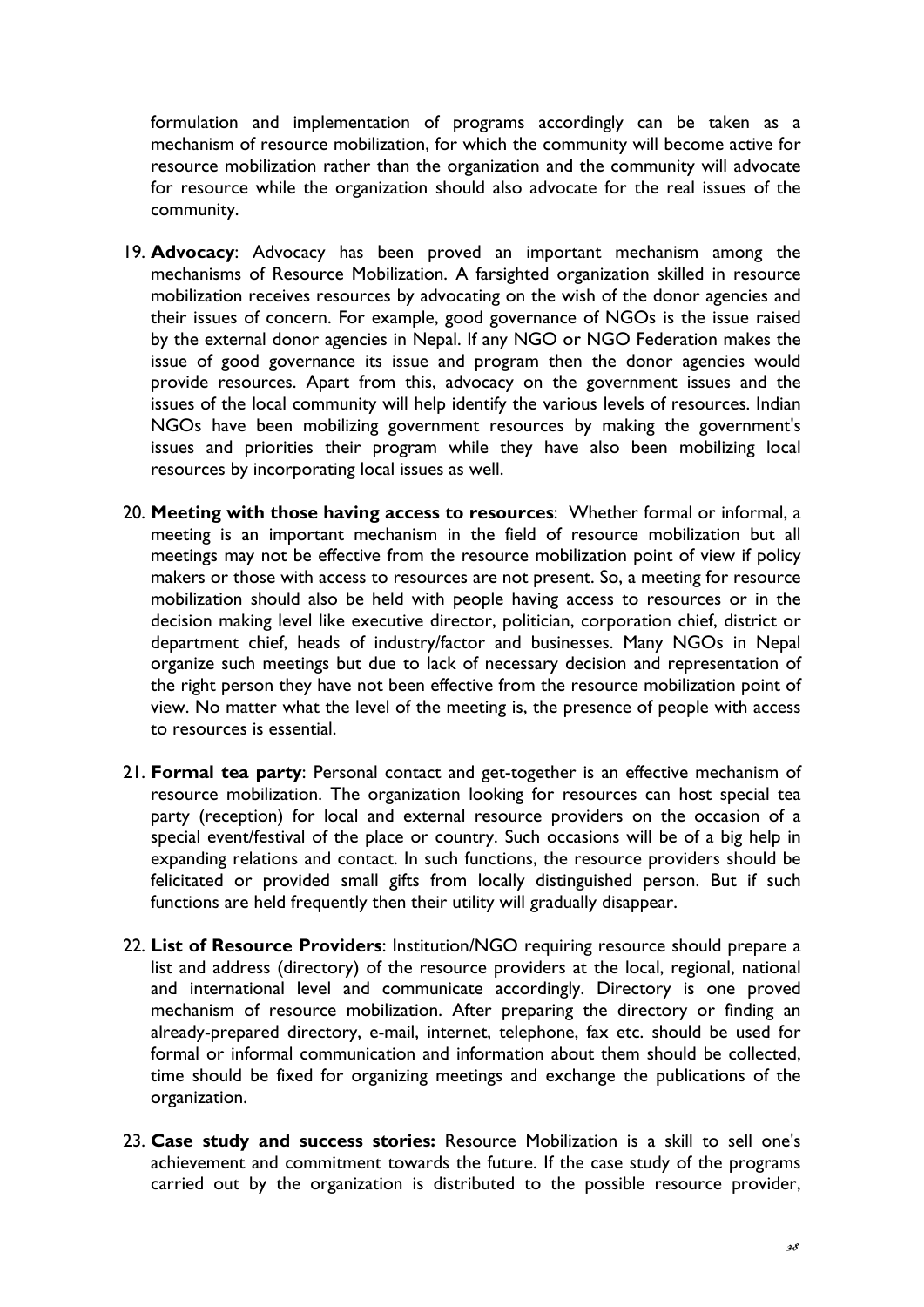stakeholder and community, then the trust towards the organization will increase and also help publicize the organization. The more publicity and expansion of relations, the possibility of resource mobilization will also increase. While carrying out a case study, if the organization does not have the capacity to do it then it should take the assistance of technical personals expert in the field so that the study is genuine and professional. This will help present the achievement and initiatives of the organization before the resource provider in a positive manner. Also, it would be effective for every organization to disseminate the case studies of the achievements of its programs through its reports. Resource providers will provide resources after being inspired by such case studies and success stories. Case study and success stories can be published and distributed on an yearly basis as a different document or can be published in the progress report, in the web page of the organizations or by organizing any special function. Along with the case studies and success stories, distributing the results and reports of the monitoring and evaluation carried out by the organization to the resource providers, stakeholders and to the community would also be helpful for resource mobilization.

- 24. **Use of Media**: The world today is a network of information and communications. Media persons and various media work to build this network. For resource mobilization every organization should take the support of the media for all its work including for its achievement, future plans and expansion of relations. In this connection, the NGO should work together with the media in reaching its issues, achievements and plans to the resource providers. There are many examples where the media has not only publicized but also advocated for various programs. Such advocacy from the media will increase the possibility of resource mobilization. So, every NGO should publicize their issues and achievements at the local, regional and national media and as far as possible use media as a friendly power to collect resources. Though the media may not provide cash resource, they can publish for free the case study, success stories, future plan, issues and reports. Apart from this, the media can help collected resources from the Government, stakeholders and donor agencies by repeatedly carrying the issues addressed by an NGO like "rehabilitation of freed kamaiyas".
- 25. **Enhancement of internal capacity:** Internal capacity building is one important mechanism of resource mobilization. As resource mobilization is a continuous process, it would not be appropriate for any organization to always depend on others for resource mobilization. For resource mobilization, the organization should enhance the capacity of its office-bearers. For appropriate use of available resources, it should also develop internal policy and regulations, committee, sub-committee and all equipments of management. In this context, essential capacity like skills of writing a proposal, expanding relations, auditing and formulating policy and regulations should also be developed internally. As Nepali NGOs are receiving resources from the resource providers easily, a lack of such thinking and exercise can be found. Instead of increasing internal capacity for resource mobilization they are received resources at the behest of the external donor agencies. The strategic plan and thought of outlining the amount of resources to be collected within a certain period of time, and running programs in a certain sector cannot been found be have been realized in the exercises by the Nepali NGOs and even though some NGOs have developed such strategy they are hardly implement.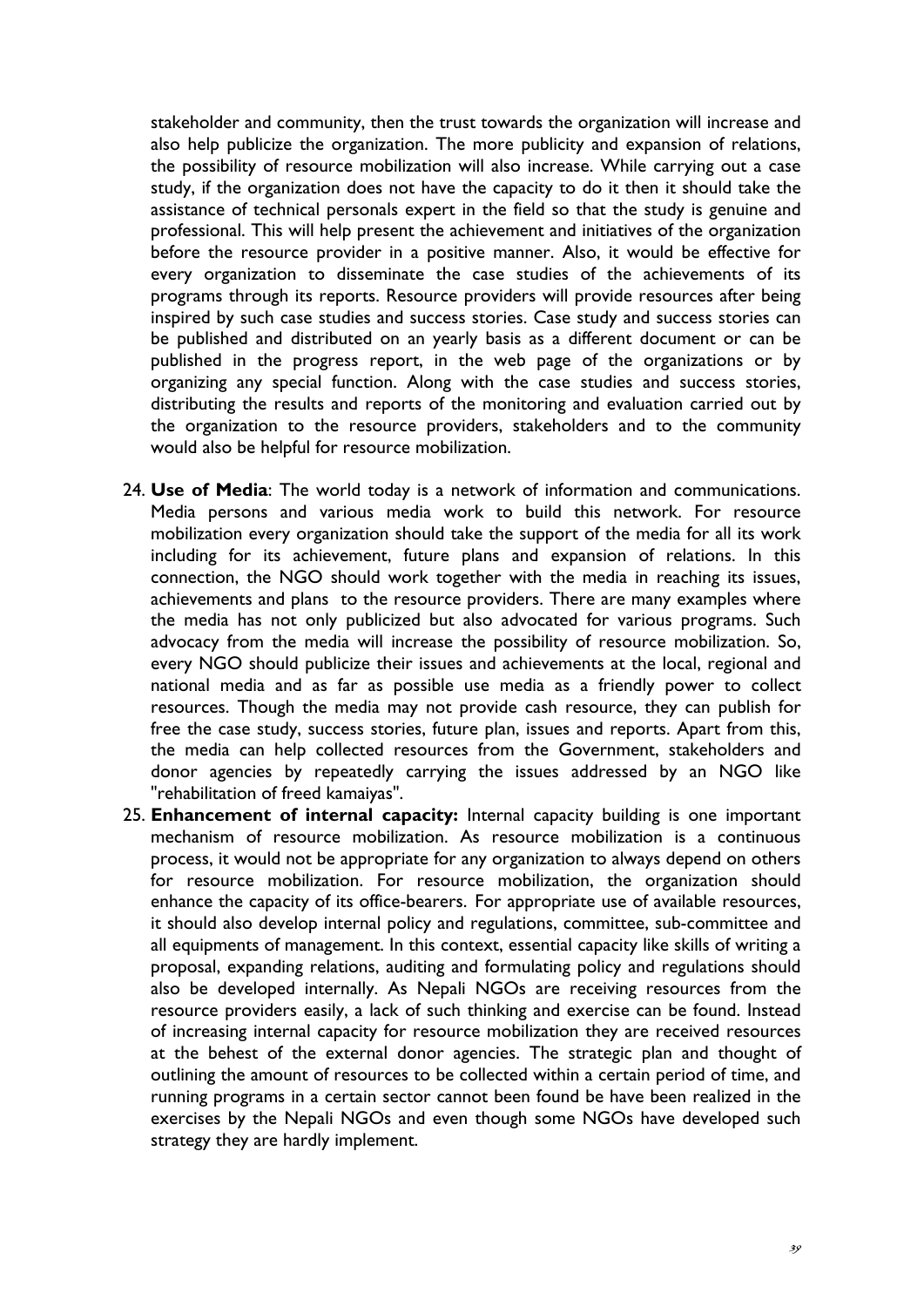- 26. **Provision of advisors and ambassadors:** For resource mobilization, people with access to resources or individuals with experience in the sector should be appointed as advisors or ambassadors. Such individuals will facilitate access to resources within and outside the country and help collect resources by advocating the organization. Such individuals may be individual with technical skills (like: proposal writing, expanding of relations) in resource mobilization and also may be people renowned in the national and international level. For example, Prince Charles worked as an ambassador for Maiti Nepal. Looking from this perspective, we need to make the parameter of resource mobilization very broad. The conservative thought of only involving the office-bearers of the NGOs should be wiped out and anyone of the well wishers of the organization should be requested to work as an advisor of ambassador. In order to use such individuals in collecting resources, the detailed report of the use of the resources should be provided regularly.
- 27. **Income Generation**: Among the various mechanisms of resource mobilization, income generation is also one important mechanism. Every organization should adopt every measures for income generation as per the its policy and regulations. Such schemes of local income generation would be sustainable and would to some extent help the organization to stop itself from becoming a parasite. For income generation, the NGO can carry out various activities. The list of some of the possible activities is given below:
	- (a) Raising membership fees: With such fees, the NGO can run necessary programs for the development of the organization or formulate programs for the development of the targeted community.
	- (b) Contribution of Employee: By abiding by the labour law of the country, the NGO can with the consensus of the employees allocate a certain amount from the remuneration as contribution (donation), but a separate account should be maintained of such contribution. This amount can also be spent on the development of the organization or of any target community. At the end of the year (at the annual general meeting) the income and expenditure of such account should be presented before all the employees, community and stakeholders.
	- (c) Technical support fees: Some NGOs may send their office-bearers or employees as resource persons to other organization for technical support and may deposit some certain percentage of the remuneration they get to the organization development fund. Such technical support may include resource persons for training, facilitator during formulation of policy, providing special information and skills in other programs, OA on the organization development and plan formulation etc.
	- (d) Equipment/machinery: The NGO can make some income by renting its photocopy machine, projector, phone, fax, internet, TV, camera, vehicle or other materials like chairs, table, utensils etc.
	- (e) Training Hall (Space) : NGO can also make income by renting its training hall, hostel etc to any other NGO or organization. Some certain percentage of such income should be allocated as renovation and maintenance expenses while the remaining can be spent for development of the organization. Likewise, NGOs in the urban areas can rent some empty land or if it own some empty land then provide it for parking, marketplace or any other purpose and generate income from it. Similarly, some NGOs can provide its building on rent to other organizations as office building.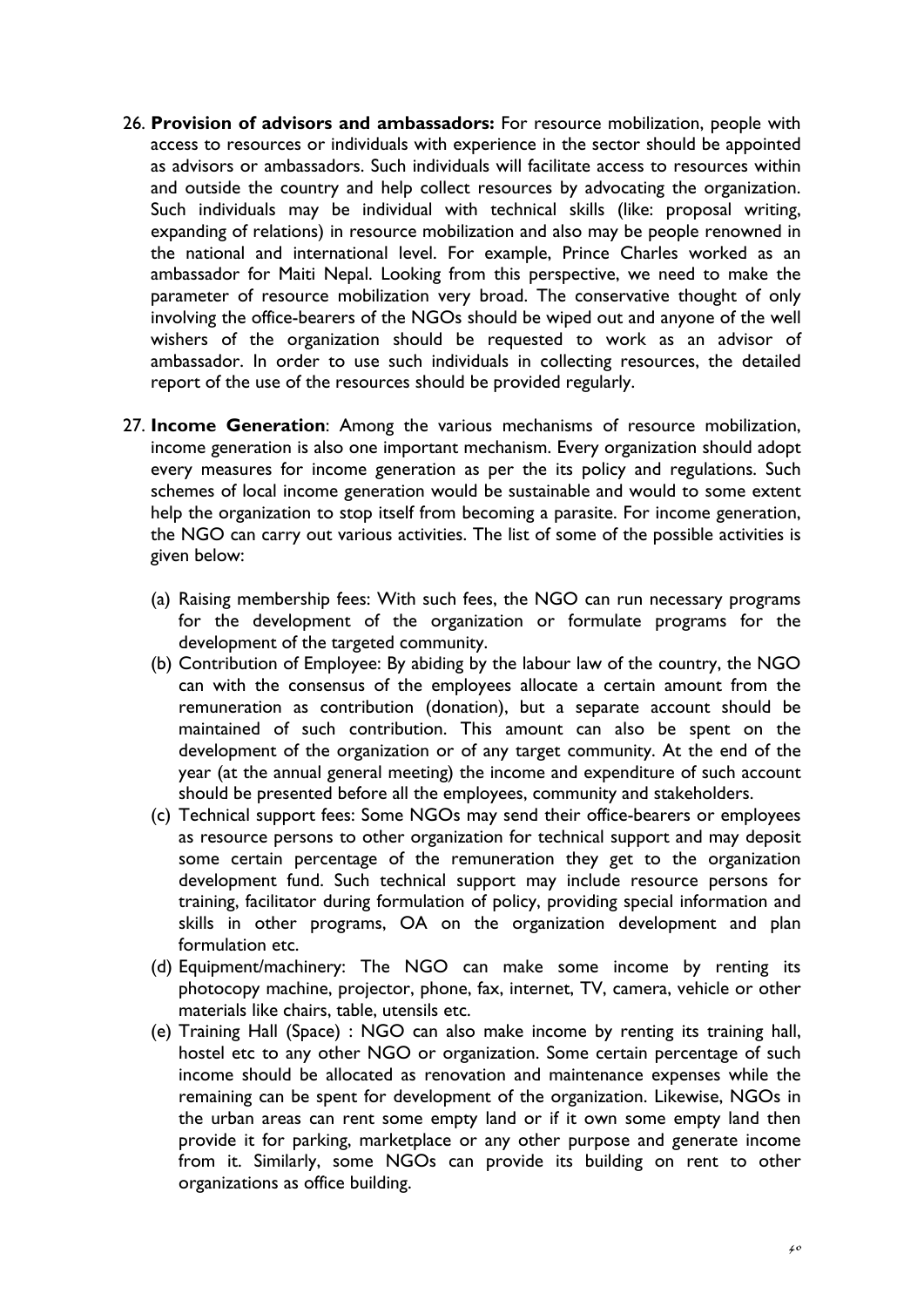- (f) Resource Centre: Some NGOs can develop themselves as source of training center and sell various trainings. Income can be generated from the participants of such training. For example, VDRC (Gaindakot).
- (g) Tour Guide: NGOs based in centers of cultural importance can work as a guide for tourists visiting the country. They can generate income from it. But as financial resources are easily available from donor agencies in Nepal, NGOs based in cities like Kathmandu, Pokhara have not been found working in this direction.
- (h) Study/research Fees: Some NGOs can charge fees to local and foreign students coming for a study in their respective area and also exchange information and expand relations for the study. Possible of such a study is more in indigenous, nationalities NGO and NGOs established in district where large national parks are located.
- (i) Transportation fees: Some NGOs can purchase vehicles on the basis of geographical context and then rent it. Many NGOs rent such vehicles from big travel agencies while some work with vehicles agents in order to generate income.
- (j) Portrait/Video film: Many NGOs purchase paintings from local artists and sell it with some profit. They can also develop video of their programs or development works carried out in the area and sell it within or outside the country.
- (k) Sale of Handicraft: NGOs based in places where handicrafts are produced and sold can be found purchasing such items from the producers and selling it with some profit. In India many NGOs purchase the raw materials for handicraft and produce handicraft after providing training the target community. In this way they provide them employment, and run education, health and other services fro their children from the profit made by selling such goods. Such programs have been running regularly since the past 30/35 years.
- (l) Sale of raw materials: Some NGOs coordinate with local government bodies and sell raw materials available in their sector and make income from it. For example: stones, sand, straw, wood/firewood . Likewise, there is a provision of allocating some certain percentage for the NGO in the contract awarded by the local bodies.
- (m) Personal contribution: NGOs can collect contributions at the local level from businessmen, traders, employees and people with the capacity of making some donations. In Nepal the exercise of raising this type of contribution is minimal. Due to dependency and lack of transparency, Nepali NGOs are far behind in raising such contributions. If NGOs carry out good work for the target community then such contributions will come automatically.
- (n) Other measures of income generation: Many NGOs organize various cultural programs at the local/regional/national and international level and organize exhibition/fair to sell their publications or sell them during other exhibitions. They organize different sports, raffles and generate income through various means.
- 28. **Constitution of Technical Committee**: Constitution of technical committee is also a strong mechanism of resource mobilization. Organizations can develop a committee of its technical employees based in the program, health, education, income generating, construction etc. and of other national and international technical staff and advocate and collect resource for such programs. Such grand common technical committee are found lacking in the NGO sector in Nepal. Such committee will raise issues of technical subjects at various level and effect the policy making while also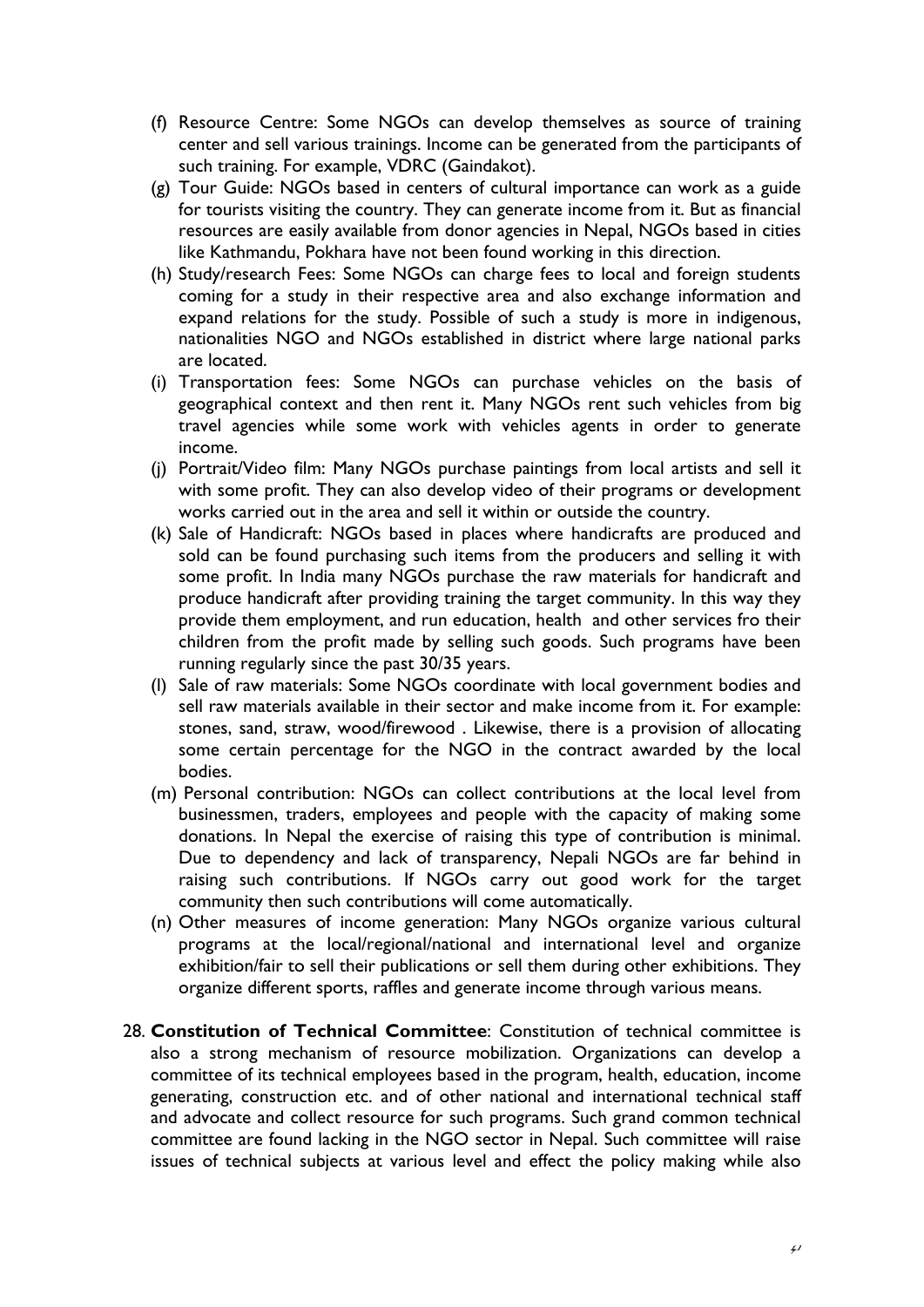collect resources, formulate detailed working plan and distribute the success stories internally and externally.

- 29. **Expansion of donor agency**: Expansion of donor agencies is one of the mechanisms of resource mobilization. Resource Mobilization does not only mean to collect resource from any donor for a long time but also to get resources from as many and diverse donors as possible. Resource Mobilization from various kinds of donors will decrease the financial risk. In this context, specially the organizations of least developed countries, who depend on external donor agencies, should expand relations with maximum number of donor agencies and collected resources from various donors. If resources are received from a maximum number of donor agencies, then the program can continue even if support from any one or two donor agencies is discontinued. In course of expanding the donor agencies, relations should also be expanded with the local and national level donor agencies and private sector and other organizations. But while expanding the donor agencies, the organization should give equal priority to mobilizing its internal mechanism of resource mobilization.
- 30. **Network building/participation**: The world today relies on relations, contact and mutual support. Information and communications network has been established. In this context, organizations small or big established in any part of the work cannot isolate itself and if anyone tries to do so, it is almost impossible. Organizations and countries can help one another through such networks. So one of the most important mechanism of resource mobilization is to build network or participate in the already existing network and exchange information and resources.

There are such networks in Nepal too but have not been found to work in an effective and regular manner. But if small organizations in the least developed countries become a part of such networks then it will help them to collect resources from big organizations. Networks are of different types, the networks formed for a specific issue and for a specific time period will become sustainable. Likewise, Nepali NGOs are exchanging resources by becoming a part of the local, district, regional, national and international networks. By building networks or becoming a part of existing network, organizations can make an impact on the policy making level and also run various types of resource mobilization. In this context, any Non-Government Organization should seek out the networks, build new network, activate the inactive networks and expand relations from the national to the international level.

If this meaning of network is to be imbibed then it is not that such networks should comprise only non-government organizations or similar type of organizations. But organizations and individuals from different places, types and objectives should build a network, so that maximum information and resources is exchanged and it has an impact on the individual to the national and international forum.

31. **Addressing the issue of transparency**: Resource Mobilization is the strategic thinking of the organization which is carried out mostly at the executive level. As it is strategic thinking and plan of the organization it should not be looked at as a different or minor task. Resource mobilization is not only be limited to resource mobilization and use or management of received resources but is directly related to the organization's image and culture. The organization with a transparent, participatory and accountable style of working can expand its relations and contact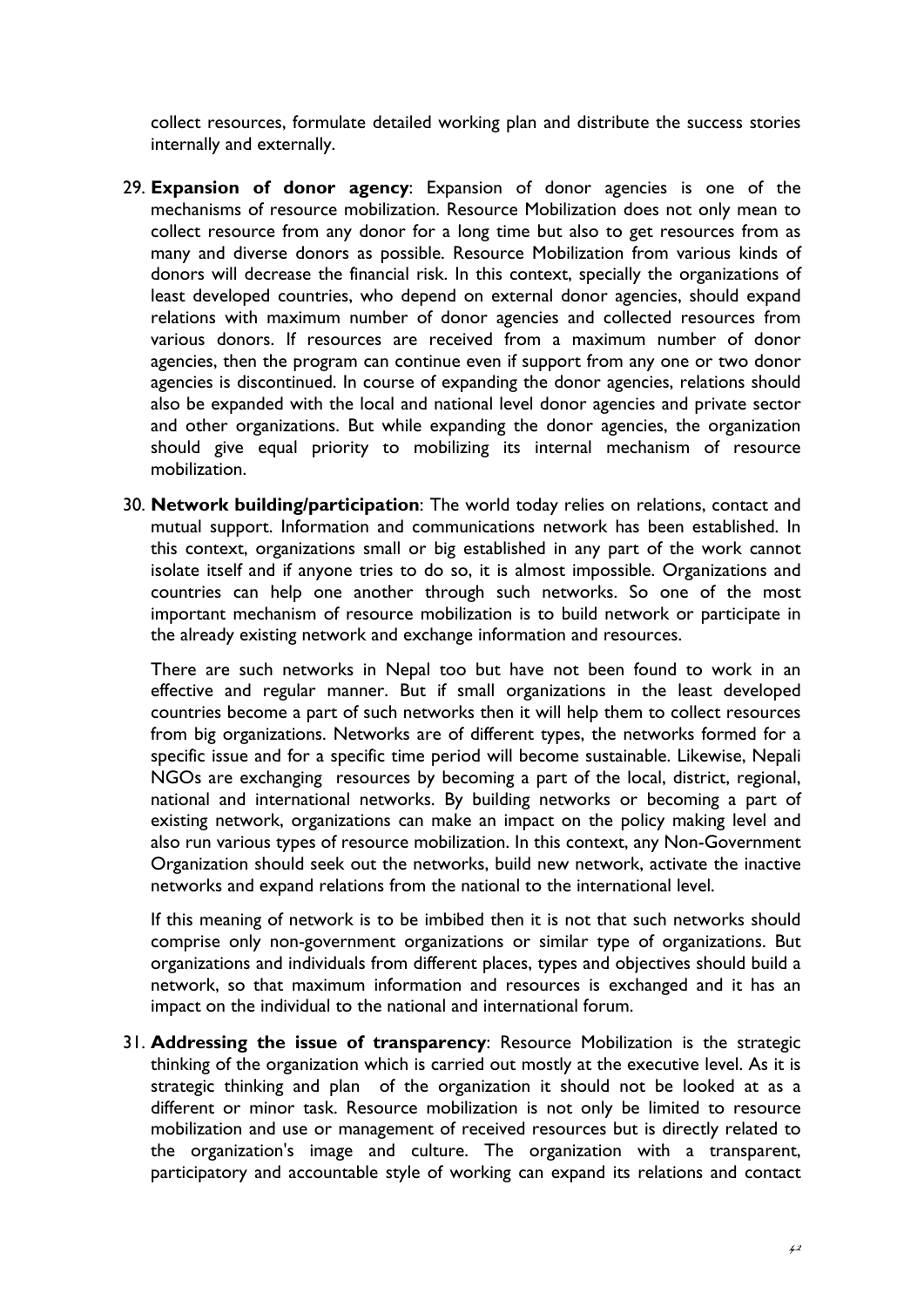quickly and everybody would like the activities of the organization. So maintaining transparency in the issues related to the organization is another important mechanism of resource mobilization. For transparency, every organization should run social, economic activities by staying within the parameters of the policy, regulations fixed by the government and its own policy and regulations. Transparency does not denote financial transaction, it also symbolizes the organization's culture, program, policy and regulations, inclusiveness of relations, conduct towards equity and accountability towards the target groups etc. An organization wanting to mobilize resource extensively should keep every activity transparent. There are examples of only a transparent organization having good exchange of resources with other organizations.

## **The Government of Nepal has outlined various points on transparency for Nepali NGOs:**

- a) Carry out an audit at the end of every Fiscal Year and present its report to the stakeholders, donor community and the government body,
- b) Present and approve the program and budget of every year at the general meeting of the district development,
- c) Present and discuss the progress report of the program of every year with the stakeholders, donor community, government bodies and target group,
- d) Renew the organization every year and inform about it to the bodies concerned,
- e) Inform and take approval of the Social Welfare Council of the agreement reached with the donor agency and the aid received along with the agreement,
- f) Present the annual progress report to the Social Welfare Council,
- Apart from this, while carrying out audit for transparency, the NGO should appoint a recognized and able firm, and inform about it to the donor community and to a maximum number of stakeholders,
- Approve the policy and regulations of the organization by the general meeting and provide it to the members and all the employees of the organization,
- Carry out an social audit annually and make its report public,
- Hold a press conference annually and inform about the past year activities and the future plans,
- Make timely amendments to its policies and regulations and inform about it to all the concerned sides.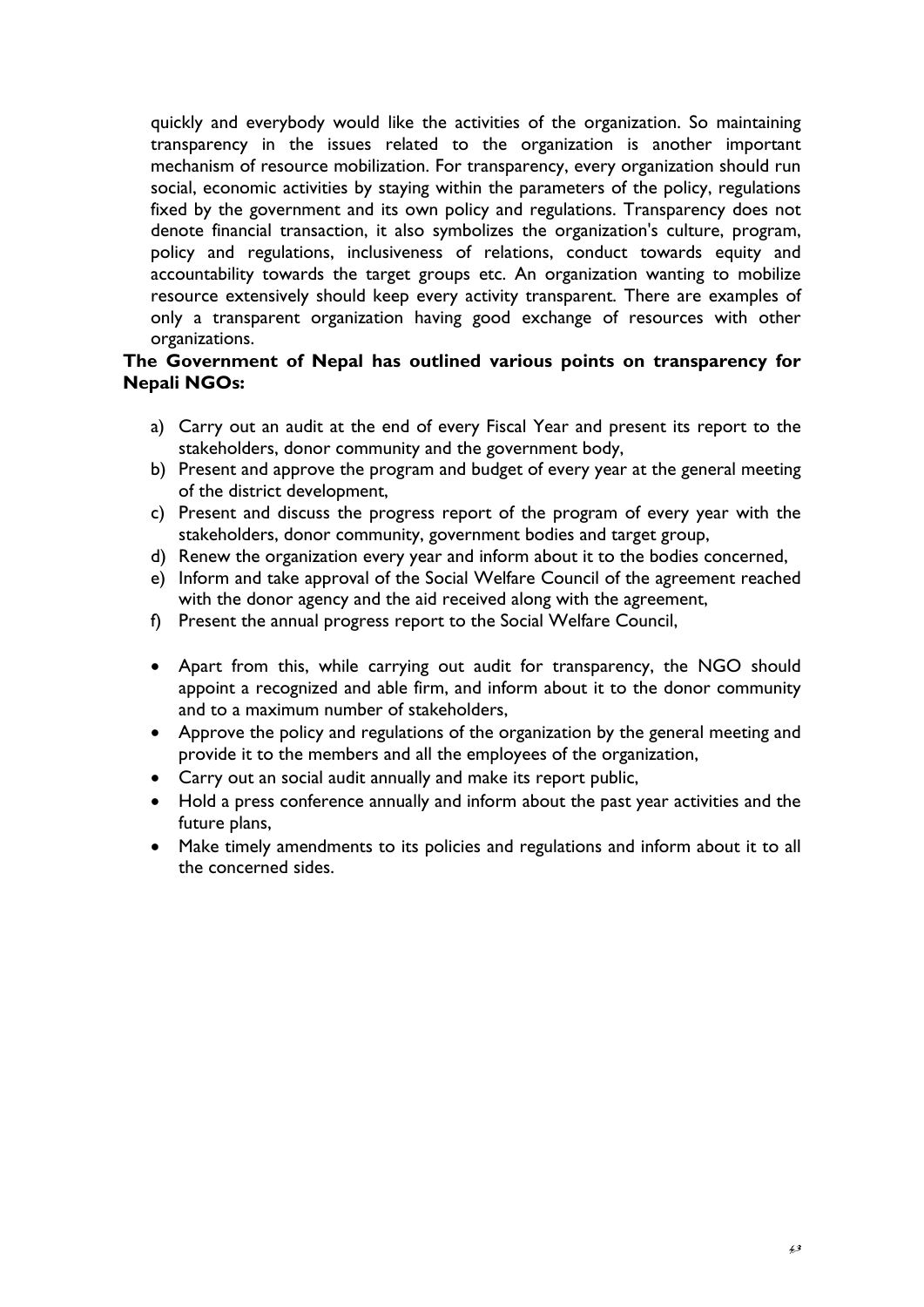## **Mechanisms of Resource Mobilization**

## **Name of Organization:**

- 1. In the past 2 years, what kind of mechanisms of Resource Mobilization have your organization used? Make a list.
- 2. What are the mechanisms of resource mobilization that your organization has adopted with the regional NGO Federation? What are the types of resources mobilized? Give examples.
- 3. Does your organization hold meetings with district/regional chamber of commerce and industries?
- 4. Does your organization present proposals for resources at the chamber of commerce and industry?
- 5. Has your organization developed a network in the SANDEEP Program as a mechanism of Resource Mobilization?
- 6. What are the mechanisms that your organization have used for resource mobilization with partner organizations of SANDEEP?
- 7. Does your organization take part in the district/regional NGO Federation meeting? Give examples.
- 8. Does your organization take part in the seminar/workshop on education, health or income generating organized by the NGO Federation? Give examples.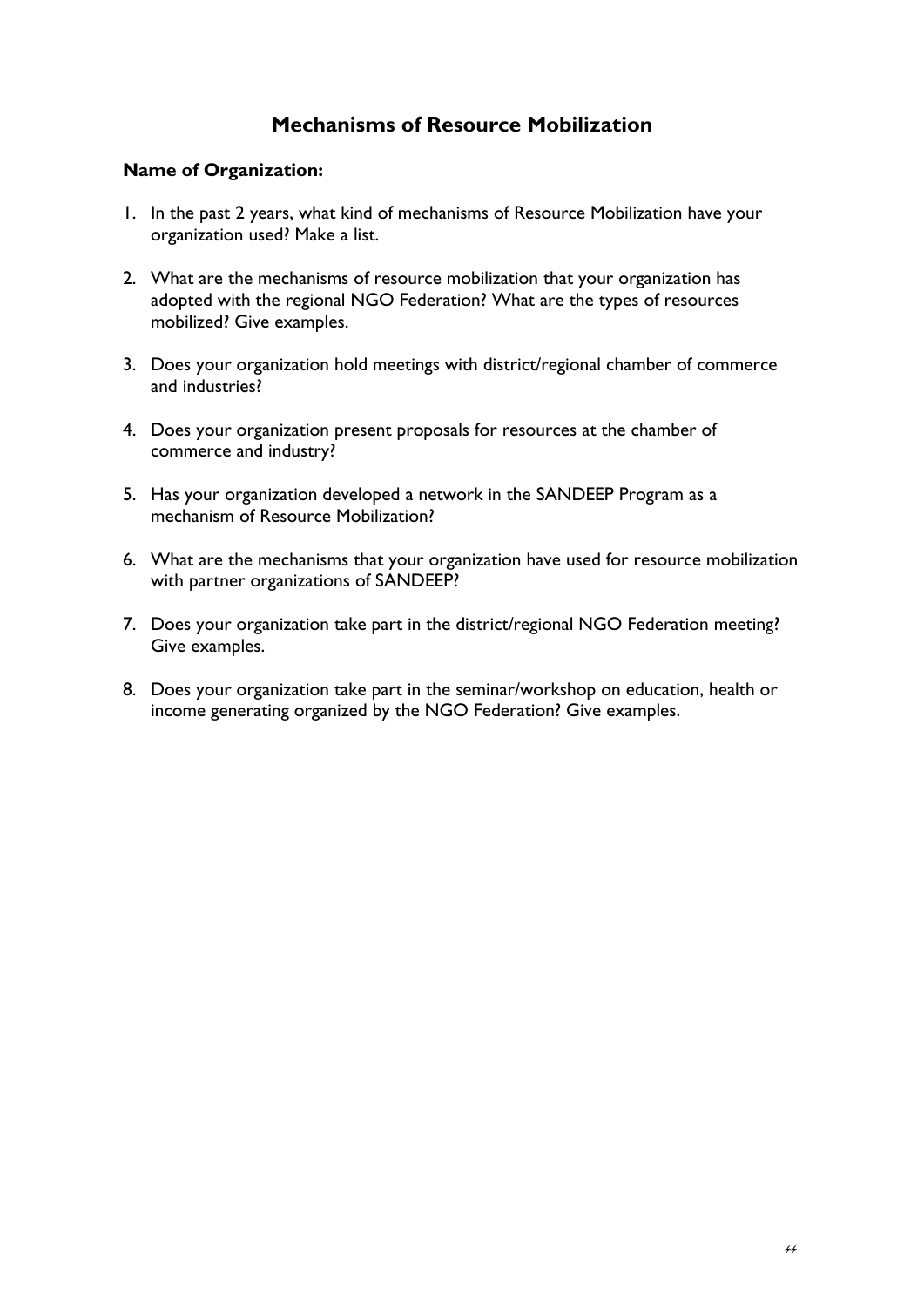# **Analysis of the factors that motivate Resource Providers**

## **Time: 180 Minutes**

## **Rationale**

If any organization cannot sell its objectives, then nobody will provide resources just for nothing. In this context, impact can be made on the process of receiving resources only if the one wishing to get resources understands the intention of the resource provider. Various resource providers will have different intentions for providing resources. Attention should be paid to the factors that motivate the resource providers to provide resources. This session will help the participants to identify and analyze the elements that motive the resource providers.

## **Objectives of Learning**

- Will identify the elements that motivate the resource providers, and
- Will identify the elements used by their organization to motivate the resource provider and make necessary amendments.

## **Trainers' preparation**

- Writing down the objectives of learning on a newsprint paper.
- Making a list of the resource providers on a newsprint paper.
- Writing down the list of factors/elements that motivate the resource provider on a newsprint paper.
- Making a model of the working paper on a newsprint paper.
- Developing photocopies of the working paper.
- Developing copies of the hand-out
- Making photocopies of the evaluation questionnaire.

**Materials:** Newsprint paper, marker, tape, board

**Main Methods:** Question answer, discussion, explanation, small Group work, Gallery walk.

## **Phases:**

- Read out and explain the objective of learning.
- Ask the participants, "What have you, we provided to the organization?"
- Note down the answers of the participants on a newsprint paper.
- Read out the answers from the participants one-by-one, We all have given something or the other to the organization, so are we also a resource provider?
- Ask the participants again, "Why have you, we provided these things to the organization? What is the motivation behind providing this?"
- Note down the answers from the participants on a newsprint paper and emphasizing on their motivating factors, "We give some thing or the other to the organization by being inspired from various interest and aspirations. Therefore, there will be the motivation/aspiration of the organization/individuals too that provide resources to our organization.
- In your experience, what has been the factors that motivate the resource provider to provide resources to our organization?
- Note down the answers from the participants on a newsprint paper.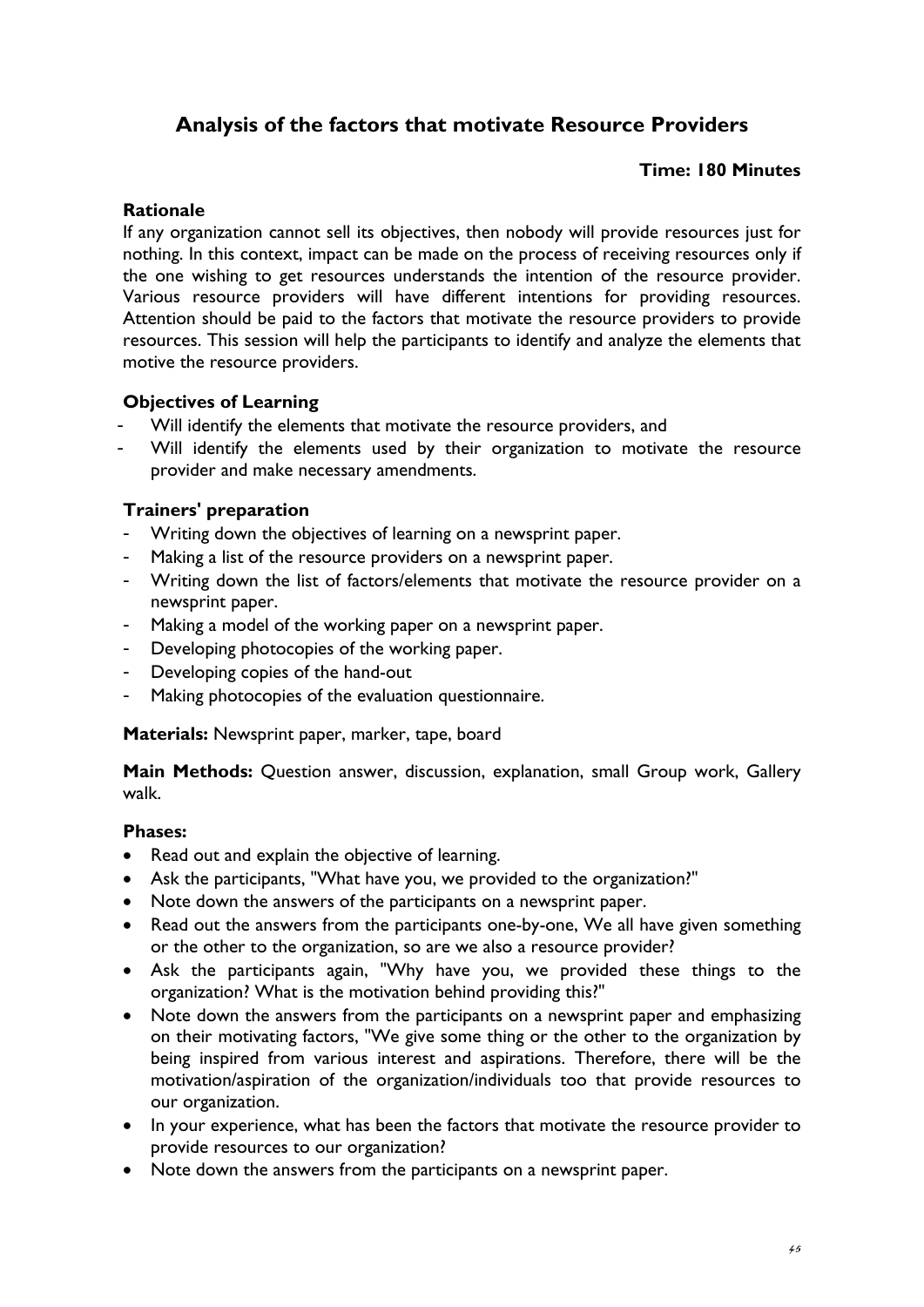- Divide the participants into groups by organization and give them the working paper and ask them exercise it. (30 Minutes)
- After every group has completed the exercise, ask the participants to go through a gallery walk of the group-work and compare their presentations to be followed by discussion.
- Ask in the plenary, "What has been your organization influencing the resource provider on, how? Encourage the participant to share their respective experiences. Divide the participants into 3 Groups and ask the following questions:
	- (a) What kind of conduct of the NGO has an adverse impact on the motivation of the Resource Provider?
	- (b) In your experience, which are the NGOs successful in Resource Mobilization? What are they successful? Make a list.
	- (c) For Resource Mobilization, what are the good practices done by your organization and with whom have the organization developed relations with?
- After completion of the Group work, ask them to present it and hold discussion.
- Distribute the hand-out.
- Distribute the evaluation questionnaire and ask the Groups by organization to fill it up.
- After every Group has finished the questionnaire, develop an Action Plan.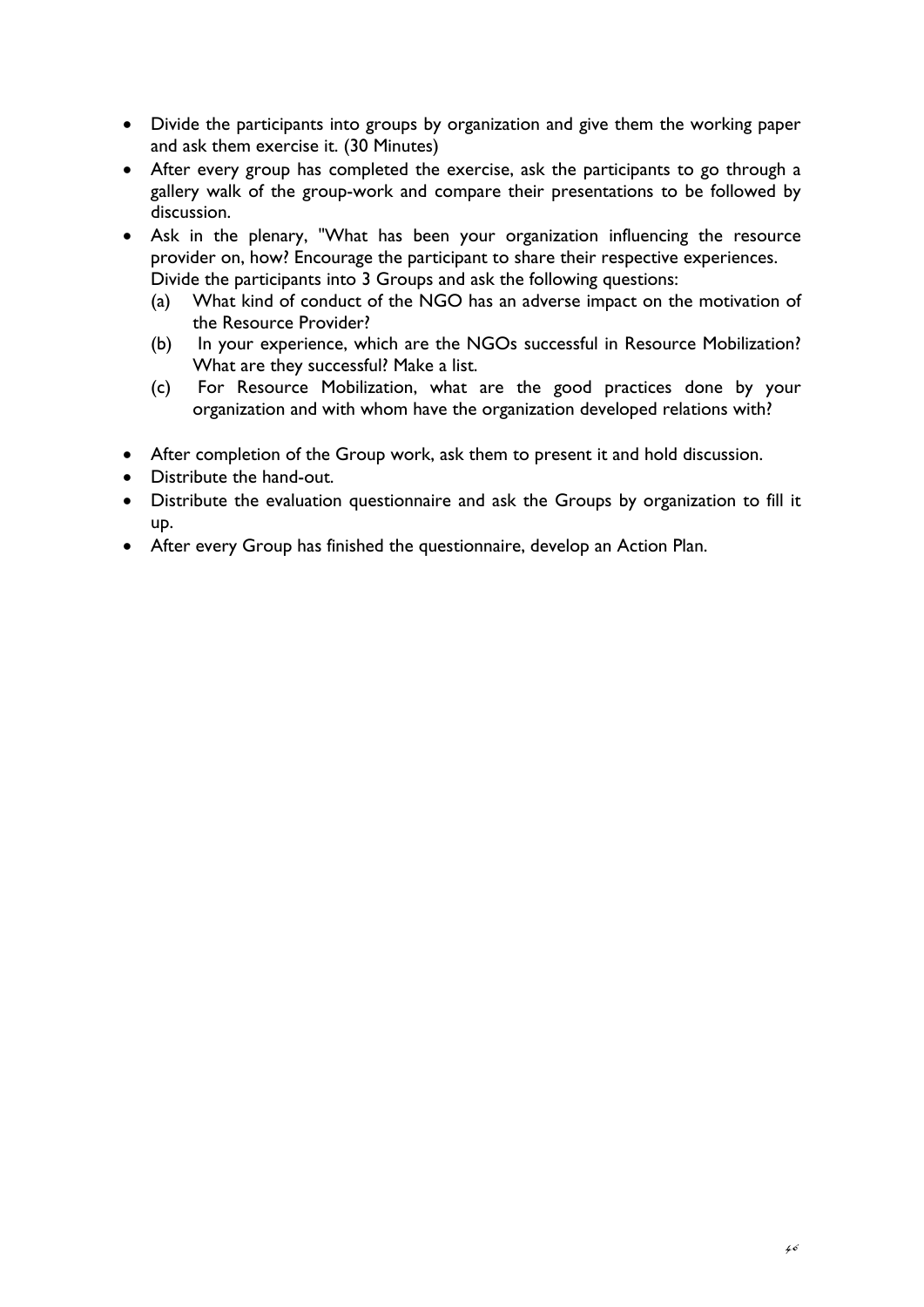## **Resource Providers**

Resource Providers refers the different individuals/organizations that provide resources to any organization. There are many organizations, groups and individuals that provide resources to the NGOs. The groups have been classified as follows:

## **Organizations/Institutions**

These resource providers assist the organization's programs and as a motivator to the organization provide resource for the local development and development of the community. Because, many of these organizations are motivated to assist communitybased activities. Such organizations provide resources continuously for social development.

These organization are often affiliated to wider international networks. Nevertheless, these organization try to influence the program as per their own wishes. The contributions from such organizations will be in the form of project assistance and resources or various tools.

## **International Non-Government Organizations/Institutions**

International NGOs provide assistance in the form of wealth. They provide assistance to the ongoing program or planning of other projects of the NGO through the bidding process or to the proposed project of the NGO individually or on a partnership basis.

International NGOs have very long and complex system of approval. Many INGOs are more specific on what and whom should funds be provided or not. INGOs have their own working schedule and complex reports have to be submitted. NGOs should be more dependent on the grant/assistance of the INGOs. INGOs provide resources to run programs proposed by the NGOs along with additional budget for mobilizing/running expenses.

On the other hand, International Institutions have many objectives, which will require to work with colleagues of other countries. Among many reasons, the important ones are as follows:

- Gain access to local knowledge and organizations.
- Exchange experiences on the similar type of norms by working with colleagues.
- To provide sustainability to the humanitarian assistance provided by expanding it to other countries as well.

International Institutions are found assisting the NGOs and peer institutions as follows:

- Providing financial assistance to the programs
- Helping them to mobilize additional financial resources
- Providing technical cooperation
- Assisting in administrative expenses.

## **National Governments:**

National Governments are responsible for essential services like health, education, transportation etc. So, they provide salary, treatment service, transportation and education. They provide grants for special services and are responsible to take approval of the development and policy of the outline of the programs and the working policy.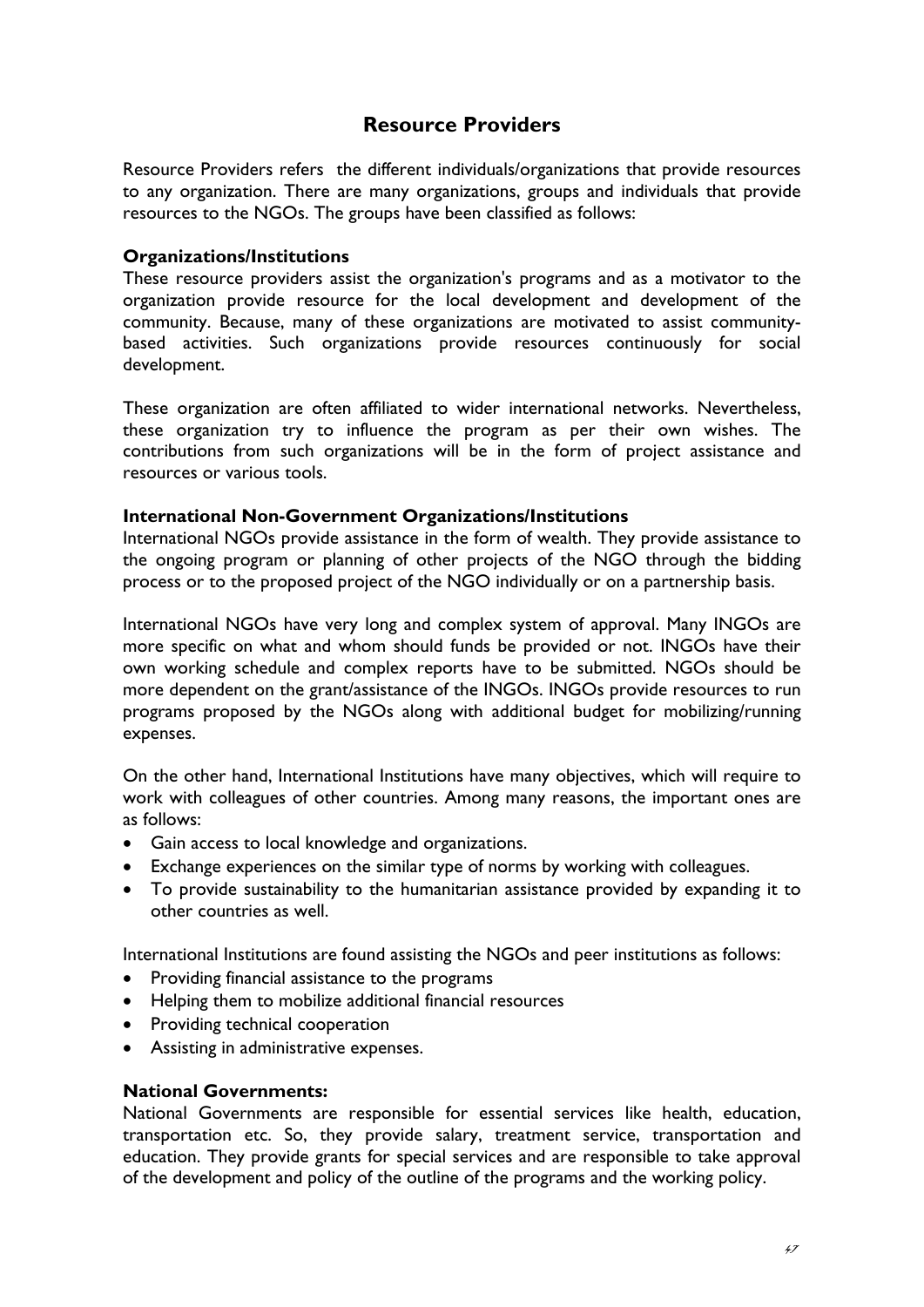### **Businessmen/Organizations/Private sector:**

They provide assistance in the form of donations in the areas of their liking. It takes time to develop relations for this type of assistance and apart from this, the additional assistance is made from the business point of view. Like: What would they get in return of the assistance? Or how can they benefit from it?

## **Individual:**

Individuals may be the possible group of resource partners. They can mobilize assistance by mobilizing the assistance of friends, relatives, colleagues, by taking activities together ahead and by increasing advocacy. They can provide cash, volunteers, goods or services in the form of resources. But even if someone does it for the organization, it is expensive to building personal assistance on a big scale.

## **Other Groups:**

Many people are affiliated to specific groups interested in religious belief, education, employment, social work and games. They will have the capability of assisting in the form of volunteer service.

| Resource<br>Providers<br>Motivating<br>factors | <b>INGOS</b> | multilatera<br>Two or | bodies/Organizatio<br>agencies<br>Government<br>c | organizations<br><b>Business</b> | Individuals    | Community      | Association/Organi<br>zations<br>Public | Membership-based<br>organizations |
|------------------------------------------------|--------------|-----------------------|---------------------------------------------------|----------------------------------|----------------|----------------|-----------------------------------------|-----------------------------------|
| To Contribute                                  | 3            | $\overline{2}$        | 3                                                 | $\overline{2}$                   | $\overline{4}$ | 5              | $\overline{2}$                          | 5                                 |
| Affect on the market<br>or target group        |              | 3                     |                                                   | 5                                | ı              |                | 0                                       | $\mathbf 0$                       |
| To get tax<br>concession or<br>privileges      | $\mathbf 0$  | $\mathbf 0$           | $\mathbf 0$                                       | 5                                | $\overline{3}$ | $\mathbf 0$    | 5                                       | 0                                 |
| Affect on political<br>relations               | 4            | 5                     | 5                                                 | $\overline{2}$                   | I              | $\overline{2}$ | $\mathbf 0$                             |                                   |
| Affect on the views<br>of consumers            | ı            | I                     |                                                   | 3                                | ı              | $\mathbf 0$    | $\mathbf 0$                             | $\mathbf 0$                       |
| Affect on<br>Policy/decisions                  | 3            | 5                     | 5                                                 | $\overline{2}$                   | ı              | $\mathbf 0$    | 0                                       |                                   |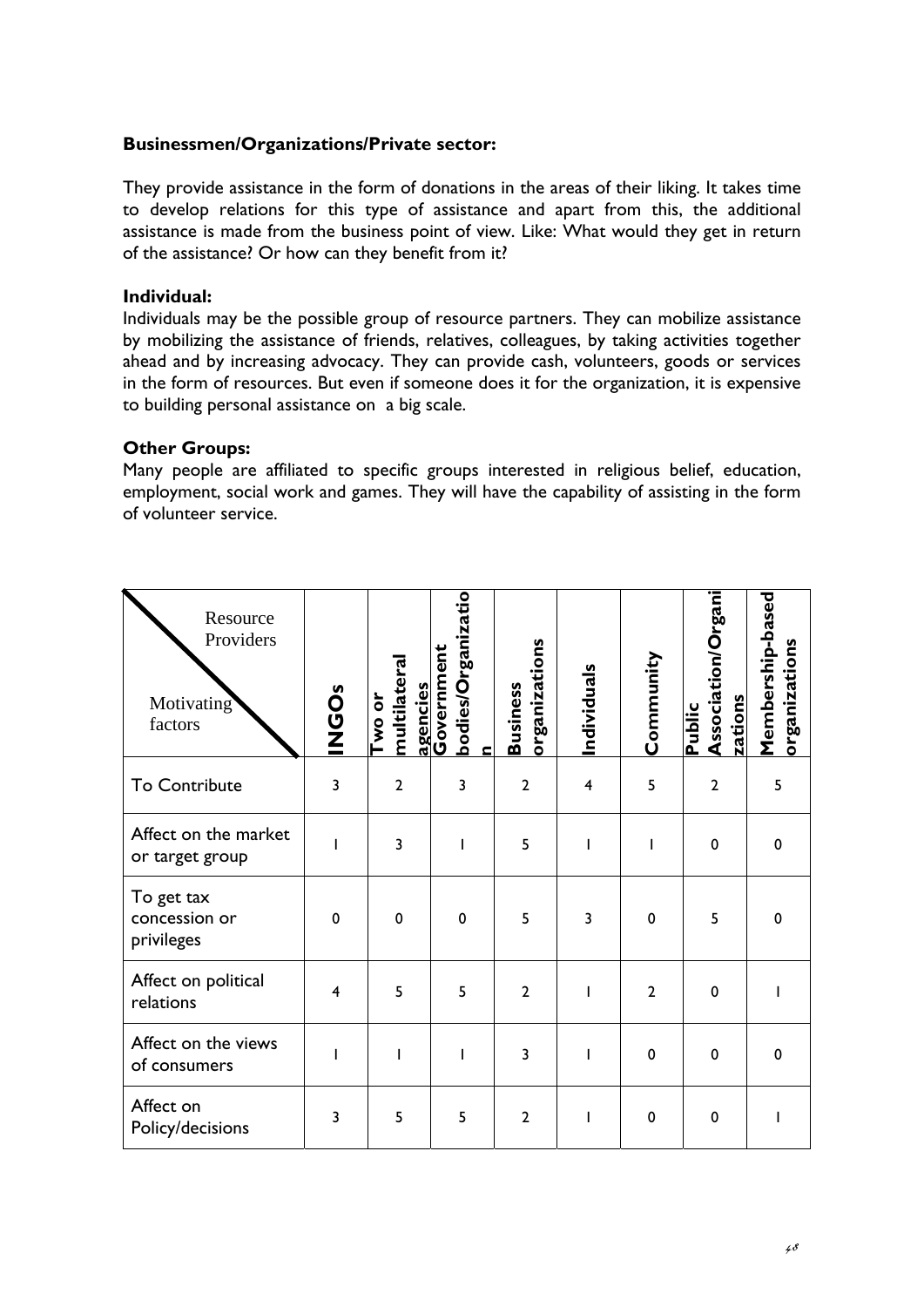| Religious reasons                             |  |  | 4 |  |  |
|-----------------------------------------------|--|--|---|--|--|
| To attain the<br>objectives of the<br>program |  |  |   |  |  |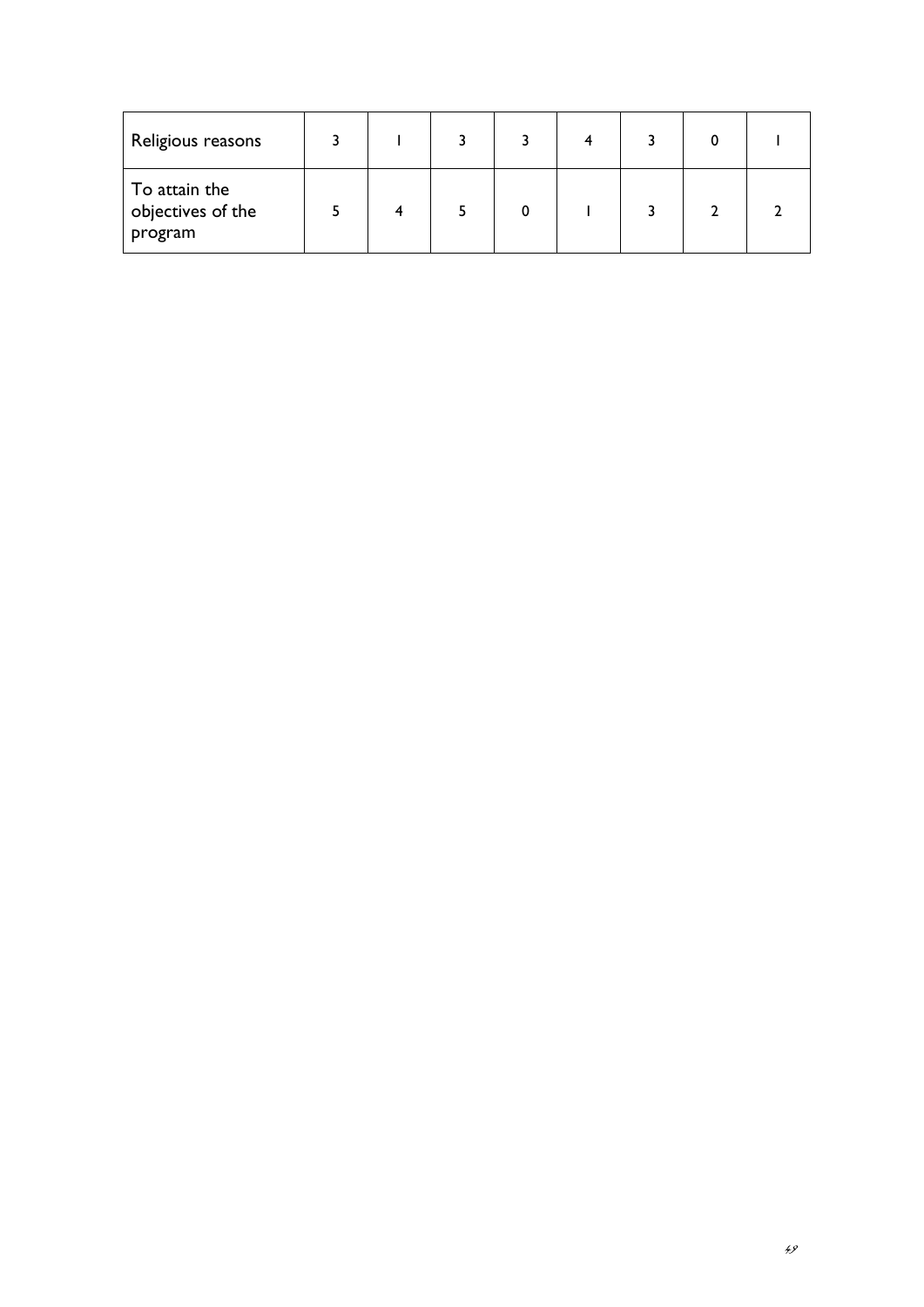## **Factors that motivate resource providers in detail**

- 1. **Politics:** Receiving votes, spreading the ideology, making decisions for one's interest, asking to keep the name of the party, asking to construct statue of leaders, asking to appoint party cadres, enforce the party's program, publicizing the party, bringing divisions.
- 2. **Social:** To have one's name, protect image, for employment, for future of son/daughter, or family, to expand relations with various personalities, to wipe out social anomaly, enhance pride, for genuine development, to support, to affect on education, utilize the unused resources.
- 3. **Financial:** To earn money, make profit, for job, employment, use illegal property, to evade tax, to get tax concessions, to receive interest .
- 4. **Business:** To evade tax, to get concessions, to make profit, to sell one's products, to earn interest, as a good citizen of the country, realizing one's duty, because there is not many profit.
- 5. **Religious:** To publicize the religion, to increase followers, to built temples/monasteries etc.
- 6. **Development:** Because of common thought on development, pity, love, to share experiences, utilize free time, to gain knowledge skills, with pure heart/ spirit, to bring equality.
- 7. **Cultural:** To increase influence of one's culture, to influence on the food, style of working, to preserve good culture, to wipe out superstition etc.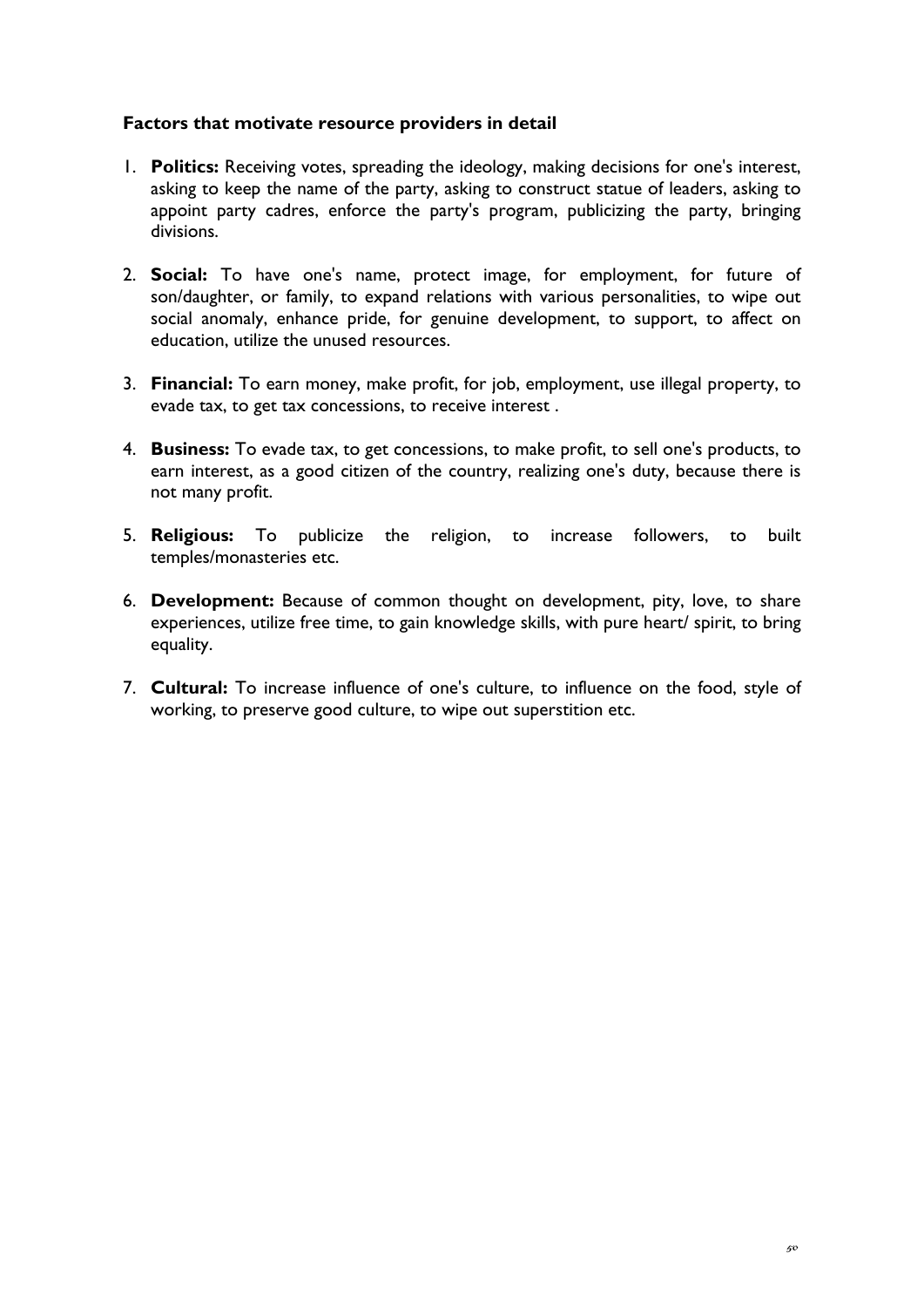

# **Analysis of the motivation of the Resource Providers**

Many NGOs are found presenting the same proposal to different kinds of resource providers, which does not fulfill their interest. So, for different donor agency, mechanism should be adopted as per their liking.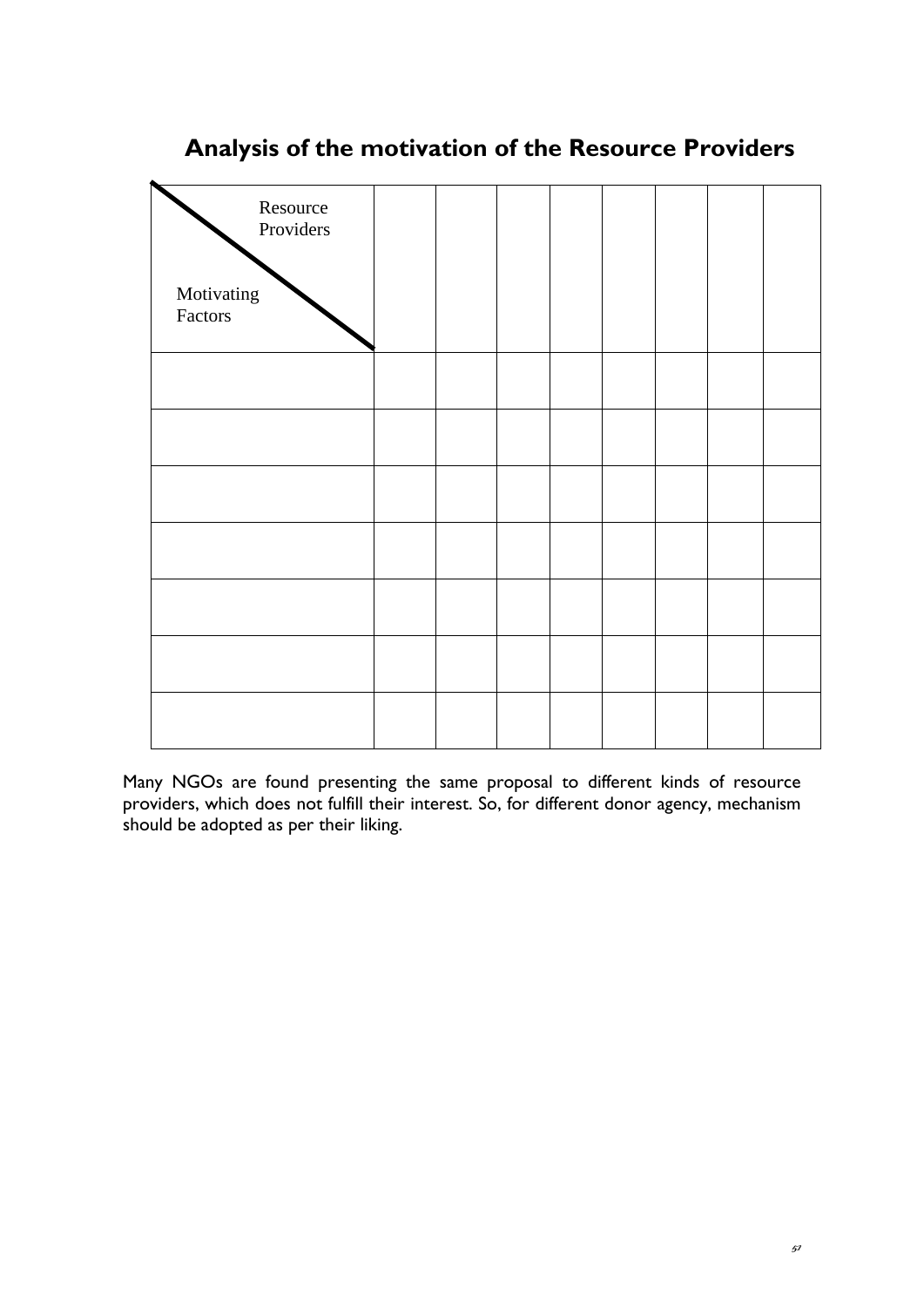# **ANALYSIS ON THE IMPACT OF MOTIVATION OF THE RESOURCE PROVIDERS ON RESOURCE MOBILIZATION OF NGOS**

## **Analysis of the impact of violence against women and children on the motivation of the Resource Provider:**

- 1. How are the various motivations of the Resource Providers willing to provide resources to Non-Government Organizations working on the issues of violence against women and children affecting?
	- Some think that when NGO begin to work directly with the community and the beneficiaries, then a good basis has been received to work on the issues of the target group.
	- Some think that the issues of violence against women and children are one of the various social issues, which has to be faced.
	- Some think that this is a critical issue of social development and human rights.
- 2. How does the various motivations of the Resource Providers affect on what are the results that the NGOs who have received the resources get?
	- Some Resource Providers (businessmen) what the NGOs to use/distribute their products to the affected children of the community. Like: food, medicine etc.
	- Some Resource Providers like to see how are the works being implemented and the interaction with the target groups.
	- Some Resource Providers are happy to take note of the extensive research methodology of the works implemented for the targeted beneficiaries.
- 3. Is it that the motivation of the Resource Provider affects the planning or what should the NGOs working on the issues of violence against women consider while deciding on the principles of the NGO?
	- Should the NGOs know that they are wishing to bring extensive changes to the plan suitable to the project and as per the need.
	- NGO should consider about the wish to suppress the tendency or reason or advocacy to hide the morality of taking cash from the providers.
	- Should the NGO consider about whether the abundant resources provided by the providers as per the return they get are equal/balanced.
- 4. How does the various types of resources given to the NGOs affect the various motivations of the Resource Provider?
	- Some providers want to give the NGOs only cash.
	- Some businessmen wish to advertise their goods/products, so they only give their products.
	- Some providers like to provide only technical assistance.
	- Some also propose for location with low cost or free for some serial resources like equipment, technical assistance and office/workshop seminar.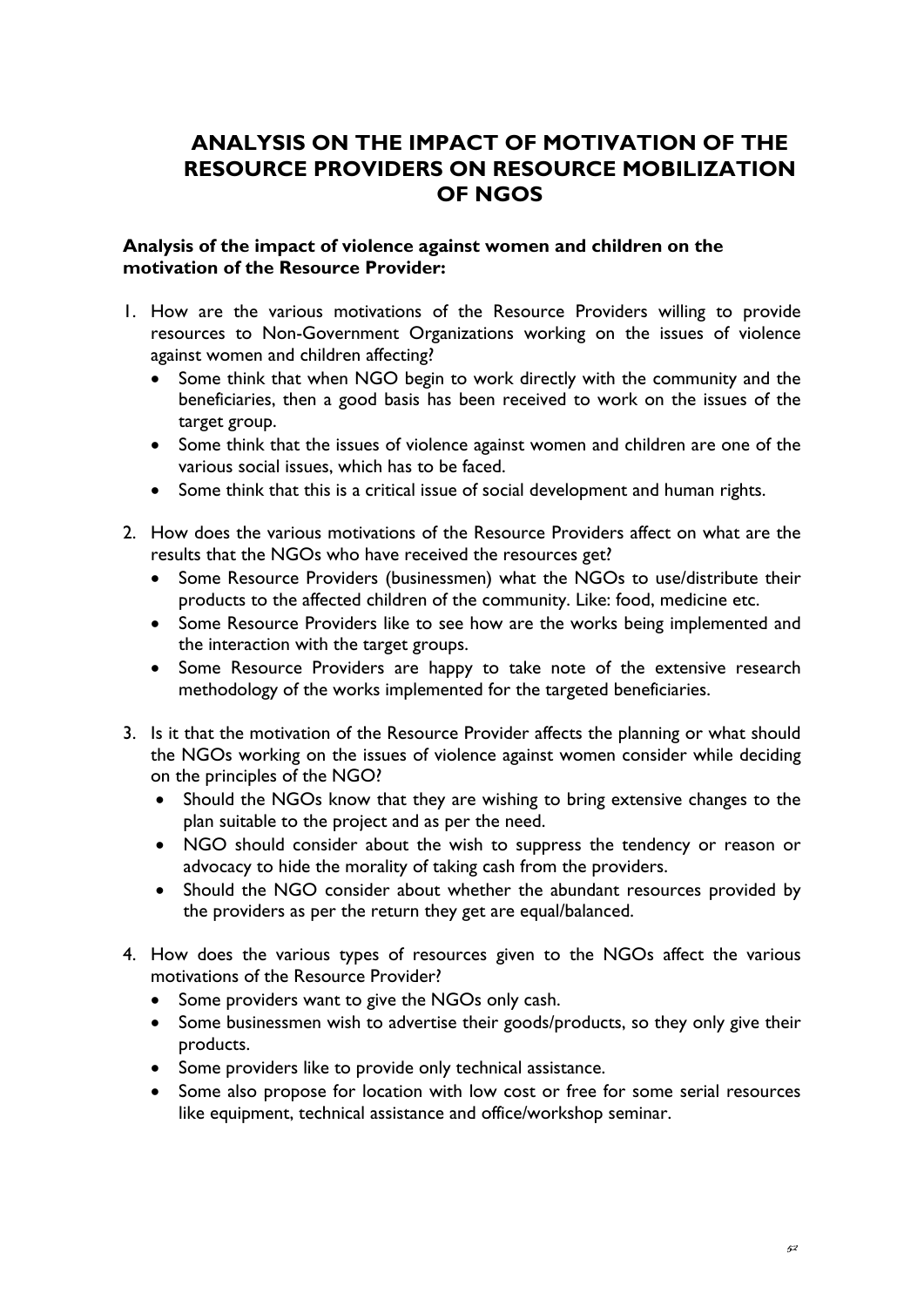# **Motivating Factors**

## **Name of Organization:**

- 1. What has your organization been motivating the resource providers with?
- 2. How effective are the resource mobilization mechanisms that your organization has used? Has attention been given to the factors that motivate the resource providers while using the mechanisms? Give examples.
- 3. Does your organization present different proposals to different resource providers or a similar to all?
- 4. What are the factors that motivate the private sector, has your organization identified such factors, if yes give examples.
- 5. What are the factors that motivate the local bodies to provide resources? Make a list.
- 6. On the basis of the factors that motivate the resource provider, what are the improvements that you feel should your organization make in its existing practices?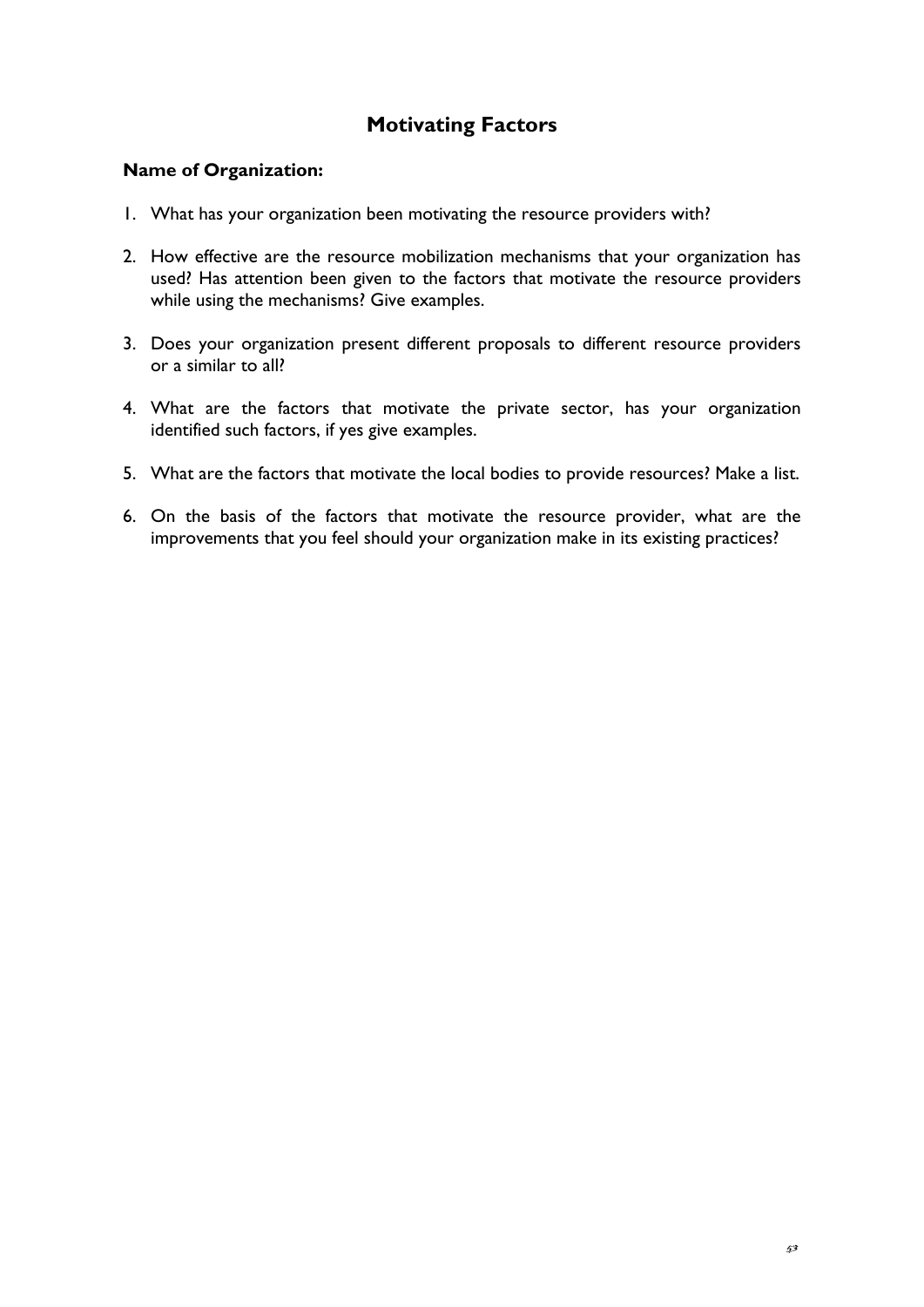# **DIFFERENCE BETWEEN RESOURCE MOBILIZATION AND STRATEGIC PLANNING**

## **Time: 180 Minutes**

## **Rationale:**

An organization cannot survive without resource. Resource Mobilization plan is a strategic work of the organization, which is guided by the mission of the organization. This session will help the participants to find out the difference between strategic planning and the state of resources.

## **Objectives of Learning:**

- Will analyze the state of existing resource in the organization, and
- Will find out the difference between strategic planning and resource.

## **Trainer's Preparation:**

- Writing down the objectives of learning on a newsprint paper.
- Making a model of the working paper to analyze resource on a newsprint paper.
- Make a model of the working paper to find out the resource gap on a newsprint paper.
- Make the chart of the state of resource on a newsprint paper.
- Develop photocopies of handout.
- Develop handout of evaluation questionnaire.

**Materials:** Newsprint paper, tape, board

## **Main Methods:**

- Explaining the objectives of learning.
- Divide participants into organizational groups and present the model of the working paper to analyze resource and explain it.
- Ask the participants to analyze the state of existing resource in their respective organization, as per the working paper. (Time 40 Minutes)

## **Note to the Trainer:**

The organization with only one resource and resource provider may complete the analysis quickly whereas those with many resources would require the full time. After the resource analysis is completed (if the participant is willing), ask them to present in big group. (Some organization may find it difficult to share about their resource amount. It would not be good to force them to do so).

- Ask the groups to develop a chart of the state of resource and present it.
- After presentation by all organizational groups, ask the participant, "Does your organization have a strategic plan or not?" If yes, ask them to write on a newsprint paper what is written in the mission and target, and present it.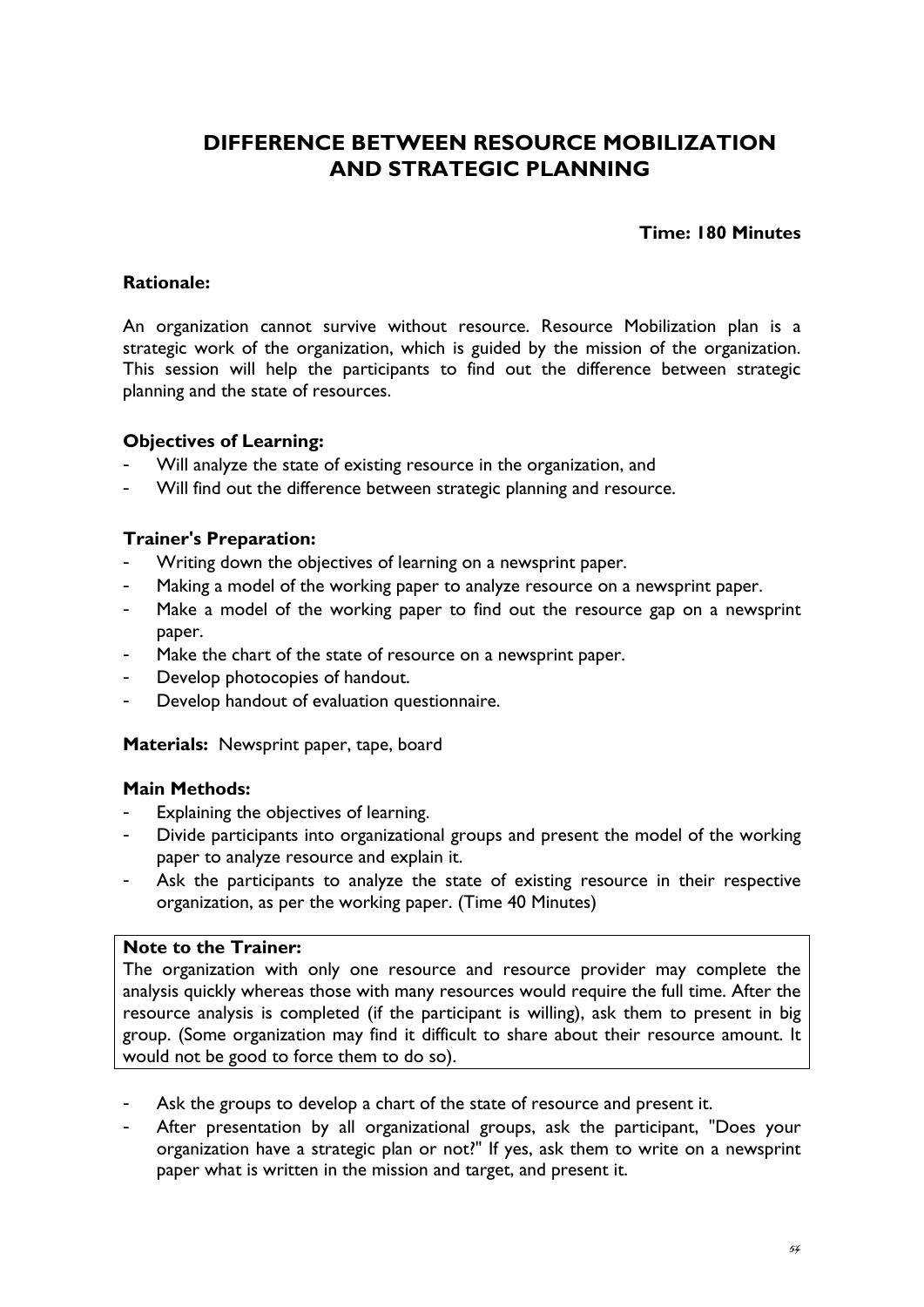- After every organizational group present their respective organization's mission and target, the trainer should outline the difference between the state of existing resources and the mission.
- Give the organizational groups, the working paper to identify the resource gap and analyze it. (Time: 40 Minutes)
- After analysis by all the groups, ask them to present it and ask questions and hold discussion during the presentation.
- After all the presentations, the training should give the conclusion by emphasizing on the gaps identified.

Resource Mobilization plan is not a minor work of the organization. The Resource Mobilization plan should be as per the mission. Decision should be taken what kind and how much resource is essential in order to achieve the mission of the organization. Here, resource mobilization is a strategic work that provides sustainability to the organization and program. An organization that does not have a strategic plan, resource mobilization is just imaginary in such organization because resource mobilization plan does not only entail spending the grant assistance of the donor or use small resources through offer. It is guided by greater long-term thinking. Many NGOs is Nepal does not have resource mobilization plans because they depend on one or two donor agencies. They also don't have an organizational strategic thinking as a result of which they are known as a body working for the donor rather then an independent organization.

A resource mobilization plan becomes effective when the organization analyzes the existing resources at its disposal and run programs on the basis of a plan on the type and quantity of resources essential to achieve the strategic objectives (mission). In this manner, strategic plan, state of resources, analysis of mechanism/instruments to receive resources and skills etc. are essential for resource mobilization plan. So, the meaning of Resource Mobilization Plan is to collect resources from more and more resource providers, which will in turn brings down the financial risks and give sustainability to the organization.

- Distribute the handout
- Keep the participants in organizational groups, and ask them to complete the evaluation questionnaire.
- After all groups have completed the questionnaire, develop an action plan.

**Note to the Trainer:** The Trainer points out the difference between mission and existing resource mobilization—emphasis should be given to mission and mainly to goal. Whether the goal is as per the mission or not, how many objectives are to be fulfilled under the goal, whether the objectives are being implemented or not, all have to be pointed out. Likewise, if the organization has conceptualized financial status in the strategic planning then than conceptualization should also be pointed out.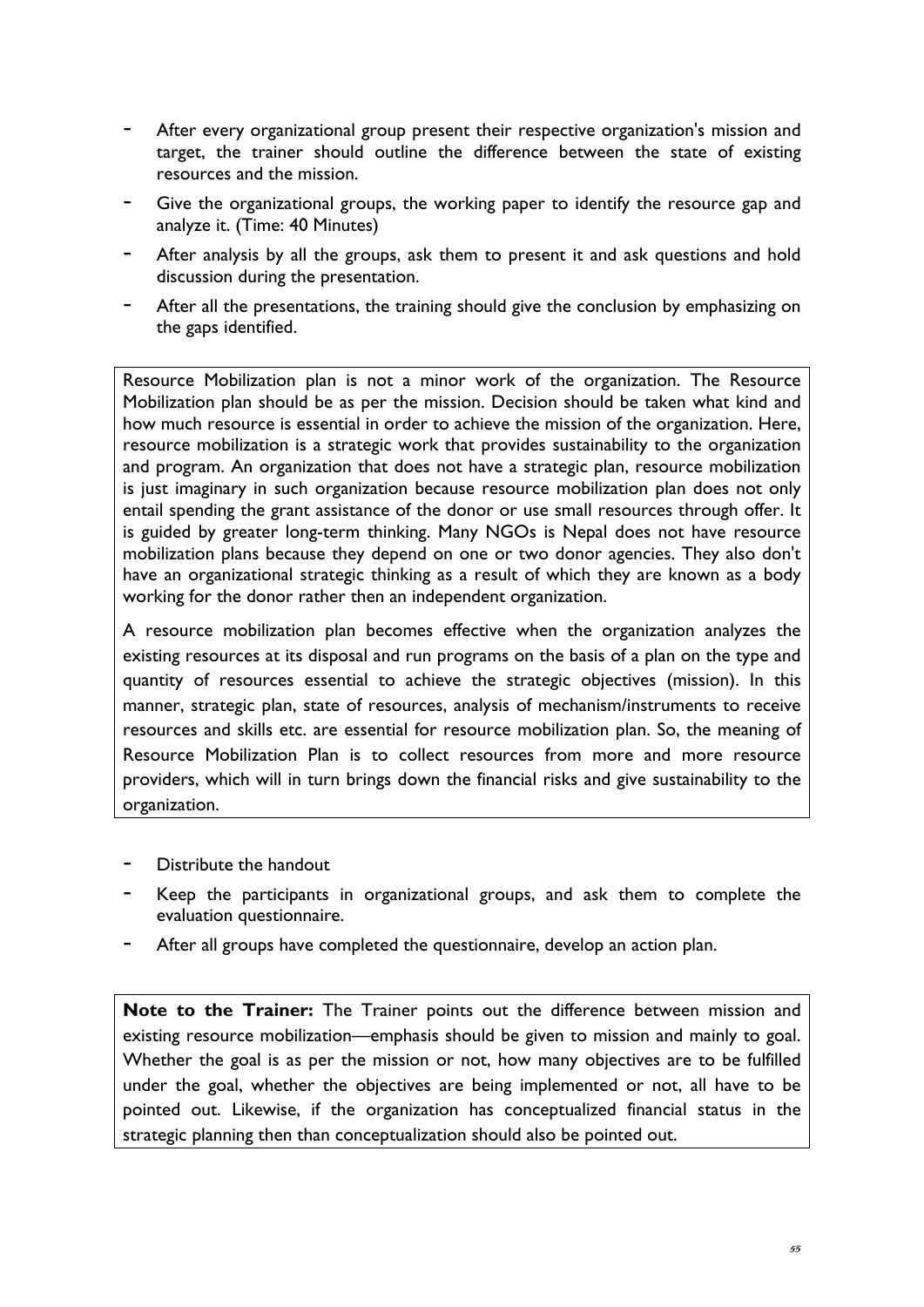# **ANALYSIS OF THE STATE OF EXISTING ORGANIZATIONAL RESOURCE**

It is an important work to identify the resources essential for an organization. Apart from this, analysis and identification should also be done on what kinds of resources are essential for the future. This can be done only by reviewing the existing state of organizational resource and identifying the difference between what the organization possesses and what additional does it require. As a result, the first phase of resource mobilization plan would be completed if the analysis of resources and the existing available resources are classified.

## **Process of Resource Analysis:**

- Type of every resource provider (who are them?),
- Time period of availability of resource (Year, Month),
- The amount of resources received from every provider (Annual complete budget),
- Limited and Unlimited Fund (money),

**Note**: (Unlimited Fund (money), are such sources that the Organization can use for any objective. Limited Fund (money), are such sources that can be used as per the agreement reached in pursuance to the objective of the Resource Provider.

What does the type of Resource Provider indicate is that the Organization will not depend on only any special resource provider, so that the Organization can sustain even if that resource provider returns back. Involvement of the Resource Provider and Partner or stakeholders in the planning of the Resource Mobilization would make the project genuine and develop good relations with the partners.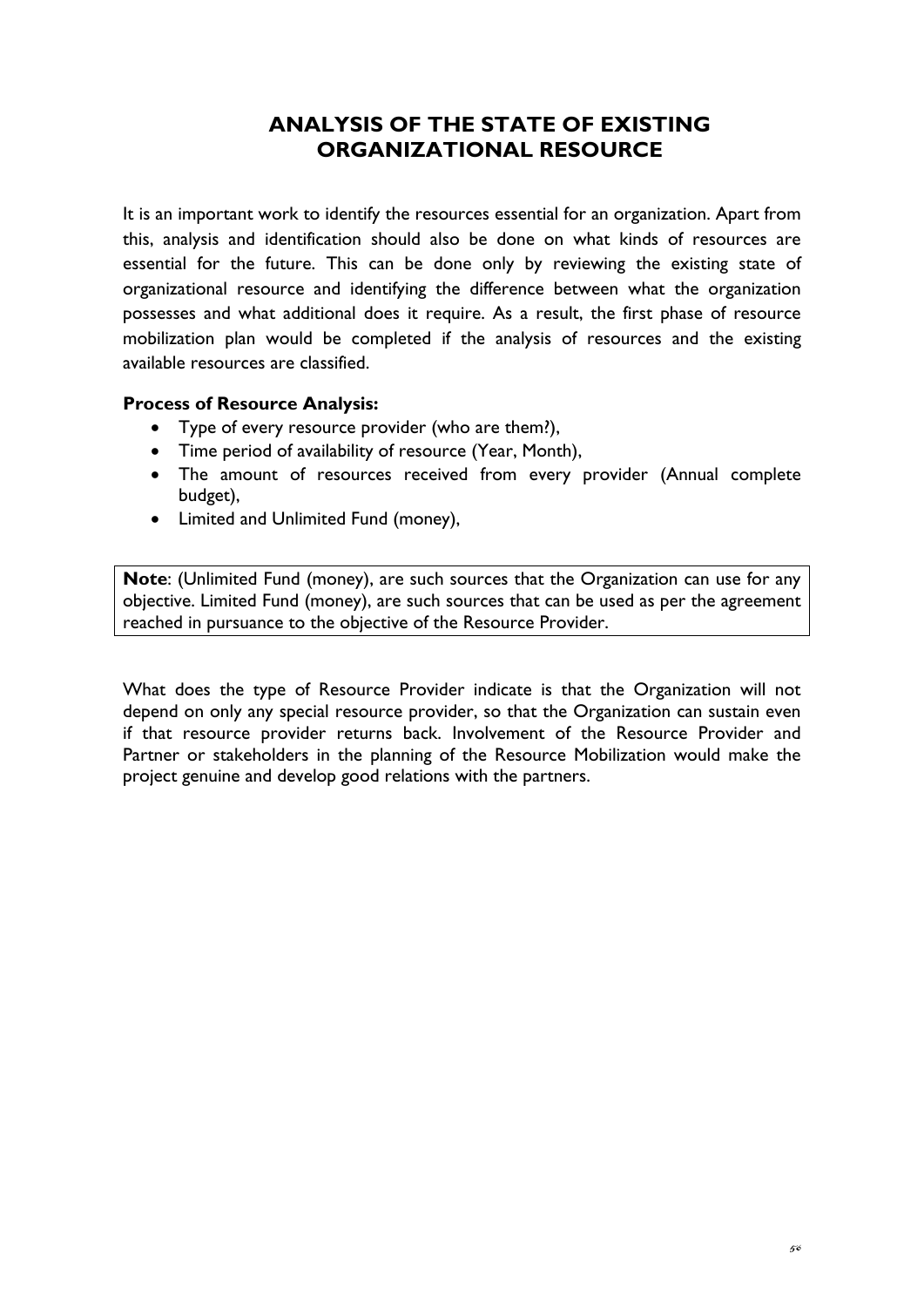# **Process of analyzing resource**

| <b>Resource</b><br><b>Provider</b> | <b>Start to</b><br><b>End Date</b> | How much<br>amount has |              | <b>Type of Resource</b> | <b>Matching</b><br>Percentage |
|------------------------------------|------------------------------------|------------------------|--------------|-------------------------|-------------------------------|
|                                    |                                    | been received          | Limite<br>d  | <b>Unlimite</b><br>d    |                               |
| Government Body                    | 2 Years                            | 400,000                | $\checkmark$ |                         | 10%                           |
| <b>NGO</b>                         |                                    |                        |              |                         |                               |
| Private<br>Organizations           |                                    |                        |              |                         |                               |
| Multilateral                       |                                    |                        |              |                         |                               |
| Volunteer<br>Association           |                                    |                        |              |                         |                               |
| Other institutions                 |                                    |                        |              |                         |                               |
| Internal                           |                                    |                        |              |                         |                               |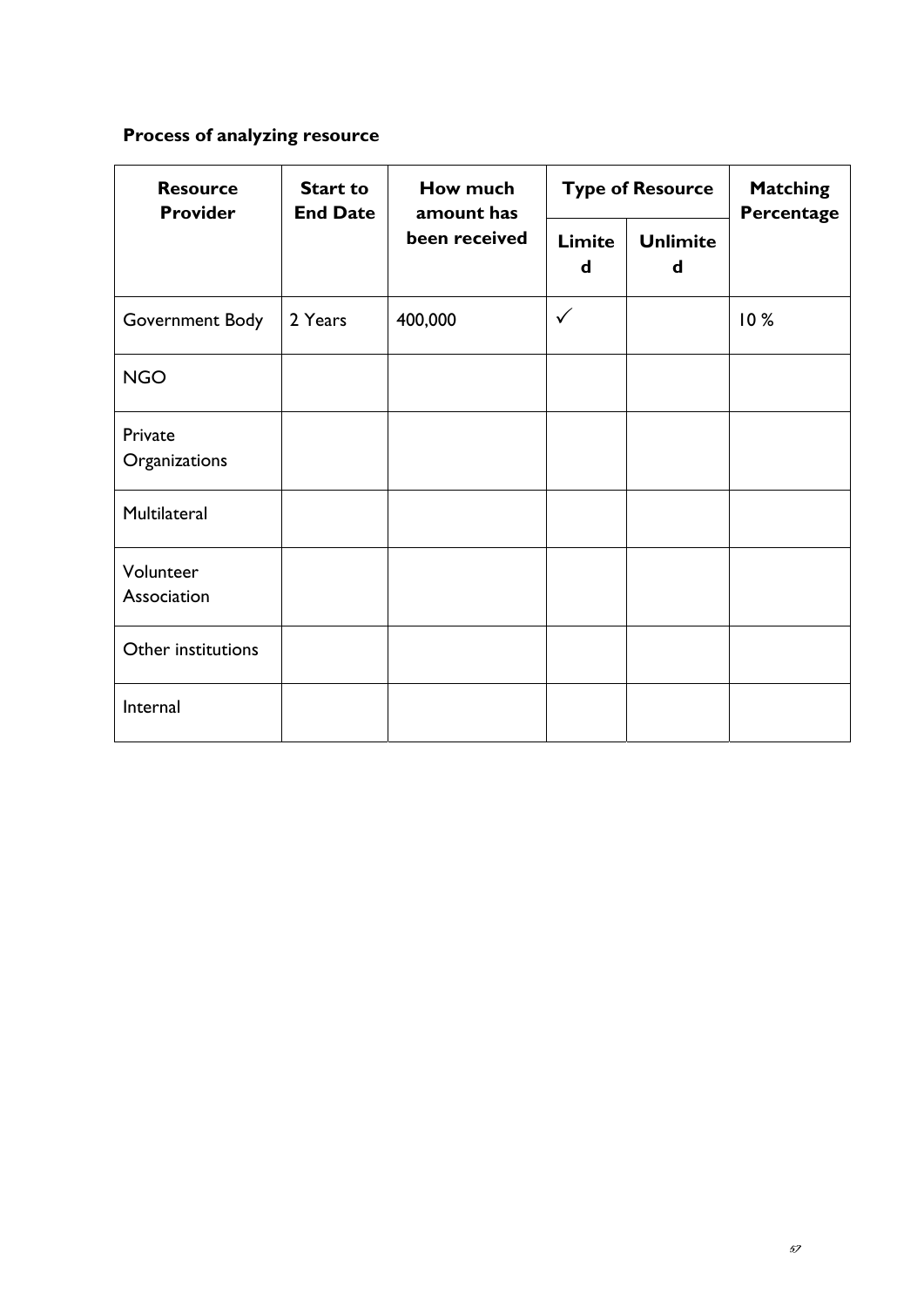# **ANALYSIS OF THE STATE OF EXISTING ORGANIZATIONAL RESOURCE**

The Resource Provider Dependency Chart shows the total percentage of the resources provided by every Resource Provider. Cash or material assistance and technical assistance have been separated. This shows who are the main resource providers and in comparison to other, how much is the organization dependent on such providers.

The Resource section/part Chart shows how are resources received in limited or unlimited prices on the basis of distribution of money/resources. Apart from this, limited money/resources can be classified like this:

- Money based on limited program: Resources are distributed for expenses or price of specific activities.
- Money based on unlimited program: Resources distributed specially on main activities or the Organization's institutional activities (such as: Expenditure on Training, Overheads etc)

## **Example: Analysis of resources based on providers, Women Child Center**

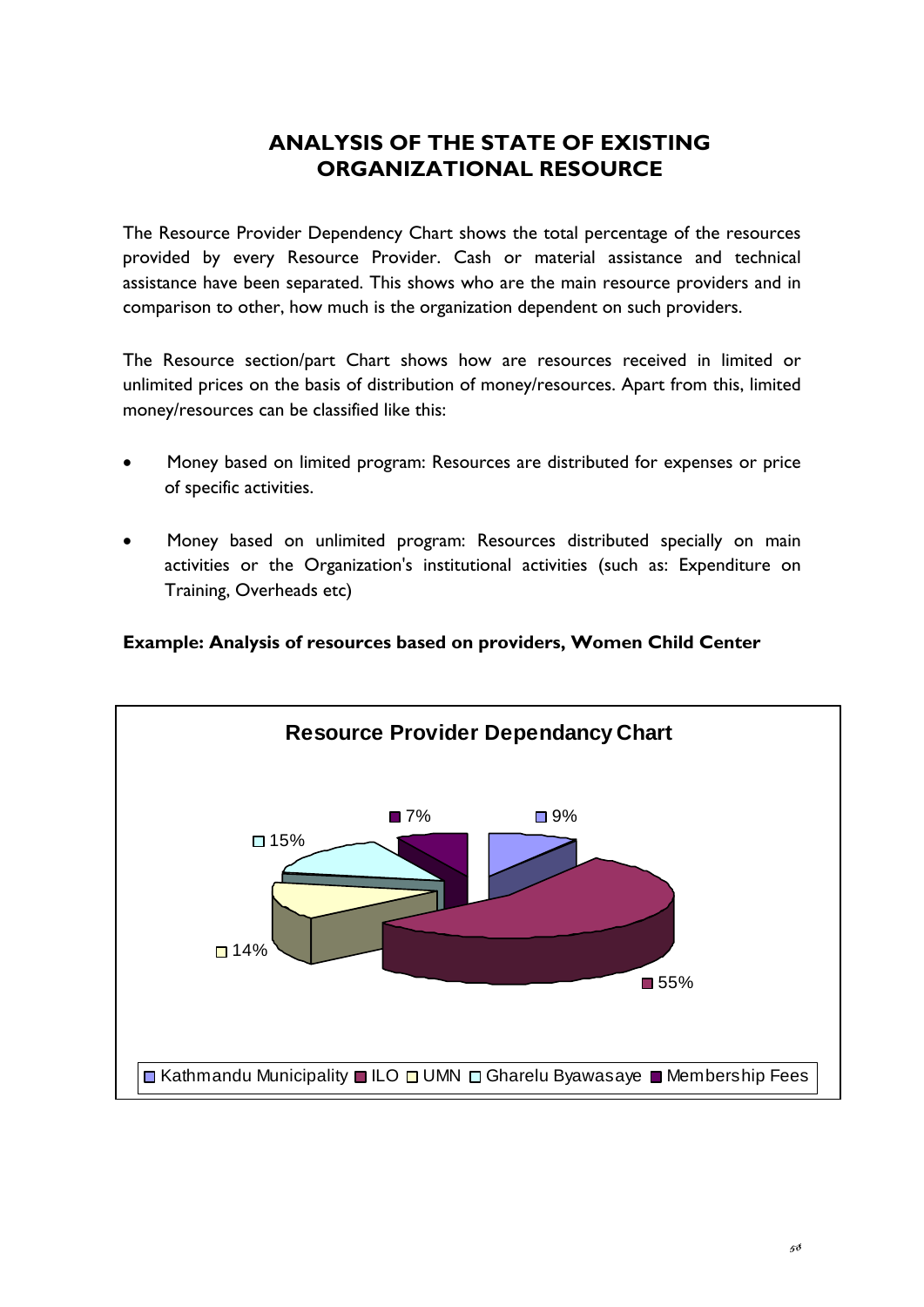

# **Example: Resource section/part Chart, Women Child Center**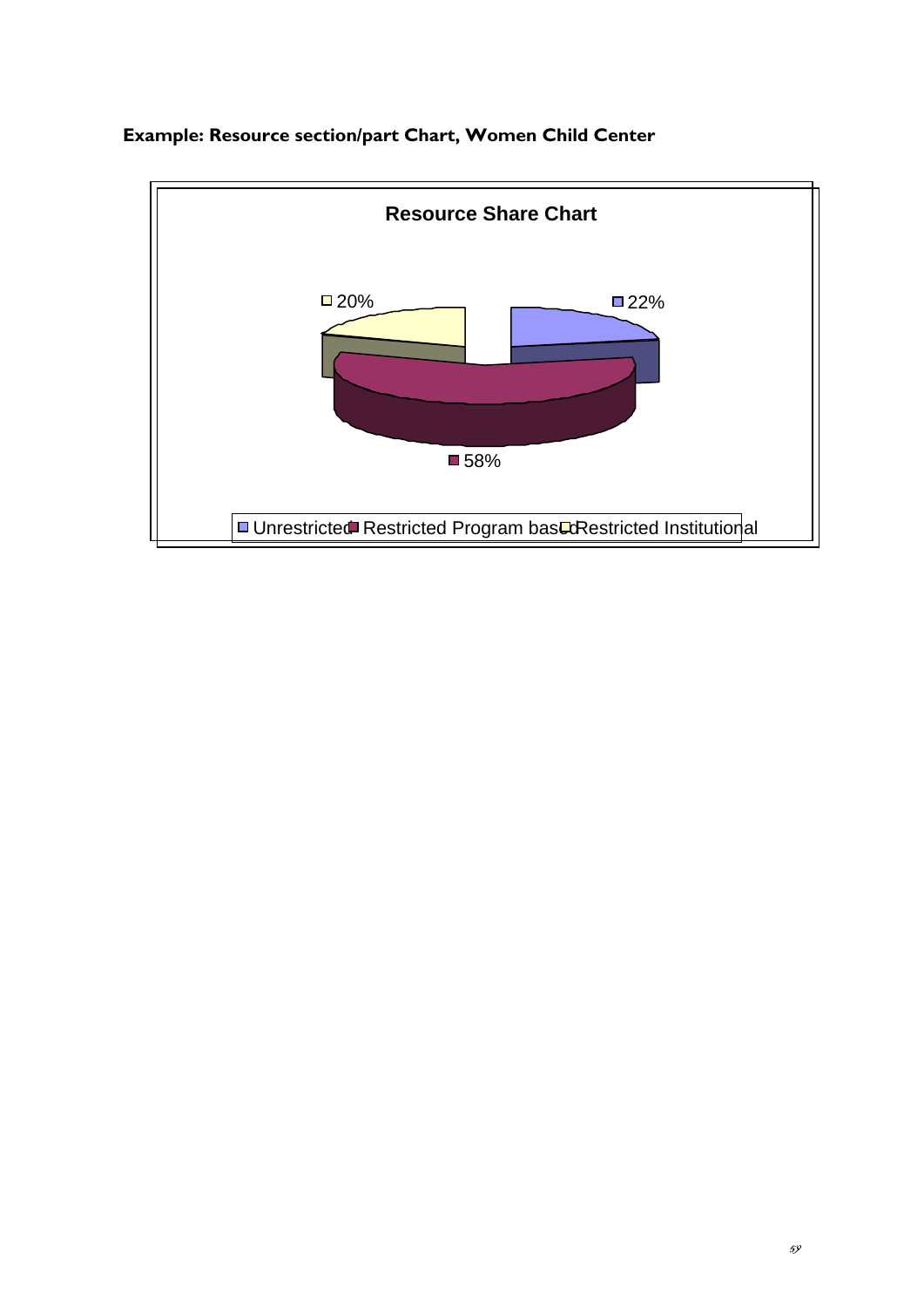# **Example: Women Child Center**

| <b>Resource</b>                                                              |          |                                 | <b>Time Period</b> |                     |          | Limited/Unlim | <b>Matching</b> |
|------------------------------------------------------------------------------|----------|---------------------------------|--------------------|---------------------|----------|---------------|-----------------|
| <b>Providers</b>                                                             | 200<br>4 | 200<br>5                        | 200<br>6           | 200<br>7            | 200<br>8 | ited money    | ℅               |
| Government<br>Municipality                                                   | Rs.      | Five Lakh                       |                    |                     |          | Limited       |                 |
| <b>INGO</b><br><b>UMN</b>                                                    |          | Rs Seven Lakh                   |                    |                     |          | Limited       |                 |
| Multilateral or<br>bilateral<br><b>ILO</b>                                   |          |                                 | Rs. 30 Lakh        |                     |          | Limited       |                 |
| Trade<br>Nepal Food<br>٠<br>Industry<br>Cottage<br>٠<br>Industry Co.<br>Ltd. |          |                                 | Rs. 10 Lakh        | Food-Milk and Wheat |          | Unlimited     |                 |
| Women and<br><b>Child Center</b><br>Membership<br>٠<br>fees                  |          | Rs. 100 Annual<br>Registrations |                    |                     |          | Unlimited     |                 |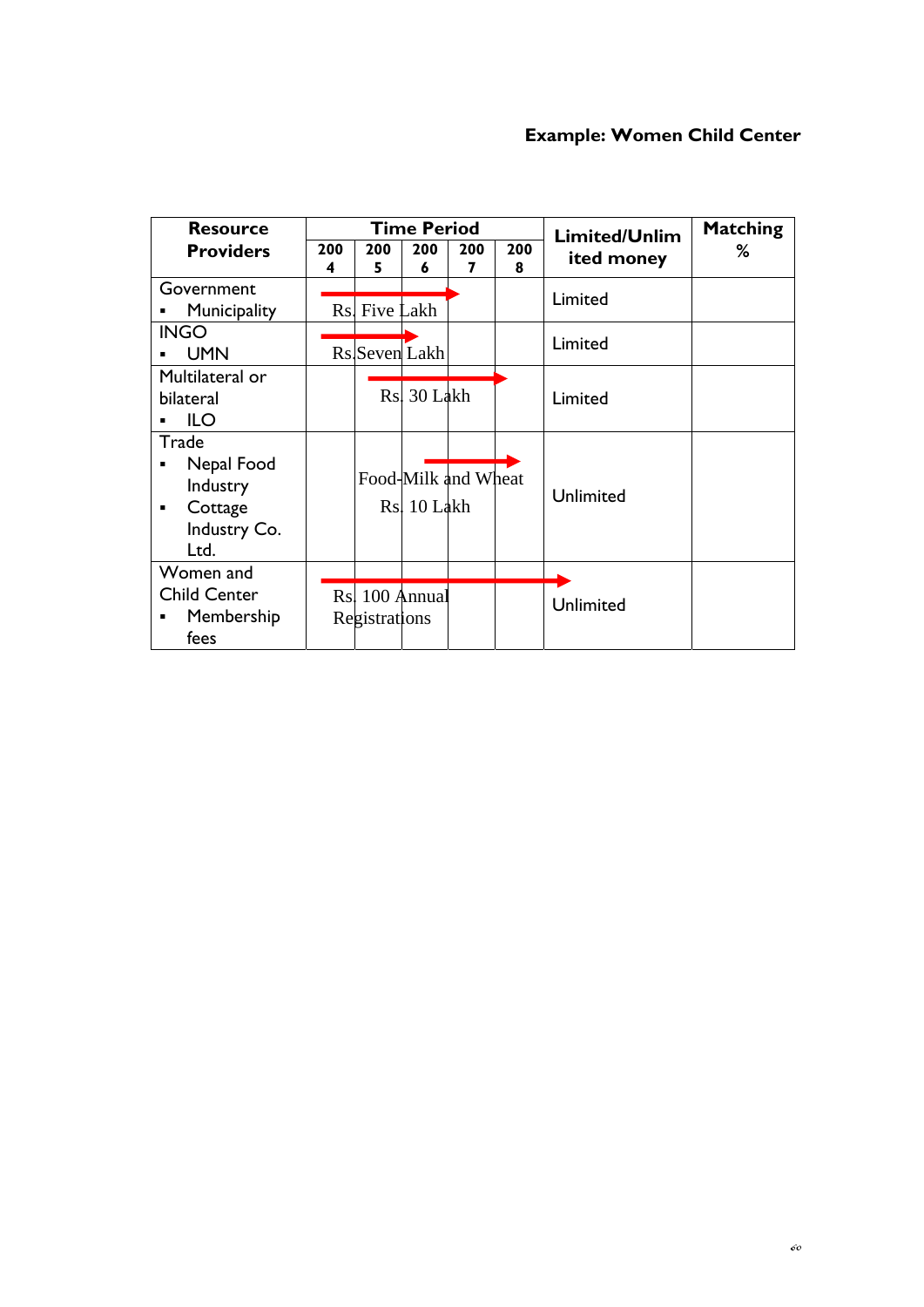# **Working Paper**

# **ANALYSIS OF THE STATE OF EXISTING ORGANIZATIONAL RESOURCE**

| <b>Resource</b>  | Program |      |     | <b>Time period</b> |                         |           | Limited/Unlimit | <b>Matching</b> |
|------------------|---------|------|-----|--------------------|-------------------------|-----------|-----------------|-----------------|
| <b>Providers</b> |         | 2004 | 200 | $\overline{200}$   | 200                     | 200       | ed money        | %               |
|                  |         |      | 5   | $\boldsymbol{6}$   | $\overline{\mathbf{z}}$ | $\pmb{8}$ |                 |                 |
|                  |         |      |     |                    |                         |           |                 |                 |
|                  |         |      |     |                    |                         |           |                 |                 |
|                  |         |      |     |                    |                         |           |                 |                 |
|                  |         |      |     |                    |                         |           |                 |                 |
|                  |         |      |     |                    |                         |           |                 |                 |
|                  |         |      |     |                    |                         |           |                 |                 |
|                  |         |      |     |                    |                         |           |                 |                 |
|                  |         |      |     |                    |                         |           |                 |                 |
|                  |         |      |     |                    |                         |           |                 |                 |
|                  |         |      |     |                    |                         |           |                 |                 |
|                  |         |      |     |                    |                         |           |                 |                 |
|                  |         |      |     |                    |                         |           |                 |                 |
|                  |         |      |     |                    |                         |           |                 |                 |
|                  |         |      |     |                    |                         |           |                 |                 |
|                  |         |      |     |                    |                         |           |                 |                 |
|                  |         |      |     |                    |                         |           |                 |                 |
|                  |         |      |     |                    |                         |           |                 |                 |
|                  |         |      |     |                    |                         |           |                 |                 |
|                  |         |      |     |                    |                         |           |                 |                 |
|                  |         |      |     |                    |                         |           |                 |                 |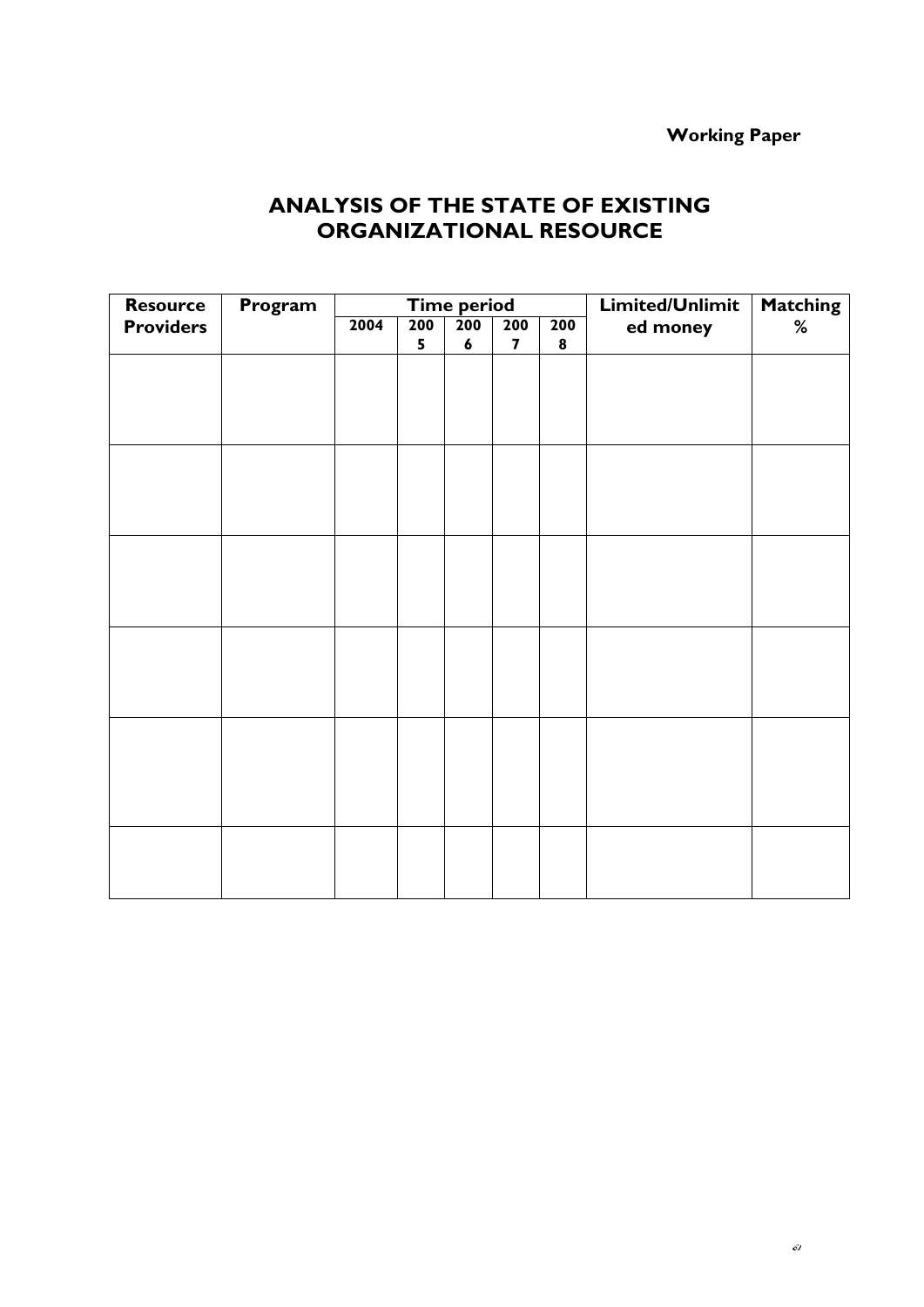| <b>Strategic Planning</b>              |              | <b>Resource Providers/Resources</b> |                  | <b>Resource Gap</b> |
|----------------------------------------|--------------|-------------------------------------|------------------|---------------------|
|                                        | <b>Money</b> | <b>Other</b><br><b>Resources</b>    | <b>Available</b> | To be<br>collected  |
| Task: (Planned in the<br>current Year) |              |                                     |                  |                     |
| Target   M                             |              |                                     |                  |                     |
| Objective I M                          |              |                                     |                  |                     |
| Objective 2 M                          |              |                                     |                  |                     |

# **IDENTIFICATION of Resource Gaps**

*Note: One target may have 5 objectives*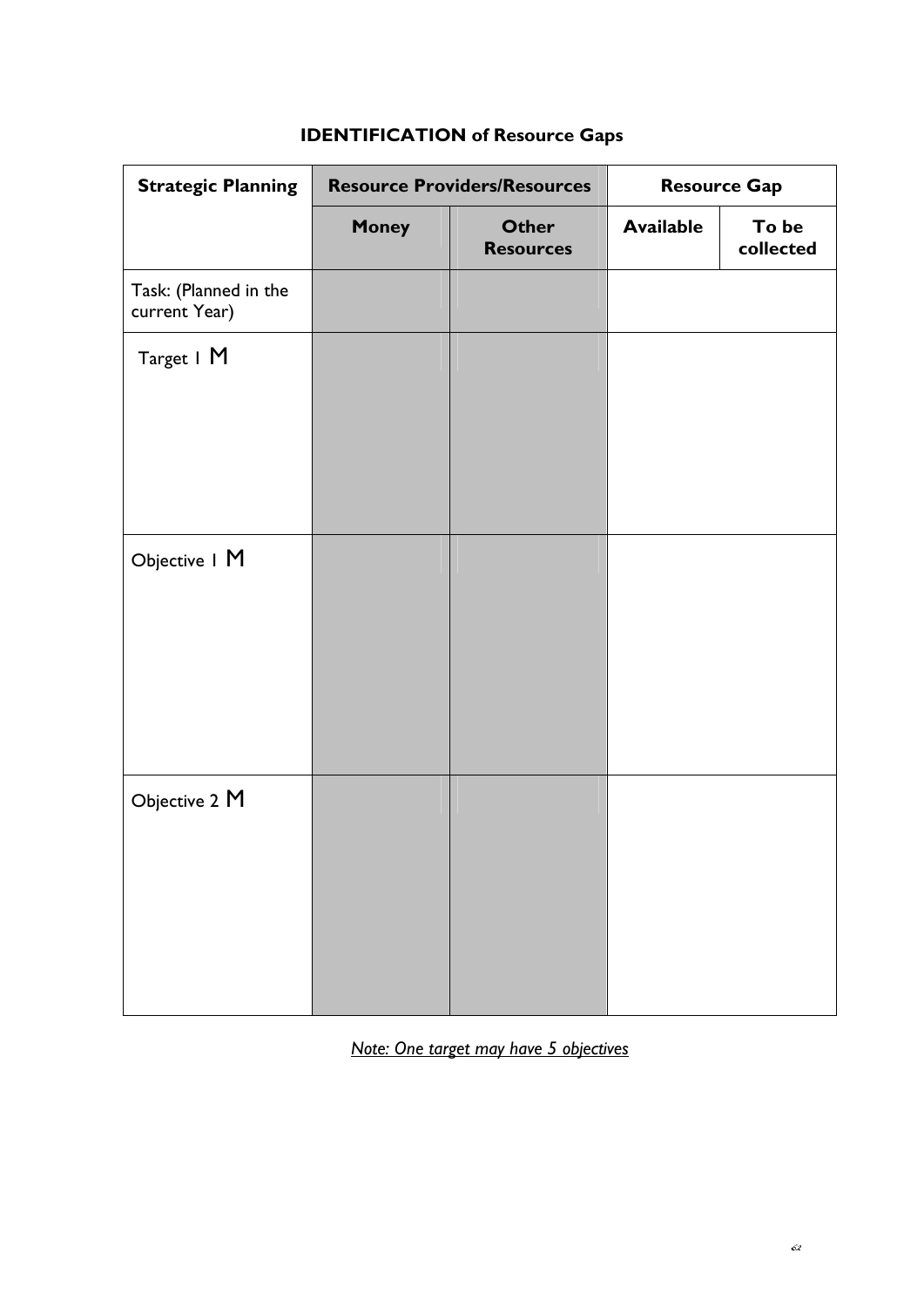# **IDENTIFICATION OF RESOURCE GAPS**

## **Example: Identification of Resource Gaps, Women Child Center**

| <b>Strategic Plan</b>                                                                                                                                                                                                                                       |                                                                                   | <b>Resource Provider/Resources</b>                                                                                                   | <b>Resource Gap</b>                                                                                                                         |
|-------------------------------------------------------------------------------------------------------------------------------------------------------------------------------------------------------------------------------------------------------------|-----------------------------------------------------------------------------------|--------------------------------------------------------------------------------------------------------------------------------------|---------------------------------------------------------------------------------------------------------------------------------------------|
|                                                                                                                                                                                                                                                             | Mone<br>y                                                                         | Other<br><b>Resources</b>                                                                                                            |                                                                                                                                             |
| Task: To empower women<br>and children in order to make<br>themselves active with their<br>own partners and develop the<br>family and community                                                                                                             | <b>ILO</b><br>п<br>Cottage<br>Industry<br>Kathmandu<br>Municipality<br><b>UMN</b> | $ILO-$<br>Technical<br>п<br>Cooperation<br>Ξ<br>Nepal Food Industry-<br>material assistance<br>UMN-<br>Technical<br>Е<br>Cooperation | Money<br>$\blacksquare$<br>Employees<br>(Salary)                                                                                            |
| Target 1: In order to protect<br>the rights of vulnerable<br>women and children.                                                                                                                                                                            |                                                                                   | ILO-<br>Technical<br>Ξ<br>Cooperation<br>Ξ<br>Nepal Food Industry-<br>material assistance<br>Technical<br>п<br>UMN-<br>Cooperation   | Money<br>٠<br>٠<br>Employees<br>(Salary)                                                                                                    |
| Objective 1: In order to<br>generate public awareness to<br>motivate and protect the<br>rights of women and children<br>at risk-Expand this program so<br>as to reach it to One Million<br>people in the urban centers of<br>Nepal within the next 2 years. | ILO<br>П<br>Cottage<br>Industry                                                   | Technical<br>٠<br>$ILO-$<br>Cooperation                                                                                              | <b>Salaries</b><br>٠<br>٠<br>Training<br><b>IEC Materials</b><br>$\blacksquare$<br>Fund for activities                                      |
| Objective 2: Generate public<br>awareness to motivate and<br>protect the rights of women<br>and children at risk-Move<br>ahead health, education<br>programs so as to reach it to<br>5,000 children within the next<br>3 years.                             | ■<br>Cottage<br>Industry<br><b>UMN</b>                                            | UMN-<br>Technical<br>Cooperation<br>Nepal Food Industry-<br>Ξ<br>material assistance                                                 | <b>Salaries</b><br>٠<br>٠<br>Training<br>٠<br>Equipments<br><b>IEC Materials</b><br>$\blacksquare$<br>$\blacksquare$<br>Fund for activities |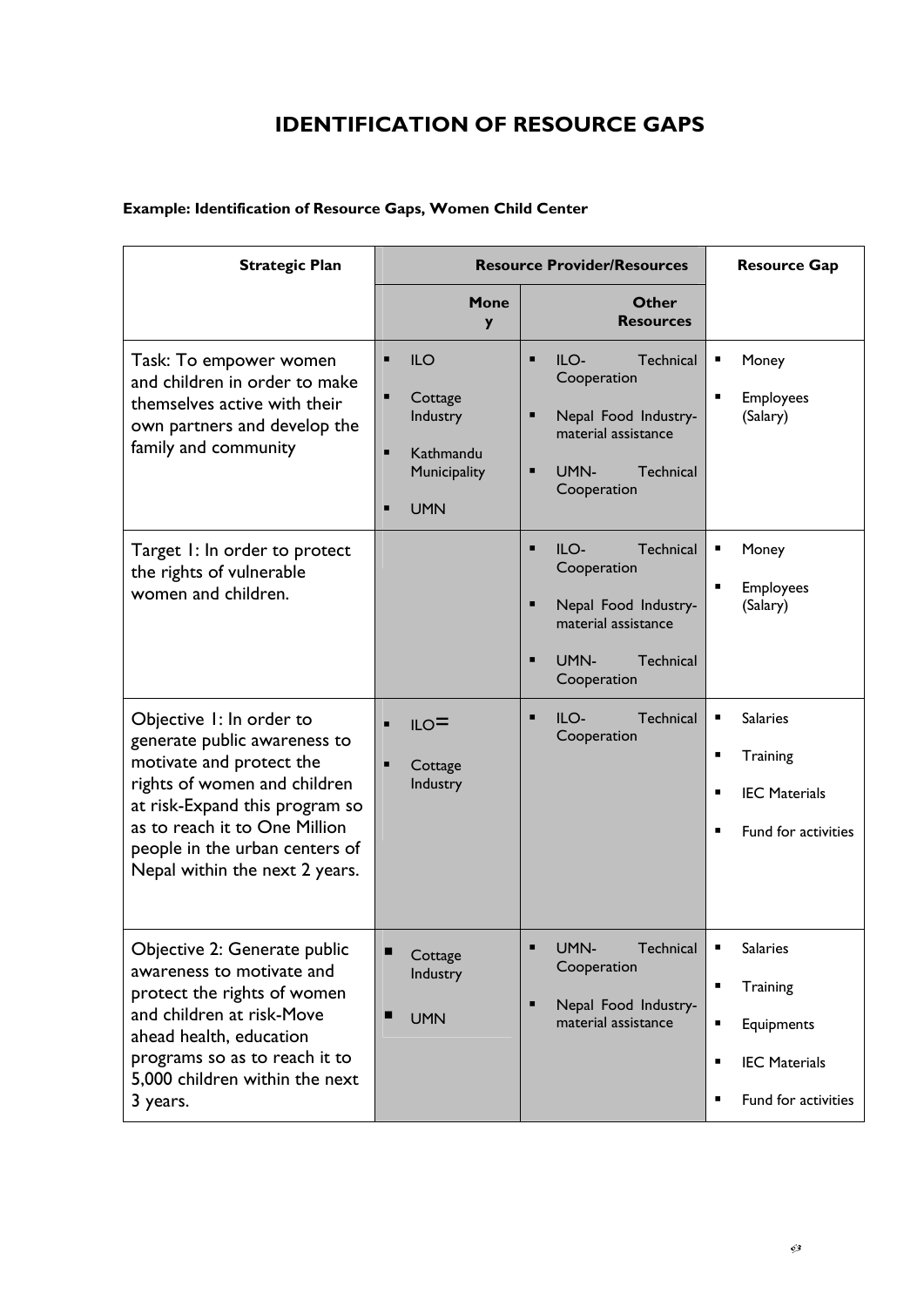# **ANALYSIS OF THE STATE OF EXISTING ORGANIZATIONAL RESOURCE**

## **Name of Organization:**

- 1. Does your organization have a strategy plan? If yes, what is the mission and target?
- 2. Does the strategy plan have a Resource Mobilization plan ? Is it written clearly which resource is collected from where and how?
- 3. What is the basis for making a Resource Mobilization plan? And who are involved in developing the plan?
- 4. Which type of existing resources has your organization been mobilizing? (Limited/Unlimited)? Why?
- 5. Can the resources mobilized at present achieve the Organization's mission? How?
- 6. What measures that your organization should take to bridge the Resource Gap?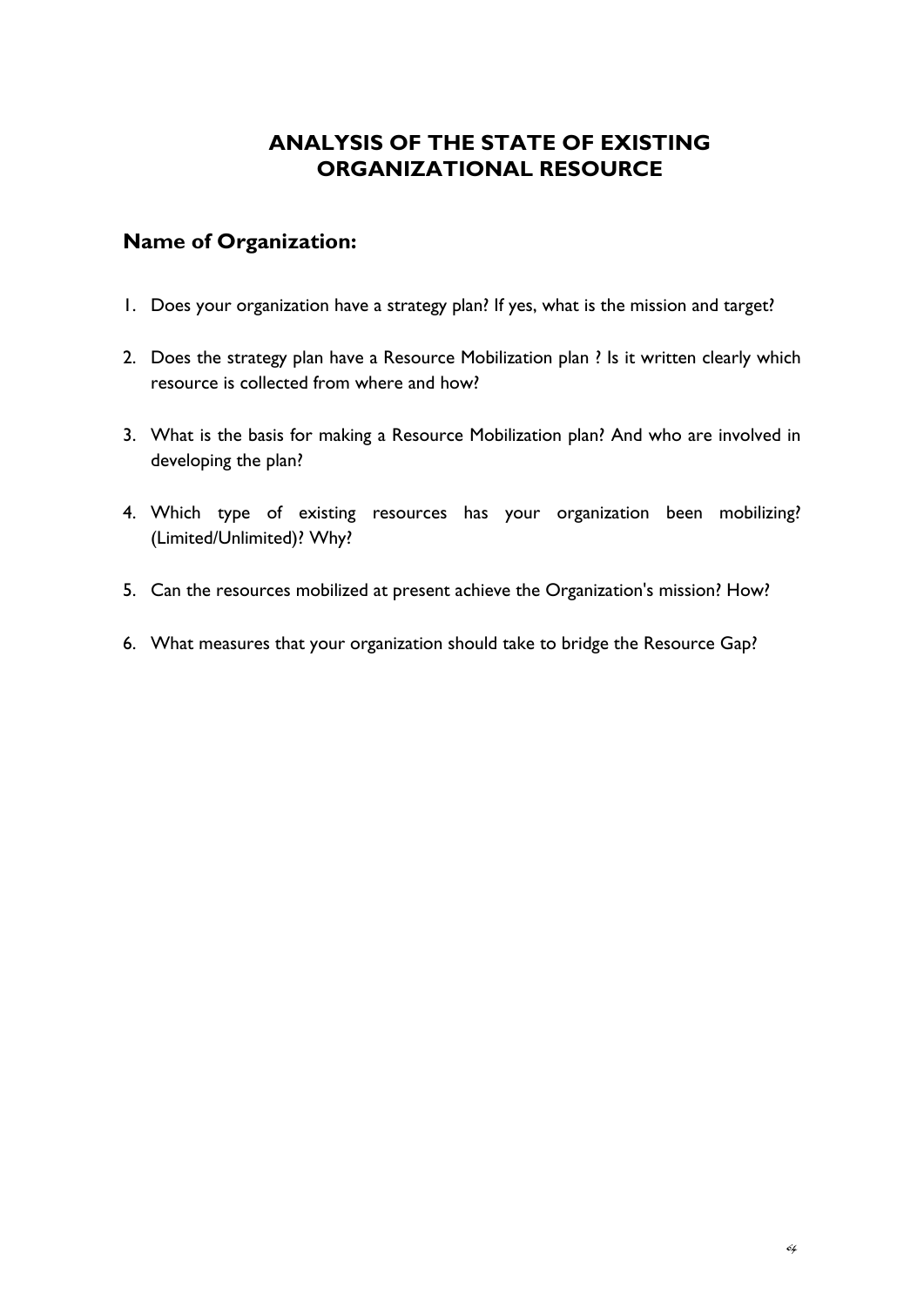# **MAPPING OF RESOURCE PROVIDER AND INFORMATION COLLECTION**

#### **Time: 180 Minutes**

#### **Rationale:**

Mapping of the resource providers will inform the NGO about the number and types of resource providers in its neighborhood. With the help of this, the Organizations direct their thinking and programs towards the possible resource provider. After finding out the difference (gap) between the organization's strategic plan and existing resource mobilization, the organizations have to divert their time and activities towards the possible resource provider. This session will help to map the resource providers and develop skills to maintain information about them in a systematic manner.

## **Objectives of Learning:**

- Will map the possible Resource Providers, and
- Gather information about the possible resource providers.

#### **Trainer's preparation:**

- Writing down the objectives of the learning on a newsprint paper.
- Develop an outline of the mapping of possible resource provider on a newsprint paper.
- Writing down the questionnaire to collect information about the possible resource provider on a newsprint paper.
- Make an outline of those collecting (research) information about the possible resource provider.
- Make copies of all the hand-out.

**Materials:** Newsprint paper, tape, board, marker and meta-card

**Main methods:** Group work, question answer, discussion, explanation, gallery walk

#### **Phases:**

- $\blacktriangleright$  Read out and explain the objectives of learning.
- Ask the participants, "Who are the possible resource providers around you"?
- Write down the replies from the participants on a newsprint paper.
- $\triangleright$  Present and explain the outline of the mapping developed.
- Divide the participants into groups of organization, give them the outline of the mapping, and ask them to map the resource providers. (40 Minutes)
- After mapping has been completed by all the groups, ask them to put them on the wall for a gallery walk and ask the groups to ask question with a focus on those groups with different resource providers.
- After presentation by all the groups, divide the participants into 3 Groups and ask the following questions: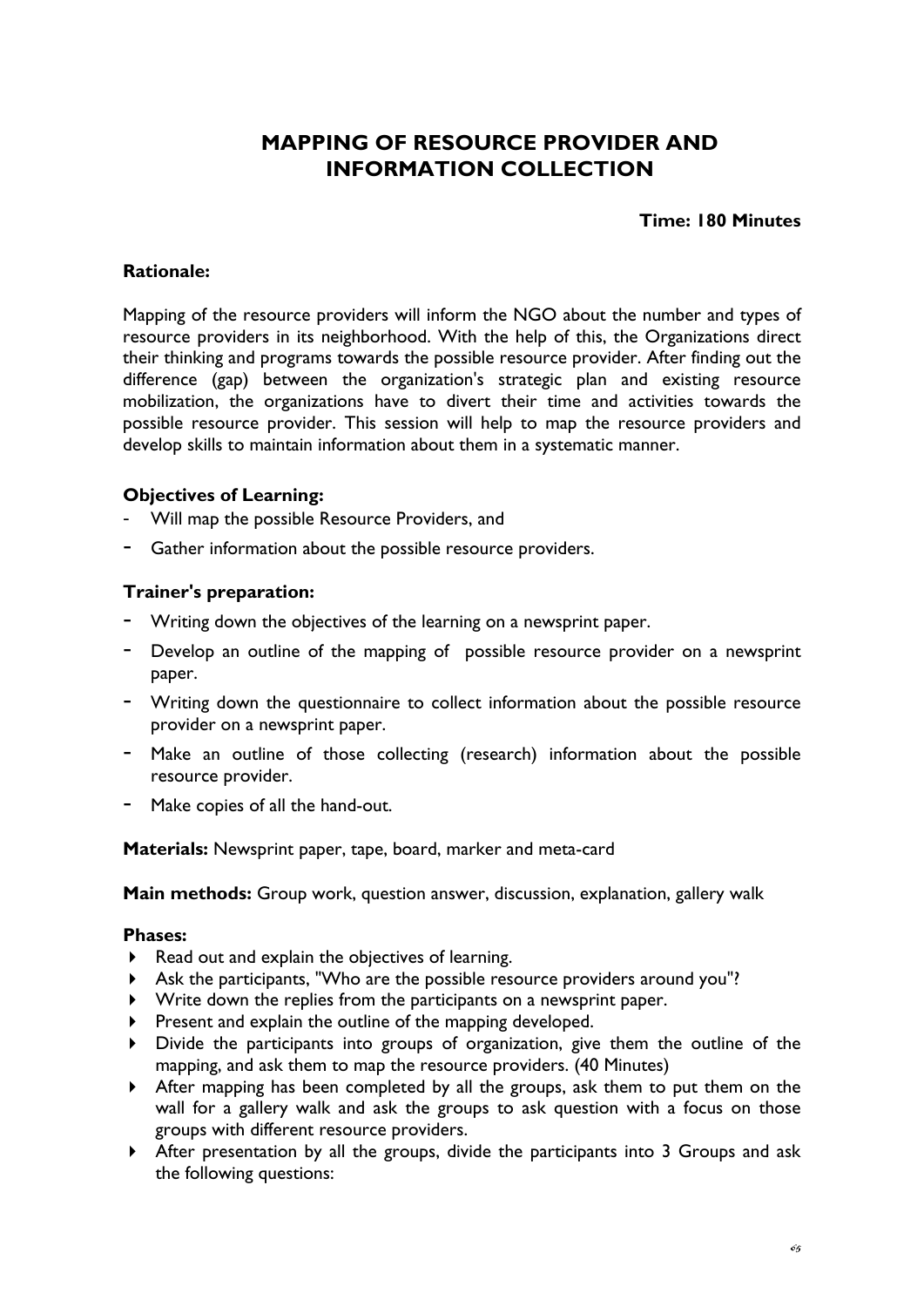- (a) What are the information we require about the Resource Provider?
- (b) What are the measures that can be taken while carrying out a research on the resource provider? (Group Work 30 Minutes)
- (c) What does the Resource Provider wish to know about us?
- After completion of the task by all the groups, ask them to present it one-by-one and hold question answer and discussion during the presentations. And if there are any additional points, then ask them to add them.
- After presentation by all the groups, the list of information and methods (measures) prepared by trainer should be present and explained.
- Divide the participants into organizational groups again.
- Present and explain the outline of the research prepared by the trainer.
- Ask the participants to fill up the outline of the research. (Time 45 Minutes)
- After completion of the research outline by all the groups, ask them to make a gallery presentation.
- Ask the groups to take note of any new topic or information from other groups, which will help them to contact the resource provider easily.
- Distribute handout after gallery presentation by all the groups.
- ▶ Develop an Action Plan.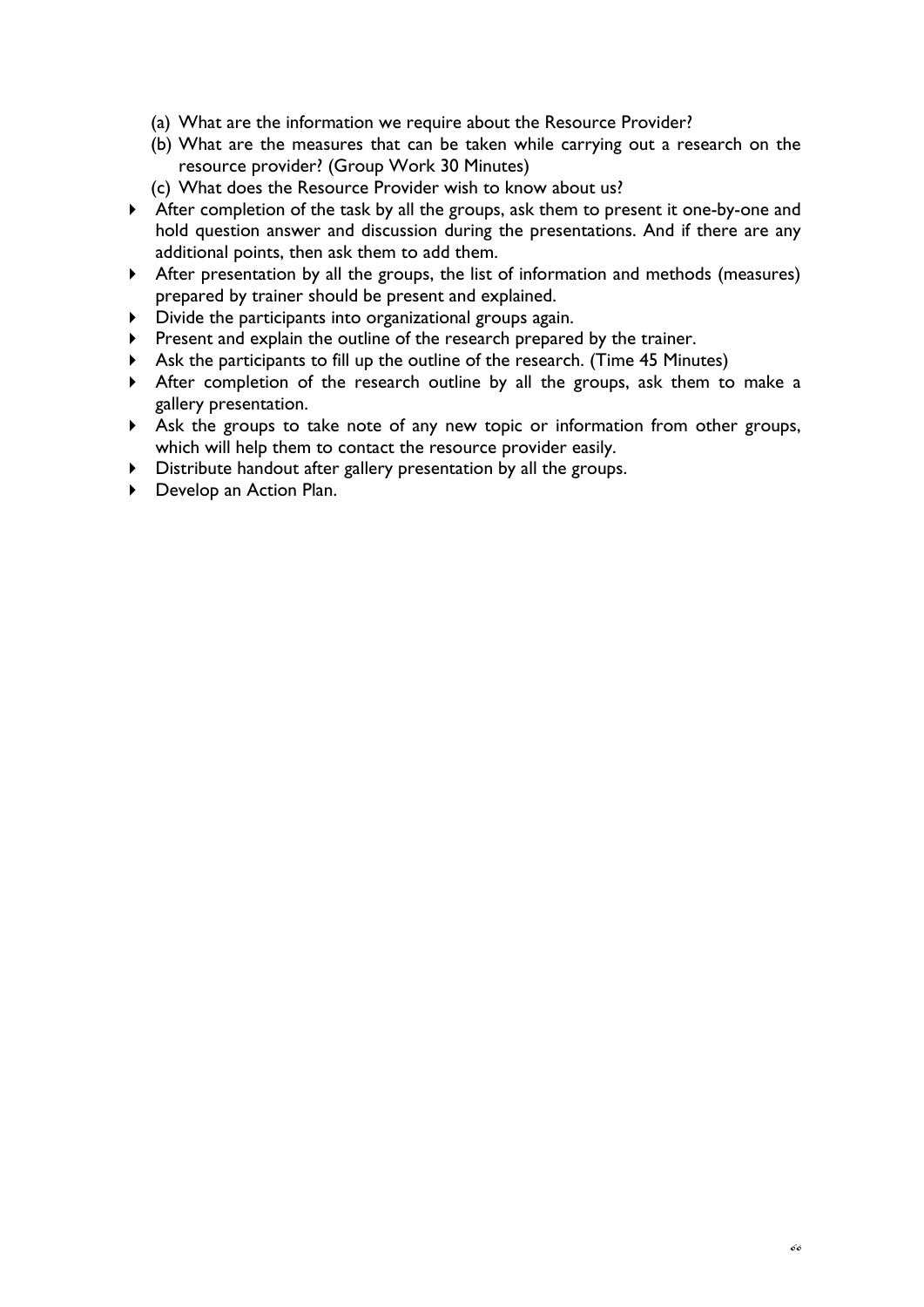## **MAP OF RESOURCE PROVIDER**

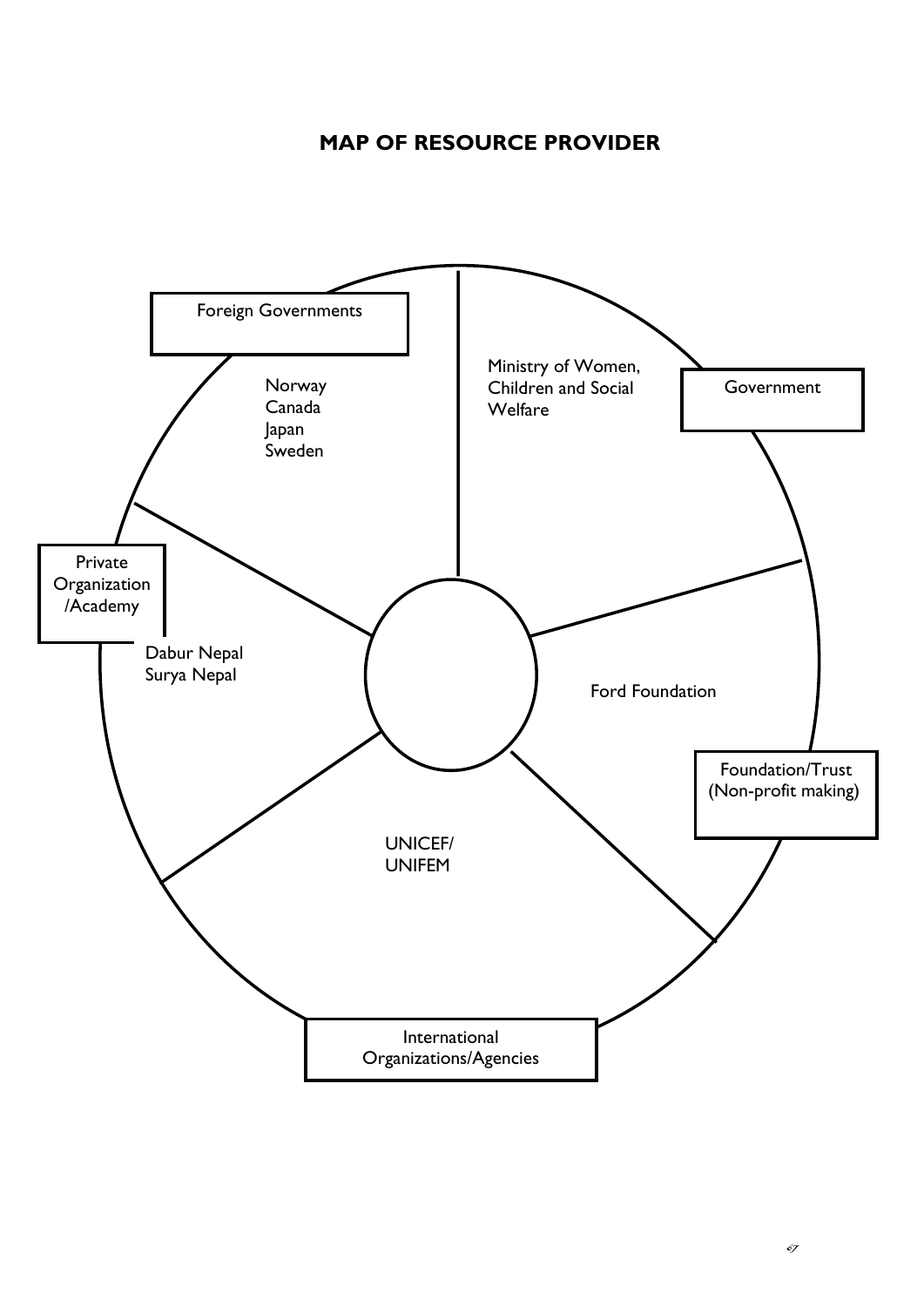## **MAP OF POSSIBLE RESOURCE PROVIDER**

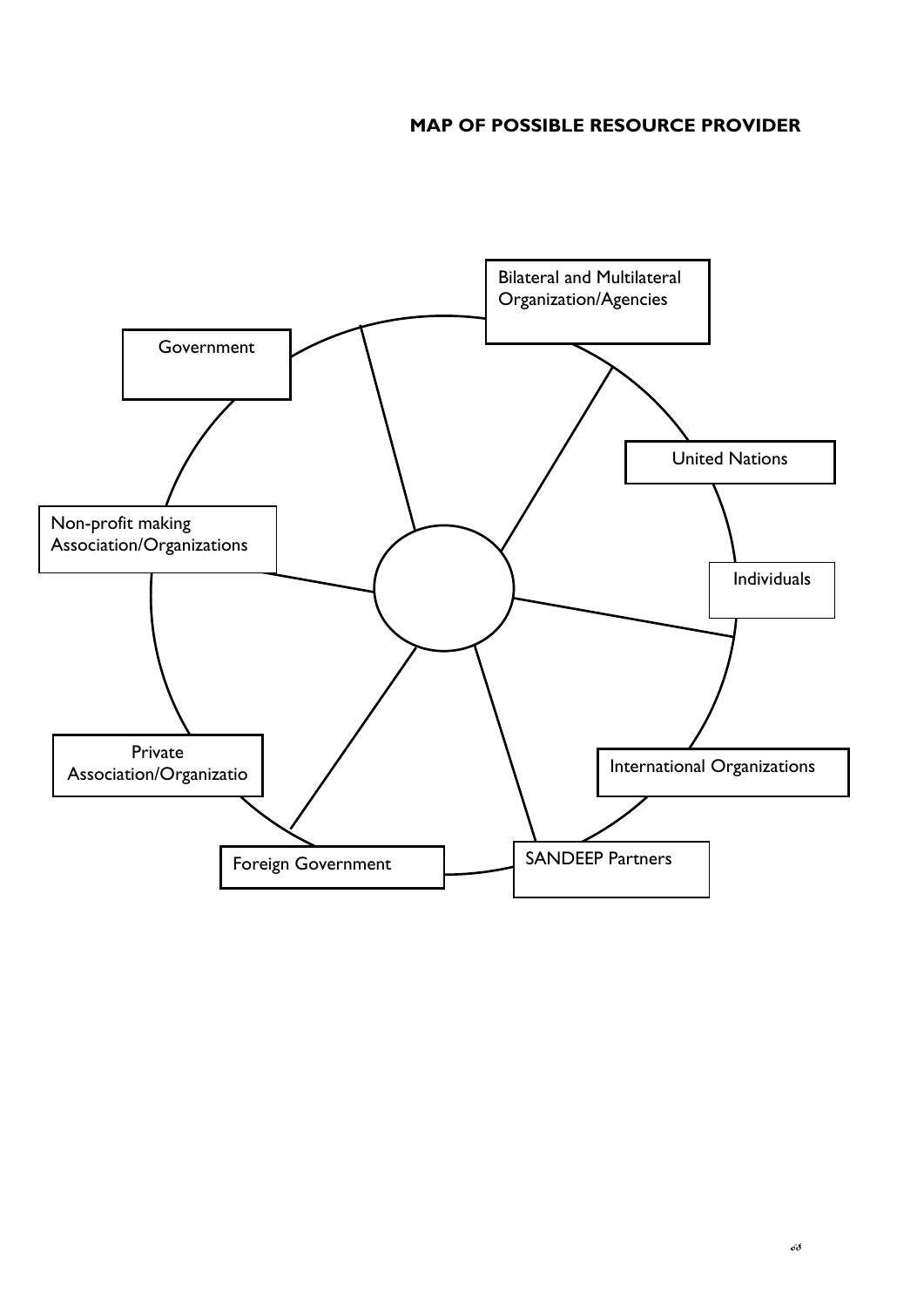## **Information we need about the Resource Providers:**

- Main areas (programs)of interest (objectives)
- Area of geographical interest (District, Municipality, VDC)
- Target Community (Women, Children, Dalit, Janjati, Conflict victims, poor and backward)
- Form of Grant (short-term, long-term)
- Areas prohibited to use the money (program, capacity building, loan, matching, cooperation)
- Types of available resources (equipment, technical cooperation, cash, time etc.)
- Method of providing resource (draft of proposal, proposal writing training)
- Main contact person in the organization and how to contact him/her (address, telephone, e-mail, website)
- History of the organization, foundations of economic resources, mission, goal of the organization.

## **Ways of Researching/Studying the Resource Providers:**

- Searching for the websites of the Research Providers
- Organizing get-together and meeting with them.
- Ask/meet the socially respected businessmen
- Contact, e-mail, reading web page
- Contact Embassy Libraries, cultural corporations and international organizations
- Reading and learning about how other organizations are receiving financial support.
- Increasing contacts with their partner organizations and NGOs
- Identify opportunities to meet Resource Providers
- Attending various festivals and functions
- Reading the directory
- Going through advertisements in the newspaper
- Reading the report of the program and brochure of the Resource Provider
- Attending District and Regional Level meeting, seminar
- Exchange information after gaining membership of the NGO Federation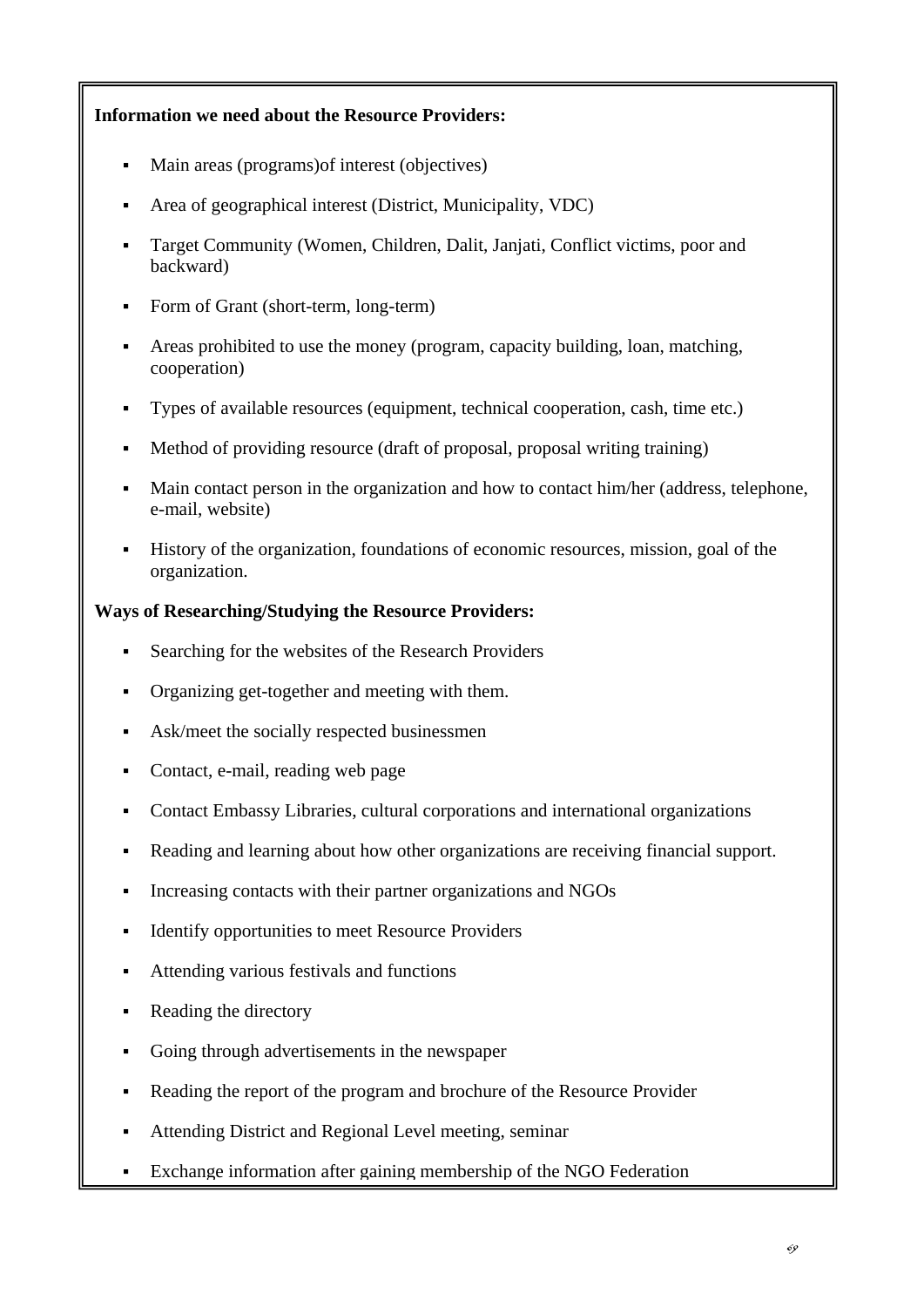# **RESEARCH TABLE USED TO COLLECT INFORMATION ABOUT THE RESOURCE PROVIDERS**

| Class/ level of             | Geographical area as     | <b>Priority on</b>                         |                                                       | Possible level for support               | <b>Deadline</b>        | Contact           |
|-----------------------------|--------------------------|--------------------------------------------|-------------------------------------------------------|------------------------------------------|------------------------|-------------------|
| <b>Resource</b>             | per the interest of the  | programs as per                            | <b>Resources</b>                                      | Limited/Unlimi                           | for                    | <b>Address of</b> |
| <b>Provider</b>             | <b>Resource Provider</b> | the Resource                               |                                                       | ted Financial                            | application            | <b>Resource</b>   |
|                             |                          | <b>Provider</b>                            |                                                       | <b>Support</b>                           |                        | <b>Provider</b>   |
| Government                  |                          |                                            |                                                       |                                          |                        |                   |
| Ministry of Health          | Nepal                    | <b>Health Education</b>                    | Computer                                              | Unlimited,<br>Rs. 1000,000               | October                |                   |
| Kathmandu                   | Kathmandu                | <b>Street Children</b>                     |                                                       | Limited, Rs.                             | April                  |                   |
| Municipality                |                          |                                            |                                                       | 500,000                                  |                        |                   |
| Foreign Government          |                          |                                            |                                                       |                                          |                        |                   |
| <b>DFID</b>                 | Mid-Western Nepal        | Capacity Building of<br><b>NGO</b>         | Training<br>materials,<br>consultant for 8<br>Months  | Unlimited,<br>Rs. 750,000                | October and<br>May     |                   |
| <b>USAID</b>                | Nepal                    | Capacity Building of<br>NGO, Conflict      | Printing materials<br>and Training<br>manual/booklets | Unlimited, Rs.<br>500,000                | October                |                   |
| Organizations               |                          |                                            |                                                       |                                          |                        |                   |
| Nepal Food<br>Industry      | Nepal                    | Support for women<br>and children          | <b>Materials</b>                                      |                                          | Throughout<br>the year | Mr Raju Nepali    |
| <b>International Agency</b> |                          |                                            |                                                       |                                          |                        |                   |
| <b>UNIFEM</b>               | Nepal                    | Capacity building of<br>women and children | Materials,<br>Training,<br>Resources for<br>training  | Limited and<br>Unlimited,<br>Rs. 900,000 | Throughout<br>the year | Sita Nepali       |
| <b>ILO</b>                  | Nepal                    | Labour Rights, Human<br>Rights             |                                                       | Limited Rs.<br>500,000                   | December               | Kopila Thapa      |

**Full example: Women Child Center|**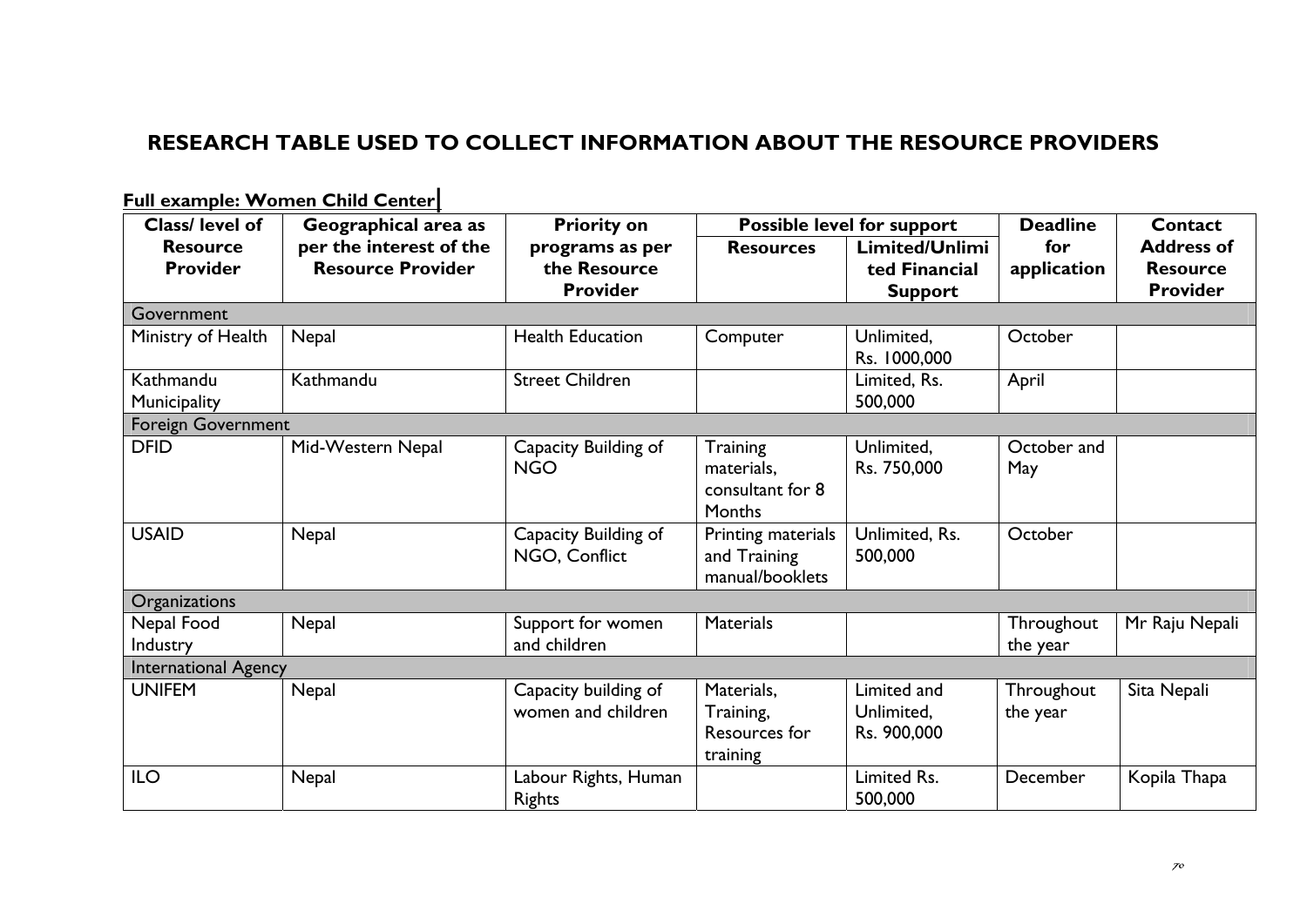# **Working paper**

| <b>Type/kind of</b><br><b>Resource</b><br><b>Provider</b> | Geographical<br>Area (District,<br>Municipality,<br>VDC) | Program | <b>Target</b><br>Group | Form of<br>Grant | <b>Type of</b><br><b>Resource</b> | Limited/Unlimite<br>$\mathbf d$ | <b>Deadline</b><br>for<br>applicatio<br>$\mathbf n$ | <b>Address</b><br>(contact) of<br>the Resource<br><b>Provider</b> |
|-----------------------------------------------------------|----------------------------------------------------------|---------|------------------------|------------------|-----------------------------------|---------------------------------|-----------------------------------------------------|-------------------------------------------------------------------|
|                                                           |                                                          |         |                        |                  |                                   |                                 |                                                     |                                                                   |
|                                                           |                                                          |         |                        |                  |                                   |                                 |                                                     |                                                                   |
|                                                           |                                                          |         |                        |                  |                                   |                                 |                                                     |                                                                   |
|                                                           |                                                          |         |                        |                  |                                   |                                 |                                                     |                                                                   |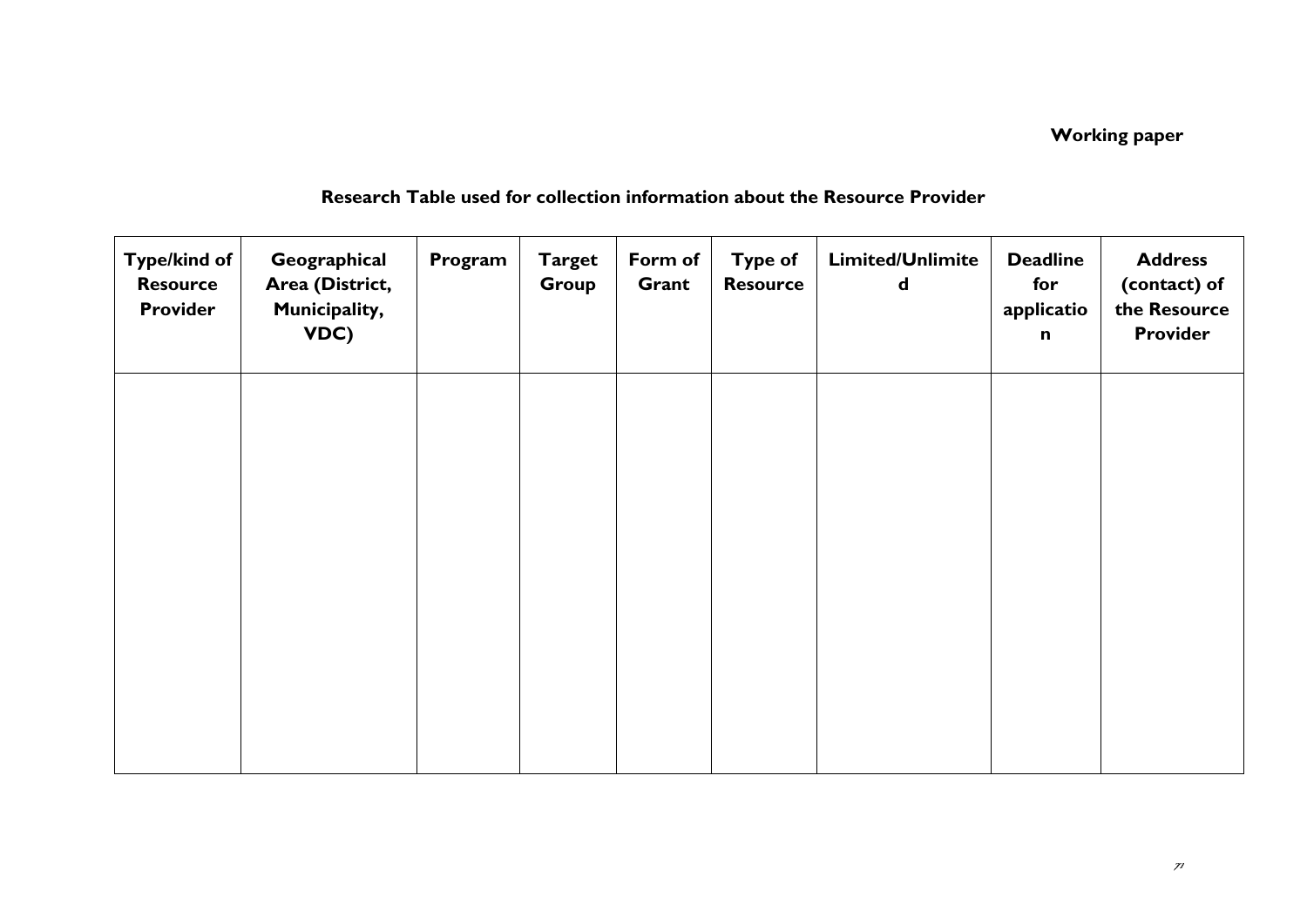**Working Paper**

## **USE OF RESEARCH TABLE**

| Class/Level of  | Geographical area   | <b>Priority on</b> | Possible level for support |                          | <b>Deadline</b> | Contact           |
|-----------------|---------------------|--------------------|----------------------------|--------------------------|-----------------|-------------------|
| <b>Resource</b> | as per the interest | programs as per    | <b>Resources</b>           | <b>Limited/Unlimited</b> | for             | <b>Address of</b> |
| Provider        | of the Resource     | the Resource       |                            | <b>Economic</b>          | application     | <b>Resource</b>   |
|                 | <b>Provider</b>     | <b>Provider</b>    |                            | <b>Development</b>       |                 | <b>Provider</b>   |
|                 |                     |                    |                            |                          |                 |                   |
|                 |                     |                    |                            |                          |                 |                   |
|                 |                     |                    |                            |                          |                 |                   |
|                 |                     |                    |                            |                          |                 |                   |
|                 |                     |                    |                            |                          |                 |                   |
|                 |                     |                    |                            |                          |                 |                   |
|                 |                     |                    |                            |                          |                 |                   |
|                 |                     |                    |                            |                          |                 |                   |
|                 |                     |                    |                            |                          |                 |                   |
|                 |                     |                    |                            |                          |                 |                   |
|                 |                     |                    |                            |                          |                 |                   |
|                 |                     |                    |                            |                          |                 |                   |
|                 |                     |                    |                            |                          |                 |                   |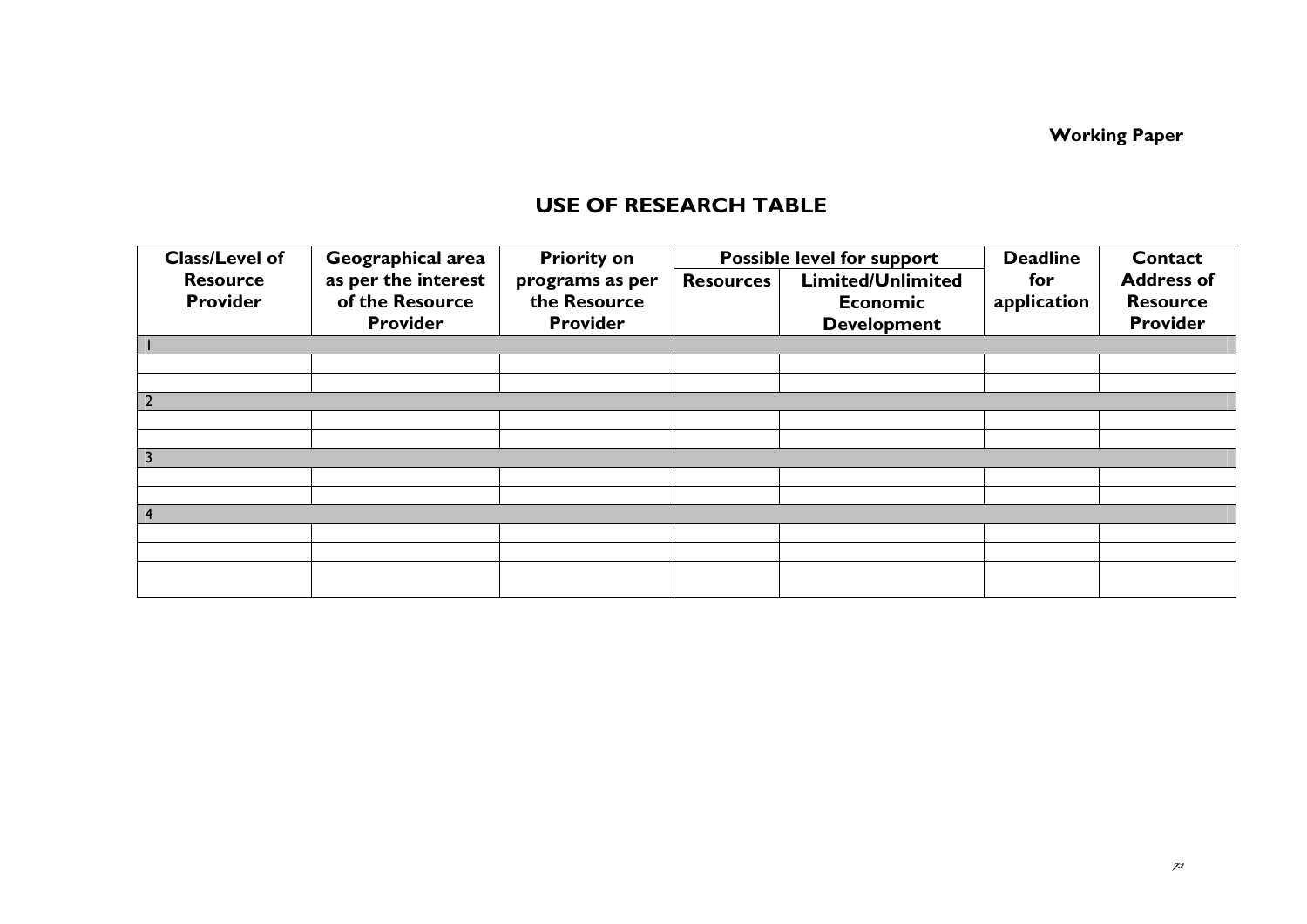## **Additional Guidelines**

- As per the interest of the Resource Provider, the column of geographical area could comprise cities, local areas, countries or zones, where the resource provider is interested and there may not be areas where the NGO wants support.
- Under the column of program priorities of the Resource Provider, there has to serial issues or empty one (like: capacity building and ARI control). This will determine what is the Resource Provider interested on and what is the NGO not interested on.
- Under the deadline for application/financial support column, any information about the decision on what resources will the Resource Provider give and when should be included.
- Target Groups are: Women, Children, Janajati, Dalit, Victims of Conflict, HIV +, Landless, Landless settlers, Foreign Employment workers, labourers, transport workers, Police, street children, refugees, drug abusers, elderly, disabled etc. should be explained.
- Type of resource: Financial (cash), physical goods, land, technologies, skills (individuals), information materials, services etc. should be explained.
- Form of Grant: long-term, short-term, work specific, to be matched, loan, support.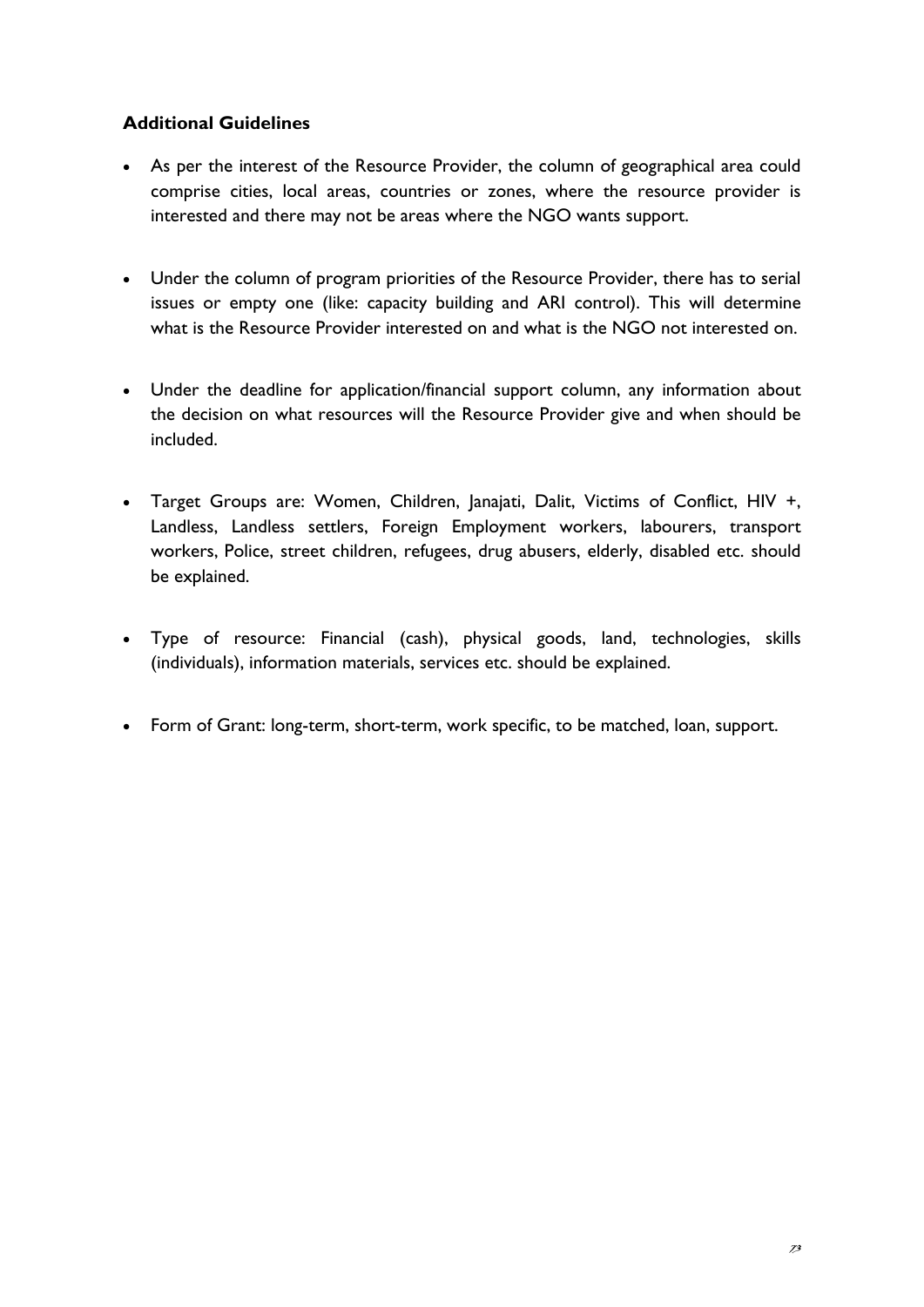### **MAPPING AND INFORMATION COLLECTION OF RESOURCE PROVIDER**

### **Questionnaire**

- 1. Does your organization do a mapping of the resource providers?
- 2. How does your organization collect information about the resource provider?

What ?(information) How?

- 3. What did you learn new from this chapter?
- 4. Where and how would you practice the learnings from this chapter?
- 5. On the basis of this chapter, what are things you found that your organization should improve in the field of resource mobilization?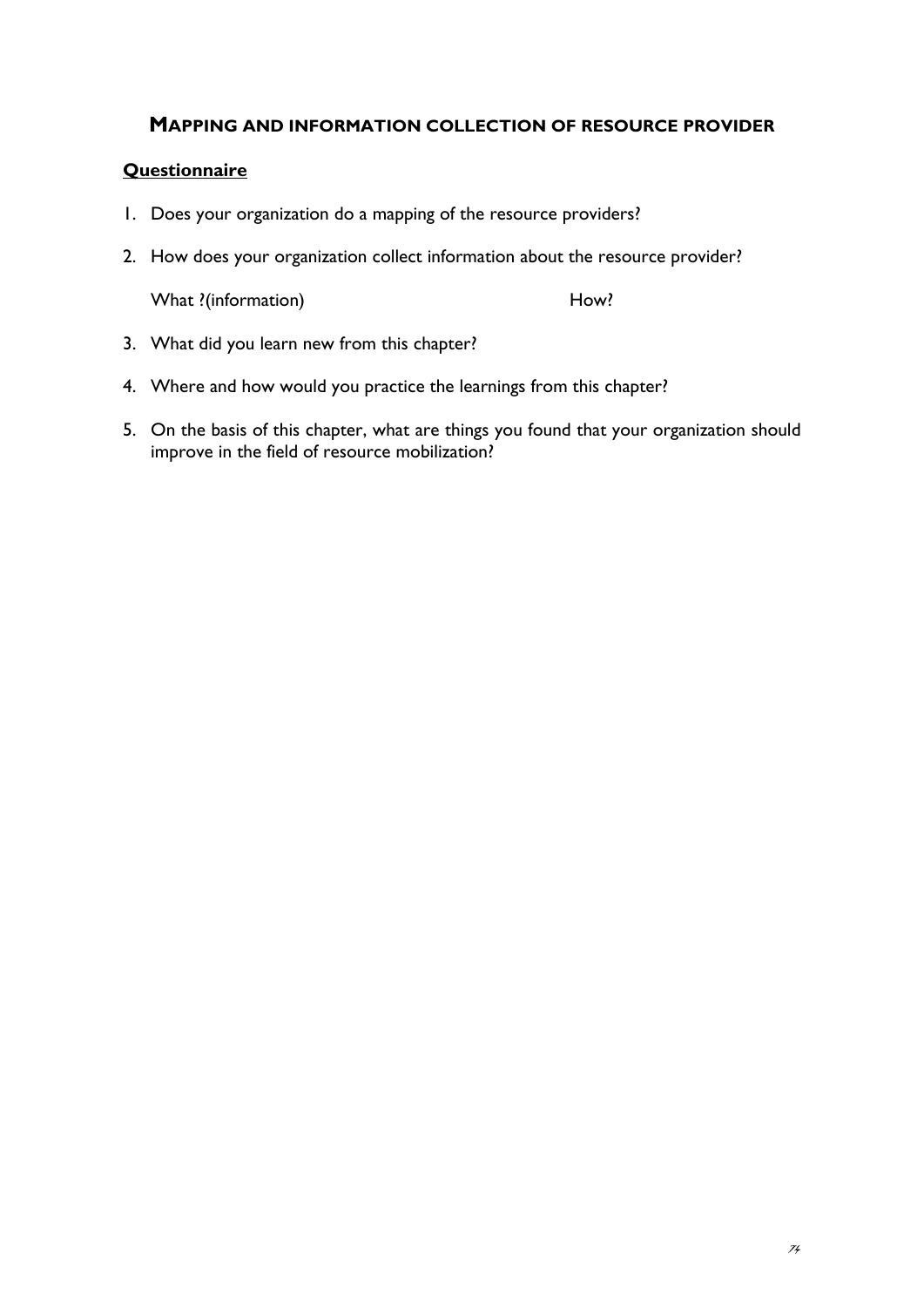## **DEVELOPMENT OF RESOURCE MOBILIZATION ACTION PLAN**

### **Time: 120 Minutes**

### **Rationale:**

After finding out the gap between its mission and the resource provider, the Organization should develop an action plan to bridge that gap. While developing such an action plan, it is essential to be clear on what kind and how much resource is essential for the Organization, who is the feasible resource provider and what mechanism should be used. This session will help the participant develop an action plan for Resource Mobilization.

### **Objective of learning:**

- Identify the feasible resource provider in order to bridge the gap of resource in the Organization.
- Develop a Resource Mobilization Action Plan in order to bridge the existing gap of resource.

### **Trainer's Preparation:**

- Write down the objectives of the learning on a newsprint paper
- Develop an outline of the Resource Mobilization Action Plan on a newsprint paper
- Make a form to adjust the resource gap on a newsprint paper
- Develop copies of hands-out

**Materials:** Newsprint paper, marker, board, tape

**Main medium:** Group Work, question-answer, discussion

### **Phases:**

- Read out and explain the objectives of the learning.
- Divide the participants into Groups by organization, and ask them to fill up the resource gap adjustment form after identifying the gap in resource mobilization in their organization and the feasible resource provider.
- After all Groups fill up the forms, ask them to make a presentation, and after presentation of the resource gap adjustment form from all the Groups, ask the participants the following questions.
- After presentation by all the Groups, the Trainer should present the outline of the Resource Mobilization Action Plan and explain it.
- Keep the participants into Groups by organization and ask them to prepare an Action Plan.

On the basis of the exercise you are doing now, which resource gap should your organization wipe out as soon as possible?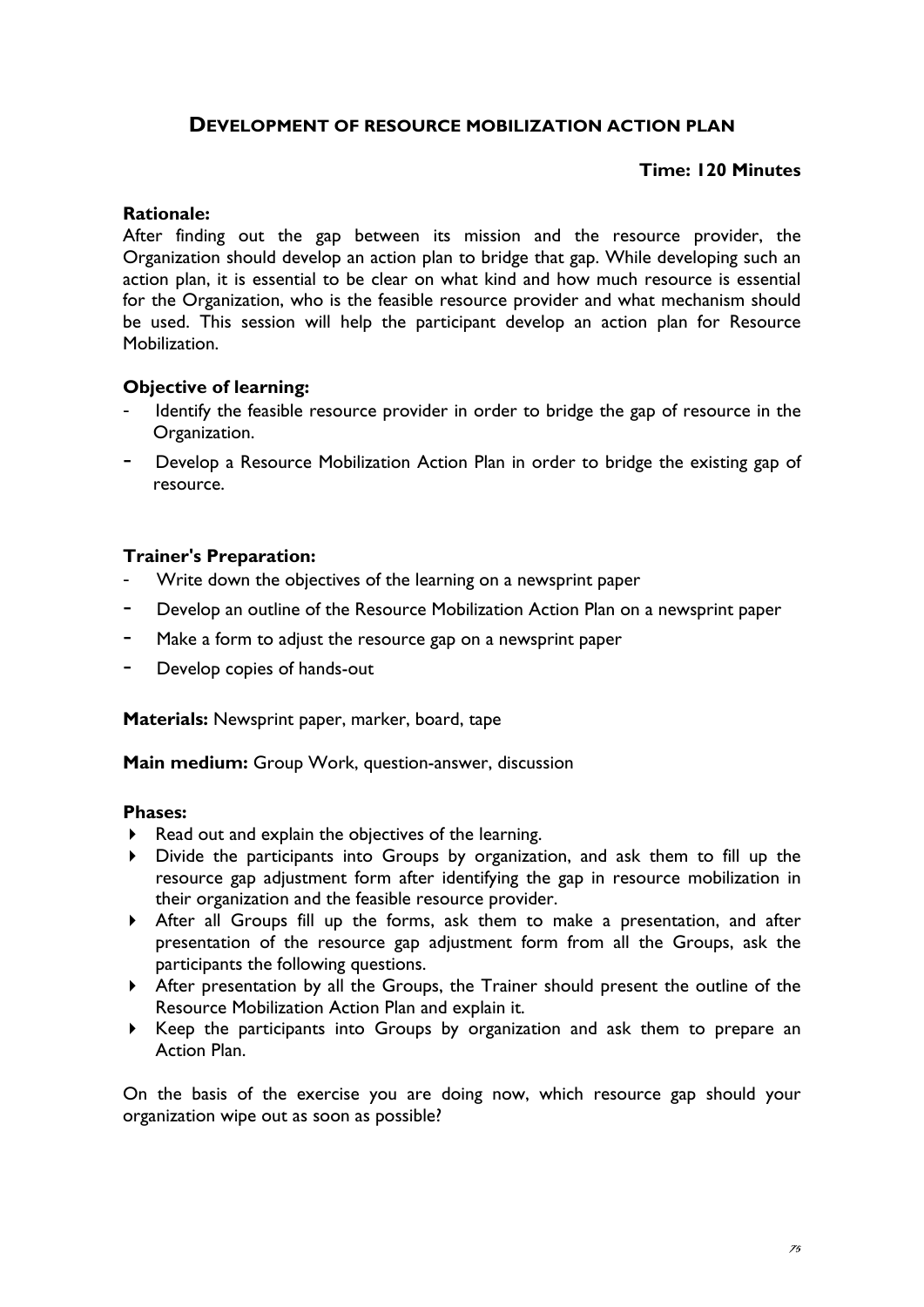- Distribute the resource gap form to the participants and ask them to discuss on it in Groups by organization and ask them to make a priority list on newsprint of the resource gaps that have to been fulfilled immediately. (Time 20 Minutes).
- Ask every Group to make a presentation after all the Organizations have completed their list.
- Ask questions to the participants, "What can we do now to fulfill these gaps? What kind of Action Plan can we make to fulfill the gaps? Who could be the responsible person (body) to enforce this Action Plan?

**Note to the Trainer:** During the training, we can prepare a draft Action Plan. Resource Mobilization is a strategic work of the Organization which requires involvement of maximum number of office-bearers of the Organization. The draft you outline here have to be finalized and completed in your Organization and send it within 15 days to the ISO Office.

**Note to the Trainer:** While carrying out adjustment of resource mobilization gap and feasible resource provider, the participants should be provided with the evaluation questionnaire and working papers presented before this. All Action Plans developed before this have to be prepared by using the model form given for this module.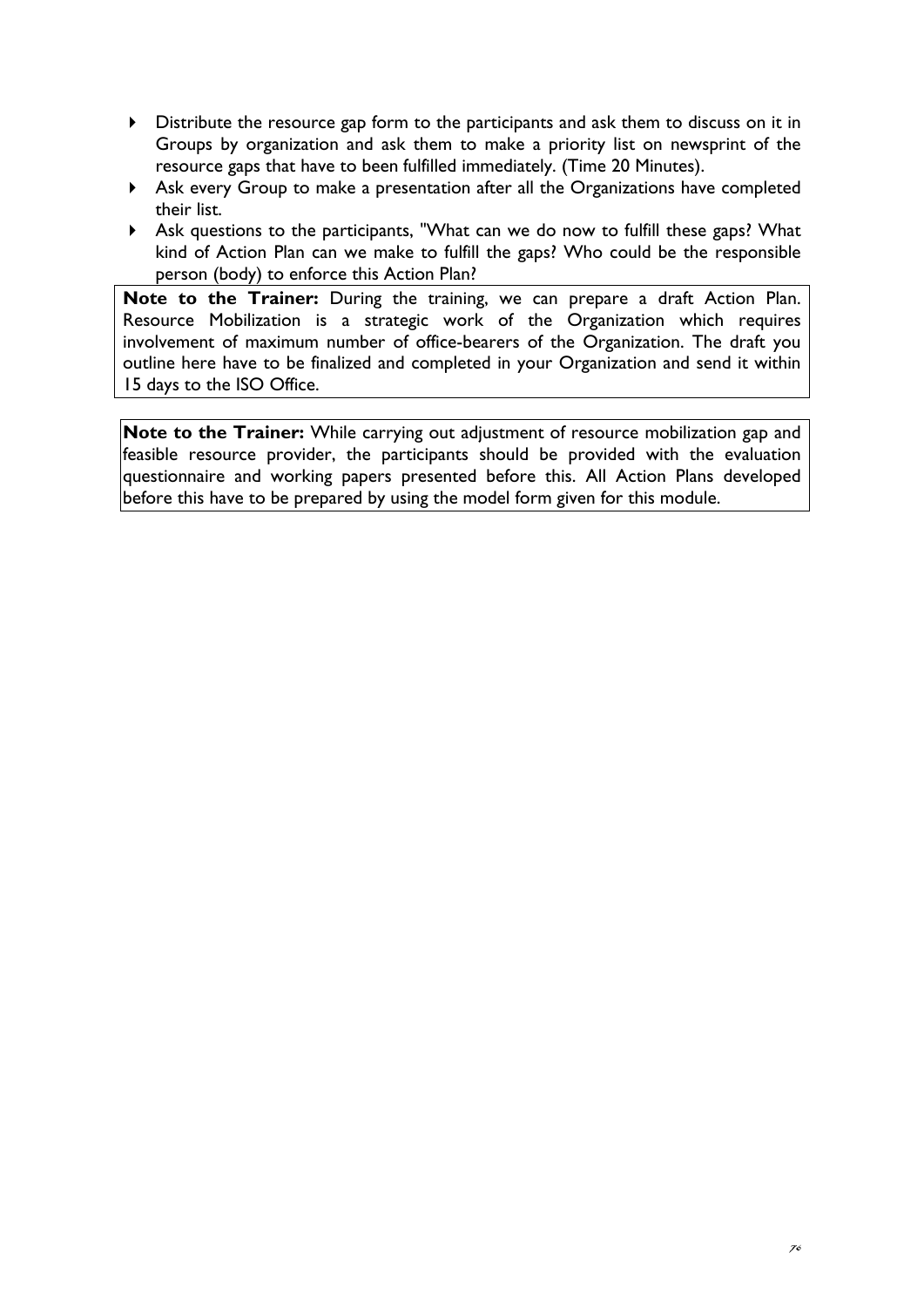# **Adjustment of Resource gaps and feasible resource providers**

## **Name of Organization:**

| Resource gaps              | <b>Feasible Resource Providers</b> |  |
|----------------------------|------------------------------------|--|
| Resource gap Mission:      |                                    |  |
| Resource gap: Goal I:      |                                    |  |
| Resource gap: Objective 1: |                                    |  |
| Resource gap: Objective 1: |                                    |  |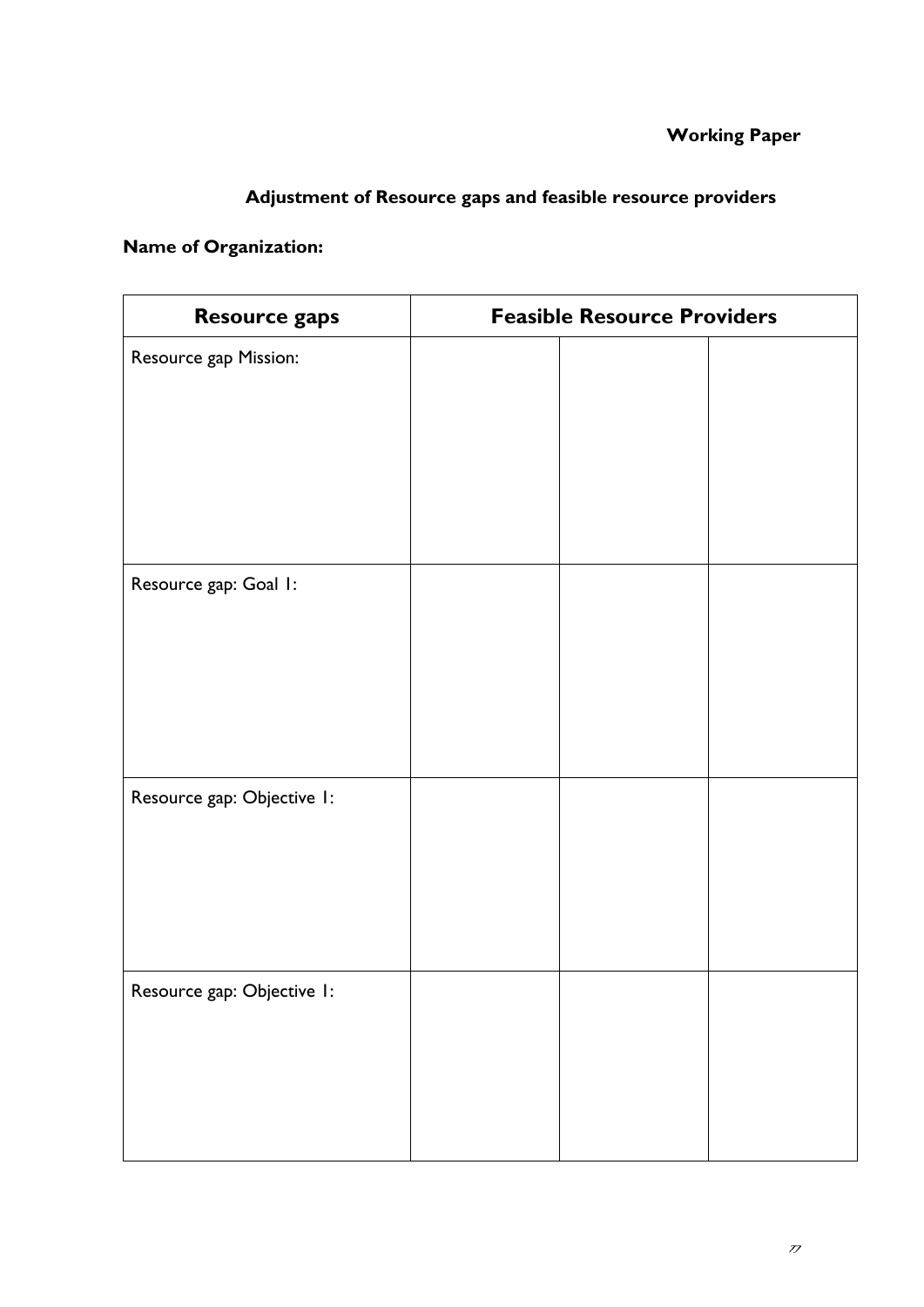# **BRINGING DOWN THE RESOURCE GAP WITH FEASIBLE RESOURCE PROVIDERS**

Women Child Center, Non-Government Organization working for women and children

Task: To empower women and children for becoming active partners in the development of themselves, their families and the community.

# **Complete Example: Women Child Development**

| <b>Resource Gaps</b>                   | <b>Feasible Resource Providers</b> |                      | <b>Matching</b> |        |
|----------------------------------------|------------------------------------|----------------------|-----------------|--------|
| Resource Gap (for the task)            | ILO-Proposal                       | <b>UMN-Technical</b> |                 |        |
| $\triangleright$ Money-Administrative  | Writing                            | Cooperation,         |                 |        |
| expenses                               |                                    | Proposal             |                 |        |
| Employees' Salary<br>➤                 |                                    | Writing              |                 |        |
| $\triangleright$ Technical Cooperation |                                    |                      |                 |        |
| Resource Gap: Goal I: Motivating       | ILO-Proposal                       | Kathmandu            | <b>UNICEF-</b>  |        |
| and Protecting the rights of           | Writing in                         | Municipal            | Technical       |        |
| Women and Children when they           | Administration                     | Corporation          | Cooperation     |        |
| are vulnerable (at risk)               | and other                          |                      |                 |        |
| $\triangleright$ Money                 | expenses                           |                      |                 |        |
| Employees (Salary)<br>➤                |                                    |                      |                 |        |
| <b>Technical Cooperation</b><br>≻      |                                    |                      |                 |        |
| Resource Gap: Objective 1:             | ILO-Proposal                       | Kathmandu            | Financial       | Salary |
| Generating Public Awareness in         | Writing in                         | Municipal            | Cooperation     |        |
| order to motivate and protect the      | Administration                     | Corporation-         | for UNICEF      |        |
| rights of Women and Children           | and other                          | partnership for      | Program         |        |
| when they are vulnerable               | expenses                           | <b>IEC Materials</b> |                 |        |
| -Expand this program so as to          |                                    |                      |                 |        |
| reach it to One Million people in      |                                    |                      |                 |        |
| the Urban Centers of Nepal within      |                                    |                      |                 |        |
| 2 Years                                |                                    |                      |                 |        |
| $\triangleright$ Salary                |                                    |                      |                 |        |
| Trainings<br>➤                         |                                    |                      |                 |        |
| <b>IEC Materials</b><br>➤              |                                    |                      |                 |        |
| Financial Cooperation for<br>➤         |                                    |                      |                 |        |
| activities                             |                                    |                      |                 |        |
| Resource Gap: Objective 2:             | Ministry of                        | Cottage              | <b>UNIFEM-</b>  |        |
| Generating Public Awareness in         | Women,                             | <b>Business-</b>     | technical       |        |
| order to motivate and protect the      | Children and                       | Writing              | cooperation     |        |
| rights of Women and Children           | Social                             | Proposal for         | through         |        |
| when they are vulnerable               | Welfare-                           | assistance for       | partnership     |        |
| -Forward Health, Education             | Writing                            | materials            |                 |        |
| Programs so as to reach them to        | Proposal for                       |                      |                 |        |
| 5,000 children within the next 3       | expenses of                        |                      |                 |        |
| years                                  | the activities                     |                      |                 |        |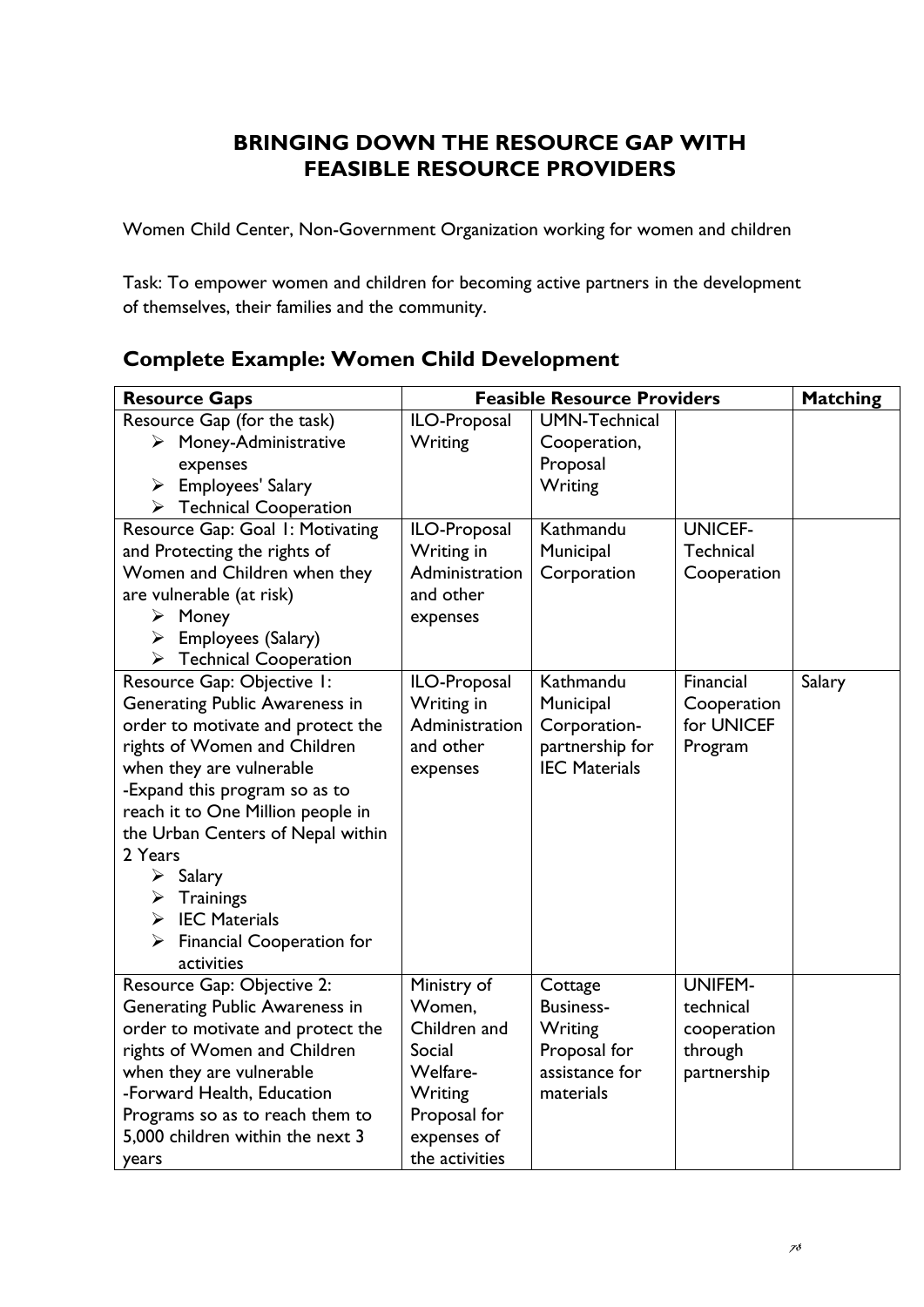| <b>NGO's Mission:</b> |                      |                                                 |                                                  |
|-----------------------|----------------------|-------------------------------------------------|--------------------------------------------------|
| Goal                  | <b>Resource Gaps</b> | Feasible<br><b>Resource</b><br><b>Providers</b> | <b>Matching</b><br>(adjustment) of<br><b>NGO</b> |
| Goal (I)              |                      |                                                 |                                                  |
| Goal (2)              |                      |                                                 |                                                  |
|                       |                      |                                                 |                                                  |
|                       |                      |                                                 |                                                  |
|                       |                      |                                                 |                                                  |
|                       |                      |                                                 |                                                  |
|                       |                      |                                                 |                                                  |
|                       |                      |                                                 |                                                  |
|                       |                      |                                                 |                                                  |
|                       |                      |                                                 |                                                  |
|                       |                      |                                                 |                                                  |
|                       |                      |                                                 |                                                  |
|                       |                      |                                                 |                                                  |
|                       |                      |                                                 |                                                  |

# **Resource Gap Adjustment Form**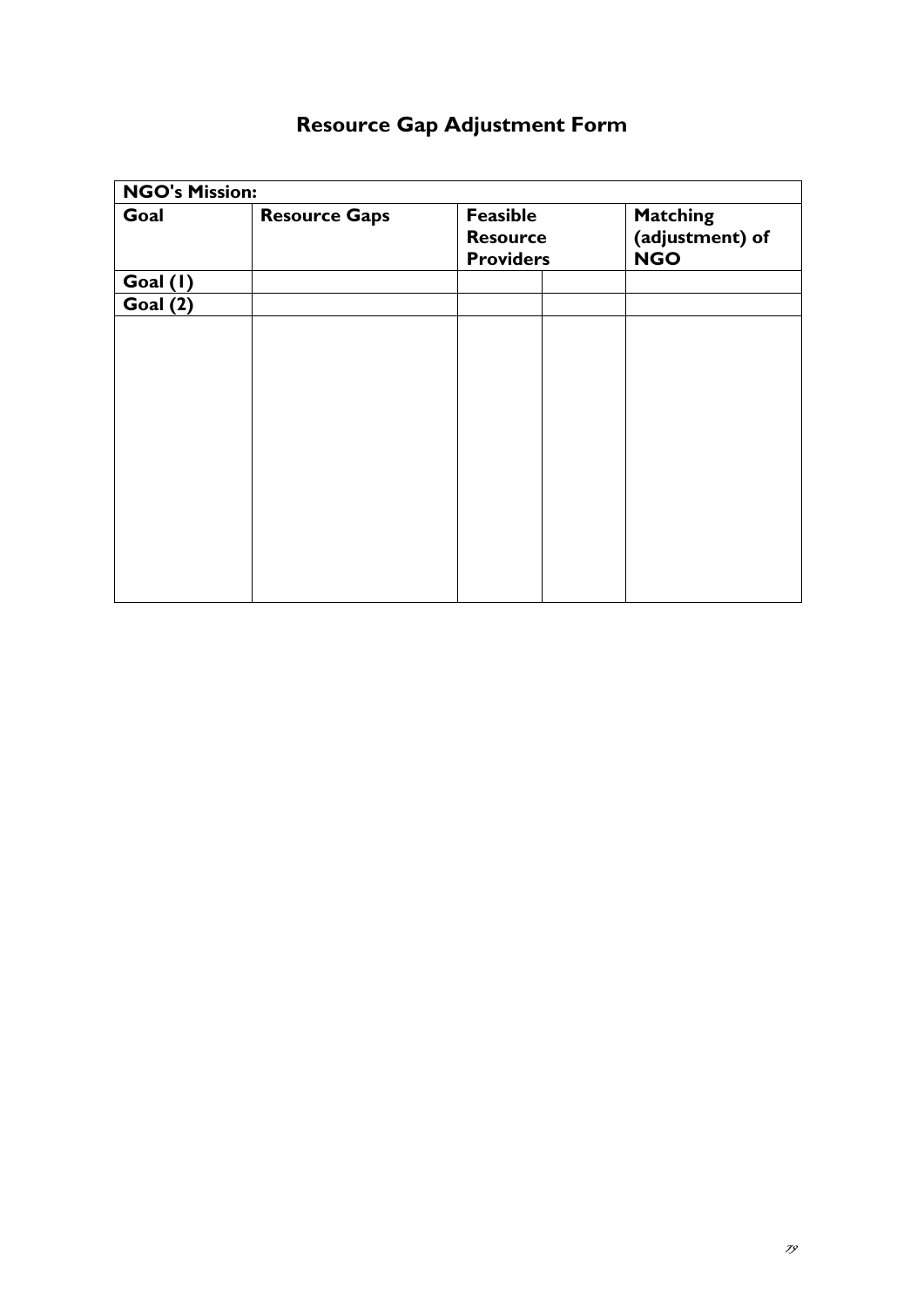# **Working Paper**

# **Resource Mobilization Action Plan**

|                |         |           | <b>Priority Based Resource Mobilization Action Plan</b> |          |                   |              |
|----------------|---------|-----------|---------------------------------------------------------|----------|-------------------|--------------|
| Strategy       | Source  | Resource  | What are the                                            | Deadline | Essential         | Responsible  |
| Plans          | willing | Provider  | Resource                                                | to       | <b>Budget for</b> | person for   |
| Resource       | to fill | to be     | Mobilization                                            | receive  | Resource          | Resource     |
| Gaps           | the gap | researche | Mechanisms                                              | the      | Mobilization      | Mobilization |
|                |         | d or      | that will be                                            | resource |                   | Work         |
|                |         | contacted | used                                                    | s        |                   |              |
| Resource       |         |           | Mechanism I-                                            |          |                   |              |
| $Gap!$ :       |         |           | Mechanism 2-                                            |          |                   |              |
| Resource       |         |           | Mechanism I-                                            |          |                   |              |
| $Gap$ $\vdots$ |         |           | Mechanism-2                                             |          |                   |              |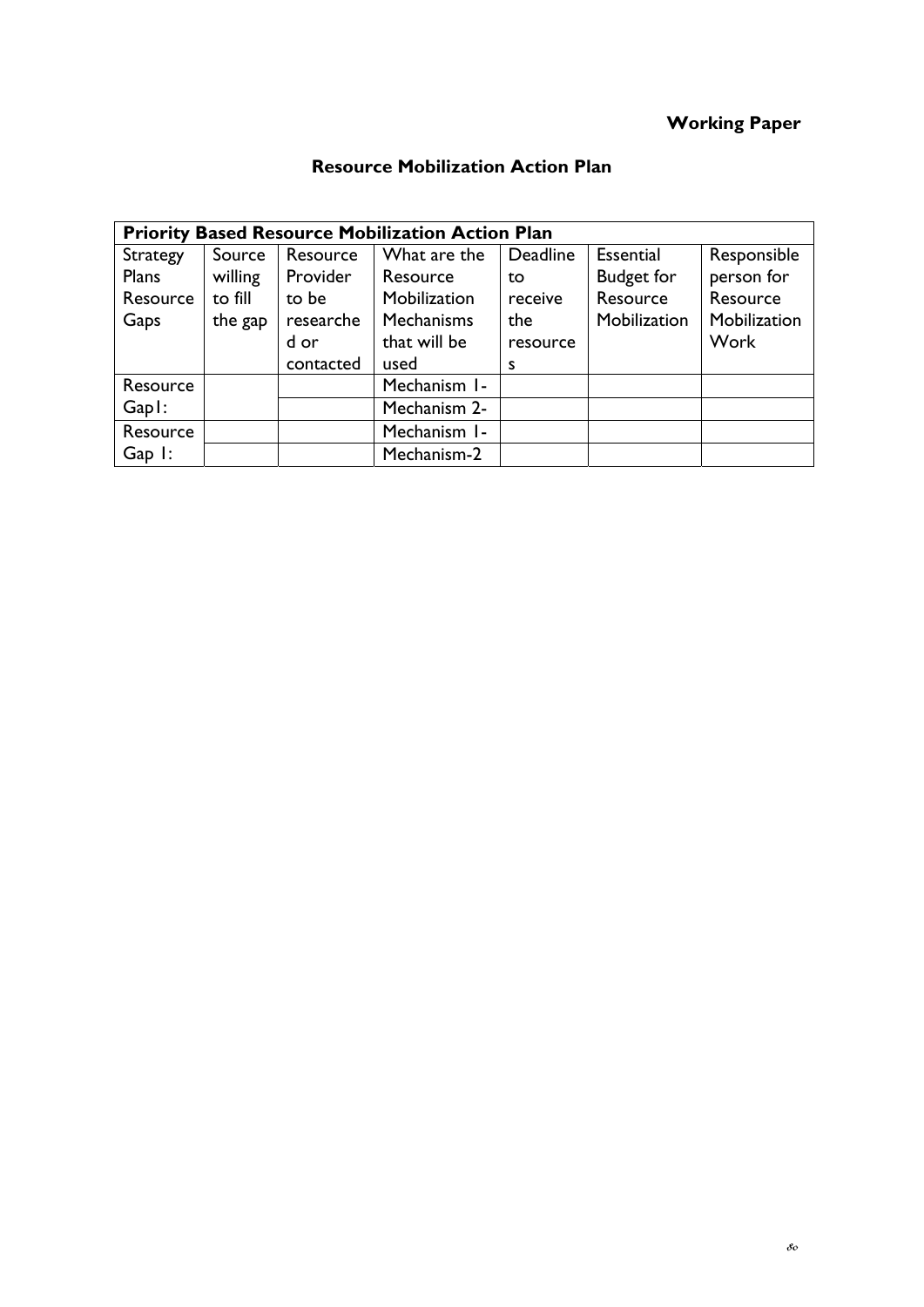# **Resource Mobilization Action Plan (Model)**

Example: Women Child Center, NGO working for women and children

| <b>Priority-based Resource Mobilization Action Plan</b> |               |                       |                    |                     |                 |                    |                   |  |  |  |  |  |  |
|---------------------------------------------------------|---------------|-----------------------|--------------------|---------------------|-----------------|--------------------|-------------------|--|--|--|--|--|--|
| <b>Strategy</b>                                         | <b>Source</b> | <b>Resource</b>       |                    | <b>What are</b>     | <b>Deadline</b> | <b>Essential</b>   | <b>Responsibl</b> |  |  |  |  |  |  |
| <b>Plans</b>                                            | willing       |                       | <b>Provider to</b> | the                 | to              | <b>Budget for</b>  | e person          |  |  |  |  |  |  |
| <b>Resourc</b>                                          | to fill       | be                    |                    | <b>Resource</b>     | receive         | <b>Resource</b>    | for               |  |  |  |  |  |  |
| e Gaps                                                  | the gap       | researched            |                    | <b>Mobilizatio</b>  | the             | <b>Mobilizatio</b> | <b>Resource</b>   |  |  |  |  |  |  |
|                                                         |               |                       | or contacted       | n                   | resource        | n                  | Mobilizati        |  |  |  |  |  |  |
|                                                         |               |                       |                    | <b>Mechanism</b>    | s               |                    | on Work           |  |  |  |  |  |  |
|                                                         |               |                       |                    | s that will         |                 |                    |                   |  |  |  |  |  |  |
|                                                         |               |                       |                    | be used             |                 |                    |                   |  |  |  |  |  |  |
| <b>Resourc</b>                                          | Run           | $\blacktriangleright$ | Educati            | <b>Mechanism</b>    | December        | Rs. 15,000         | Mr Shyam          |  |  |  |  |  |  |
| e Gap I:                                                | Educatio      |                       | on                 | <b>I-Collecting</b> | 2005            |                    | Shrestha          |  |  |  |  |  |  |
| Generatin                                               | nal           |                       | Ministr            | money from          |                 |                    |                   |  |  |  |  |  |  |
| g Public                                                | Campaig       |                       | y                  | Schools,            |                 |                    |                   |  |  |  |  |  |  |
| Awarenes                                                | ns in         | $\blacktriangleright$ | Ministr            | employees           |                 |                    |                   |  |  |  |  |  |  |
| s in order                                              | School        |                       | y of               | and parents         |                 |                    |                   |  |  |  |  |  |  |
| to                                                      | and           |                       | Wome               | <b>Mechanism</b>    | December        | No                 | Kamala            |  |  |  |  |  |  |
| motivate                                                | Colleges      |                       | n,                 | 2-Holding           | 2005            |                    | Gurung,           |  |  |  |  |  |  |
| and                                                     | worth         |                       | Childre            | meetings at         |                 |                    | Department        |  |  |  |  |  |  |
| protect                                                 | Rs.           |                       | n and              | the Ministry        |                 |                    | of Planning       |  |  |  |  |  |  |
| the rights                                              | 1,500,00      |                       | Social             | of Education,       |                 |                    |                   |  |  |  |  |  |  |
| of                                                      | 0             |                       | Welfar             | and Ministry        |                 |                    |                   |  |  |  |  |  |  |
| Women                                                   |               |                       | e                  | of Women,           |                 |                    |                   |  |  |  |  |  |  |
| and                                                     |               | $\blacktriangleright$ | School             | Children and        |                 |                    |                   |  |  |  |  |  |  |
| Children                                                |               |                       | s and              | Social              |                 |                    |                   |  |  |  |  |  |  |
| when                                                    |               |                       | Parents            | Welfare             |                 |                    |                   |  |  |  |  |  |  |
| they are                                                |               |                       |                    |                     |                 |                    |                   |  |  |  |  |  |  |
| vulnerabl                                               |               |                       |                    |                     |                 |                    |                   |  |  |  |  |  |  |
| е                                                       |               |                       |                    |                     |                 |                    |                   |  |  |  |  |  |  |
| -Expand                                                 |               |                       |                    |                     |                 |                    |                   |  |  |  |  |  |  |
| this                                                    |               |                       |                    |                     |                 |                    |                   |  |  |  |  |  |  |
| program                                                 |               |                       |                    |                     |                 |                    |                   |  |  |  |  |  |  |
| so as to                                                |               |                       |                    |                     |                 |                    |                   |  |  |  |  |  |  |
| reach it<br>to One                                      |               |                       |                    |                     |                 |                    |                   |  |  |  |  |  |  |
| Million                                                 |               |                       |                    |                     |                 |                    |                   |  |  |  |  |  |  |
| people in                                               |               |                       |                    |                     |                 |                    |                   |  |  |  |  |  |  |
| the                                                     |               |                       |                    |                     |                 |                    |                   |  |  |  |  |  |  |
| Urban                                                   |               |                       |                    |                     |                 |                    |                   |  |  |  |  |  |  |
| Centers                                                 |               |                       |                    |                     |                 |                    |                   |  |  |  |  |  |  |
| of Nepal                                                |               |                       |                    |                     |                 |                    |                   |  |  |  |  |  |  |
| within 2                                                |               |                       |                    |                     |                 |                    |                   |  |  |  |  |  |  |
| Years.                                                  |               |                       |                    |                     |                 |                    |                   |  |  |  |  |  |  |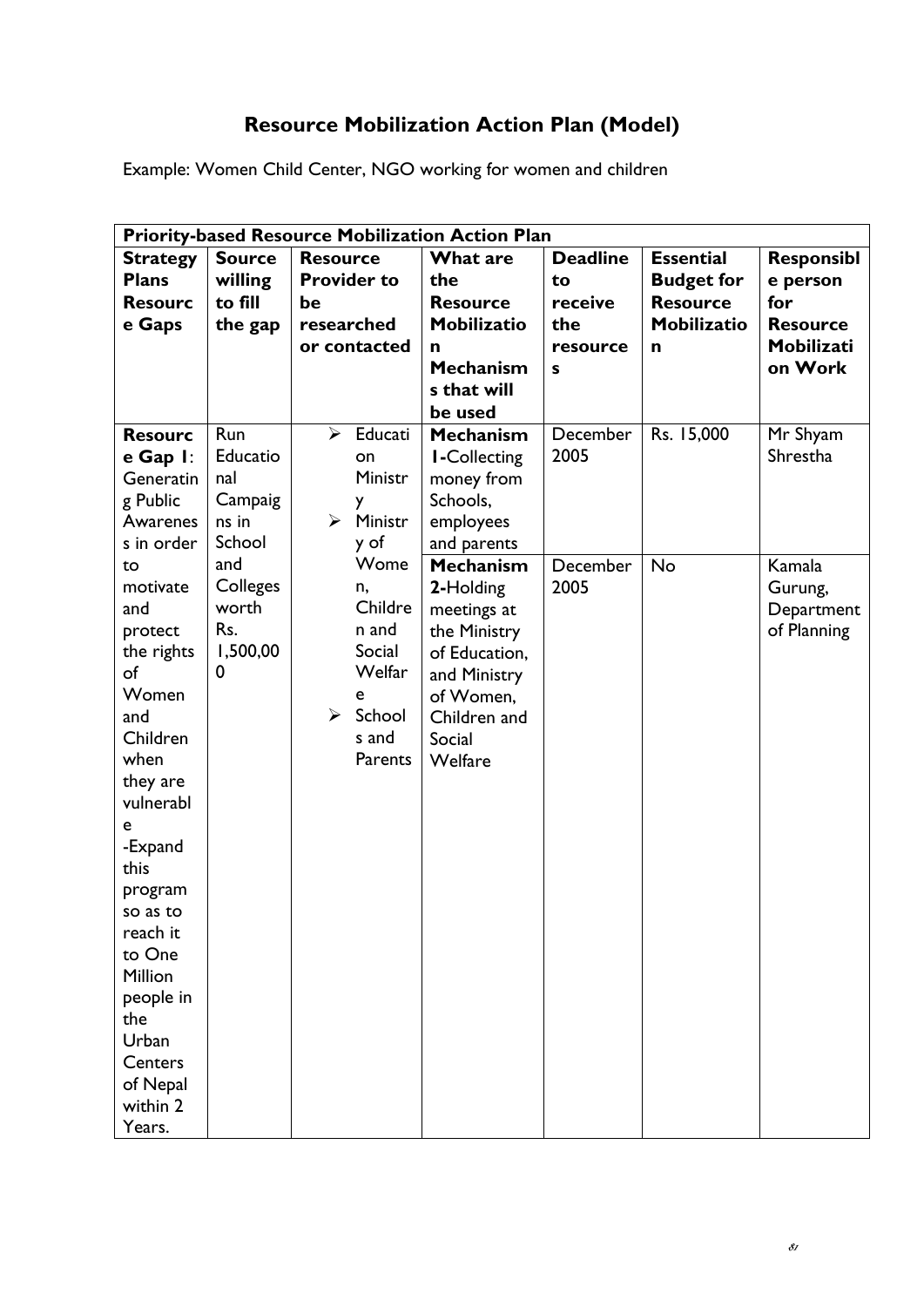| Free     | ➤ | Nepal    | Mechanism        | November | No | Mr Shyam |
|----------|---|----------|------------------|----------|----|----------|
| location |   | Admini   | <b>I-Meeting</b> | 2005     |    | Shrestha |
| for      |   | strative | NASC and         |          |    |          |
| running  |   | Staff    | formally         |          |    |          |
| training |   | College  | requesting       |          |    |          |
| for      |   | (NASC    | for the          |          |    |          |
| school   |   |          | location         |          |    |          |
| students |   |          |                  |          |    |          |
| and      |   |          |                  |          |    |          |
| commun   |   |          |                  |          |    |          |
| ity      |   |          |                  |          |    |          |
| mobilize |   |          |                  |          |    |          |
| rs       |   |          |                  |          |    |          |
|          |   |          |                  |          |    |          |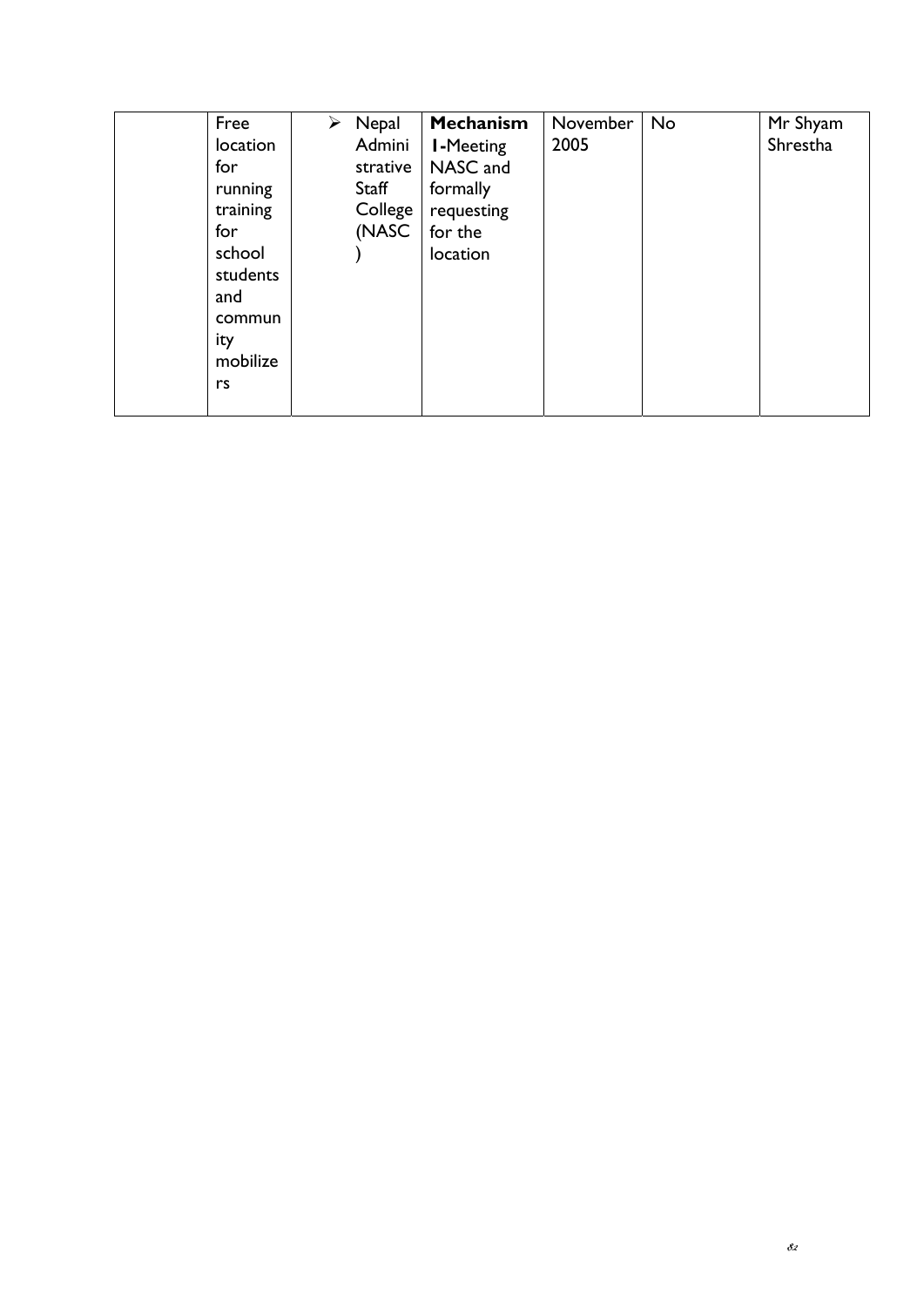#### **CONTENTS OF PROPOSAL WRITING**

#### **PROPOSAL WRITING**

Proposal writing is one but important mechanism among the various mechanisms of Resource Mobilization. Proposal writing is a different and distinguished kind of skill which cannot be easily imagined by every person. Proposal writing is the final weapon to materialize the concept of resource mobilization. Every Resource Provider would expect a detailed plan called proposal of the resource that one would be providing. A proposal would comprise the points mentioned below. Apart from this, proposals are of different types and subjects. To be more clear, every organization has its own outline and its own styles. So, it would not be right to say that any particular draft would be universal. In this context, this training module presents the essential components of a project proposal, which may not be sufficient in itself.

The overall organization has a big role in preparing a good proposal. And in order to develop such proposals, the Organizations need to have already-prepared projects. Writing of a proposal without a project may be imaginary. So, every NGO should first prepare the project before writing a proposal. The location, target community, problems and information and date of their real situation are essential for developing a project. As a result, before writing a proposal, every organization should have decided its objective and expected outcomes among others. Such decisions should be taken together with the target group and the contribution and role etc. of the target community should be clearly outlined in such projects.

- 1. Identification of the Organization (Address, Mission, Goal and Objectives, brief history (experiences), strengths and achievements) --1 page
- 2. Target community and their situation (Situational Analysis or basic survey)-2/3 page.
- 3. Proposed location for the program (District/Municipality/VDC/Ward) (in brief)
- 4. Rationale of the Project (Why is the project necessary?) -1 page.
- 5. Target, Objectives and Indicators (short-objectives should be measurable)

| $\overline{\phantom{a}}$<br>rget<br>па. | ∽<br>. <u>.</u> | _ator_<br>. |
|-----------------------------------------|-----------------|-------------|
|                                         |                 |             |

- 6. Proposed program/s (Education, Health, Income-generation, Advocacy )
- 7. Strategies (How will the programs run?) -1 page
- 8. Activity and Indicator

| <b>D</b> ective<br>~<br>$\cdot$ |
|---------------------------------|
|---------------------------------|

- 9. Monitoring and Evaluation Plan (half page)
- 10. Action Plan (Format)
- 11. Budget (Format)
- 12. Structure (of the Project)

Index of the Project should include: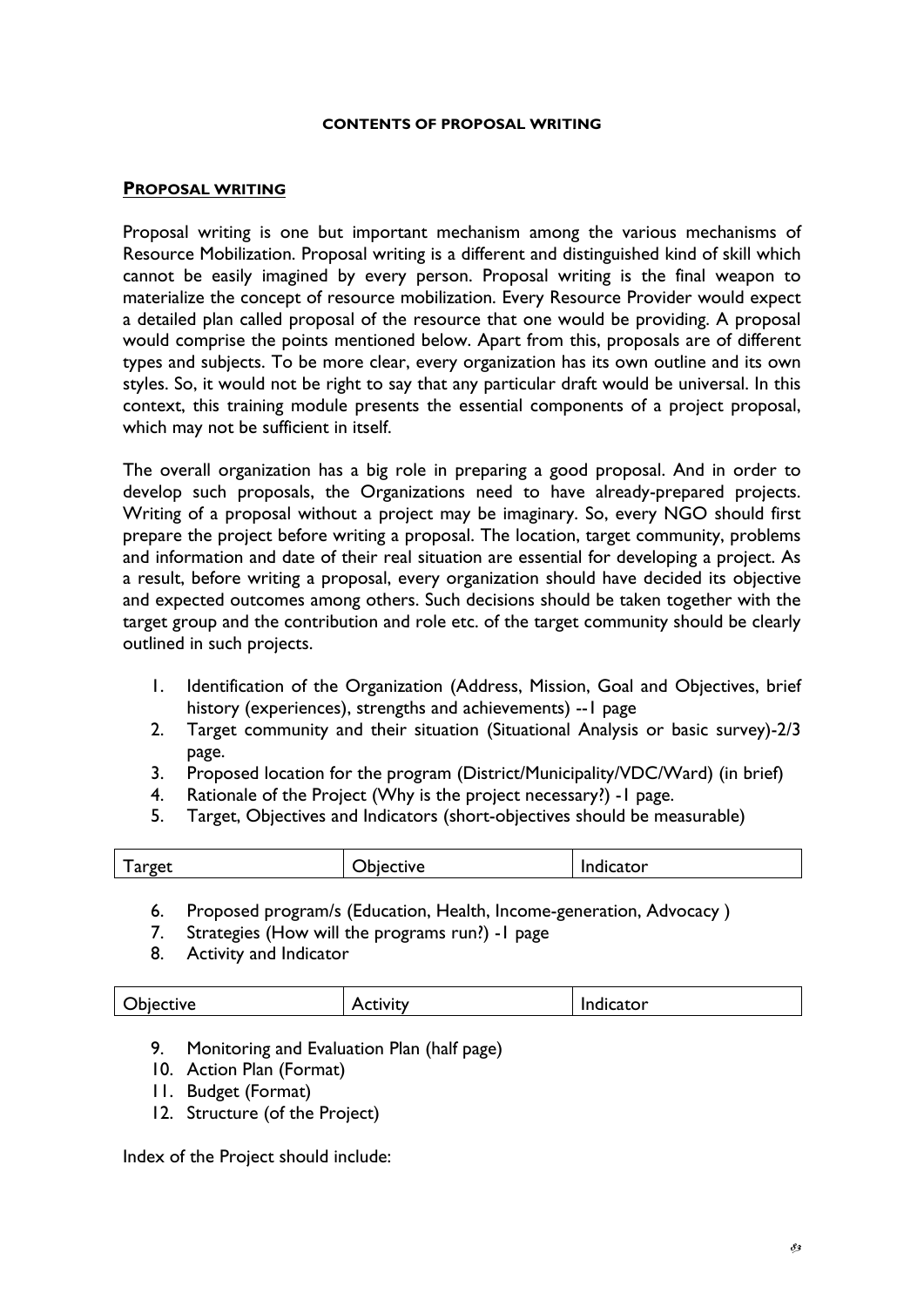- (a.) Map of proposed location
- (b.) Structure of the Organization
- (c.) Job description of main posts
- (d.) Working human resource
- (e.) Organization's resource and commitment to the project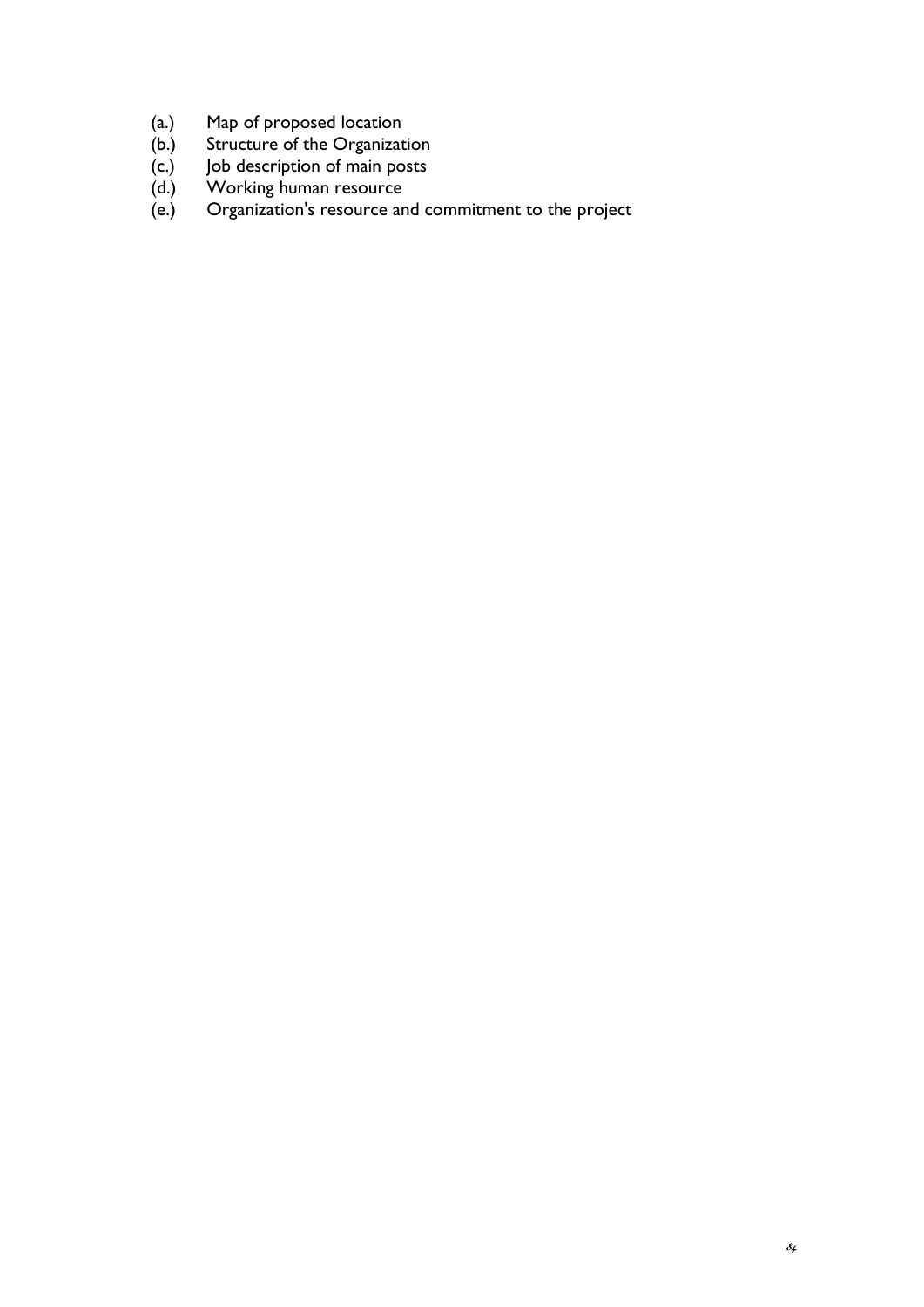# **Workplan**

| S.N. Programme Jan. | Feb. | Mar. Apr. May Jun. Jul. |  | $\overline{\mathsf{Aug.}}$ | Sept. | Oct. | Nov. | Dec. |
|---------------------|------|-------------------------|--|----------------------------|-------|------|------|------|
|                     |      |                         |  |                            |       |      |      |      |
|                     |      |                         |  |                            |       |      |      |      |
|                     |      |                         |  |                            |       |      |      |      |
|                     |      |                         |  |                            |       |      |      |      |
|                     |      |                         |  |                            |       |      |      |      |
|                     |      |                         |  |                            |       |      |      |      |
|                     |      |                         |  |                            |       |      |      |      |
|                     |      |                         |  |                            |       |      |      |      |
|                     |      |                         |  |                            |       |      |      |      |
|                     |      |                         |  |                            |       |      |      |      |
|                     |      |                         |  |                            |       |      |      |      |
|                     |      |                         |  |                            |       |      |      |      |
|                     |      |                         |  |                            |       |      |      |      |
|                     |      |                         |  |                            |       |      |      |      |
|                     |      |                         |  |                            |       |      |      |      |
|                     |      |                         |  |                            |       |      |      |      |
|                     |      |                         |  |                            |       |      |      |      |
|                     |      |                         |  |                            |       |      |      |      |
|                     |      |                         |  |                            |       |      |      |      |
|                     |      |                         |  |                            |       |      |      |      |
|                     |      |                         |  |                            |       |      |      |      |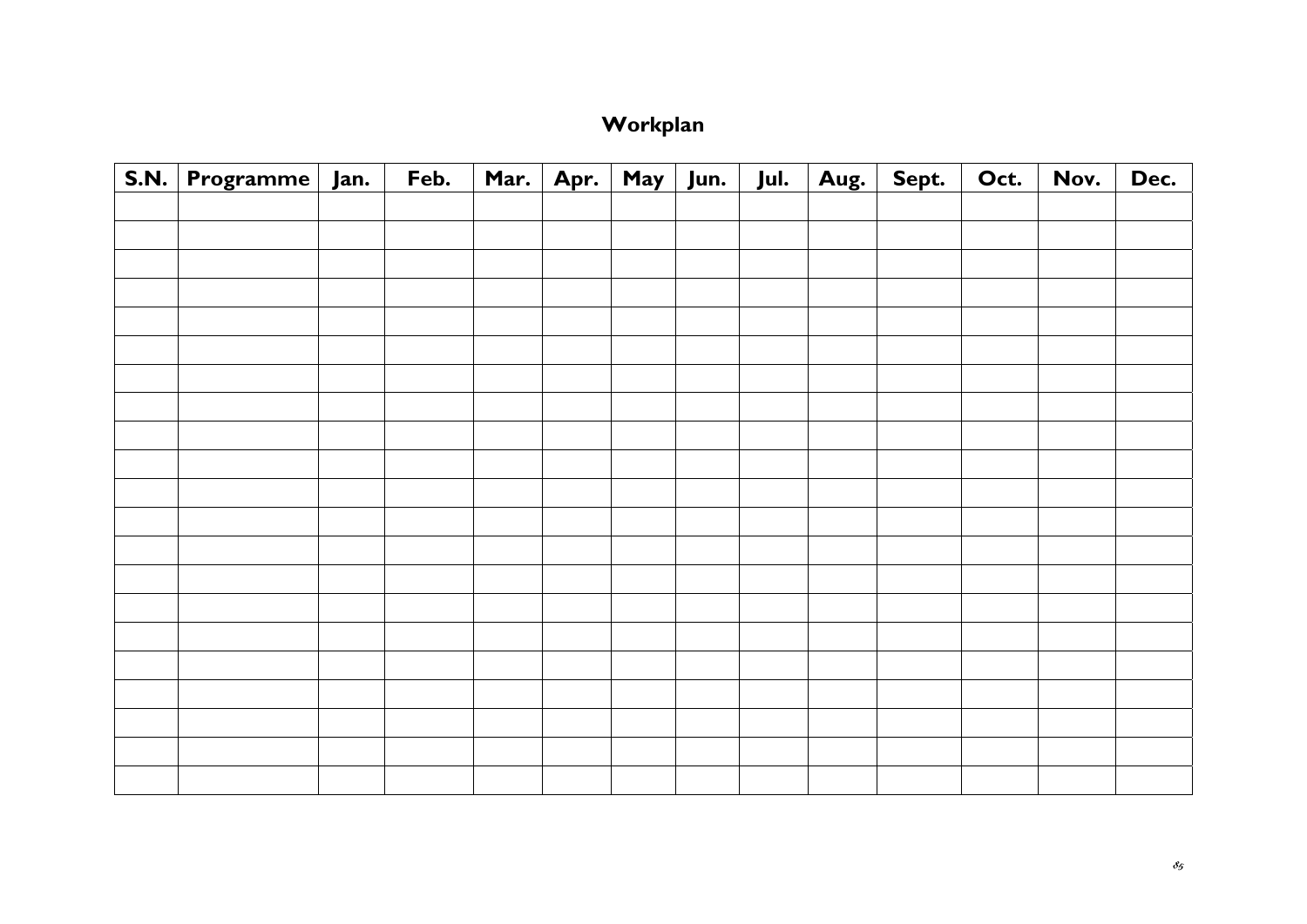| <b>S.N.</b> | Programme | January |                         |                         |                         |   |                         | <b>February</b>         |                         |   |              | March                   |                         | <b>April</b> |                         |                         |                         |
|-------------|-----------|---------|-------------------------|-------------------------|-------------------------|---|-------------------------|-------------------------|-------------------------|---|--------------|-------------------------|-------------------------|--------------|-------------------------|-------------------------|-------------------------|
|             |           | I       | $\overline{\mathbf{2}}$ | $\overline{\mathbf{3}}$ | $\overline{\mathbf{4}}$ | L | $\overline{\mathbf{2}}$ | $\overline{\mathbf{3}}$ | $\overline{\mathbf{4}}$ | I | $\mathbf{2}$ | $\overline{\mathbf{3}}$ | $\overline{\mathbf{4}}$ |              | $\overline{\mathbf{2}}$ | $\overline{\mathbf{3}}$ | $\overline{\mathbf{4}}$ |
|             |           |         |                         |                         |                         |   |                         |                         |                         |   |              |                         |                         |              |                         |                         |                         |
|             |           |         |                         |                         |                         |   |                         |                         |                         |   |              |                         |                         |              |                         |                         |                         |
|             |           |         |                         |                         |                         |   |                         |                         |                         |   |              |                         |                         |              |                         |                         |                         |
|             |           |         |                         |                         |                         |   |                         |                         |                         |   |              |                         |                         |              |                         |                         |                         |
|             |           |         |                         |                         |                         |   |                         |                         |                         |   |              |                         |                         |              |                         |                         |                         |
|             |           |         |                         |                         |                         |   |                         |                         |                         |   |              |                         |                         |              |                         |                         |                         |
|             |           |         |                         |                         |                         |   |                         |                         |                         |   |              |                         |                         |              |                         |                         |                         |
|             |           |         |                         |                         |                         |   |                         |                         |                         |   |              |                         |                         |              |                         |                         |                         |
|             |           |         |                         |                         |                         |   |                         |                         |                         |   |              |                         |                         |              |                         |                         |                         |
|             |           |         |                         |                         |                         |   |                         |                         |                         |   |              |                         |                         |              |                         |                         |                         |
|             |           |         |                         |                         |                         |   |                         |                         |                         |   |              |                         |                         |              |                         |                         |                         |
|             |           |         |                         |                         |                         |   |                         |                         |                         |   |              |                         |                         |              |                         |                         |                         |
|             |           |         |                         |                         |                         |   |                         |                         |                         |   |              |                         |                         |              |                         |                         |                         |
|             |           |         |                         |                         |                         |   |                         |                         |                         |   |              |                         |                         |              |                         |                         |                         |
|             |           |         |                         |                         |                         |   |                         |                         |                         |   |              |                         |                         |              |                         |                         |                         |
|             |           |         |                         |                         |                         |   |                         |                         |                         |   |              |                         |                         |              |                         |                         |                         |
|             |           |         |                         |                         |                         |   |                         |                         |                         |   |              |                         |                         |              |                         |                         |                         |
|             |           |         |                         |                         |                         |   |                         |                         |                         |   |              |                         |                         |              |                         |                         |                         |
|             |           |         |                         |                         |                         |   |                         |                         |                         |   |              |                         |                         |              |                         |                         |                         |
|             |           |         |                         |                         |                         |   |                         |                         |                         |   |              |                         |                         |              |                         |                         |                         |
|             |           |         |                         |                         |                         |   |                         |                         |                         |   |              |                         |                         |              |                         |                         |                         |
|             |           |         |                         |                         |                         |   |                         |                         |                         |   |              |                         |                         |              |                         |                         |                         |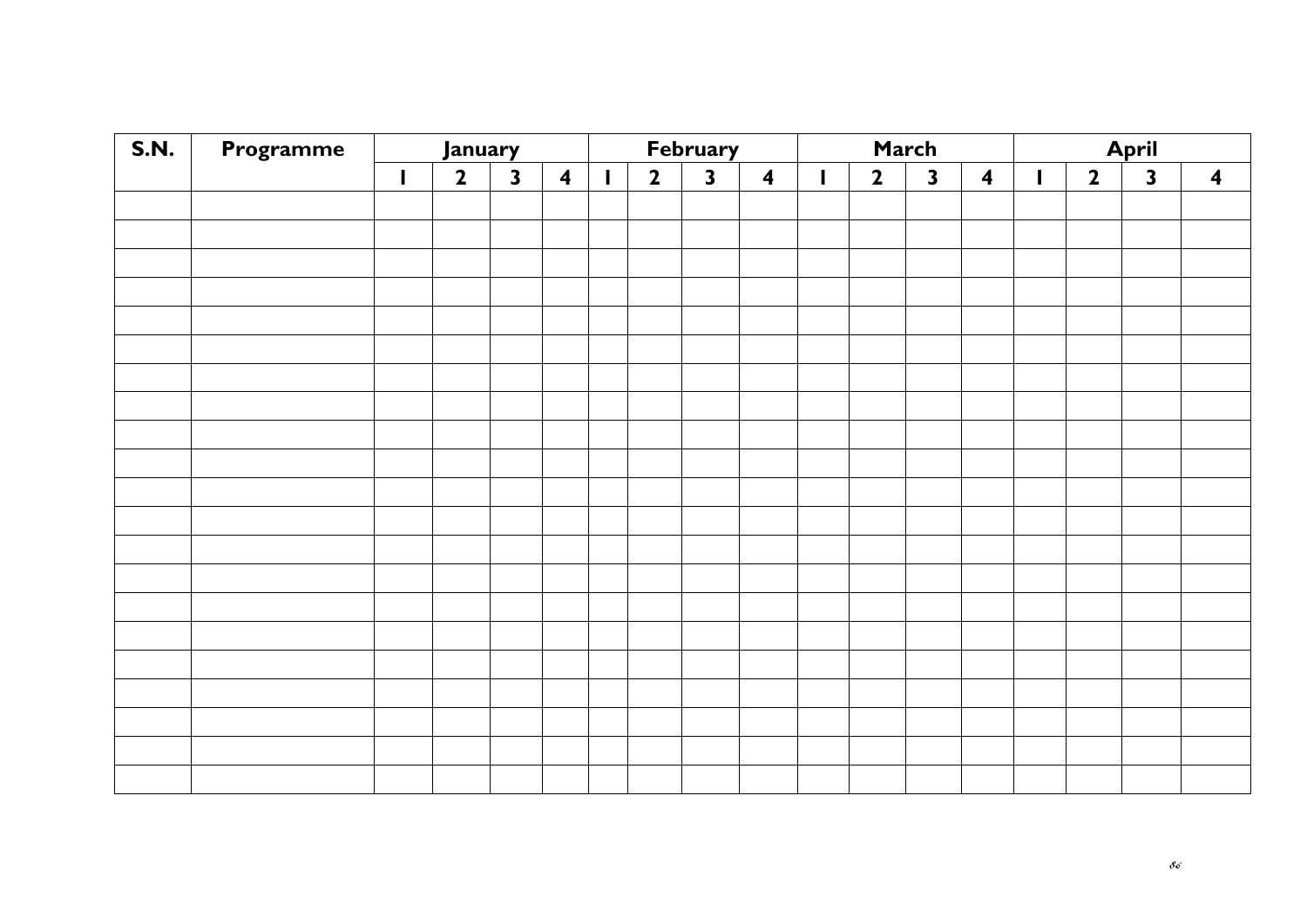| <b>S.N.</b> | Programme | May          |                |                         |                         |                          |                | June                    |                         | July         |              |                         |                         | <b>August</b> |                         |                         |                         |
|-------------|-----------|--------------|----------------|-------------------------|-------------------------|--------------------------|----------------|-------------------------|-------------------------|--------------|--------------|-------------------------|-------------------------|---------------|-------------------------|-------------------------|-------------------------|
|             |           | $\mathbf{I}$ | $\overline{2}$ | $\overline{\mathbf{3}}$ | $\overline{\mathbf{4}}$ | $\overline{\phantom{a}}$ | $\overline{2}$ | $\overline{\mathbf{3}}$ | $\overline{\mathbf{4}}$ | $\mathbf{I}$ | $\mathbf{2}$ | $\overline{\mathbf{3}}$ | $\overline{\mathbf{4}}$ | $\mathbf{I}$  | $\overline{\mathbf{2}}$ | $\overline{\mathbf{3}}$ | $\overline{\mathbf{4}}$ |
|             |           |              |                |                         |                         |                          |                |                         |                         |              |              |                         |                         |               |                         |                         |                         |
|             |           |              |                |                         |                         |                          |                |                         |                         |              |              |                         |                         |               |                         |                         |                         |
|             |           |              |                |                         |                         |                          |                |                         |                         |              |              |                         |                         |               |                         |                         |                         |
|             |           |              |                |                         |                         |                          |                |                         |                         |              |              |                         |                         |               |                         |                         |                         |
|             |           |              |                |                         |                         |                          |                |                         |                         |              |              |                         |                         |               |                         |                         |                         |
|             |           |              |                |                         |                         |                          |                |                         |                         |              |              |                         |                         |               |                         |                         |                         |
|             |           |              |                |                         |                         |                          |                |                         |                         |              |              |                         |                         |               |                         |                         |                         |
|             |           |              |                |                         |                         |                          |                |                         |                         |              |              |                         |                         |               |                         |                         |                         |
|             |           |              |                |                         |                         |                          |                |                         |                         |              |              |                         |                         |               |                         |                         |                         |
|             |           |              |                |                         |                         |                          |                |                         |                         |              |              |                         |                         |               |                         |                         |                         |
|             |           |              |                |                         |                         |                          |                |                         |                         |              |              |                         |                         |               |                         |                         |                         |
|             |           |              |                |                         |                         |                          |                |                         |                         |              |              |                         |                         |               |                         |                         |                         |
|             |           |              |                |                         |                         |                          |                |                         |                         |              |              |                         |                         |               |                         |                         |                         |
|             |           |              |                |                         |                         |                          |                |                         |                         |              |              |                         |                         |               |                         |                         |                         |
|             |           |              |                |                         |                         |                          |                |                         |                         |              |              |                         |                         |               |                         |                         |                         |
|             |           |              |                |                         |                         |                          |                |                         |                         |              |              |                         |                         |               |                         |                         |                         |
|             |           |              |                |                         |                         |                          |                |                         |                         |              |              |                         |                         |               |                         |                         |                         |
|             |           |              |                |                         |                         |                          |                |                         |                         |              |              |                         |                         |               |                         |                         |                         |
|             |           |              |                |                         |                         |                          |                |                         |                         |              |              |                         |                         |               |                         |                         |                         |
|             |           |              |                |                         |                         |                          |                |                         |                         |              |              |                         |                         |               |                         |                         |                         |
|             |           |              |                |                         |                         |                          |                |                         |                         |              |              |                         |                         |               |                         |                         |                         |
|             |           |              |                |                         |                         |                          |                |                         |                         |              |              |                         |                         |               |                         |                         |                         |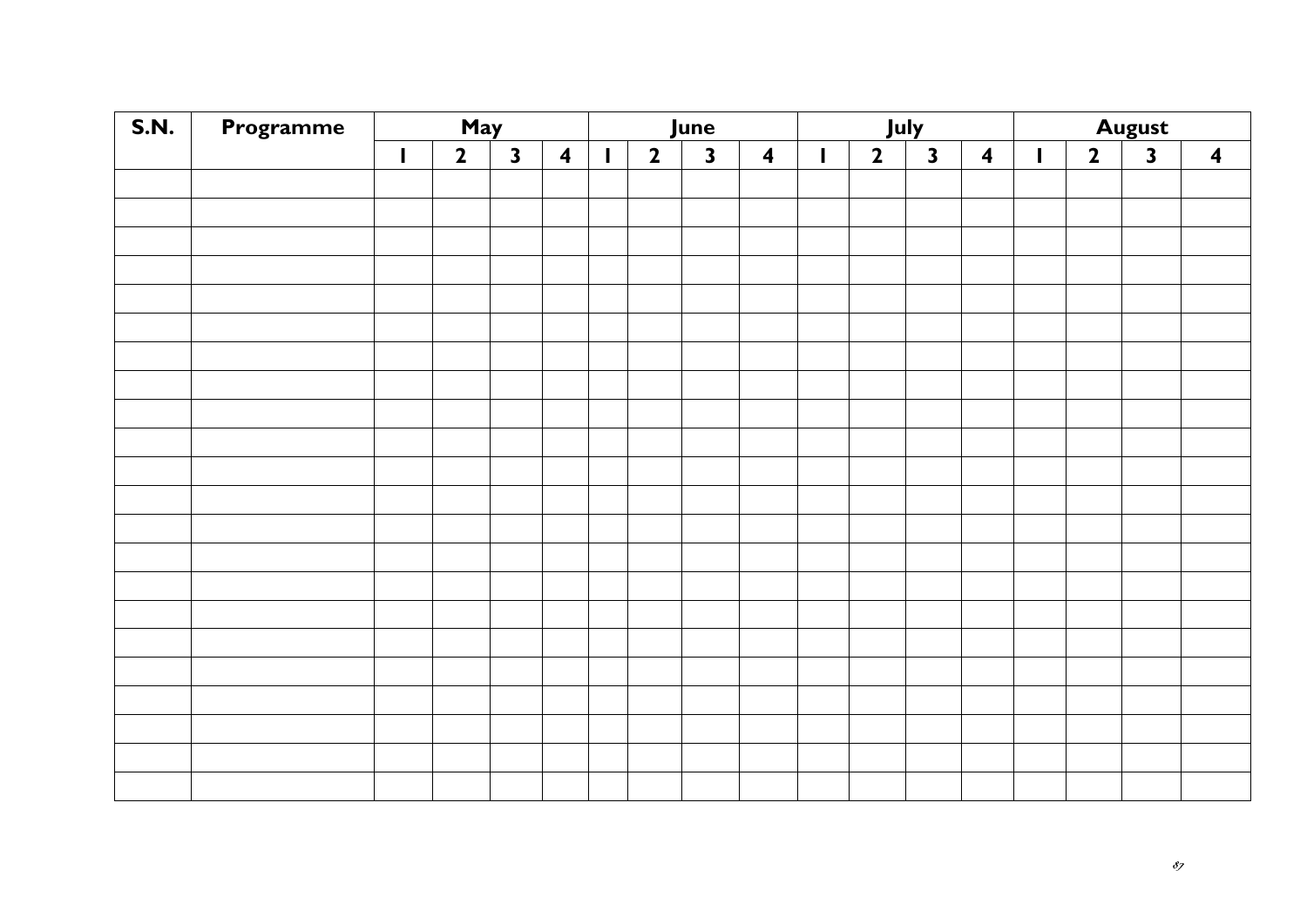| <b>S.N.</b> | Programme |              | <b>September</b> |              |                         |              | <b>October</b> |                         |                         | <b>November</b> |                |              | <b>December</b>  |   |                         |                         |                  |
|-------------|-----------|--------------|------------------|--------------|-------------------------|--------------|----------------|-------------------------|-------------------------|-----------------|----------------|--------------|------------------|---|-------------------------|-------------------------|------------------|
|             |           | $\mathbf{I}$ | $\overline{2}$   | $\mathbf{3}$ | $\overline{\mathbf{4}}$ | $\mathbf{I}$ | $\overline{2}$ | $\overline{\mathbf{3}}$ | $\overline{\mathbf{4}}$ | $\mathbf{I}$    | $\overline{2}$ | $\mathbf{3}$ | $\boldsymbol{4}$ | L | $\overline{\mathbf{2}}$ | $\overline{\mathbf{3}}$ | $\boldsymbol{4}$ |
|             |           |              |                  |              |                         |              |                |                         |                         |                 |                |              |                  |   |                         |                         |                  |
|             |           |              |                  |              |                         |              |                |                         |                         |                 |                |              |                  |   |                         |                         |                  |
|             |           |              |                  |              |                         |              |                |                         |                         |                 |                |              |                  |   |                         |                         |                  |
|             |           |              |                  |              |                         |              |                |                         |                         |                 |                |              |                  |   |                         |                         |                  |
|             |           |              |                  |              |                         |              |                |                         |                         |                 |                |              |                  |   |                         |                         |                  |
|             |           |              |                  |              |                         |              |                |                         |                         |                 |                |              |                  |   |                         |                         |                  |
|             |           |              |                  |              |                         |              |                |                         |                         |                 |                |              |                  |   |                         |                         |                  |
|             |           |              |                  |              |                         |              |                |                         |                         |                 |                |              |                  |   |                         |                         |                  |
|             |           |              |                  |              |                         |              |                |                         |                         |                 |                |              |                  |   |                         |                         |                  |
|             |           |              |                  |              |                         |              |                |                         |                         |                 |                |              |                  |   |                         |                         |                  |
|             |           |              |                  |              |                         |              |                |                         |                         |                 |                |              |                  |   |                         |                         |                  |
|             |           |              |                  |              |                         |              |                |                         |                         |                 |                |              |                  |   |                         |                         |                  |
|             |           |              |                  |              |                         |              |                |                         |                         |                 |                |              |                  |   |                         |                         |                  |
|             |           |              |                  |              |                         |              |                |                         |                         |                 |                |              |                  |   |                         |                         |                  |
|             |           |              |                  |              |                         |              |                |                         |                         |                 |                |              |                  |   |                         |                         |                  |
|             |           |              |                  |              |                         |              |                |                         |                         |                 |                |              |                  |   |                         |                         |                  |
|             |           |              |                  |              |                         |              |                |                         |                         |                 |                |              |                  |   |                         |                         |                  |
|             |           |              |                  |              |                         |              |                |                         |                         |                 |                |              |                  |   |                         |                         |                  |
|             |           |              |                  |              |                         |              |                |                         |                         |                 |                |              |                  |   |                         |                         |                  |
|             |           |              |                  |              |                         |              |                |                         |                         |                 |                |              |                  |   |                         |                         |                  |
|             |           |              |                  |              |                         |              |                |                         |                         |                 |                |              |                  |   |                         |                         |                  |
|             |           |              |                  |              |                         |              |                |                         |                         |                 |                |              |                  |   |                         |                         |                  |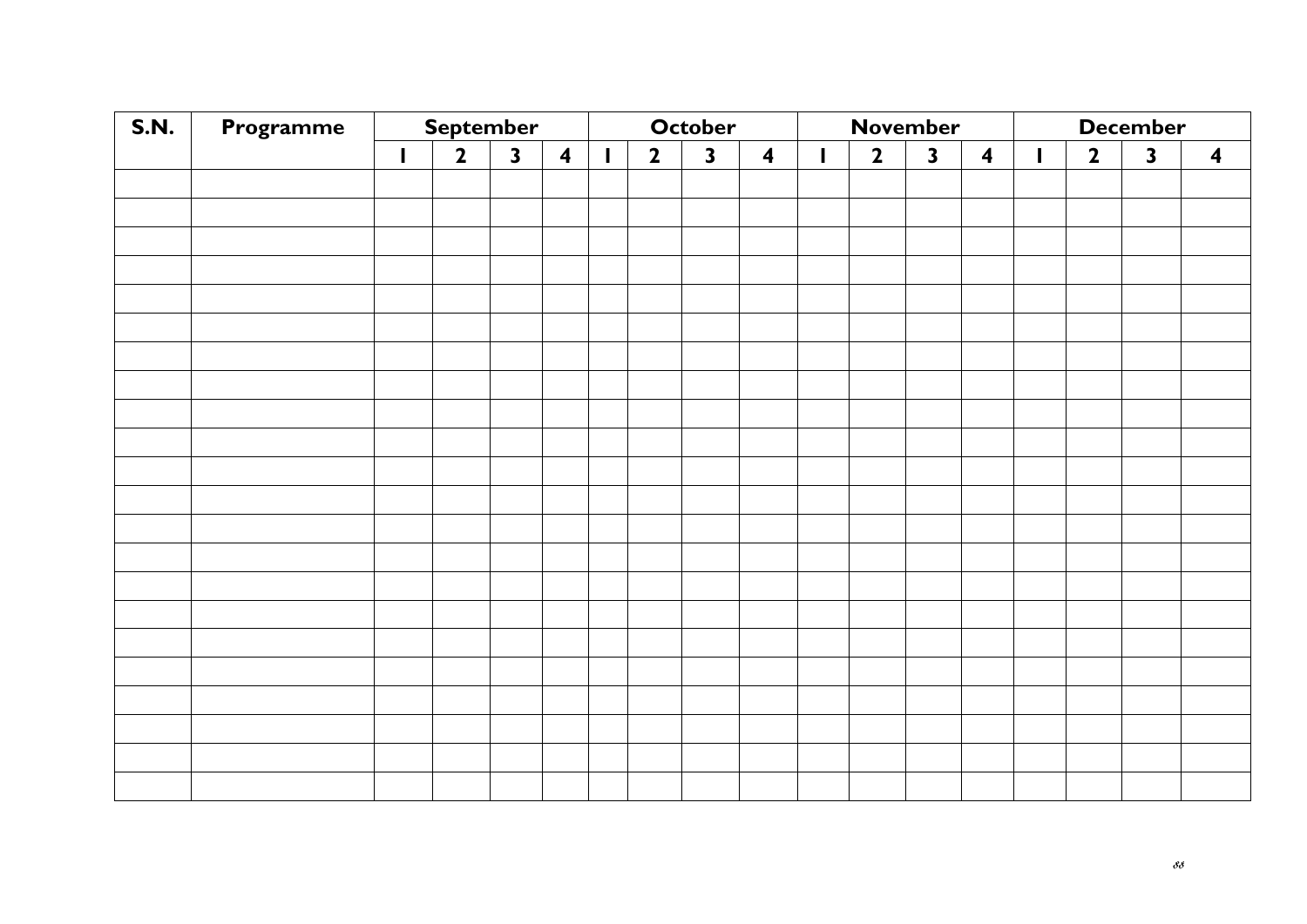| <b>Activities</b> | No. of Event | <b>Type of</b>     | <b>Type of Participant</b> | No. of      | <b>Total Day</b> | <b>Venue</b> |
|-------------------|--------------|--------------------|----------------------------|-------------|------------------|--------------|
|                   |              | <b>Expenditure</b> |                            | Participant |                  |              |
|                   |              |                    |                            |             |                  |              |
|                   |              |                    |                            |             |                  |              |
|                   |              |                    |                            |             |                  |              |
|                   |              |                    |                            |             |                  |              |
|                   |              |                    |                            |             |                  |              |
|                   |              |                    |                            |             |                  |              |
|                   |              |                    |                            |             |                  |              |
|                   |              |                    |                            |             |                  |              |
|                   |              |                    |                            |             |                  |              |
|                   |              |                    |                            |             |                  |              |
|                   |              |                    |                            |             |                  |              |
|                   |              |                    |                            |             |                  |              |
|                   |              |                    |                            |             |                  |              |
|                   |              |                    |                            |             |                  |              |
|                   |              |                    |                            |             |                  |              |
|                   |              |                    |                            |             |                  |              |
|                   |              |                    |                            |             |                  |              |
|                   |              |                    |                            |             |                  |              |
|                   |              |                    |                            |             |                  |              |
|                   |              |                    |                            |             |                  |              |
|                   |              |                    |                            |             |                  |              |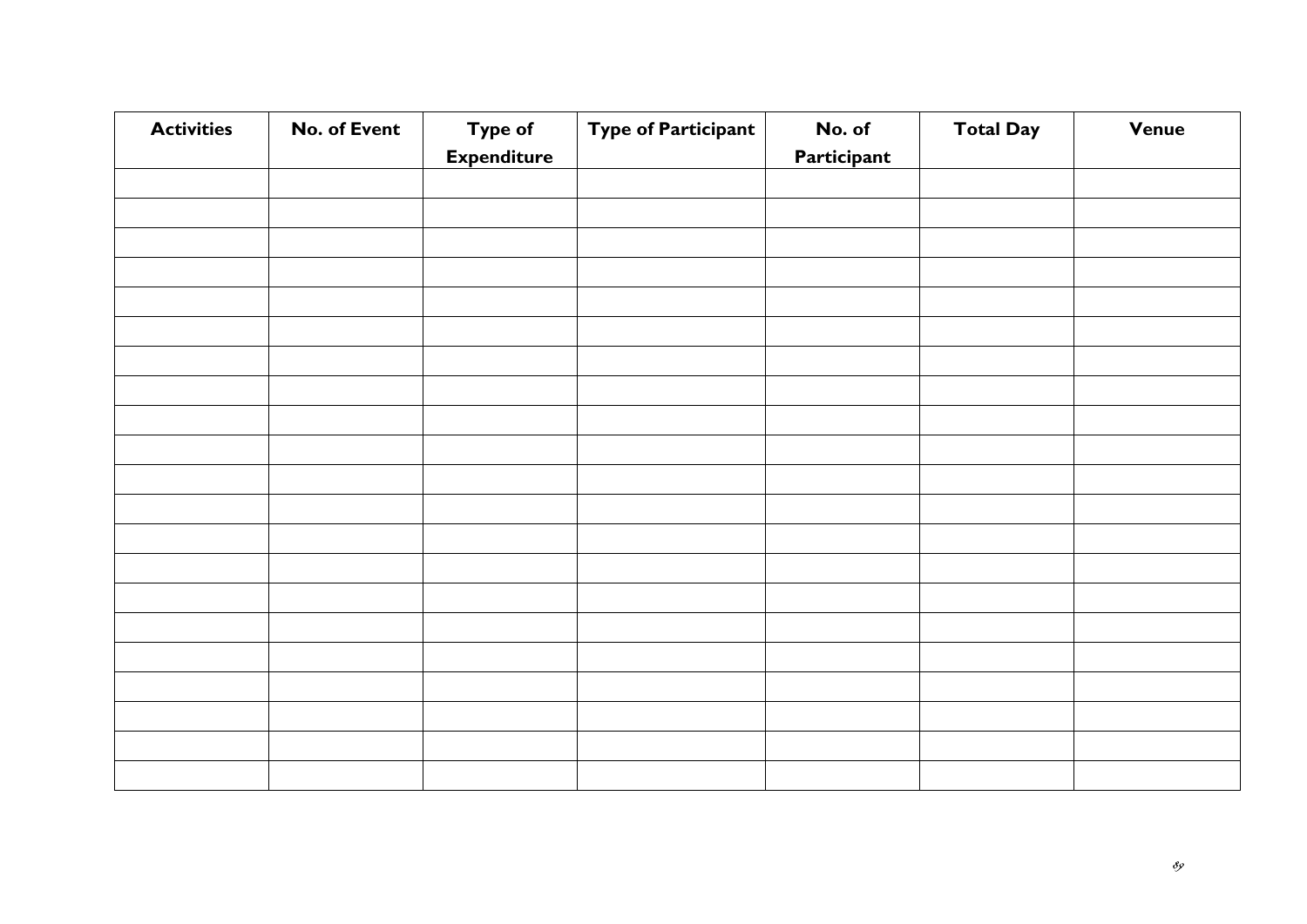### **Tips and guide on writing proposal**

- 1. Prove that you have a significant need or problem in your proposal.
- 2. Deliver an answer to the need, or solution to the problem, based on experience, ability, logic, and imagination throughout your proposal. Make sure your proposal describes a program/project for change.
- 3. Reflect planning, research and vision throughout your proposal.
- 4. Research grants makers, including funding purposes and priorities, and applicant eligibility.
- 5. Determine whether the grant makers' goals and objectives match your grant seeking purposes.
- 6. Target your proposal to grant makers appropriate to your field and project, but do not limit your funding request to one source.
- 7. Contact the grant maker; before you write your proposal, to be sure you clearly understand the grant maker's guidelines.
- 8. Present your proposal in the appropriate and complete format, and include all required attachments.
- 9. State your organization's needs and objectives clearly and concisely. Write well. Do not waste words. Use active rather than passive verbs. Use proper grammar and correct spelling. Be clear, factual, supportable, and professional. A wellwritten proposal is a key factor in the grant maker's decision-making process.
- 10. Be clear about why you are seeking a grant, what you plan to do with the money, and why you are a good fit with the grant maker's priorities. Prepare an interesting, persuasive and unique proposal.
- 11. Always cover the following important criteria: project purpose, feasibility, community need, funds needed, applicant accountability and competence.
- 12. Answer these questions: Who are you? How do you qualify? What do you want? What problem will you address and how? Who will benefit and how? What specific objectives will you accomplish and how? How will you measure your results? How does your funding request comply with the grant maker's purpose, goals and objectives?
- 13. Demonstrate project logic and outcome, impact of funds, and community support. Be specific about broad goals, measurable objectives, and quantified outcomes.
- 14. Always follow the exact specifications of the grant makers in their applications, Requests for Proposals (RFPs) and guidelines.
- 15. Follow-up with the grant maker about the status, evaluation, and outcome of your proposal, after it is submitted. Request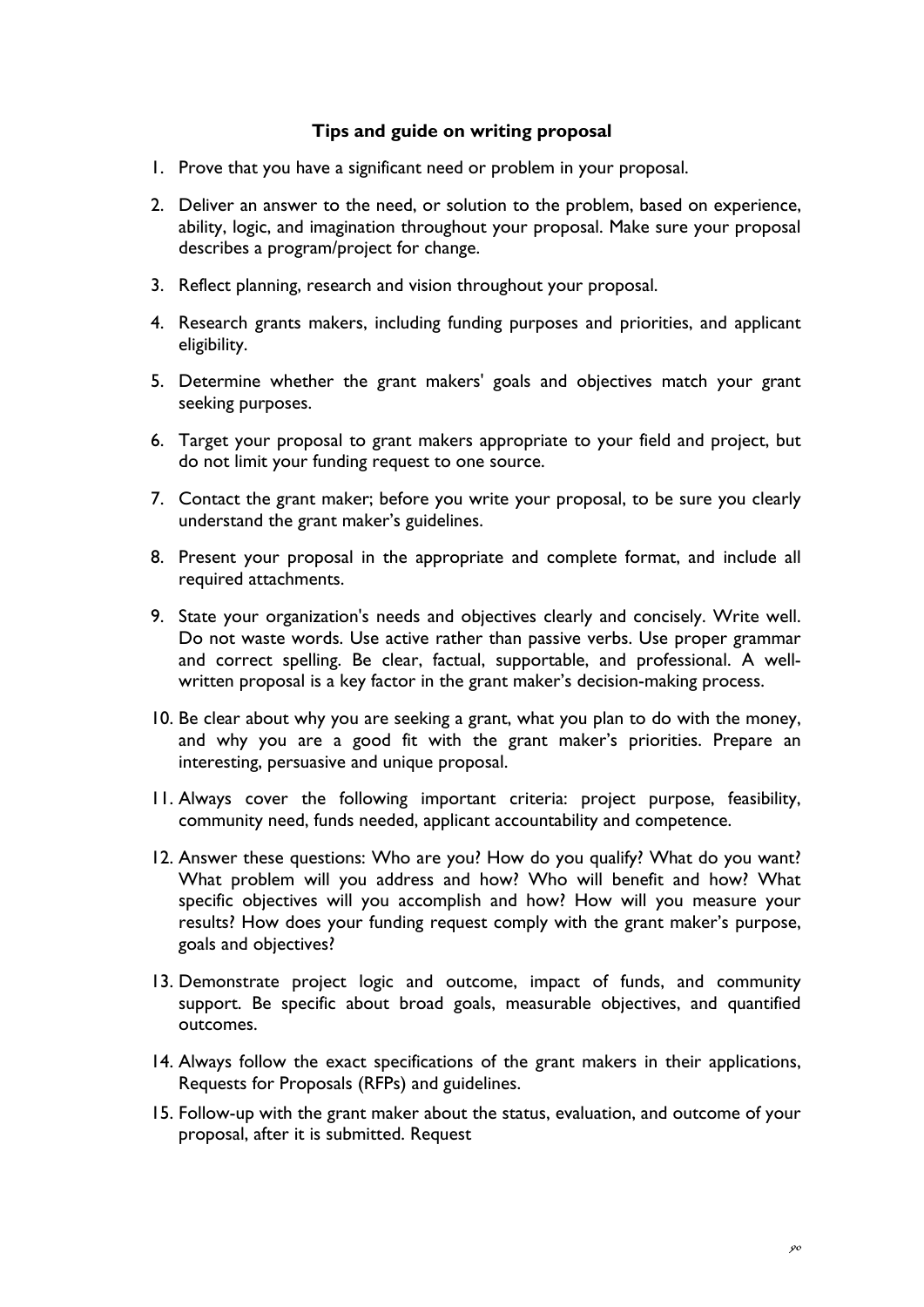## **Guide on writing grant proposal**

In general, the cover letter is followed by the cover sheet, the narrative, budget, qualifications of your organization, conclusion and appendices, as follows:

- 1. [Cover Letter](http://www.npguides.org/guide/components.htm#1#1) (Overview of funding request)
- 2. [Cover Sheet](http://www.npguides.org/guide/components.htm#2#2) (Executive summary)
- 3. [Narrative:](http://www.npguides.org/guide/components.htm#3#3) [Needs Assessment](http://www.npguides.org/guide/components.htm#3a#3a) [Goals and Objectives](http://www.npguides.org/guide/components.htm#3b#3b) [Methodology](http://www.npguides.org/guide/components.htm#3c#3c) [Evaluation](http://www.npguides.org/guide/components.htm#3d#3d)
- 4. [Budget](http://www.npguides.org/guide/components.htm#4#4) (Administrative & program costs)
- 5. [Qualifications](http://www.npguides.org/guide/components.htm#5#5) (Applicant credibility)
- 6. [Conclusion](http://www.npguides.org/guide/components.htm#6#6) (Summary)
- 7. [Appendices](http://www.npguides.org/guide/components.htm#7#7) (Support materials)

In addition, grantmakers sometimes require a narrative of budget items, long-term funding sources, and an empirical analysis..

## **1) Cover Letter (one page)**

Provide a clear, concise overview of the organization, purpose and reason for and amount of the funding request. Be sure to show how your proposal furthers the grantmaker's mission, goals and matches the funder's grant application guidelines. Cover Letters should be typed on letterhead. (See sample [Cover Letter](http://www.npguides.org/guide/cover_letter.htm)

### **Cover Sheet (1/2 page)**

Also called an executive summary, this case statement and proposal summary is the most important component of your proposal. Summarize all of the key information and convince the grantmaker to consider your proposal for funding. Introduce your proposal, present a clear, concise summary of, and the visual framework for, the proposed project/program, and include: Applicant contact information, purpose of the funding request, need/problem, objectives, methods, total project cost, amount requested. (See sample [Cover Sheet](http://www.npguides.org/guide/cover_sheet.htm))

### **Narrative (10-15 Pages)**

### **a) Needs Assessment (Problem Statement) (3-4 Pages)**

Objectively address specific situation, opportunity, problem, issue, need, and the community your proposal addresses. Support your statement with qualified third-party research/evidence to justify the need or problem. Clearly, concisely demonstrate that a relevant, compelling problem or need exists, and include the following: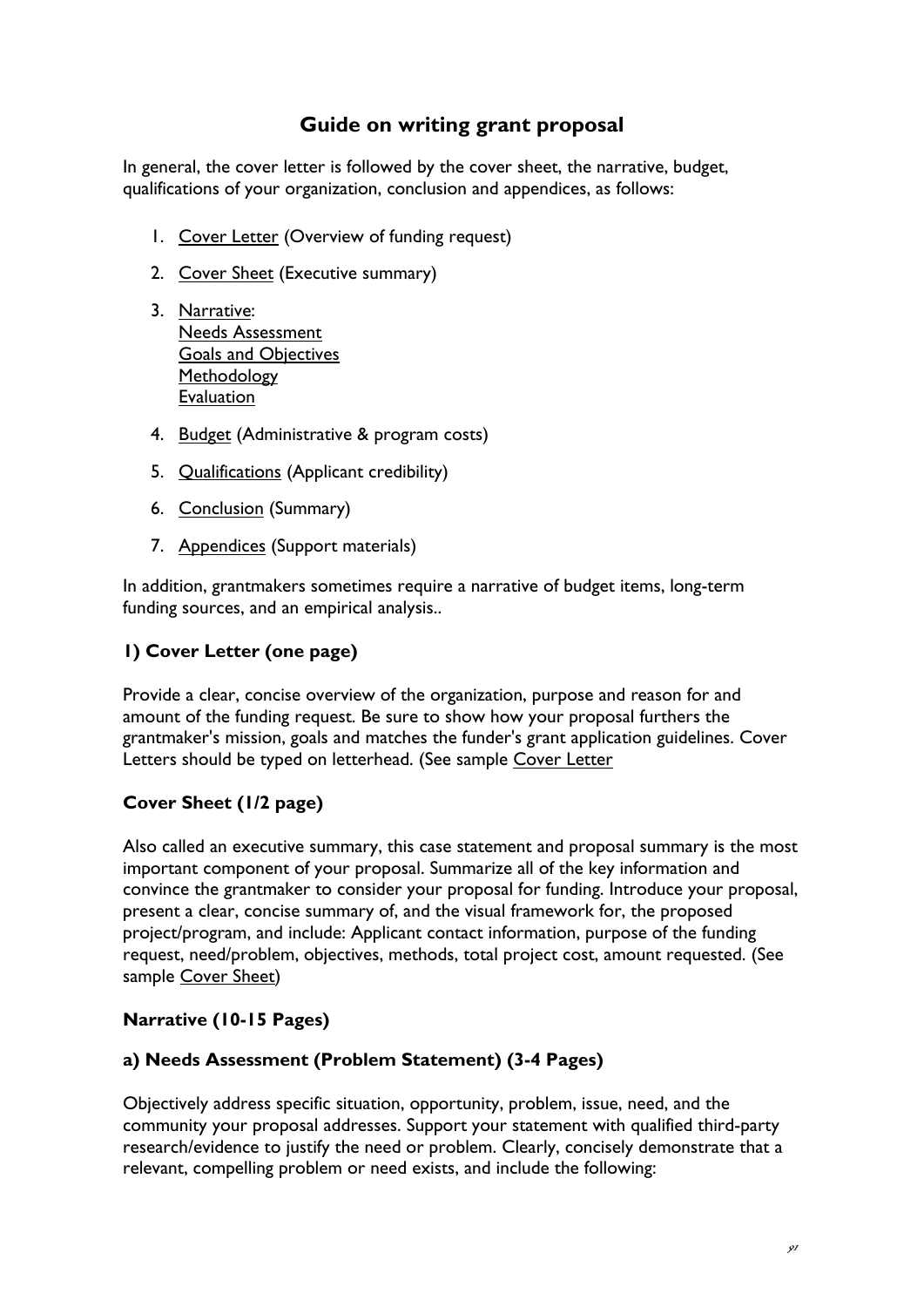- 1. Description of target population.
- 2. Definition of community problem to be addressed and service area need.

## **b) Program Goals and Objectives (1-2 pages)**

Describe the outcome of the grant in measurable terms, in a succinct description of the proposed project outcome and accomplishments, including your overall goal(s); specific objectives or ways in which you will meet the goal(s). Program Goals and Objectives should include:

- 1. Minimum of one goal for each problem or need in the problem or statement.
- 2. Description of the benefiting population.
- 3. Performance the action which occurs within a specific time frame at an expected proficiency.
- 4. Process the method by which the action will occur.
- 5. Product the tangible results from the action's performance and process.

## **c) Methodology (4+ Pages)**

Describe the process to be used to achieve the outcome and accomplishments, in a rational, direct, chronological description of the proposed project; actions that will accomplish your objectives; impact of your proposed activities, how they will benefit the community and who will carry out the activities; time frame for your project/program; long-term strategies for maintaining the on-going project/program. Methodology should include:

- 1. Restatement of problems and objectives.
- 2. Clear description and explanation of program/project scope and activities.
- 3. Sequence of activities, staffing, clients and client selection.
- 4. Time line of activities.

### **d) Evaluation (1 - 2 Pages)**

Determine the plan for meeting performance and producing the program/project and justify how you will measure the effectiveness

of your activities, who will be involved in evaluating and how they will be used; your measured criteria to produce a successful project/program; the expected outcome/achievement at the end of funding period. Evaluations should include:

- 1. Plan for evaluating accomplishment of objectives.
- 2. Plan for modifying process and methodology.

Provide methods - criteria, data, instruments, analysis.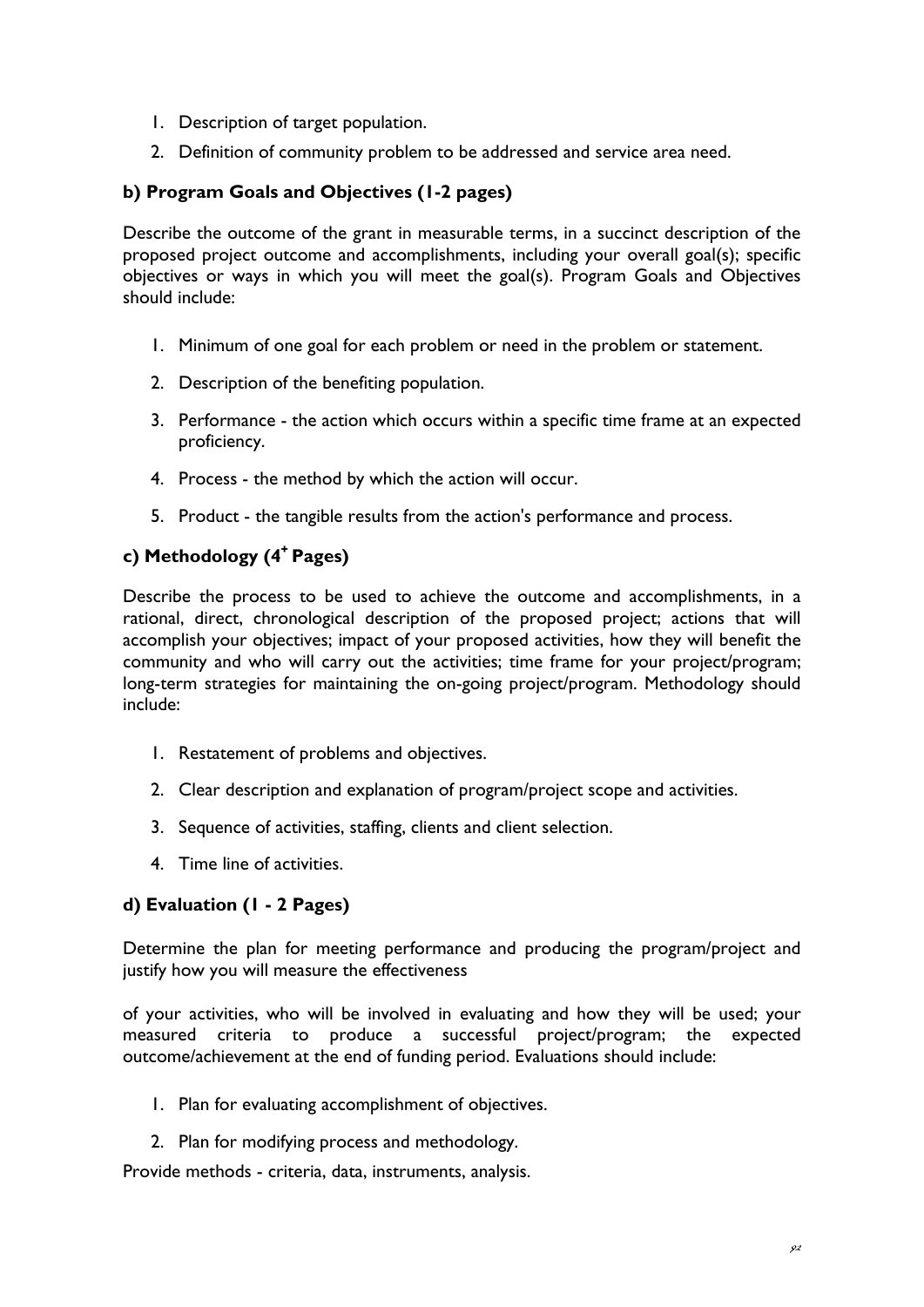### **Budget**

Clearly delineate costs to be met by the funder and all other funding sources; outline both administrative and program costs. For specific projects, include separate budgets for the general operating and the special project. Show income and expenses in columnar form (according to general accounting/bookkeeping principles). Delineate personnel costs for salary and fringe benefit information, and other-than-personal-services (OTPS) expenses for facility operating (rent/mortgage, utilities, maintenance, taxes), and travel, postage, equipment costs, supplies, and insurance, etc.

List actual committed and pending sources of income only. Include fees for service, government funds, corporate/private grants, individual donations, etc.

Prepare a detailed budget consistent with the proposal narrative (See sample [Budget\)](http://www.npguides.org/guide/budget.htm):

- 1. Include project costs to be incurred at the time of the program's implementation.
- 2. Include no miscellaneous or contingency categories, include all items requested for funding, and all items to be paid by other sources, consultants.
- 3. Detail fringe benefits separately from salaries, detail all OTPS costs.
- 4. List separately all donated services, including volunteers, indirect costs where appropriate.

Sufficiently justify performance of the tasks described in the narrative.

### **Qualifications (1-2 pages)**

Describe applicant, qualifications for funding and establish credibility. Demonstrate the means and methodology to solve the problem, or meet the need, within 12-15 months, and include the following:

- 1. Organization identity and purpose, constituents and service area. Brief summary of organization history, mission and goals.
- 2. Brief description of organization current programs, activities, service statistics, and strengths/accomplishments. Long-range goals and current programs/projects and activities.
- 3. Evidence and support (including qualified third-party statistics) of accomplishments.

Number of board members, full time paid staff, part-time paid staff, and volunteers. Evidence of Board involvement, activity and key staff members qualifications and administrative competence.

### **Conclusion (1/2 page)**

Present a brief, concise summary of your proposal that states your case, problem, solution and sources/uses of project/program funds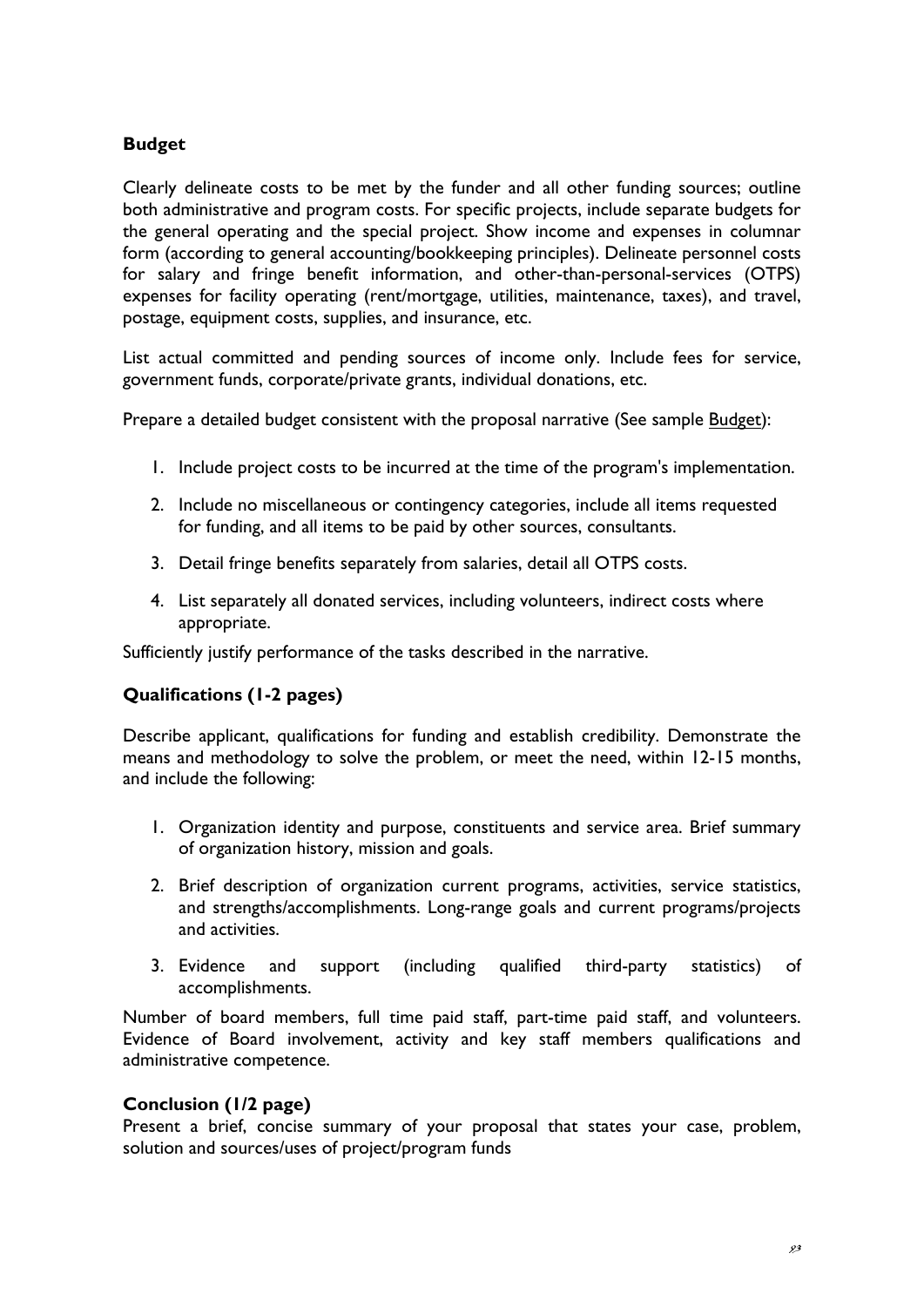## **Appendices**

Additional attachments are usually required at the funder's discretion. Typical appendices generally include:

- 1. Verification of tax-exempt status (IRS determination letter).
- 2. Certificate of Incorporation and By-Laws.
- 3. Listing of officers and Board of Directors.
- 4. Financial statements for last completed fiscal year (audited, preferred).
- 5. Current general operating budget and special project budget (if applicable).
- 6. List of clients served (if appropriate).
- 7. List of other current funding sources and uses.
- 8. Biographies of key personnel or resumes (only if requested).
- 9. Support letters or endorsements (limited number).
- 10. Commitment letters from project/program consultants or subcontractors (if applicable).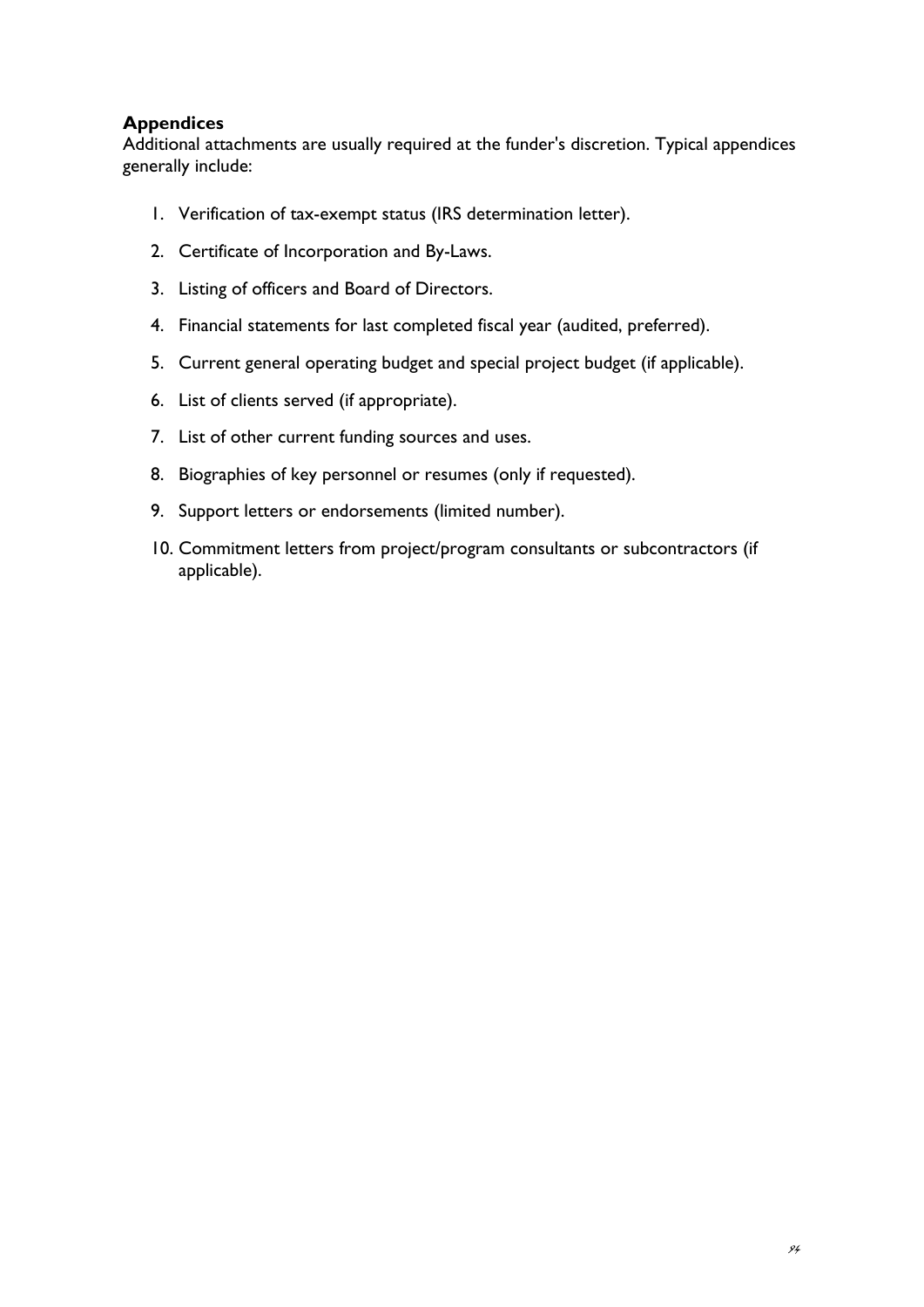# **PREPARATION OF ACTION PLAN**

Develop an action plan as per the format given below by bringing together the questionnaire, form and others filled up during the four-day training. While preparing an action plan the date of conclusion and the date of submission of the report should be similar.

Name of Organization:…………………………

Date of Preparation:...................

Name of Participants: ……………………………

| <b>Subject</b> | Issues seen in<br>the<br>organization | What to<br>do?<br>(activity) | Time of<br>initiation | <b>Time to</b><br>show<br>achievement | <b>Basis</b><br>of<br>(MOV) | Responsible<br>person | <b>Technical</b><br><b>Support</b> |
|----------------|---------------------------------------|------------------------------|-----------------------|---------------------------------------|-----------------------------|-----------------------|------------------------------------|
| Definition     |                                       |                              |                       |                                       |                             |                       |                                    |
| and            |                                       |                              |                       |                                       |                             |                       |                                    |
| outline of     |                                       |                              |                       |                                       |                             |                       |                                    |
| Resource       |                                       |                              |                       |                                       |                             |                       |                                    |
| Mobilizati     |                                       |                              |                       |                                       |                             |                       |                                    |
| on             |                                       |                              |                       |                                       |                             |                       |                                    |
| Kind of        |                                       |                              |                       |                                       |                             |                       |                                    |
| Resource       |                                       |                              |                       |                                       |                             |                       |                                    |
| Provider       |                                       |                              |                       |                                       |                             |                       |                                    |
| Mechanis       |                                       |                              |                       |                                       |                             |                       |                                    |
| m              |                                       |                              |                       |                                       |                             |                       |                                    |
| Motivating     |                                       |                              |                       |                                       |                             |                       |                                    |
| factors        |                                       |                              |                       |                                       |                             |                       |                                    |
| Gap            |                                       |                              |                       |                                       |                             |                       |                                    |
| between        |                                       |                              |                       |                                       |                             |                       |                                    |
| Resource       |                                       |                              |                       |                                       |                             |                       |                                    |
| and            |                                       |                              |                       |                                       |                             |                       |                                    |
| strategy       |                                       |                              |                       |                                       |                             |                       |                                    |
| Mapping        |                                       |                              |                       |                                       |                             |                       |                                    |
|                |                                       |                              |                       |                                       |                             |                       |                                    |
| Action         |                                       |                              |                       |                                       |                             |                       |                                    |
| Plan           |                                       |                              |                       |                                       |                             |                       |                                    |